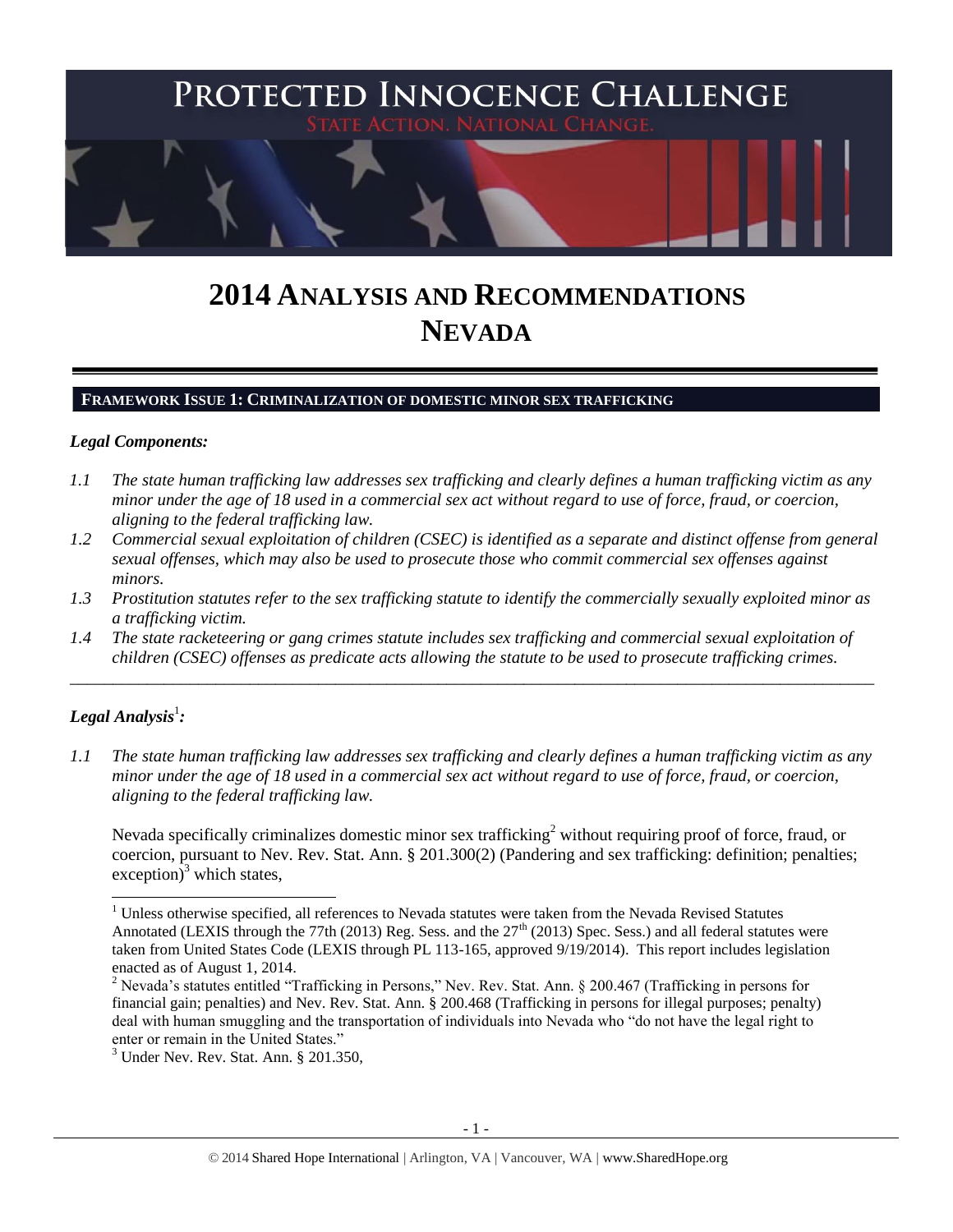A person:

(a) Is guilty of sex trafficking if the person:

<span id="page-1-3"></span><span id="page-1-2"></span><span id="page-1-1"></span><span id="page-1-0"></span> $(1)$  Induces,<sup>4</sup> causes, recruits, harbors, transports,<sup>5</sup> provides, obtains or maintains a child to engage in prostitution, $6$  or to enter any place within this State in which prostitution is practiced, encouraged or allowed for the purpose of sexual conduct<sup>7</sup> or prostitution;

(2) Induces, recruits, harbors, transports, provides, obtains or maintains a person by any means, knowing, or in reckless disregard of the fact, that threats, violence, force, intimidation, fraud, duress or coercion will be used to cause the person to engage in prostitution, or to enter any place within this State in which prostitution is practiced, encouraged or allowed for the purpose of sexual conduct or prostitution;

(3) By threats, violence, force, intimidation, fraud, duress, coercion, by any device or scheme, or by abuse of any position of confidence or authority, or having legal charge, takes, places, harbors, induces, causes, compels or procures a person to engage in prostitution, or to enter any place within this State in which prostitution is practiced, encouraged or allowed for the purpose of sexual conduct or prostitution; or

(4) Takes or detains a person with the intent to compel the person by force, violence, threats or duress to marry him or her or any other person.

. . . .

A person who is found guilty of sex trafficking a child is subject to penalties pursuant to Nev. Rev. Stat. Ann. § 201.300(2)(b)(2) (Pandering and sex trafficking: definition; penalties; exception) which states,

> (I) If the child is less than 14 years of age when the offense is committed, is guilty of a category A felony and shall be punished by imprisonment in the state prison for life with the possibility of parole, with eligibility for parole beginning when a minimum of 15 years has been served, and may be further punished by a fine of not more than \$ 20,000.

> (II) If the child is at least 14 years of age but less than 16 years of age when the offense is committed, is guilty of a category A felony and shall be punished by imprisonment in the state prison for life with the possibility of parole, with eligibility for parole beginning when a minimum of 10 years has been served, and may be further punished by a fine of not more than \$ 10,000. (III) If the child is at least 16 years of age but less than 18 years of age when the offense is committed, is guilty of a category A felony and shall be punished by imprisonment in the state prison for life with the possibility of parole, with eligibility for parole beginning when a minimum of 5 years has been served, and may be further punished by a fine of not more than \$ 10,000.

3. A court shall not grant probation to or suspend the sentence of a person convicted of sex trafficking a child pursuant to subsection 2.

. . . .

 $\overline{a}$ 

It shall not be a defense to a prosecution for any of the acts prohibited in NRS 201.300 [Pandering and sex trafficking: definition; penalties; exception]. . . that any part of such act or acts shall have been committed outside this state, and the offense shall in such case be deemed and alleged to have been committed, and the offender tried and punished, in any county in which the prostitution was consummated, or any overt act in furtherance of the offense shall have been committed.

<sup>4</sup> Pursuant to Nev. Rev. Stat. Ann. § 201.295(3), "'[i]nduce' means to persuade, encourage, inveigle or entice."<br><sup>5</sup> Pursuant to Nev. Rev. Stat. Ann. § 201.295(7), "'Transports' means to transport or cause to be transpor means of conveyance, into, through or across this State, or to aid or assist in obtaining such transportation." <sup>6</sup> Pursuant to Nev. Rev. Stat. Ann. § 201.295(5), "Prostitution' means engaging in sexual conduct with another person in return for a fee, monetary consideration or other thing of value."

<sup>7</sup> Pursuant to Nev. Rev. Stat. Ann. § 201.295(4), (6), "Sexual conduct" means engaging "in sexual intercourse, oralgenital contact or any touching of the sexual organs or other intimate parts of a person for the purpose of arousing or gratifying the sexual desire of either person."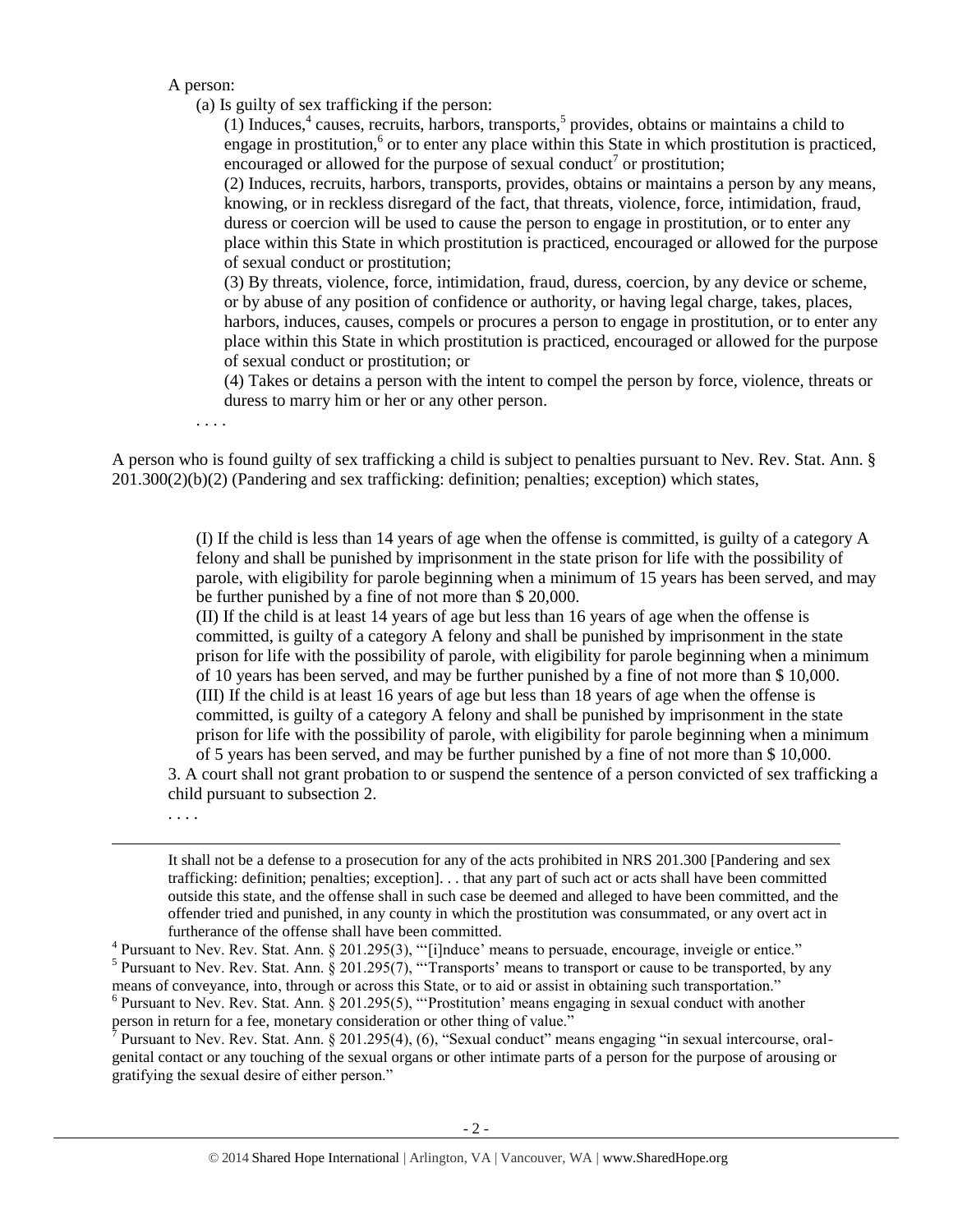Nevada law also creates separate penalties for conspiracy to commit the trafficking offenses.<sup>8</sup>

In addition to the human trafficking laws, Nevada has several involuntary servitude laws. Nev. Rev. Stat. Ann. § 200.463(1) (Involuntary servitude; penalties) penalizes "[a] person who knowingly subjects, or attempts to subject, another person to forced labor or services," but "labor and services" is not defined to clearly apply to sex trafficking of minors.<sup>9</sup> Section 2(1) of enacted Assembly Bill 146 may apply to some domestic minor sex trafficking situations; it states:

A person who has physical custody of a minor, allows a minor to reside in his or her residence, is in a position of authority over a minor or provides care for any length of time to a minor and who knowingly:

<span id="page-2-0"></span>(a) Obtains labor or services from the minor by . . . engaging in a pattern of conduct that results in . .. sexual abuse<sup>10</sup> of the minor or sexual assault of the minor pursuant to NRS 200.366 [Sexual assault: definition; penalties]; or

(b) Benefits, financially or by receiving anything of value other than sexual gratification from the labor or services obtained by the conduct specified in paragraph (a), is guilty of holding a minor in involuntary servitude. $11$ 

Under section 2 of enacted Assembly Bill 146, a violation is a category A felony and the violator "shall be punished by imprisonment in the state prison for life with the possibility of parole, with eligibility for parole beginning when a minimum of 15 years has been served, and may be further punished by a fine of at least \$50,000."

Moreover, under Nev. Rev. Stat. Ann. § 200.464 (Recruiting, enticing, harboring, transporting, providing or obtaining another person to be held in involuntary servitude; benefiting from another person being held in involuntary servitude; penalty),

Unless a greater penalty is provided pursuant to NRS 200.468 [Trafficking in persons for illegal purposes; penalty], or section 2 of this act, a person who knowingly:

"Sexual abuse" includes acts upon a child constituting:

- (1) Lewdness with a child pursuant to NRS 201.230;
- (2) Sado-masochistic abuse pursuant to NRS 201.262;
- (3) Sexual assault pursuant to NRS 200.366;
- (4) Open or gross lewdness pursuant to NRS 201.210; and

 $11$  Pursuant to section 2(4) of enacted Assembly Bill 146, "Nothing in this section shall be construed to prohibit a parent or guardian of a child from requiring his or her child to perform common household chores under the threat of the reasonable exercise of discipline by the parent or guardian of the child."

<sup>&</sup>lt;sup>8</sup> Pursuant to Nev. Rev. Stat. Ann. § 199.480(1), "whenever two or more persons conspire to commit . . . trafficking in persons in violation of NRS 200.467 [Trafficking in persons for financial gain; penalties] or 200.468 [Trafficking in persons for illegal purposes; penalty] . . . each person is guilty of a category B felony and shall be punished . . . by imprisonment in the state prison for a minimum term of not less than 1 year and a maximum term of not more than 6 years."

 $9^6$  The preamble of Assembly Bill 383, which amended Nev. Rev. Stat. Ann. § 200.464, states that "victims of trafficking in persons are often subjected to force, fraud or coercion for the purpose of subjecting the victims to sexual exploitation, prostitution, providing other forms of sexual entertainment or forced labor . . . ." 2007 Nev. Stat. 316. Therefore, it appears the legislature may have contemplated that "services" could include commercial sex acts, but the language of this section as enacted by the legislature does not clearly apply to sex trafficking of minors. <sup>10</sup> Pursuant to section  $2(5)(c)$  of enacted Assembly Bill 146,

<sup>(5)</sup> Mutilation of the genitalia of a female child, aiding, abetting, encouraging or participating in the mutilation of the genitalia of a female child, or removal of a female child from this State for the purpose of mutilating the genitalia of the child pursuant to NRS 200.5083.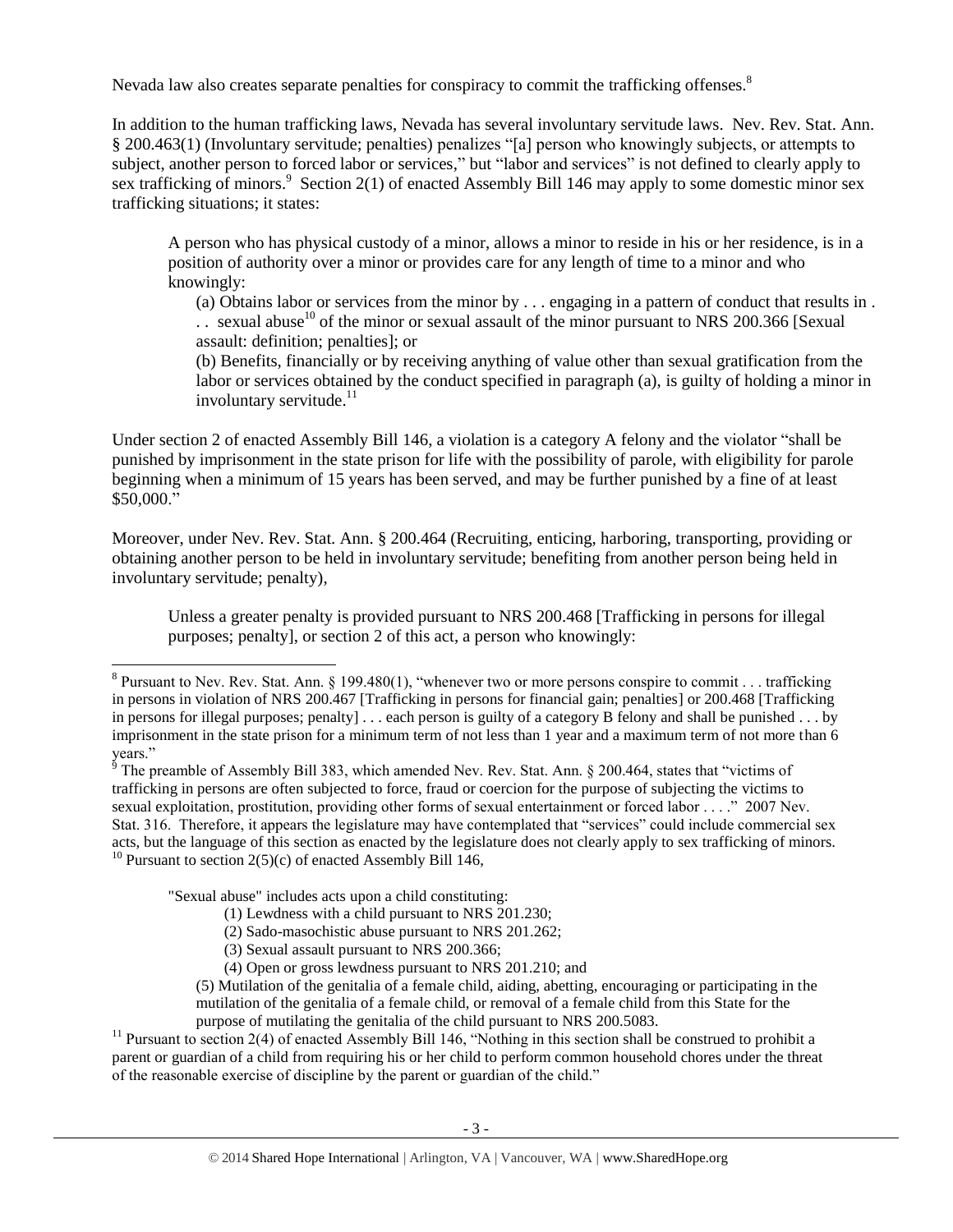1. Recruits, entices, harbors, transports, provides or obtains by any means, or attempts to recruit, entice, harbor, transport, provide or obtain by any means, another person, intending or knowing that the person will be held in involuntary servitude; or

2. Benefits, financially or by receiving anything of value, from participating in a violation of NRS 200.463 [Involuntary servitude; penalties] or section 2 of this act,

is guilty of a category B felony and shall be punished by imprisonment in the state prison for a minimum term of not less than 1 year and a maximum term of not more than 15 years, and may be further punished by a fine of not more than \$ 50,000.

*1.2 Commercial sexual exploitation of children (CSEC) is identified as a separate and distinct offense from general sexual offenses, which may also be used to prosecute those who commit commercial sex offenses against minors.*

The following laws criminalize CSEC in Nevada:

 $\overline{a}$ 

1. Pursuant to Nev. Rev. Stat. Ann. § 201.354 (Engaging in prostitution or solicitation for prostitution: Penalty; exception), it is a crime to "engage in prostitution or solicitation therefor, except in a licensed house of prostitution."<sup>12</sup> Nev. Rev. Stat. Ann. § 201.354(1). If a child under 18 is solicited, a violation is a category E felony punishable by imprisonment for 1–4 years. Nev. Rev. Stat. Ann. §§ 201.354(3), 201.295(2), 193.130(2)(e). The court may suspend the sentence and sentence an offender to probation

 $12$  The state allows counties to control the licensing of houses of prostitution if the county population is less than 700,000. Pursuant to Nev. Rev. Stat. Ann. § 244.345(8) (Dancing halls, escort services, entertainment by referral services and gambling games or devices; limitation on licensing of houses of prostitution), "In a county whose population is 700,000 or more, the license board shall not grant any license to a petitioner for the purpose of operating a house of ill fame or repute or any other business employing any person for the purpose of prostitution."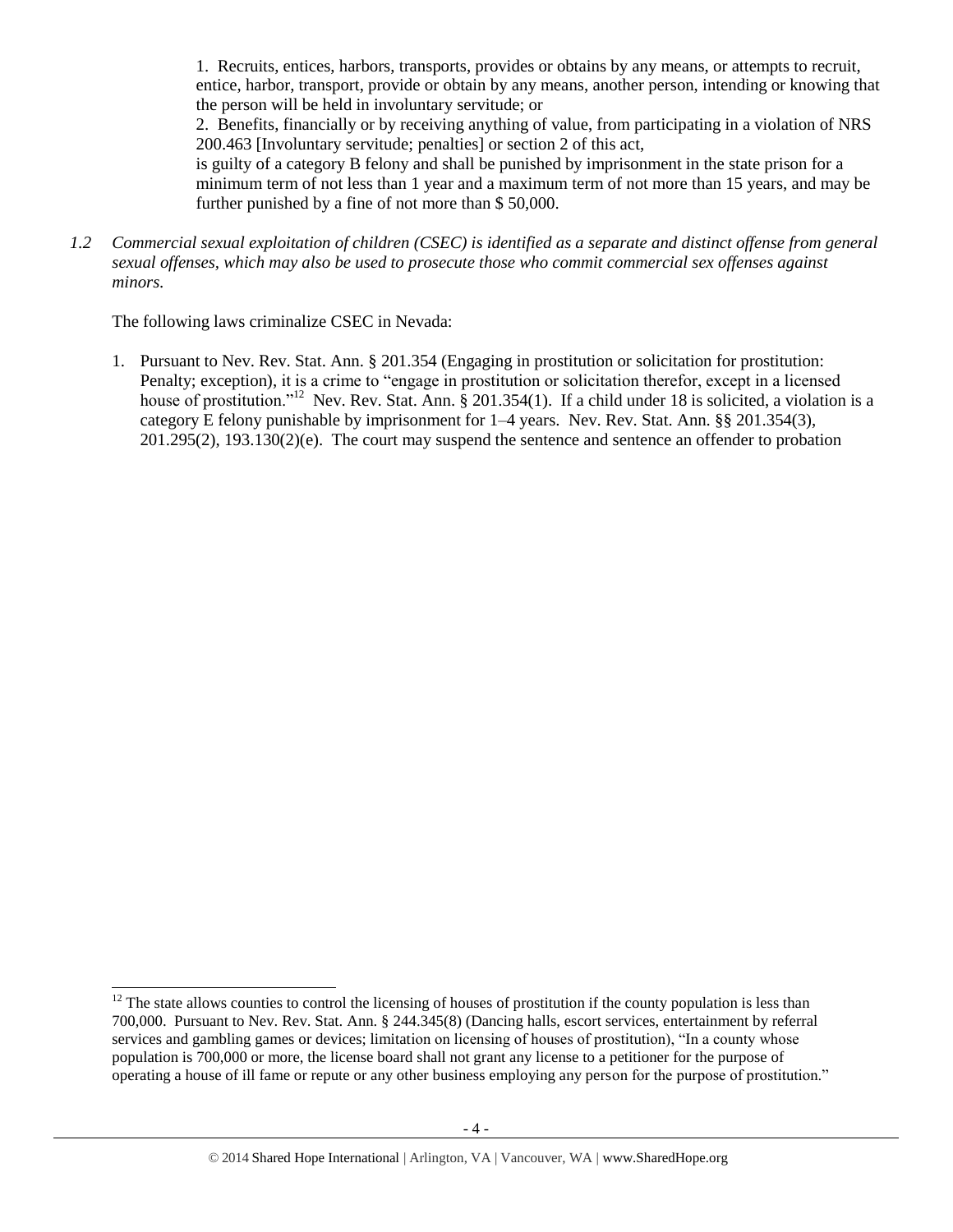<span id="page-4-0"></span>instead.<sup>13</sup> Nev. Rev. Stat. Ann. § 193.130(2)(e). The court may also impose a fine not to exceed \$5,000. Nev. Rev. Stat. Ann. § 193.130(2)(e).

2. Pursuant to Nev. Rev. Stat. Ann. § 609.210 (Employing or exhibiting minor in certain injurious, immoral or dangerous activities: criminal penalty), a person is guilty of a misdemeanor when the person

employs, or causes to be employed, exhibits or has in his or her custody for exhibition or employment, any minor, and every parent, relative, guardian, employer or other person having the care, custody or control of any minor, who in any way procures or consents to the employment of the minor: . . . .

1. Except as otherwise provided in this section and NRS 176A.110 [Persons convicted of certain offenses required to be certified as not representing high risk to reoffend before court suspends sentence or grants probation; immunity]; and 176A.120, if a person is found guilty in a district court upon verdict or plea of:

A category E felony, except as otherwise provided in this paragraph, the court shall suspend the execution of the sentence imposed and grant probation to the person. The court may, as it deems advisable, decide not to suspend the execution of the sentence imposed and grant probation to the person if, at the time of sentencing, it is established that the person:

(1) Was serving a term of probation or was on parole at the time the crime was committed, whether in this State or elsewhere, for a felony conviction;

(2) Had previously had the person's probation or parole revoked, whether in this State or elsewhere, for a felony conviction;

(3) Had previously been assigned to a program of treatment and rehabilitation pursuant to NRS 453.580 and failed to successfully complete that program; or

(4) Had previously been two times convicted, whether in this State or elsewhere, of a crime that under the laws of the situs of the crime or of this State would amount to a felony.

If the person denies the existence of a previous conviction, the court shall determine the issue of the previous conviction after hearing all relevant evidence presented on the issue by the prosecution and the person. At such a hearing, the person may not challenge the validity of a previous conviction. For the purposes of this paragraph, a certified copy of a felony conviction is prima facie evidence of conviction of a prior felony.

Pursuant to Nev. Rev. Stat. Ann. § 176A.110 (Persons convicted of certain offenses required to be certified as not representing high risk to reoffend before court suspends sentence or grants probation; immunity), unless a person has undergone a psychosexual evaluation and it has been certified that the person does not have a high risk to reoffend, a court cannot grant probation to or suspend the sentence of a person convicted under

(a) Attempted sexual assault of a person who is 16 years of age or older pursuant to NRS 200.366.

(b) Statutory sexual seduction pursuant to NRS 200.368.

(c) Battery with intent to commit sexual assault pursuant to NRS 200.400.

(d) Abuse or neglect of a child pursuant to NRS 200.508.

(e) An offense involving pornography and a minor pursuant to NRS 200.710 to 200.730, inclusive.

(f) Incest pursuant to NRS 201.180.

l

(g) Open or gross lewdness pursuant to NRS 201.210.

(h) Indecent or obscene exposure pursuant to NRS 201.220.

(i) Sexual penetration of a dead human body pursuant to NRS 201.450.

(j) Luring a child or a person with mental illness pursuant to NRS 201.560, if punished as a felony.

(k) A violation of NRS 207.180.

(l) An attempt to commit an offense listed in paragraphs (a) to (k), inclusive.

(m) Coercion or attempted coercion that is determined to be sexually motivated pursuant to NRS 207.193.

 $13$  Pursuant to Nev. Rev. Stat. Ann. § 176A.100(1)(b) (Authority and discretion of court to suspend sentence and grant probation; persons eligible; factors considered; intensive supervision; submission of report of presentence investigation),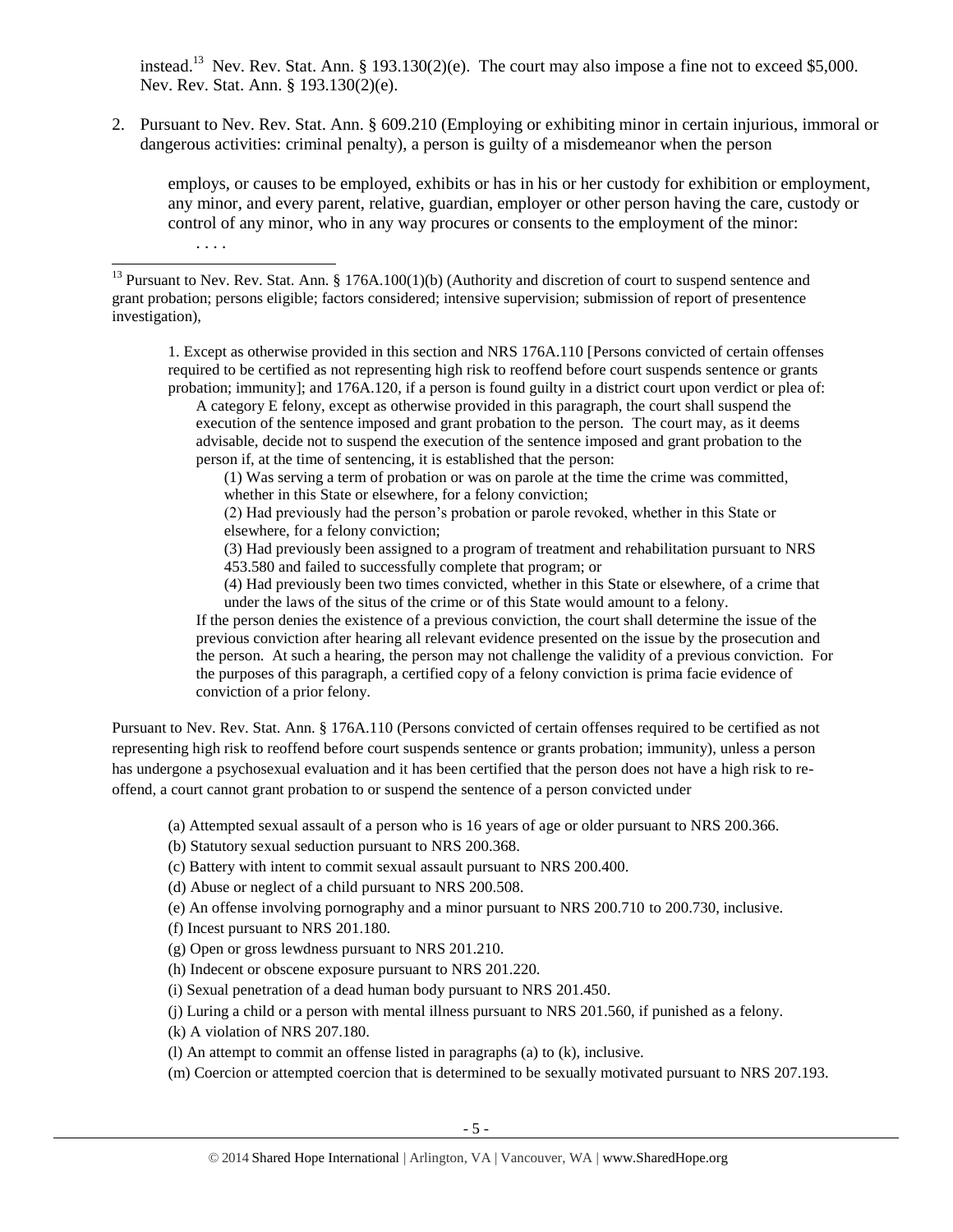2. In any indecent or immoral exhibition or practice;

. . . .

A violation is punishable by imprisonment in the county jail for up to 6 months, a fine not to exceed \$1,000, or both. Nev. Rev. Stat. Ann. § 193.150(1). Alternatively, the court may sentence an offender to community service. Nev. Rev. Stat. Ann. § 193.150(2).

3. Under Nev. Rev. Stat. Ann. § 200.710(1) (Unlawful to use minor in producing pornography or as subject of sexual portrayal in performance), it is a category A felony when a person "knowingly uses, encourages, entices or permits a minor to simulate or engage in or assist others to simulate or engage in sexual conduct to produce a performance . . . ." Additionally, Nev. Rev. Stat. Ann. § 200.710(2) states that it is a category A felony when a person "knowingly uses, encourages, entices, coerces or permits a minor to be the subject of a sexual portrayal in a performance . . . regardless of whether the minor is aware that the sexual portrayal is part of a performance . . . ." When the minor is 14 or older, a violation is punishable by a possible fine not to exceed \$100,000 and life imprisonment with possibility of parole beginning after the offender has served 5 five years. Nev. Rev. Stat. Ann. § 200.750(1). When the minor is under 14, violations are punishable by imprisonment "for life with the possibility of parole, with eligibility for parole beginning when a minimum of 10 years has been served, and shall be further punished by a fine of not more than \$100,000." Nev. Rev. Stat. Ann. § 200.750(2).

Although not specific to commercial sex offenses, the following offenses may also apply to commercial sexual exploitation of children cases:

1. Pursuant to Nev. Rev. Stat. Ann. § 200.368 (Statutory sexual seduction: penalties), "statutory sexual seduction" is a crime. Nev. Rev. Stat. Ann. § 200.364(6), defines "statutory sexual seduction" as

(a) Ordinary sexual intercourse, anal intercourse, cunnilingus or fellatio committed by a person 18 years of age or older with a person under the age of 16 years; or (b) Any other sexual penetration committed by a person 18 years of age or older with a person under the age of 16 years with the intent of arousing, appealing to, or gratifying the lust or passions or sexual desires of either of the persons.

If the offender is 21or older, Nev. Rev. Stat. Ann. § 200.368 is a category C felony punishable by imprisonment for 1–5 years and a possible fine not to exceed \$10,000. Nev. Rev. Stat. Ann. §§ 200.368(1), 193.130(2)(c). If the offender is under 21, a violation is a gross misdemeanor punishable by up to 364 days of imprisonment in the county jail, a fine not to exceed \$2,000, or both. Nev. Rev. Stat. Ann. §§ 200.368(2), 193.140.

2. Pursuant to Nev. Rev. Stat. Ann. § 201.230(1) (Lewdness with child under 14 years; penalties),

A person who willfully and lewdly commits any lewd or lascivious act, other than acts constituting the crime of sexual assault, upon or with the body, or any part or member thereof, of a child under the age of 14 years, with the intent of arousing, appealing to, or gratifying the lust or passions or sexual desires of that person or of that child, is guilty of lewdness with a child.

A violation is generally a category A felony punishable by a possible fine not to exceed \$10,000 and life imprisonment with eligibility for parole beginning when the offender has served 10 years. Nev. Rev. Stat. Ann. § 201.230(2). However, if the person has been convicted of "lewdness with a child pursuant to this section or any other sexual offense against a child" or a crime in another jurisdiction that could be classified as one of these crimes in Nevada, the crime is a category A felony punishable by life imprisonment without the possibility of parole. Nev. Rev. Stat. Ann. § 201.230(3).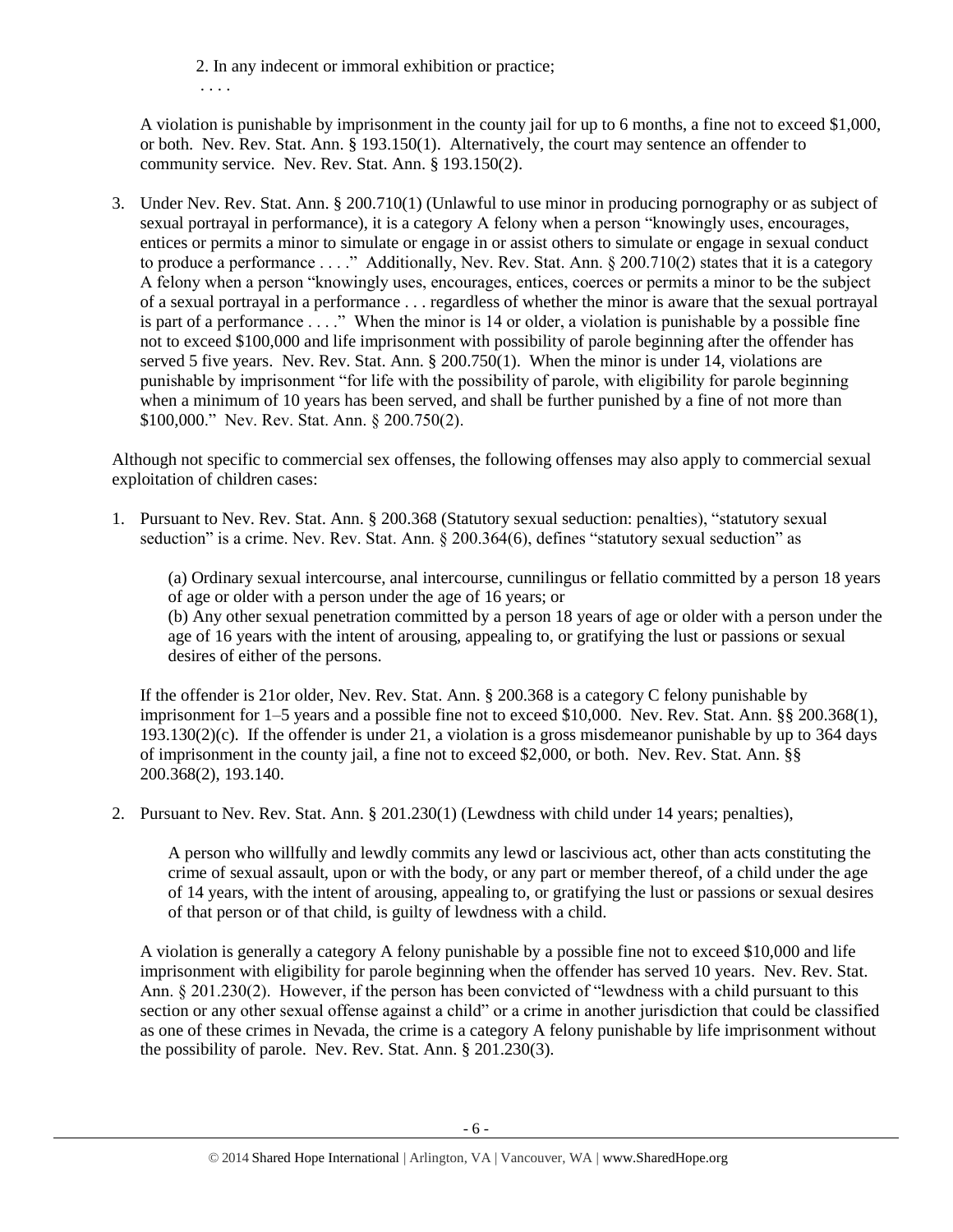*1.3 Prostitution statutes refer to the sex trafficking statute to identify the commercially sexually exploited minor as a trafficking victim.* 

Nevada's prostitution statute, Nev. Rev. Stat. Ann. § 207.030(1)(b) (Prohibited acts; penalty) does not refer to Nev. Rev. Stat. Ann. § 200.463 (Involuntary servitude) or Nev. Rev. Stat. Ann. § 200.464(1) (Recruiting, enticing, harboring, transporting, providing or obtaining another person to be held in involuntary servitude; benefiting from another person being held in involuntary servitude; penalty) in order to identify commercially sexually exploited minors as victims of trafficking.

- 1.3.1 Recommendation: Amend Nev. Rev. Stat. Ann. § 207.030(1)(b) (Prohibited acts; penalty), when the person engaged in prostitution is a minor, to refer to Nev. Rev. Stat. Ann. § 200.463 (Involuntary servitude) and Nev. Rev. Stat. Ann. § 200.464 (Recruiting, enticing, harboring, transporting, providing or obtaining another person to be held in involuntary servitude; benefiting from another person being held in involuntary servitude; penalty) to ensure that minor victims of prostitution are properly identified as human trafficking victims.
- *1.4 The state racketeering or gang crimes statute includes sex trafficking and commercial sexual exploitation of children (CSEC) offenses as predicate acts allowing the statute to be used to prosecute trafficking crimes.*

Pursuant to Nev. Rev. Stat. Ann. § 207.400(1) (Unlawful acts; penalties), Nevada's racketeering law,

It is unlawful for a person:

 $\overline{a}$ 

(a) Who has with criminal intent received any proceeds derived, directly or indirectly, from racketeering activity to use or invest, whether directly or indirectly, any part of the proceeds, or the proceeds derived from the investment or use thereof, in the acquisition of:

(1) Any title to or any right, interest or equity in real property; or

(2) Any interest in or the establishment or operation of any enterprise.<sup>14</sup>

(b) Through racketeering activity to acquire or maintain, directly or indirectly, any interest in or control of any enterprise.

(c) Who is employed by or associated with any enterprise to conduct or participate, directly or indirectly, in:

(1) The affairs of the enterprise through racketeering activity; or

(2) Racketeering activity through the affairs of the enterprise.

(d) Intentionally to organize, manage, direct, supervise or finance a criminal syndicate.

(e) Knowingly to incite or induce others to engage in violence or intimidation to promote or further the criminal objectives of the criminal syndicate.

(f) To furnish advice, assistance or direction in the conduct, financing or management of the affairs of the criminal syndicate with the intent to promote or further the criminal objectives of the syndicate.

(g) Intentionally to promote or further the criminal objectives of a criminal syndicate by inducing the commission of an act or the omission of an act by a public officer or employee which violates his or her official duty.

(h) To transport property, to attempt to transport property or to provide property to another person knowing that the other person intends to use the property to further racketeering activity.

<sup>&</sup>lt;sup>14</sup> "Enterprise" is defined as "1. Any natural person, sole proprietorship, partnership, corporation, business trust or other legal entity; and 2. Any union, association or other group of persons associated in fact although not a legal entity. The term includes illicit as well as licit enterprises and governmental as well as other entities." Nev. Rev. Stat. Ann. § 207.380.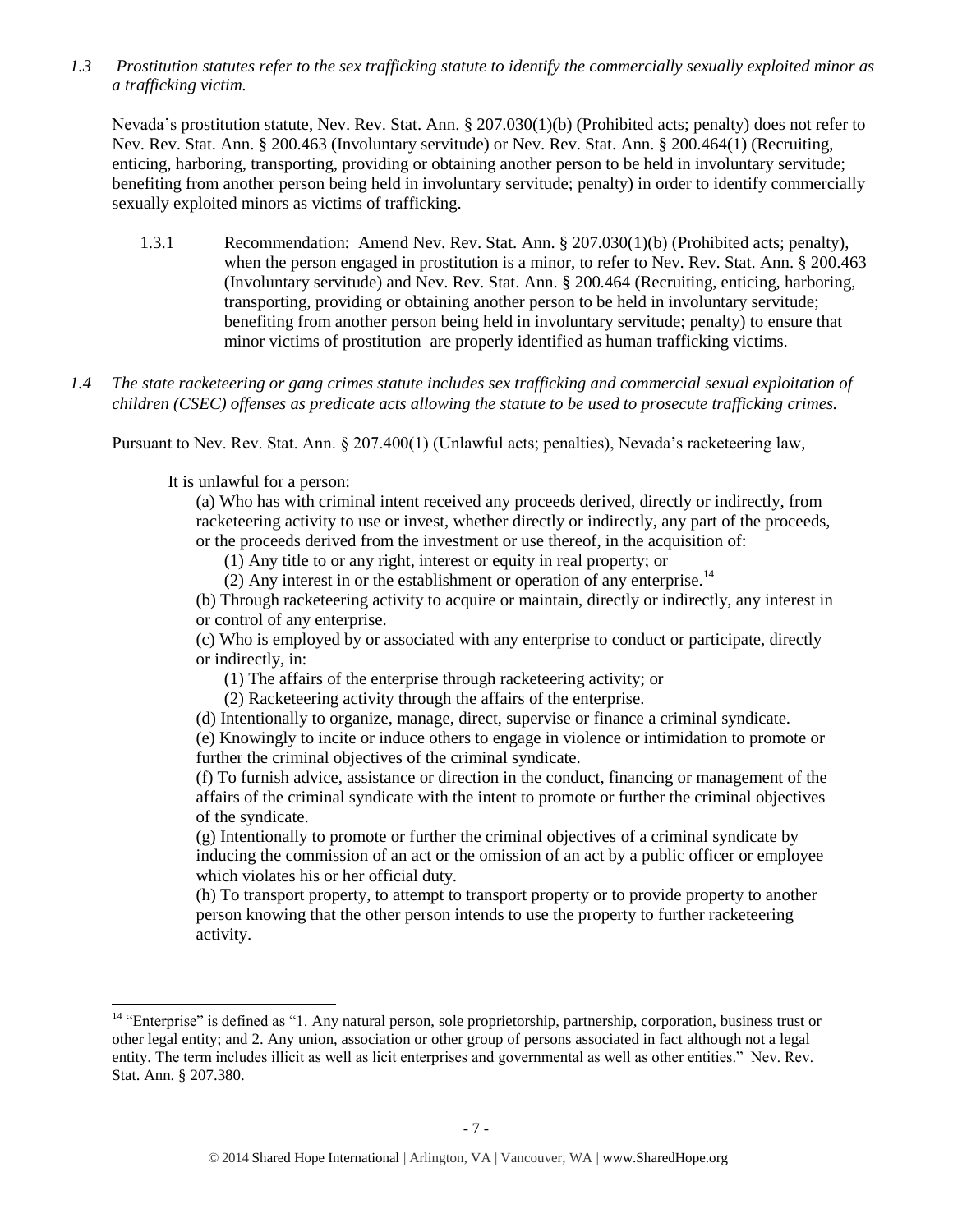(i) Who knows that property represents proceeds of, or is directly or indirectly derived from, any unlawful activity<sup>15</sup> to conduct or attempt to conduct any transaction involving the property:

(1) With the intent to further racketeering activity; or

(2) With the knowledge that the transaction conceals the location, source, ownership or control of the property.

(j) To conspire to violate any of the provisions of this section.

Pursuant to Nev. Rev. Stat. Ann. § 207.390, "racketeering activity" is defined as

engaging in at least two crimes related to racketeering that have the same or similar pattern, intents, results, accomplices, victims or methods of commission, or are otherwise interrelated by distinguishing characteristics and are not isolated incidents, if at least one of the incidents occurred after July 1, 1983, and the last of the incidents occurred within 5 years after a prior commission of a crime related to racketeering.

Furthermore, under Nev. Rev. Stat. Ann. § 207.360,

"Crime related to racketeering" means the commission of, attempt to commit or conspiracy to commit any of the following crimes:

. . . . 5. Kidnapping; 6. Sexual assault; . . . . 11. Statutory sexual seduction;

. . . .

. . . .

l

29. Any violation of NRS 201.300 [Pandering and sex trafficking: definition; penalties; exception], 201.320 [Living from earnings of prostitute; penalty] or 201.360 [Placing person in house of prostitution; penalties];

34. Involuntary servitude in violation of any provision of NRS 200.463 [Involuntary servitude; penalties] or 200.464 [Recruiting, enticing, harboring, transporting, providing or obtaining another person to be held in involuntary servitude; benefiting from another person being held in involuntary servitude; penalty] or a violation of any provision of NRS 200.465 [Assuming rights of ownership over another person; purchase or sale of person; penalty]; or 35. Trafficking in persons in violation of any provision of NRS 200.467 [Trafficking in persons for financial gain; penalties] or 200.468 [Trafficking in persons for illegal purposes; penalty].

Based on this definition of racketeering, acts of commercial sexual exploitation of children constitute predicate crimes under the racketeering law, making it available for combatting criminal enterprises that engage in domestic minor sex trafficking. A violation of Nev. Rev. Stat. Ann. § 207.400 is a category B felony punishable by imprisonment for 5–20 years and a possible fine not to exceed \$25,000. Nev. Rev. Stat. Ann. § 207.400(2). Under Nev. Rev. Stat. Ann. § 207.410 (Alternate fine for unlawful acts), a fine may be imposed not exceeding the greater of 3 times "1. Any gross pecuniary value the convicted person gained; or 2. Any gross loss the convicted person caused, including property damage and personal injury, but excluding any pain and suffering."

<sup>&</sup>lt;sup>15</sup> "Unlawful activity" is defined in Nev. Rev. Stat. Ann. § 207.400(3) by referring to Nev. Stat. Ann. § 207.195, which defines the term in part as "any crime related to racketeering as defined in NRS 207.360 or any offense punishable as a felony pursuant to state or federal statute." Nev. Rev. Stat. Ann. §§ 207.400(3), 207.195(5)(c).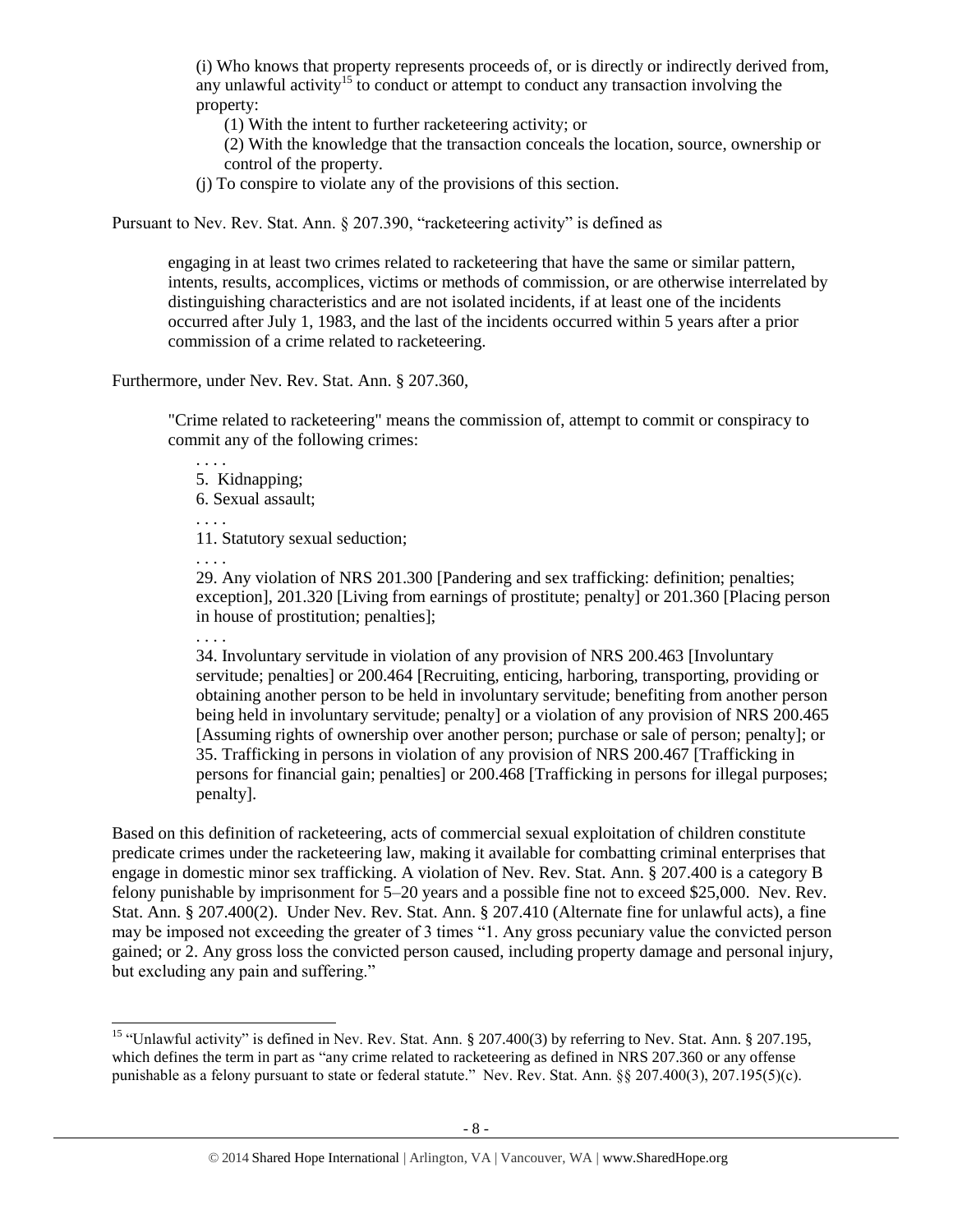Additionally, for a conviction under Nev. Rev. Stat. Ann. § 207.400, the offender will face mandatory criminal forfeiture. Pursuant to Nev. Rev. Stat. Ann. § 207.420 (Criminal forfeiture: Property subject to forfeiture; substitution for unreachable property),

1. If the indictment or information filed regarding a violation of NRS 207.400 alleges that real or personal property was derived from, realized through, or used or intended for use in the course of the unlawful act and the extent of that property:

(a) The jury; or

(b) If the trial is without a jury, the court,

shall upon a conviction, determine at a separate hearing the extent of the property to be forfeited. If the indictment or information does not include such an allegation, the property is not subject to criminal forfeiture.

2. The property subject to criminal forfeiture pursuant to subsection 1 includes:

(a) Any title or interest acquired or maintained by the unlawful conduct;

(b) Any proceeds derived from the unlawful conduct;

(c) Any property or contractual right which affords a source of influence over any enterprise established, operated, controlled, participated in or conducted in violation of NRS 207.400; . . . .

Discretionary civil forfeiture is also available. Nev. Rev. Stat. Ann. § 207.400. Pursuant to Nev. Rev. Stat. Ann. § 207.460 (Civil forfeiture: Property subject to forfeiture),

1. Except as otherwise provided in subsection 2, the following are subject to civil forfeiture to the state:

(a) All property, real or personal, including money used in the course of, intended for use in the course of, derived from or gained through conduct in violation of [NRS 207.400;](http://www.lexis.com/research/buttonTFLink?_m=4410c5408e7f0f7a9e672f2d3701d15a&_xfercite=%3ccite%20cc%3d%22USA%22%3e%3c%21%5bCDATA%5bNev.%20Rev.%20Stat.%20Ann.%20%a7%20207.460%5d%5d%3e%3c%2fcite%3e&_butType=4&_butStat=0&_butNum=2&_butInline=1&_butinfo=NVCODE%20207.400&_fmtstr=FULL&docnum=1&_startdoc=1&wchp=dGLbVzt-zSkAb&_md5=da41b521cd2bf76e87f140cfed117b62)

(b) Any title or interest a person has acquired or maintained in violation of NRS 207.400; and

(c) Any property or contractual right which affords a source of influence over any enterprise

established, operated, controlled, participated in or conducted in violation of NRS 207.400. 2. Upon a showing by the owner of the requisite facts, the following is not subject to forfeiture under this section:

(a) Except as otherwise provided in paragraph (b), property used without the knowledge or consent of its owner; and

(b) A means of transportation used by a person in the transaction of business as a common carrier unless it appears the owner or person in charge of the common carrier consented to or had knowledge of the violation of NRS 207.400.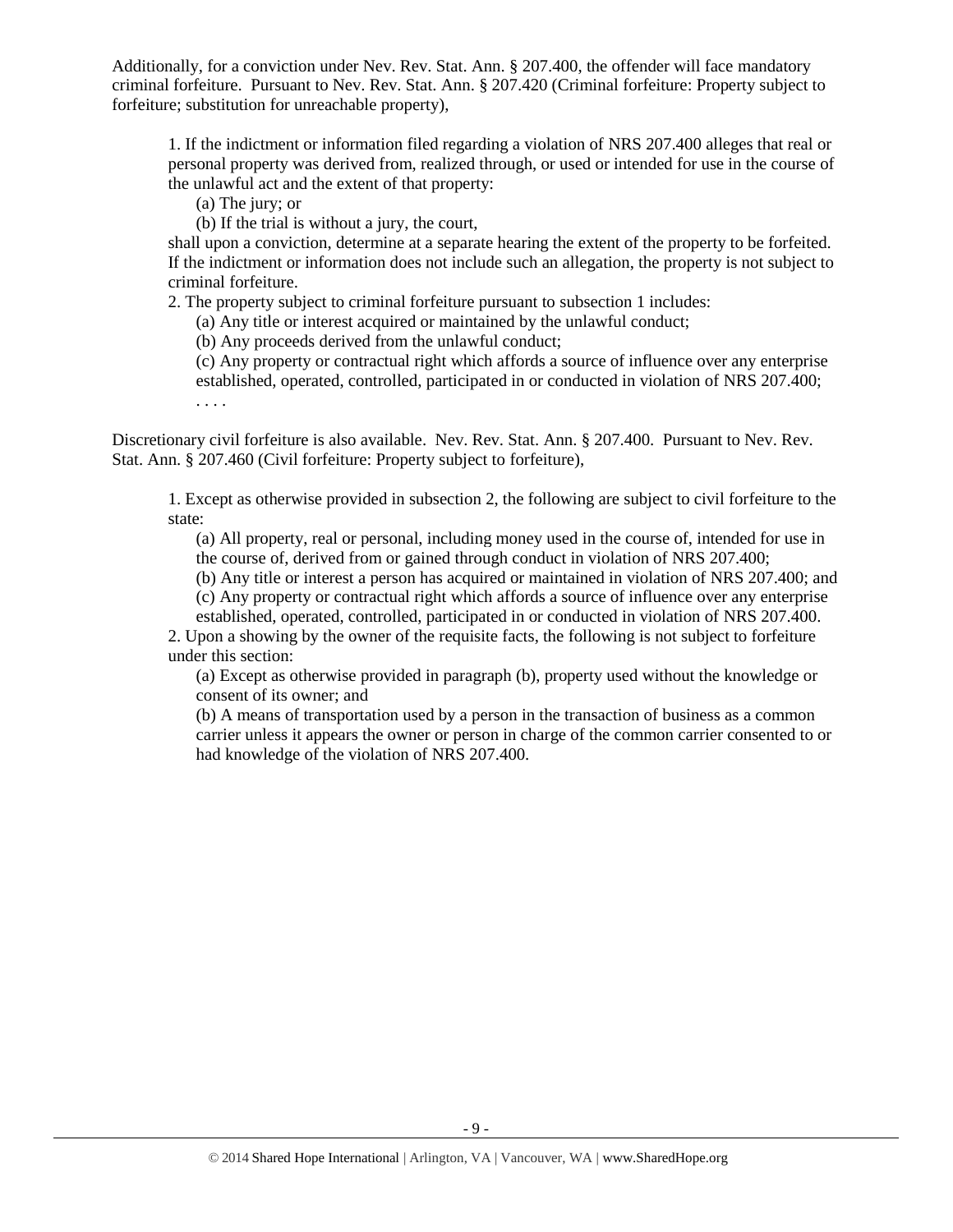#### **FRAMEWORK ISSUE 2: CRIMINAL PROVISIONS FOR DEMAND**

#### *Legal Components:*

- *2.1 The state sex trafficking law can be applied to buyers of commercial sex acts with a victim of domestic minor sex trafficking.*
- *2.2 Buyers of commercial sex acts with a minor can be prosecuted under commercial sexual exploitation of children (CSEC) laws.*
- *2.3 Solicitation of prostitution laws differentiate between buying sex acts with an adult and buying sex acts with a minor under 18.*
- *2.4 Penalties for buyers of commercial sex acts with minors are as high as federal penalties.*
- *2.5 Using the Internet to lure, entice, or purchase, or attempt to lure, entice, or purchase commercial sex acts with a minor is a separate crime or results in an enhanced penalty for buyers.*
- *2.6 No age mistake defense is permitted for a buyer of commercial sex acts with any minor under 18.*
- *2.7 Base penalties for buying sex acts with a minor under 18 are sufficiently high and not reduced for older minors. 2.8 Financial penalties for buyers of commercial sex acts with minors are sufficiently high to make it difficult for*
- *buyers to hide the crime.*
- *2.9 Buying and possessing child pornography carries penalties as high as similar federal offenses.*
- *2.10 Convicted buyers of commercial sex acts with minors and child pornography are required to register as sex offenders.*

\_\_\_\_\_\_\_\_\_\_\_\_\_\_\_\_\_\_\_\_\_\_\_\_\_\_\_\_\_\_\_\_\_\_\_\_\_\_\_\_\_\_\_\_\_\_\_\_\_\_\_\_\_\_\_\_\_\_\_\_\_\_\_\_\_\_\_\_\_\_\_\_\_\_\_\_\_\_\_\_\_\_\_\_\_\_\_\_\_\_\_\_\_\_

#### *Legal Analysis:*

*2.1 The state sex trafficking law can be applied to the buyers of commercial sex acts with a victim of domestic minor sex trafficking.*

Nevada's sex trafficking statute may apply to buyers of sex with minors following federal precedent through the term "obtain." Under Nev. Rev. Stat. Ann. § 201.300(2)(a)(1) (Pandering: definition; penalties; exception), "A person. . . [i]s guilty of sex trafficking if the person. . . [i]nduces,  $^{16}$  causes, recruits, harbors, transports,<sup>17</sup> provides, obtains<sup>18</sup> or maintains a child to engage in prostitution,<sup>19</sup> or to enter any place within this State in which prostitution is practiced, encouraged or allowed for the purpose of sexual conduct<sup>20</sup> or prostitution."

 $\overline{a}$ 

<sup>16</sup> *See supra* note [4.](#page-1-0)

<sup>17</sup> *See supra* note [5.](#page-1-1)

<sup>&</sup>lt;sup>18</sup> *See* United States v. Jungers, 702 F.3d 1066 ( $8<sup>th</sup>$  Cir. 2013). In this case, the Eighth Circuit specifically addressed whether the federal sex trafficking law, 18 U.S.C. § 1591 (Sex trafficking of children or by force, fraud, or coercion) applies to buyers when it reversed a District of South Dakota ruling that Congress did not intend the string of verbs constituting criminal conduct under 18 U.S.C. § 1591(a)(1) ("recruits, entices, harbors, transports, provides, obtains, or maintains") to reach the conduct of buyers. United States v. Jungers, 834 F. Supp. 2d 930, 931 (D.S.D. 2011). Holding that the conduct of buyers who obtain a child for commercial sex can violate 18 U.S.C. § 1591(a)(1), the Eighth Circuit illustrated through hypothetical buyer scenarios that, under certain circumstances, most of the terms in the string of verbs constituting criminal conduct under 18 U.S.C. § 1591(a)(1) could apply to buyers. While other terms may apply to buyers' conduct under state law as well, the analysis here focuses on the term "obtains" which is most likely to apply in the majority of buyer cases. United States v. Jungers establishes persuasive authority for state courts interpreting the same language used under state law to the extent such interpretation does not conflict with the state constitution.

<sup>19</sup> *See supra* note [6.](#page-1-2)

<sup>20</sup> *See supra* note [7.](#page-1-3)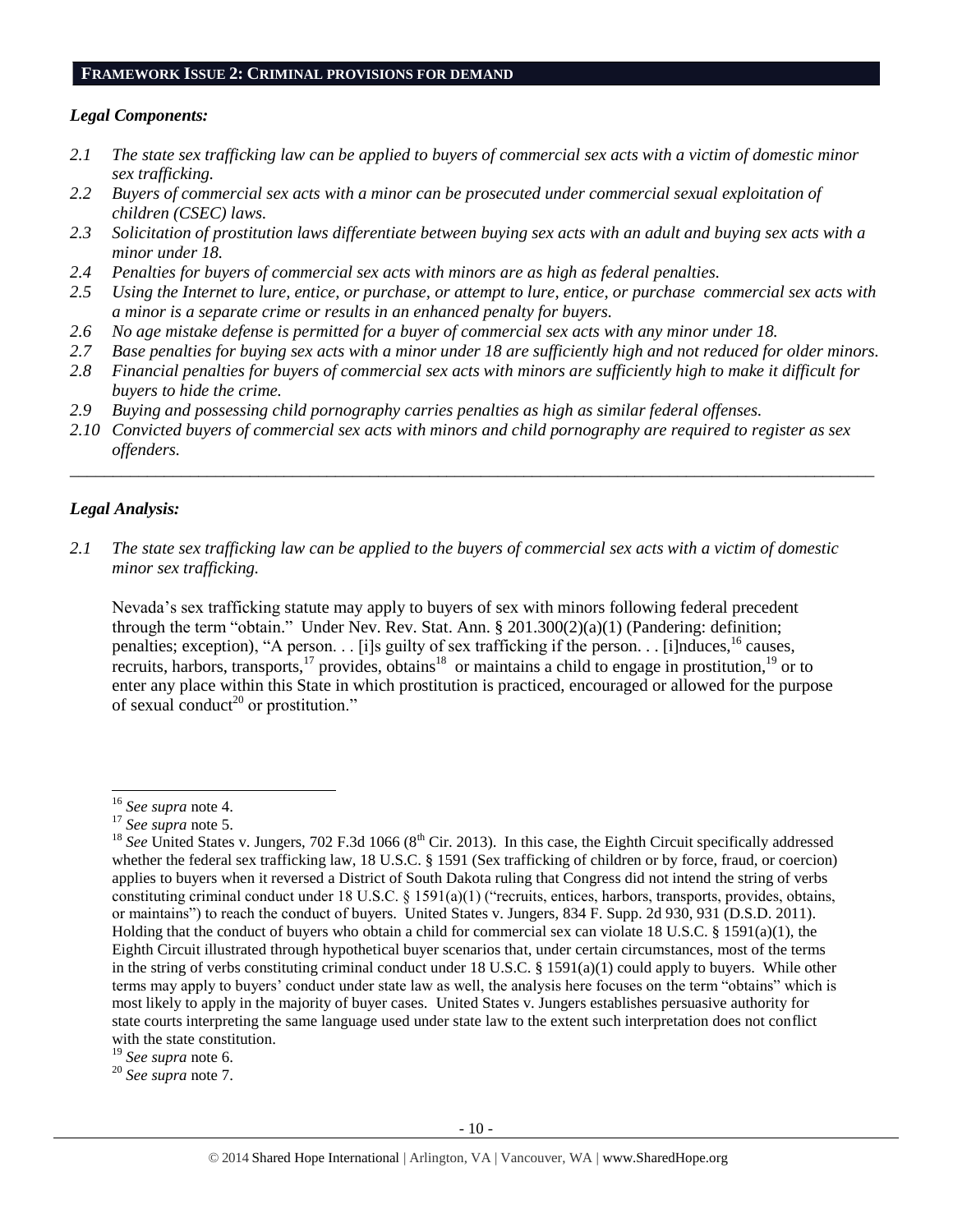*2.2 Buyers of commercial sex acts with a minor can be prosecuted under commercial sexual exploitation of children (CSEC) laws.*<sup>21</sup>

Nev. Rev. Stat. Ann. § 201.354 (Engaging in prostitution or solicitation for prostitution: Penalty; exception) criminalizes buying sex with minors under 18. Nev. Rev. Stat. Ann. § 201.354(1) states, "It is unlawful for any person to engage in prostitution or solicitation therefor, except in a licensed house of prostitution." When the person solicited is under 18, the crime is a category E felony. Nev. Rev. Stat. Ann. § 201.354(3). As a category E felony, a violation of Nev. Rev. Stat. Ann. § 201.354 is punishable by imprisonment for1–4 years, but the court may suspend the sentence and sentence an offender to probation.<sup>22</sup> Nev. Rev. Stat. Ann. § 193.130(2)(e). The court may also impose a fine not to exceed \$5,000. Nev. Rev. Stat. Ann. § 193.130(2)(e).

Some sexual offenses could be used to prosecute certain buyers of commercial sex acts with a minor but do not specifically criminalize the commercial sexual exploitation of a child and do not refer to the human trafficking statute to bring these criminal offenses within the reach of human trafficking statutes, Nev. Rev. Stat. Ann. § 200.463 (Involuntary servitude; penalties) and Nev. Rev. Stat. Ann. § 200.464 (Recruiting, enticing, harboring, transporting, providing or obtaining another person to be held in involuntary servitude; benefiting from another person being held in involuntary servitude; penalty).<sup>23</sup>

#### *2.3 Solicitation of prostitution laws differentiate between buying sex acts with an adult and buying sex acts with a minor under 18.*

Nev. Rev. Stat. Ann. § 201.354 (Engaging in prostitution or solicitation for prostitution; Penalty; exception) has different penalties for the solicitation of an adult and the solicitation of a minor. If the person solicited was 18 or older, the crime is a misdemeanor. Nev. Rev. Stat. Ann. § 201.354(2). If the person solicited was under 18, the crime is a category E felony. Nev. Rev. Stat. Ann. § 201.354(3).

Nev. Rev. Stat. Ann. § 207.030(1) (Prohibited acts; penalty), which states, "It is unlawful to: . . . (b) Offer or agree to engage in, engage in or aid and abet any act of prostitution," does not differentiate penalties based on the age of the person solicited. Each violation is a misdemeanor with increased penalties based on the number of charges within the previous 3 years. Nev. Rev. Stat. Ann. § 207.030(2).

## *2.4 Penalties for buyers of commercial sex acts with minors are as high as federal penalties.*

Under Nev. Rev. Stat. Ann. § 201.300(2)(b)(2) (Pandering and sex trafficking: definition; penalties; exception), "A person. . . [w]ho is found guilty of sex trafficking. . . [a] child:

(I) If the child is less than 14 years of age when the offense is committed, is guilty of a category A felony and shall be punished by imprisonment in the state prison for life with the possibility of parole, with eligibility for parole beginning when a minimum of 15 years has been served, and may be further punished by a fine of not more than \$ 20,000.

(II) If the child is at least 14 years of age but less than 16 years of age when the offense is committed, is guilty of a category A felony and shall be punished by imprisonment in the state prison for life with the possibility of parole, with eligibility for parole beginning when a minimum of 10 years has been served, and may be further punished by a fine of not more than \$ 10,000.

l  $21$  In Nevada, counties also regulate prostitution laws and have additional offenses that could apply to buyers of commercial sex with minors. Some counties also allow for the operation of licensed houses of prostitution. *See infra* Appendix A for a list of some county and city ordinances applicable to buyers.

<sup>22</sup> *See supra* note [13.](#page-4-0)

<sup>&</sup>lt;sup>23</sup> See supra Section 1.2 for a full description of the sexual offense laws that may be used to prosecute certain buyers.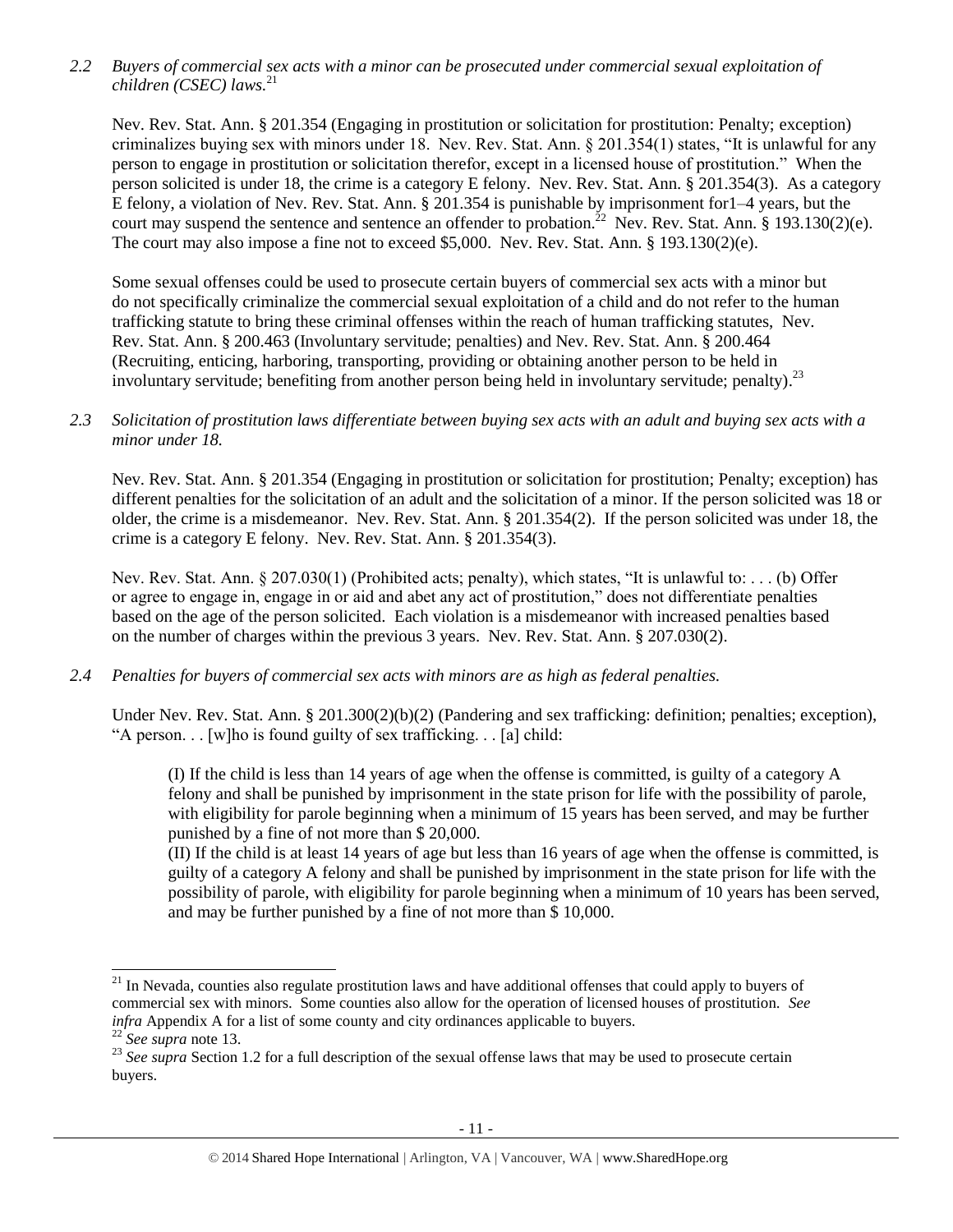(III) If the child is at least 16 years of age but less than 18 years of age when the offense is committed, is guilty of a category A felony and shall be punished by imprisonment in the state prison for life with the possibility of parole, with eligibility for parole beginning when a minimum of 5 years has been served, and may be further punished by a fine of not more than \$ 10,000.

In addition, pursuant to Nev. Rev. Stat. Ann. § 201.352 (Additional fine for pandering child and conspiring to pander child), if the victim is a child at the time of a violation of Nev. Rev. Stat. Ann. § 201.300 and "physical force or violence or the immediate threat of physical force or violence is used upon the child, the court may . . . impose a fine of not more than \$500,000."

There are also heightened penalties for acts of conspiracy. If a person is convicted of sex trafficking or living from the proceeds of a prostitute, as well as conspiracy to commit those offenses, and the victim of the offense was a child at the time, the court may impose a fine of not more than \$500,000 in addition to other fines prescribed by statute. Nev. Rev. Stat. Ann. § 201.352(1)(a).

Furthermore, pursuant to Nev. Rev. Stat. Ann. § 201.300(2)(b)(2) (Pandering and sex trafficking: definition; penalties; exception), "[a] court shall not grant probation to or suspend the sentence of a person convicted of sex trafficking a child pursuant to subsection 2."

For a violation of Nev. Rev. Stat. Ann. § 201.354 (Engaging in prostitution or solicitation for prostitution: Penalty; exception), when the person solicited was under 18, the crime is a category E felony. Nev. Rev. Stat. Ann. § 201.354(3). A category E felony is punishable by imprisonment for 1–4 years, but the court may suspend the sentence and sentence an offender to probation.<sup>24</sup> Nev. Rev. Stat. Ann. § 193.130(2)(e). The court may also impose a fine not to exceed \$5,000. Nev. Rev. Stat. Ann. § 193.130(2)(e).

A violation of Nev. Rev. Stat. Ann. § 207.030(1) (Prohibited acts; penalty) is a misdemeanor punishable by imprisonment in the county jail for up to 6 months, a fine not to exceed \$1,000, or both. Nev. Rev. Stat. Ann. §§ 207.030(2)(a), 193.150(1). Second violations occurring within 3 years of a first violation will result in imprisonment in the county jail between 30 days and 6 months and a fine of \$250–\$1,000. Nev. Rev. Stat. Ann. § 207.030(2)(b). A third or subsequent violation "occurring within 3 years after the first violation" are punishable by imprisonment in the county jail for 6 months and a fine of \$250–\$1,000. Nev. Rev. Stat. Ann.  $$207.030(2)(c).$ 

In comparison, if the victim is under the age of 14, a conviction under the Trafficking Victims Protection Act  $(T\hat{V}PA)^{25}$  for child sex trafficking is punishable by 15 years to life imprisonment and a fine not to exceed \$250,000. 18 U.S.C. §§ 1591(b)(1),  $3559(a)(1)$ ,  $3571(b)(3)$ . If the victim is between the ages of 14–17, a conviction is punishable by 10 years to life imprisonment and a fine not to exceed \$250,000. 18 U.S.C. §§ 1591(b)(2),  $3559(a)(1)$ ,  $3571(b)(3)$ . A conviction is punishable by mandatory life imprisonment, however, if the buyer has a prior conviction for a federal sex offense<sup>26</sup> against a minor. 18

l

<sup>24</sup> *See supra* note [13.](#page-4-0)

<sup>&</sup>lt;sup>25</sup> Trafficking Victims Protection Act (TVPA) of 2000, Pub. L. No. 106-386, 114 Stat. 1464, 1466 (codified in scattered sections of 18 and 22 U.S.C.).

<sup>&</sup>lt;sup>26</sup> Pursuant to 18 U.S.C. § 3559 $(e)(2)$ , "federal sex offense" is defined as

<span id="page-11-0"></span>an offense under section 1591 [18 USCS § 1591] (relating to sex trafficking of children), 2241 [18 USCS § 2241] (relating to aggravated sexual abuse), 2242 [18 USCS § 2242] (relating to sexual abuse),  $2244(a)(1)$  [18 USCS § 2244(a)(1)] (relating to abusive sexual contact), 2245 [18 USCS § 2245] (relating to sexual abuse resulting in death), 2251 [18 USCS § 2251] (relating to sexual exploitation of children), 2251A [18 USCS § 2251A] (relating to selling or buying of children), 2422(b) [18 USCS § 2422(b)] (relating to coercion and enticement of a minor into prostitution), or 2423(a) [18 USCS § 2423(a)] (relating to transportation of minors).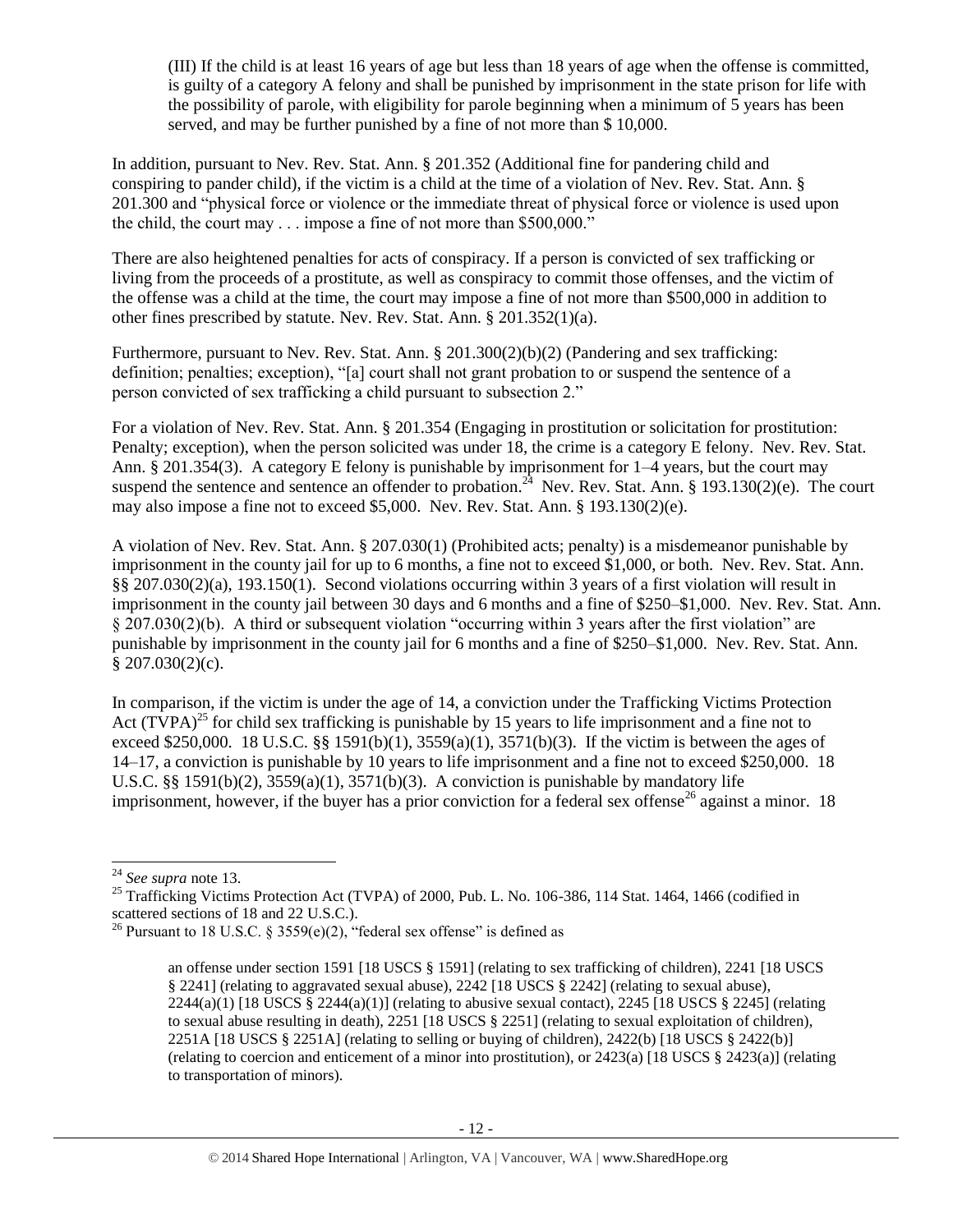U.S.C. § 3559(e)(1). To the extent buyers can be prosecuted under other federal CSEC laws,<sup>27</sup> a conviction is punishable by penalties ranging from a fine not to exceed \$250,000 to life imprisonment and a fine not to exceed \$250,000.<sup>28</sup>

*2.5 Using the Internet to lure, entice, or purchase, or attempt to lure, entice, or purchase commercial sex acts with a minor is a separate crime or results in an enhanced penalty for buyers.*

Although Nevada does not have a statute specifically criminalizing using the Internet to purchase commercial sex acts, such action can fall under Nev. Rev. Stat. Ann. § 201.560 (Definitions; exception; penalties). Pursuant to Nev. Rev. Stat. Ann. § 201.560,

1. Except as otherwise provided in subsection  $3<sup>29</sup>$  a person commits the crime of luring a child if the person knowingly contacts or communicates with or attempts to contact or communicate with:

<span id="page-12-0"></span>. . . . (b) Another person whom he or she believes to be a child who is less than 16 years of age and at least 5 years younger than he or she is, regardless of the actual age of that other person, with the intent to solicit, persuade or lure the person to engage in sexual conduct.

. . . .

 $\overline{a}$ 

4. A person who violates or attempts to violate the provisions of this section through the use of a computer, system or network:

(a) With the intent to engage in sexual conduct<sup>30</sup> with the child, person believed to be a child or person with mental illness or to cause the child, person believed to be a child or person with mental illness to engage in sexual conduct, is guilty of a category B felony and shall be punished by imprisonment in the state prison for a minimum term of not less than 1 year and a maximum term of not more than 10 years and may be further punished by a fine of not more than \$10,000; . . . .

- 2.5.1 Recommendation: Amend Nev. Rev. Stat. Ann. § 201.560 (Definitions; exception; penalties) to apply to use of the Internet for the purpose of committing CSEC offenses involving any minor under 18.
- *2.6 No age mistake defense is permitted for a buyer of commercial sex acts with any minor under 18.*

<sup>&</sup>lt;sup>27</sup> 18 U.S.C. §§ 2251A(b) (Selling or buying of children), 2251(a) (Sexual exploitation of children), 2423(a) (Transportation of a minor with intent for minor to engage in criminal sexual activity), 2422(a) (Coercion and enticement), 2252(a)(2), (a)(4) (Certain activities relating to material involving the sexual exploitation of minors). <sup>28</sup> 18 U.S.C. §§ 2251A(b) (conviction punishable by imprisonment for 30 years to life and a fine), 2251(e) (conviction punishable by imprisonment for 15–30 years and a fine), 2423(a) (conviction punishable by imprisonment for 10 years to life and a fine), 2422(a) (conviction punishable by a fine, imprisonment up to 20 years, or both),  $2252(a)(2)$ , (4) (stating that a conviction under subsection (a)(2) is punishable by imprisonment for  $5-20$ years and a fine, while a conviction under subsection (a)(4) is punishable by imprisonment up to 10 years, a fine, or both); *see also* 18 U.S.C. §§ 3559(a)(1) (classifying all of the above listed offenses as felonies), 3571(b)(3) (providing a fine up to \$250,000 for any felony conviction).

<sup>&</sup>lt;sup>29</sup> Nev. Rev. Stat. Ann. § 201.560(3) states, "The provisions of this section do not apply if the contact or communication is made or attempted with the intent to prevent imminent bodily, emotional or psychological harm to the child, person believed to be a child or person with mental illness."

 $30$  For the purpose of Nev. Rev. Stat. Ann. § 201.560, "sexual conduct" is defined by referring to Nev. Rev. Stat. § 201.520, which defines the term as "1. Ordinary sexual intercourse 2. Anal intercourse; 3. Fellatio, cunnilingus or other oral-genital contact; 4. Physical contact by a person with the unclothed genitals or pubic area of another person for the purpose of arousing or gratifying the sexual desire of either person; 5. Penetration, however slight, by a person of an object into the genital or anal opening of the body of another person for the purpose of arousing or gratifying the sexual desire of either person; 6. Masturbation or the lewd exhibition of unclothed genitals; or 7. Sado-masochistic abuse." Nev. Rev. Stat. Ann. §§ 201.520, 201.560(6)(f).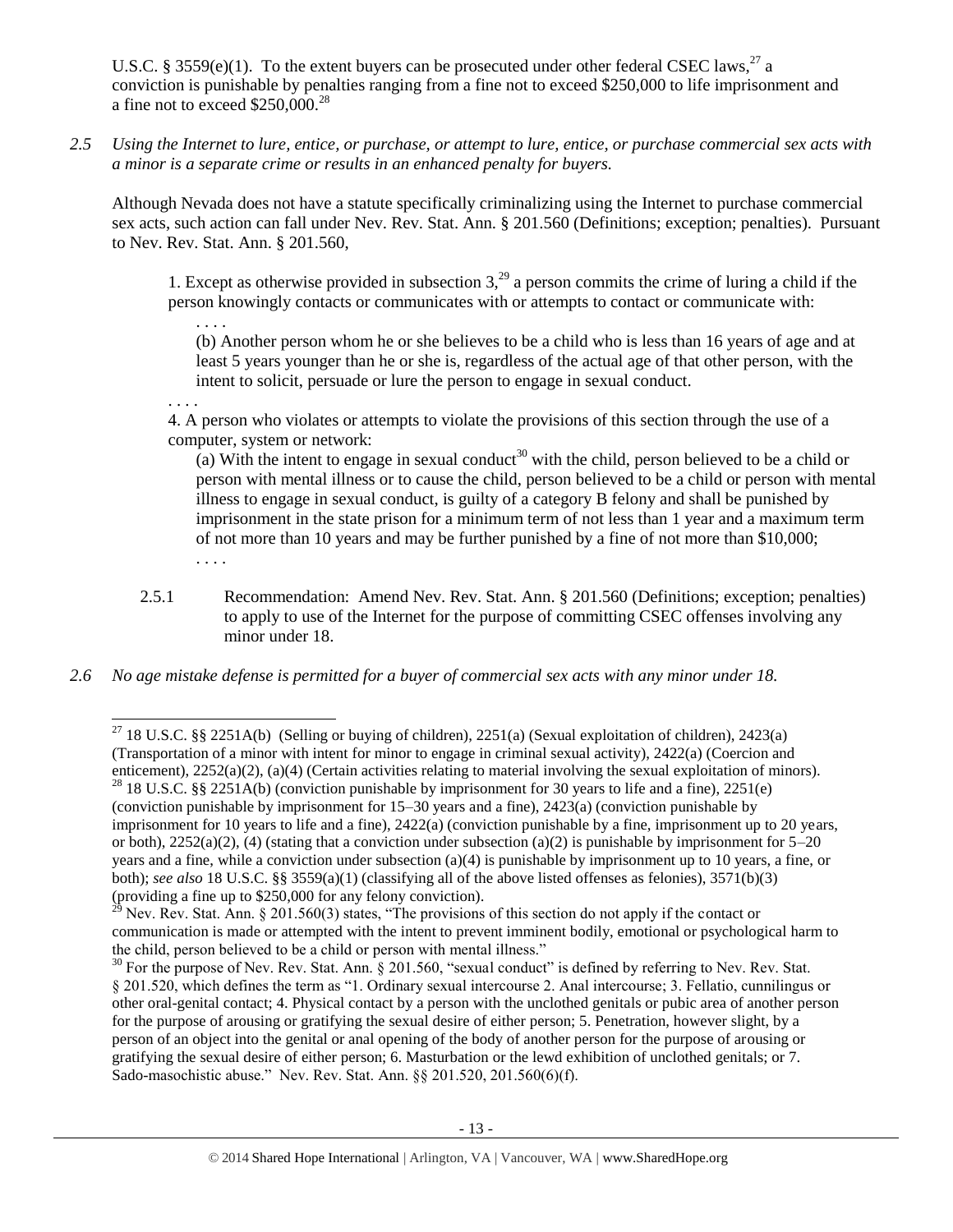A mistake of age defense in not allowed for a buyer convicted of sex trafficking a minor under Nev. Rev. Stat. Ann. § 201.300 (Pandering: definition; penalties; exception) which states,

4. Consent of a victim of pandering or sex trafficking to an act of prostitution is not a defense to a prosecution for any of the acts prohibited by this section.

5. In a prosecution for sex trafficking a child pursuant to subsection 2, it is not a defense that the defendant did not have knowledge of the victim's age, nor is reasonable mistake of age a valid defense to a prosecution conducted pursuant to subsection 2.

Nev. Rev. Stat. Ann. § 201.354 (Engaging in prostitution or solicitation for prostitution: Penalty; exception) is silent on the availability of a defense based on age mistake.

2.6.1 Recommendation: Amend Nev. Rev. Stat. Ann. § 201.354 (Engaging in prostitution or solicitation for prostitution: Penalty; exception) to prevent a buyer from exercising a mistake of age defense.

## *2.7 Base penalties for buying sex acts with a minor under 18 are sufficiently high and not reduced for older minors.*

A buyer convicted under Nev. Rev. Stat. Ann. § 201.300 (Pandering and sex trafficking: definition; penalties; exception) faces the possibility of life imprisonment for offenses involving all minors. The law also imposes heightened penalties for offenses involving younger minors. Specifically, Nev. Rev. Stat. Ann. §  $201.300(2)(b)(2)$  states, "A person... [w]ho is found guilty of sex trafficking... [a] child:

(I) If the child is less than 14 years of age when the offense is committed, is guilty of a category A felony and shall be punished by imprisonment in the state prison for life with the possibility of parole, with eligibility for parole beginning when a minimum of 15 years has been served, and may be further punished by a fine of not more than \$ 20,000.

(II) If the child is at least 14 years of age but less than 16 years of age when the offense is committed, is guilty of a category A felony and shall be punished by imprisonment in the state prison for life with the possibility of parole, with eligibility for parole beginning when a minimum of 10 years has been served, and may be further punished by a fine of not more than \$ 10,000.

(III) If the child is at least 16 years of age but less than 18 years of age when the offense is committed, is guilty of a category A felony and shall be punished by imprisonment in the state prison for life with the possibility of parole, with eligibility for parole beginning when a minimum of 5 years has been served, and may be further punished by a fine of not more than \$ 10,000.

In addition, under Nev. Rev. Stat. Ann. § 201.35 (Additional fine for pandering child and conspiring to pander child), if the victim is a child at the time of a violation of Nev. Rev. Stat. Ann. § 201.300 and "physical force or violence or the immediate threat of physical force or violence is used upon the child, the court may . . . impose a fine of not more than \$500,000" regardless of the minor's age.

The penalty for buying sex with any minor does not vary based on the age of the victim under 18. For any violation of Nev. Rev. Stat. Ann. § 201.354 (Engaging in prostitution or solicitation for prostitution: Penalty; exception), an offender is guilty of a category E felony punishable by imprisonment for 1–4 years, but the court may suspend the sentence and sentence an offender to probation. Nev. Rev. Stat. Ann. §§ 201.354(3),  $193.130(2)(e).$ <sup>31</sup> The court may also impose a fine not to exceed \$5,000. Nev. Rev. Stat. Ann. § 193.130(2)(e). Additionally, the penalty for a conviction under Nev. Rev. Stat. Ann. § 207.030(1) (Prohibited acts; penalty) does not vary based on the age of the person solicited. A violation is a misdemeanor punishable by imprisonment in the county jail not to exceed 6 months, a fine not to exceed \$1,000, or both. Nev. Rev. Stat. Ann. §§ 207.030(2)(a), 193.150(1). A second conviction occurring within 3 years of a first conviction will

 $\overline{a}$ 

<sup>31</sup> *See supra* note [13.](#page-4-0)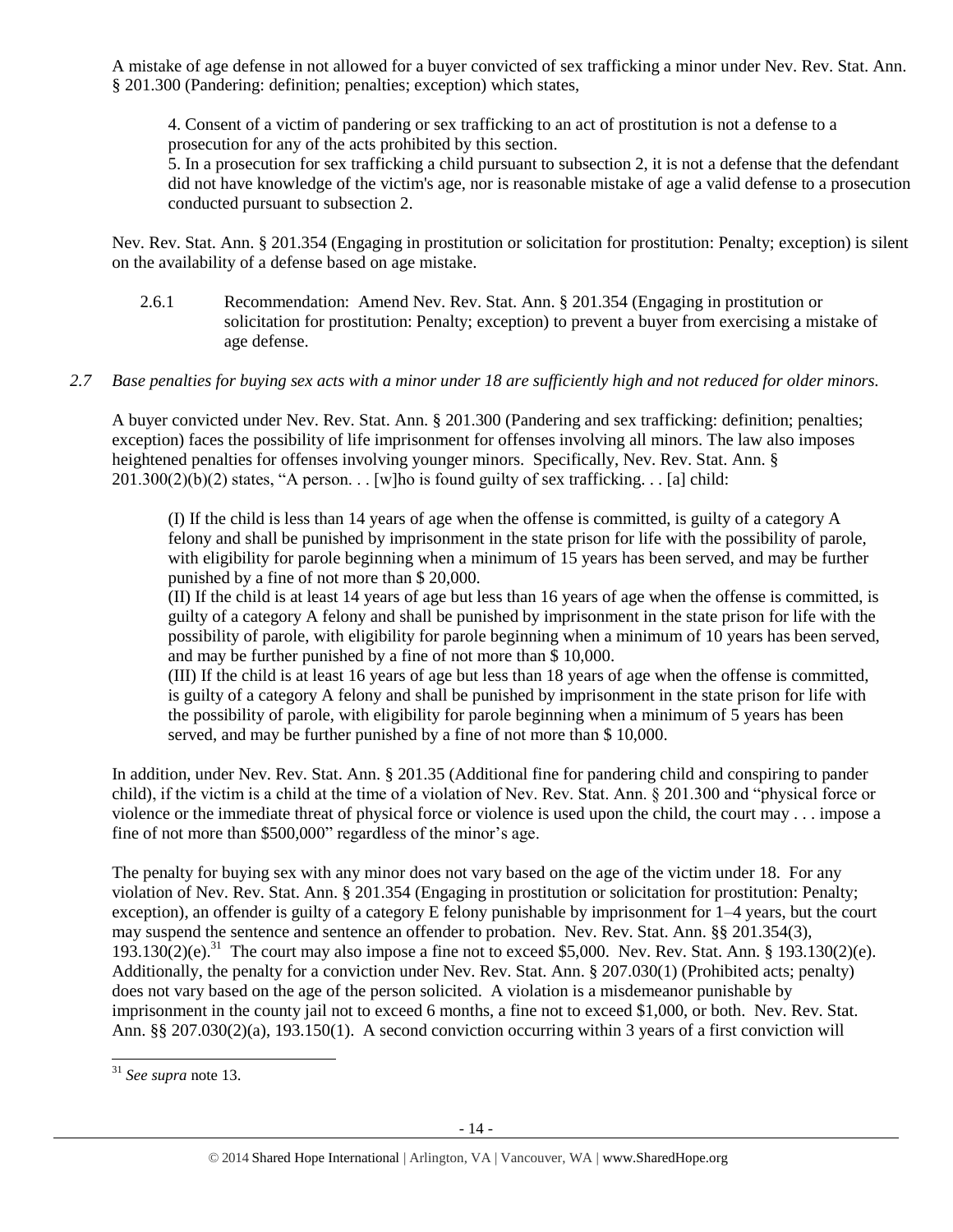result in imprisonment in the county jail between 30 days and 6 months and a fine of \$250–\$1,000. Nev. Rev. Stat. Ann. § 207.030(2)(b). Third and subsequent convictions "occurring within 3 years after the first violation" are punishable by imprisonment in the county jail for 6 months and a fine of \$250–\$1,000. Nev. Rev. Stat. Ann. § 207.030(2)(c).

#### *2.8 Financial penalties for buyers of commercial sex acts with minors are sufficiently high to make it difficult for buyers to hide the crime.*

A buyer convicted of sex trafficking under Nev. Rev. Stat. Ann. § 201.300 (Pandering and sex trafficking: definition; penalties; exception) may be punished by a fine of not more than \$20,000 if the minor is under 14 years old at the time of the offense and a fine of not more than \$10,000 if the minor is at least 14 years old but less than 18 years old at the time of the offense. Nev. Rev. Stat. Ann. § 201.300(2)(b)(2). In addition, under Nev. Rev. Stat. Ann. § 201.35 (Additional fine for pandering child and conspiring to pander child), the court may impose a fine of not more than \$500,000 for a violation of Nev. Rev. Stat. Ann. § 201.300 if the victim is a child at the time of the offense and "physical force or violence or the immediate threat of physical force or violence is used upon the child."

Financial penalties are also available under Nevada's solicitation law. When the person solicited was under 18, a violation of Nev. Rev. Stat. Ann. § 201.354 (Engaging in prostitution or solicitation for prostitution: Penalty; exception) is a category E felony punishable by a possible fine not to exceed \$5,000. Nev. Rev. Stat. Ann. §§ 201.354(3), § 193.130(2)(e). A violation of Nev. Rev. Stat. Ann. § 207.030(1)(b) (Prohibited acts; penalty) is a misdemeanor punishable by a possible fine not to exceed \$1,000 for the first violation and a fine of \$250– \$1,000 for subsequent violations occurring within 3 years of the first violation. Nev. Rev. Stat. Ann. §§ 207.030(2), 193.150(1).

Additionally, a court must award restitution where appropriate. Nev. Rev. Stat. Ann. § 176.033(1)(c). Specifically, pursuant to Nev. Rev. Stat. Ann. § 176.033(1)(c) (Sentence of imprisonment required or permitted by statute: Definite period for misdemeanor or gross misdemeanor; minimum and maximum term for felony unless definite term required by statute; restitution; modification of sentence), "[i]f a sentence of imprisonment is required or permitted by statute, the court shall: . . . . [i]f restitution is appropriate, set an amount for each victim of the offense .  $\cdots$  .

In addition to any other penalty, pursuant to sections 32 and 40.7 of enacted Assembly Bill 67 (NV 2013), the court may order a buyer convicted of a violation of any provision of Nev. Rev. Stat. Ann. §§ 200.463 (Involuntary servitude; penalties), 200.464 (Recruiting, enticing, harboring, transporting, providing or obtaining another person to be held in involuntary servitude; benefiting from another person being held in involuntary servitude; penalty.), 200.465 (Assuming rights of ownership over another person; purchase or sale of person; penalty), or 201.300 (Pandering and sex trafficking: definition; penalties; exception) to pay restitution to the victim.<sup>32</sup> Subsection (2) of sections 32, 33, and 40.7 of enacted Assembly Bill 67 state:

[r]estitution ordered pursuant to this section may include, without limitation:

- <span id="page-14-0"></span>(a) The cost of medical and psychological treatment, including, without limitation, physical and occupational therapy and rehabilitation;
- (b) The cost of transportation, temporary housing and child care;

 $\overline{a}$ 

 $32$  Pursuant to subsection (4) of sections 32 and 40.7 of enacted Assembly Bill 67, "victim' means any person: (a) Against whom a violation of any provision of [Nev. Rev. Stat. Ann. §§ 200.463 (Involuntary servitude; penalties), 200.464 (Recruiting, enticing, harboring, transporting, providing or obtaining another person to be held in involuntary servitude; benefiting from another person being held in involuntary servitude; penalty.), 200.465 (Assuming rights of ownership over another person; purchase or sale of person; penalty) or 201.300 (Pandering and sex trafficking: definition; penalties; exception)] has been committed; or (b) Who is the surviving child of such a person."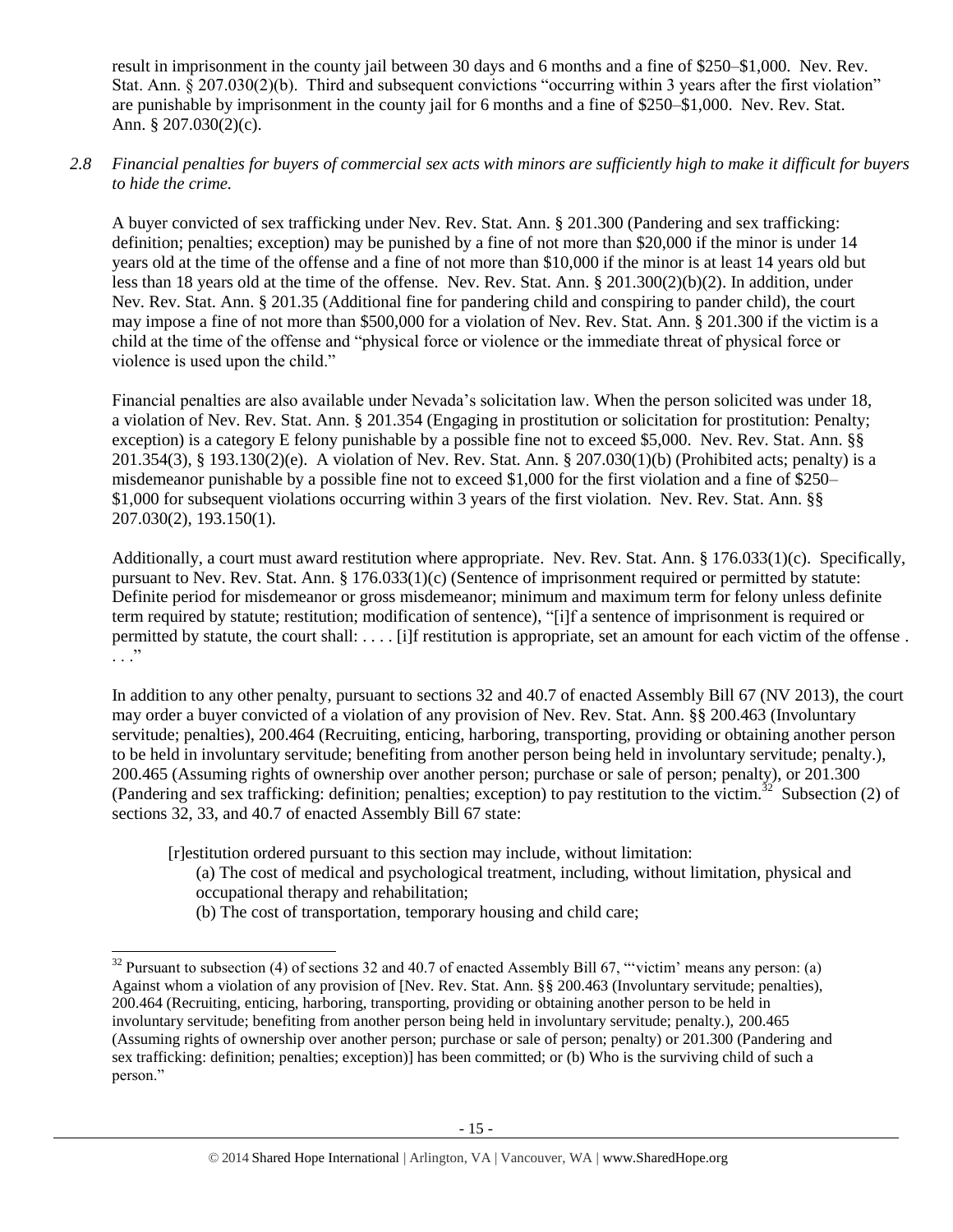(c) The return of property, the cost of repairing damaged property or the full value of the property if it is destroyed or damaged beyond repair;

(d) Expenses incurred by a victim in relocating away from the defendant or his or her associates, if the expenses are verified by law enforcement to be necessary for the personal safety of the victim; (e) The cost of repatriation of the victim to his or her home country, if applicable; and (f) Any and all other losses suffered by the victim as a result of the violation of any provision of [Nev. Rev. Stat. Ann. §§ 200.463 (Involuntary servitude; penalties), 200.464 (Recruiting, enticing, harboring, transporting, providing or obtaining another person to be held in involuntary servitude; benefiting from another person being held in involuntary servitude; penalty.), 200.465 (Assuming rights of ownership over another person; purchase or sale of person; penalty), 200.467 (Trafficking in persons for financial gain; penalties), 200.468 (Trafficking in persons for illegal purposes; penalty), 201.300 (Pandering and sex trafficking: definition; penalties; exception), or 201.320 (Living from earnings of prostitute; penalty)].

Buyers are subject to asset forfeiture for violations of sex trafficking under Nev. Rev. Stat. Ann. § 201.300 (Pandering and sex trafficking: definition; penalties; exception). Pursuant to Nev. Rev. Stat. Ann. § 201.351 (Forfeiture of assets derived from or relating to pandering child; temporary restraining order to preserve property subject to forfeiture; use of proceeds derived from forfeiture), "All assets derived from or relating to any violation of NRS 201.300 [Pandering and sex trafficking: definition; penalties; exception], or 201.320 [Living from earnings of prostitute; penalty] are subject to forfeiture pursuant to NRS 179.121 [Forfeiture of personal property and conveyances used in the commission of crime] and a proceeding for their forfeiture may be brought pursuant to NRS 179.1156 to 179.121, inclusive."

In addition, Pursuant to Nev. Rev. Stat. Ann. § 200.760 (Forfeiture) and § 179.121 (Forfeiture of personal property and conveyances used in the commission of crime), buyers face civil asset forfeiture for possession of child pornography or forfeiture of proceeds attributable to commission of a felony. Pursuant to Nev. Rev. Stat. Ann. § 200.760, "All assets derived from or relating to any violation of NRS . . . 200.710 to 200.730 [including 200.727(1) (Use of Internet to control visual representation depicting sexual conduct of person under 16 years of age; penalties) and 200.730 (Possession of visual representation depicting sexual conduct of person under 16 years of age unlawful; penalties)], inclusive . . . are subject to forfeiture. A proceeding for their forfeiture may be brought pursuant to NRS 179.1156 to 179.119, inclusive." Furthermore, Nev. Rev. Stat. Ann. § 179.121(e) establishes forfeiture of "[a]ll personal property, including, without limitation, any tool, substance, weapon, machine, computer, money or security, which is used as an instrumentality in any of the following crimes" which includes Nev. Rev. Stat. Ann. §§ 200.464 (Recruiting, enticing, harboring, transporting, providing or obtaining another person to be held in involuntary servitude; benefiting from another person being held in involuntary servitude; penalty), 200.465 (Assuming rights of ownership over another person; purchase), 201.320 (Living from the earnings of a prostitute) as well as section 2 of enacted Assembly Bill 146 [holding a minor in involuntary servitude].<sup>33</sup> Nev. Rev. Stat. Ann. § 179.121 (Forfeiture of personal property and conveyances used in the commission of crime)<sup>34</sup> also provides, with

 $\overline{a}$ <sup>33</sup> *See supra* Section 1.1 for substantive provision of section 2 of enacted Assembly Bill 146.

<sup>&</sup>lt;sup>34</sup> Pursuant to Nev. Rev. Stat. Ann. § 179.1164 (Property subject to seizure and forfeiture; exceptions),

<sup>1.</sup> Except as otherwise provided in subsection 2, the following property is subject to seizure and forfeiture in a proceeding for forfeiture:

<sup>(</sup>a) Any proceeds attributable to the commission or attempted commission of any felony.

<sup>(</sup>b) Any property or proceeds otherwise subject to forfeiture pursuant to NRS 179.121, 200.760, 202.257, 370.419, 453.301 or 501.3857.

<sup>2.</sup> Property may not, to the extent of the interest of any claimant, be declared forfeited by reason of an act or omission shown to have been committed or omitted without the knowledge, consent or willful blindness of the claimant.

<sup>3.</sup> Unless the owner of real property or a mobile home:

<sup>(</sup>a) Has given the tenant notice to surrender the premises pursuant to NRS 40.254 within 90 days after the owner receives notice of a conviction pursuant to subsection 2 of NRS 453.305; or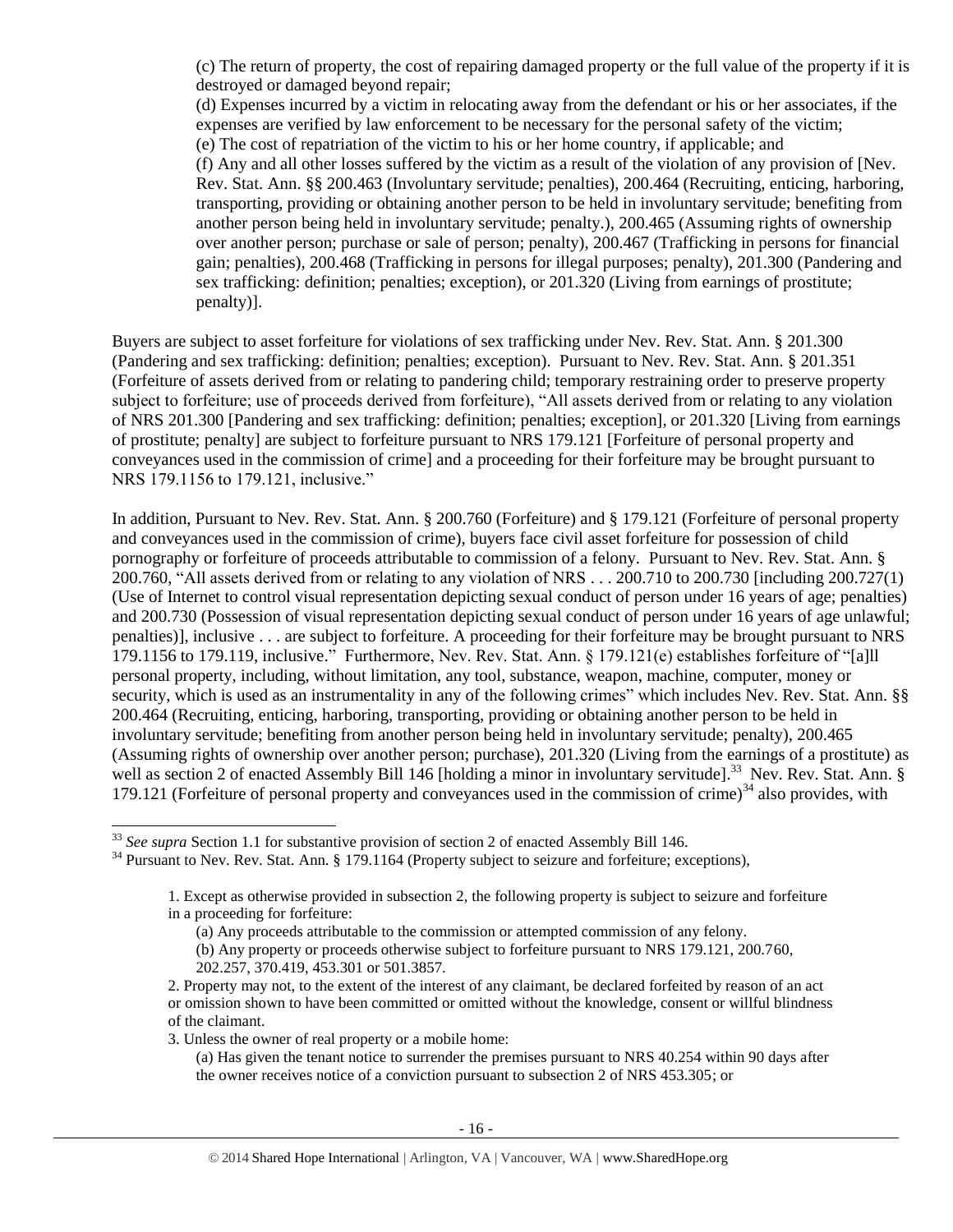certain limited exceptions, that "all conveyances, including aircraft, vehicles or vessels, which are used or intended for use during the commission of a felony . . . are subject to forfeiture."

## *2.9 Buying and possessing child pornography carries penalties as high as similar federal offenses.*

Pursuant to Nev. Rev. Stat. Ann. § 200.730 (Possession of visual representation depicting sexual conduct of person under 16 years of age unlawful; penalties), a person is guilty of a felony "who knowingly and willfully has in his or her possession for any purpose any film, photograph or other visual presentation depicting a person under the age of 16 years as the subject of a sexual portrayal<sup>35</sup> or engaging in or simulating, or assisting others to engage in or simulate, sexual conduct."<sup>36</sup> A first violation is a category B felony punishable by imprisonment for 1–6 years and a possible fine not to exceed \$5,000. Nev. Rev. Stat. Ann. § 200.730(1). Second and subsequent violations are category A felonies punishable by imprisonment for 1 year to life imprisonment, with the possibility of parole, and a possible fine of \$5,000. Nev. Rev. Stat. Ann. § 200.730(2).

Additionally, pursuant to Nev. Rev. Stat. Ann. § 200.727(1) (Use of Internet to control visual representation depicting sexual conduct of person under 16 years of age; penalties),

<span id="page-16-1"></span><span id="page-16-0"></span>1. Any person who, knowingly, willfully and with the specific intent to view any film, photograph or other visual presentation depicting a person under the age of 16 years engaging in or simulating sexual conduct, $37$  uses the Internet to control such a film, photograph or other visual presentation is guilty of:

(a) For the first offense, a category C felony and shall be punished as provided in NRS 193.130 [Categories and punishment of felonies].

(b) For any subsequent offense, a category B felony and shall be punished by imprisonment in the state prison for a minimum term of not less than 1 year and a maximum term of not more than 6 years, and may be further punished by a fine of not more than \$5,000.

As a category C felony, the first violation is punishable by imprisonment for 1–5 years and a possible fine not to exceed \$10,000. Nev. Rev. Stat. Ann. § 193.130(2)(c).

Additionally, asset forfeiture exists for a violation of this provision. Nev. Rev. Stat. Ann. § 200.760. Pursuant to Nev. Rev. Stat. Ann. § 200.760 (Forfeiture), "All assets derived from or relating to any violation of . . . 200.710 to 200.730 [Unlawful to use minor in producing pornography or as subject of sexual portrayal in performance; Promotion of sexual performance of minor unlawful; Preparing, advertising or distributing materials depicting pornography involving minor unlawful; Use of Internet to control visual presentation depicting sexual conduct of person under 16 years of age; Possession of visual presentation depicting sexual conduct of person under 16 years of age unlawful], inclusive . . . are subject to forfeiture."

Domestic minor sex trafficking victims under 16 who "appeared in any film, photograph or other visual presentation engaging in sexual conduct and who suffered personal or psychological injury as a result," also have a civil cause of action against buyers. Nev. Rev. Stat. Ann. § 41.1396(1). Pursuant to Nev.

l

<sup>(</sup>b) Shows the court that the owner had good cause not to evict the tenant summarily pursuant to NRS 40.254,

<sup>&</sup>lt;sup>35</sup> "Sexual portrayal" is defined as "the depiction of a person in a manner which appeals to the prurient interest in sex and which does not have serious literary, artistic, political or scientific value." Nev. Rev. Stat. Ann. § 200.700(4)

 $36$  "Sexual conduct" is defined as "sexual intercourse, lewd exhibition of the genitals, fellatio, cunnilingus, bestiality, anal intercourse, excretion, sado-masochistic abuse, masturbation, or the penetration of any part of a person's body or of any object manipulated or inserted by a person into the genital or anal opening of the body of another." Nev. Rev. Stat. Ann. § 200.700(3).

 $37$  Nev. Rev. Stat. Ann. § 700.727(2) states, "As used in this section, 'sexual conduct' means sexual intercourse, fellatio, cunnilingus, bestiality, anal intercourse, excretion, sado-masochistic abuse, masturbation, or the penetration of any object manipulated or inserted by a person into the genital or anal opening of the body of another."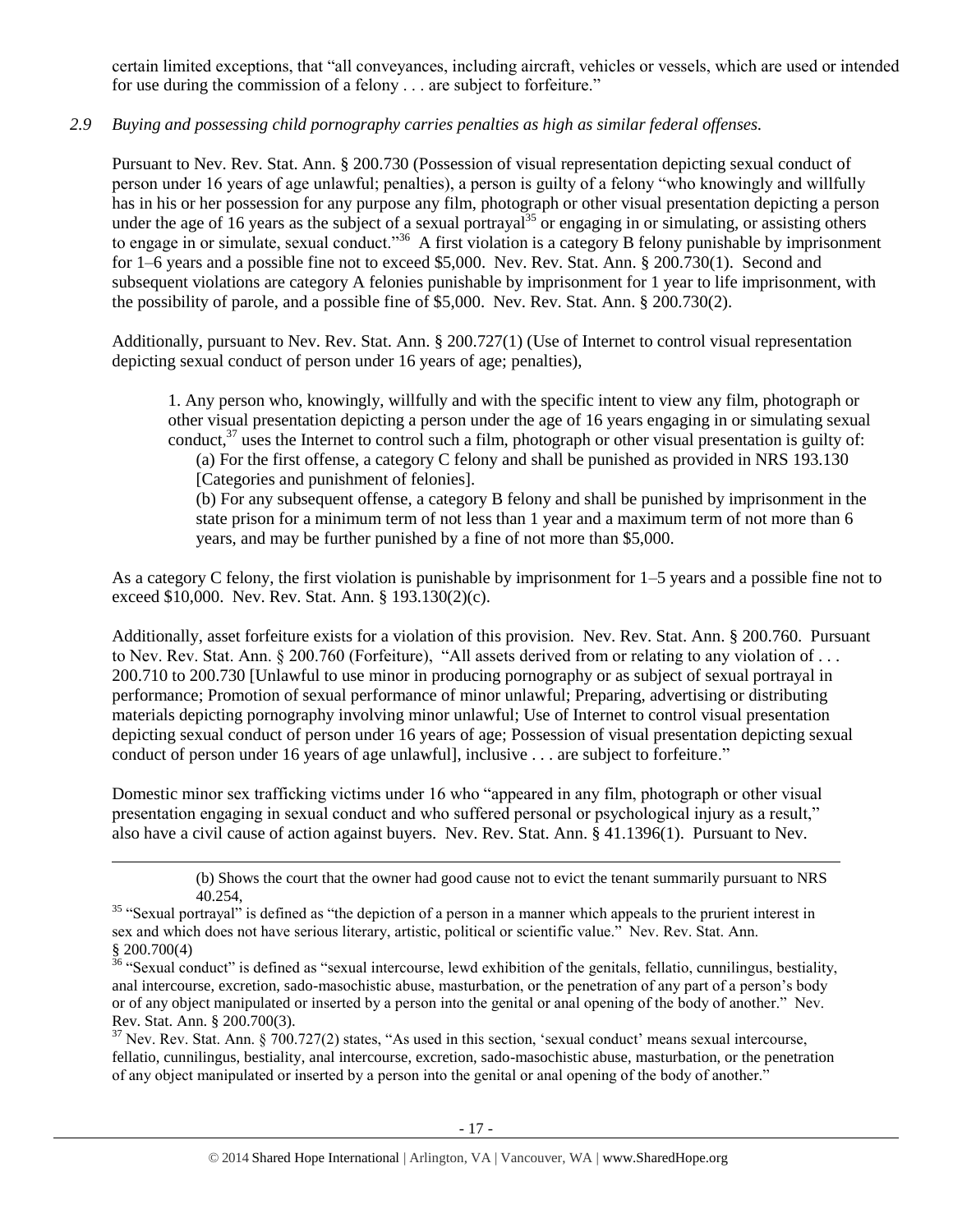Rev. Stat. Ann. § 41.1396(1) (Action for damages for injury suffered by victim of pornography involving minors; presumed statutory damages; attorney's fees and costs; protection of victim's identity; limitation on defenses),

1. Any person who, while under the age of 16 years, appeared in any film, photograph or other visual presentation engaging in sexual conduct<sup>38</sup> and who suffered personal or psychological injury as a result may bring an action against any person who, while over the age of 18 years, knowingly and willfully:

<span id="page-17-0"></span>(a) Promoted the film, photograph or other visual presentation;

(b) Possessed the film, photograph or other visual presentation; or

(c) Used the Internet to control the film, photograph or other visual presentation, with the specific intent to view the film, photograph or other visual presentation.

In this civil action, a successful plaintiff is entitled to "recover the plaintiff's actual damages, which shall be deemed to be at least \$150,000, plus attorney's fees and costs." Nev. Rev. Stat. Ann. § 41.1396(2).

In comparison, a federal conviction for possession of child pornography<sup>39</sup> is generally punishable by imprisonment for  $5-20$  years and a fine not to exceed  $$250,000.<sup>40</sup>$  Subsequent convictions, however, are punishable by imprisonment up to 40 years and a fine not to exceed  $$250,000.<sup>41</sup>$ 

*2.10 Convicted buyers of commercial sex acts with minors and child pornography are required to register as sex offenders*.

Any person convicted of "a crime against a child" or deemed a "sex offender" must register as a sex offender. Nev. Rev. Stat. Ann. § 179D.441(1). Under Nev. Rev. Stat. Ann. § 179D.0357 ("Crime against a child" defined), a

"Crime against a child" means any of the following offenses if the victim of the offense was less than 18 years of age when the offense was committed:

3. Involuntary servitude of a child … unless the offender is the parent or guardian of the victim.

**. . . .**

 $\overline{a}$ 

 $38$  Nev. Rev. Stat. Ann. § 41.1396(5)(b) states, "Sexual conduct' means sexual intercourse, fellatio, cunnilingus, bestiality, anal intercourse, excretion, sado-masochistic abuse, masturbation, or the penetration of any object manipulated or inserted by a person into the genital or anal opening of the body of another."

 $39\,18\,$  U.S.C. §§ 2252(a)(2), (a)(4) (Certain activities relating to material involving the sexual exploitation of minors),  $2252A(a)(2)$ –(3) (Certain activities relating to material constituting or containing child pornography), 1466A(a), (b) (Obscene visual representations of the sexual abuse of children).

 $40$  18 U.S.C. §§ 2252(b) (stating that a conviction under subsection (a)(2) is punishable by imprisonment for 5–20 years and a fine, while a conviction under subsection (a)(4) is punishable by imprisonment up to 10 years, a fine, or both),  $2252A(b)(1)$  (a conviction is punishable by imprisonment for 5–20 years and a fine),  $1466A(a)$ , (b) (stating that a conviction under subsection (a) is "subject to the penalties provided in section  $2252A(b)(1)$ ," imprisonment for 5–20 years and a fine, while a conviction under subsection (b) is "subject to the penalties provided in section 2252A(b)(2)," imprisonment up to 10 years, a fine, or both); *see also* 18 U.S.C. §§ 3559(a)(1) (classifying all of the above listed offenses as felonies), 3571(b)(3) (providing a fine up to \$250,000 for any felony conviction). <sup>41</sup> 18 U.S.C. §§ 2252(b) (stating if a person has a prior conviction under subsection (a)(2), or a list of other statutes, a conviction is punishable by a fine and imprisonment for 15–40 years, but if a person has a prior conviction under subsection (a)(4), or a list of other statutes, a conviction is punishable by a fine and imprisonment for  $10-20$  years),  $2252A(b)(1)$  (stating if a person has a prior conviction under subsection (a)(2), (a)(3), or a list of other statutes, a conviction is punishable by a fine and imprisonment for  $15-40$  years),  $1466A(a)$ , (b) (stating that the penalty scheme for section 2252A(b) applies); *see also* 18 U.S.C. §§ 3559(a)(1) (classifying all of the above listed offenses as felonies), 3571(b)(3) (providing a fine up to \$250,000 for any felony conviction).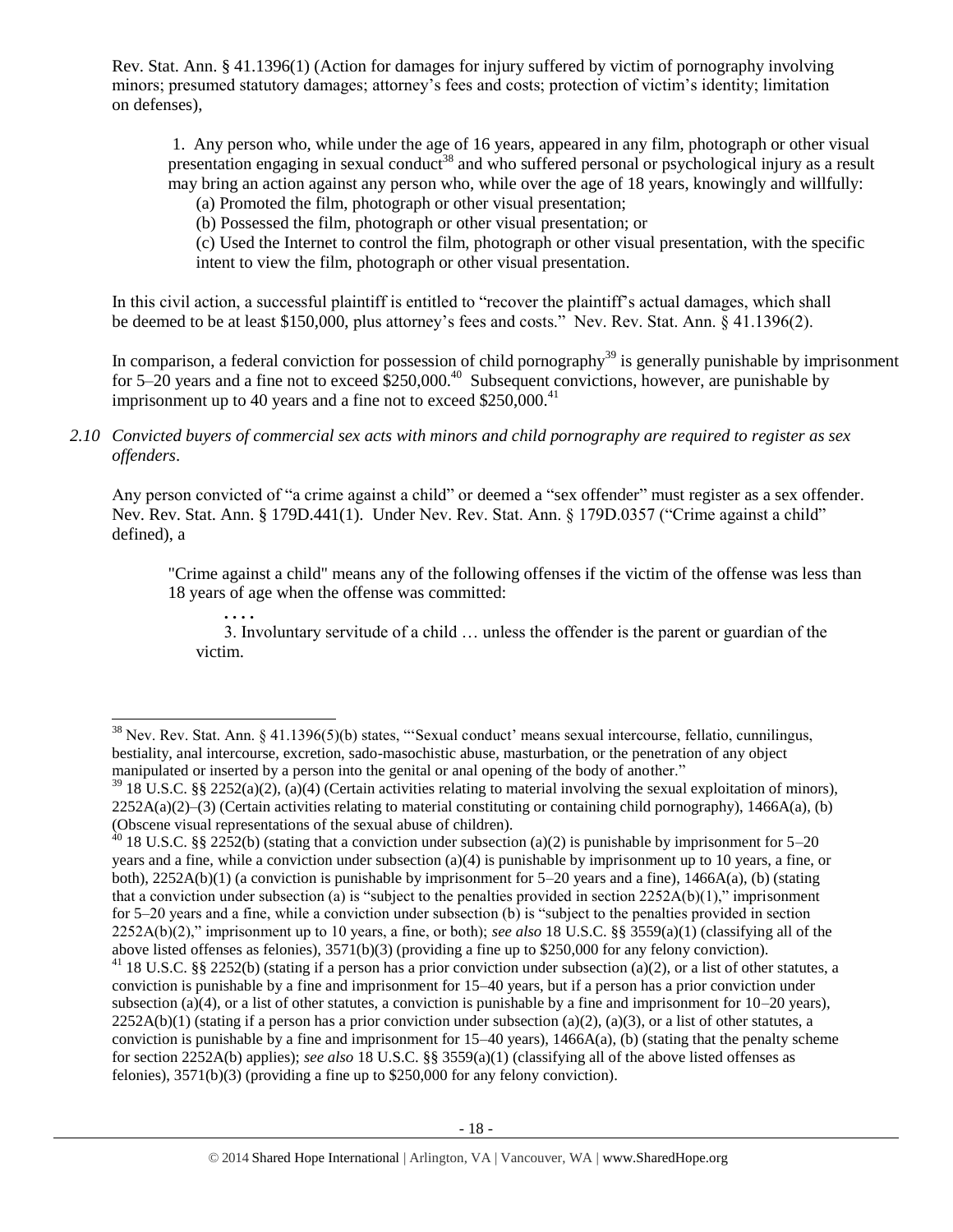4. An offense involving sex trafficking pursuant to subsection 2 of NRS 201.300 [Pandering and sex trafficking: definition; penalties; exception] or prostitution pursuant to NRS 201.320 [Living from earnings of prostitute; penalty].

5. An attempt to commit an offense listed in this section.

. . . .

A "sex offender" is defined to include "a person who, after July 1, 1956, is or has been: (a) Convicted of a sexual offense listed in NRS 179D.097 ["Sexual offense" defined] . . . ." Nev. Rev. Stat. Ann. § 179D.095. Pursuant to Nev. Rev. Stat. Ann. § 179D.097(1) a "sexual offense" is defined to include the following offenses:

(c) Statutory sexual seduction pursuant to NRS 200.368.

. . . .

(g) Abuse of a child pursuant to NRS 200.508, if the abuse involved sexual abuse or sexual exploitation.

(h) An offense involving pornography and a minor pursuant to NRS 200.710 to 200.730 [Unlawful to use minor in producing pornography or as subject of sexual portrayal in performance, Promotion of sexual performance of minor unlawful, Preparing, advertising or distributing materials depicting pornography involving minor unlawful; penalty, Use of Internet to control visual presentation depicting sexual conduct of person under 16 years of age, Possession of visual presentation depicting sexual conduct of person under 16 years of age unlawful; penalties] , inclusive.

(i) Incest pursuant to NRS 201.180.

. . . .

(m) Lewdness with a child pursuant to NRS 201.230.

. . . .

(p) Sex trafficking pursuant to NRS 201.300 [Pandering and sex trafficking: definition; penalties; exception].

(q) Any other offense that has an element involving a sexual act or sexual conduct with another. . . . .

Therefore, a buyer could potentially be required to register as a sex offender either for a conviction of sex trafficking pursuant to Nev. Rev. Stat. Ann. § 201.300 (Pandering and sex trafficking: definition; penalties; exception) or for a conviction under Nev. Rev. Stat. Ann. § 201.354(3) (Engaging in prostitution or solicitation for prostitution: Penalty; exception) and Nev. Rev. Stat. Ann. § 207.030(b) (Prohibited acts; penalty) since both of these offenses that have "an element involving a sexual act or sexual conduct with another." Nev. Rev. Stat. Ann. § 179D.097(1).

However, notably, under Nev. Rev. Stat. Ann. § 179D.097(2) ("Sexual offense" defined),

2. The term does not include an offense involving consensual sexual conduct if the victim was: (a) An adult, unless the adult was under the custodial authority of the offender at the time of the offense; or

(b) At least 13 years of age and the offender was not more than 4 years older than the victim at the time of the commission of the offense.

Therefore, since a court may view a domestic minor sex trafficking victim as consenting to the sexual conduct, some buyers who are not more than 4 years older than the victim may not be required to register as a "sex offender" under Nev. Rev. Stat. Ann. § 179D.097, but would be required to register for having committed a "crime against a child" under Nev. Rev. Stat. Ann. § 179D.0357.

Pursuant to Nev. Rev. Stat. Ann. § 179D.115,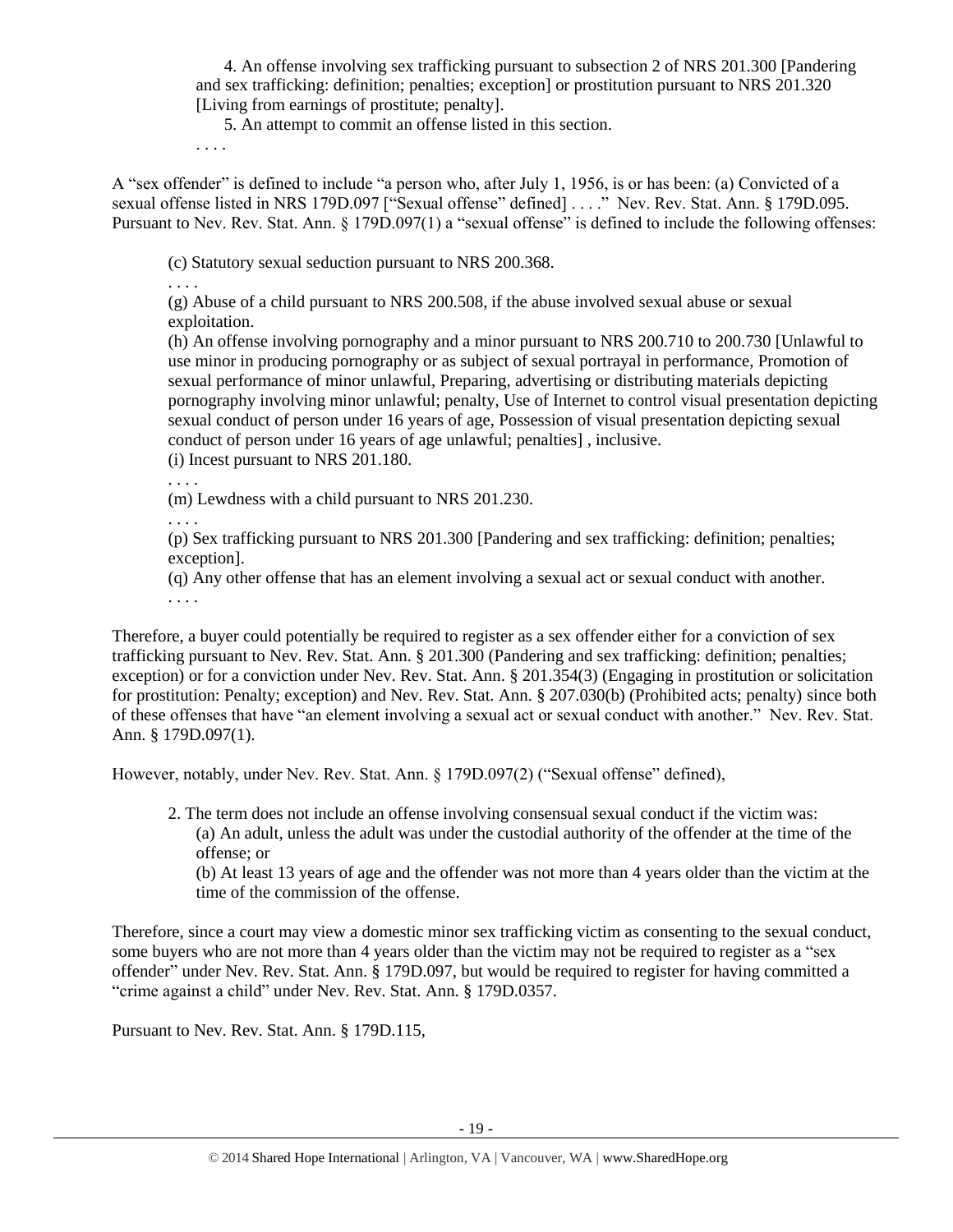"Tier II offender" means an offender convicted of a crime against a child or a sex offender, other than a Tier III offender, whose crime against a child is punishable by imprisonment for more than 1 year or whose sexual offense:

1. If committed against a child, constitutes:

(a) Luring a child pursuant to NRS 201.560 [Definitions; exception; penalties], if punishable as a felony;

(b) Abuse of a child pursuant to NRS 200.508 [Abuse, neglect or endangerment of child: penalties; definitions], if the abuse involved sexual abuse or sexual exploitation;

(c) An offense involving pandering sex trafficking pursuant to NRS 201.300 [Pandering and sex trafficking: Definition; penalties; exception] or prostitution pursuant to NRS 201.320 [Living from earnings of prostitute; penalty];

(d) An offense involving pornography and a minor pursuant to NRS 200.710 to  $200.730$ ,<sup>42</sup> inclusive; or

(e) Any other offense that is comparable to or more severe than the offenses described in 42 U.S.C. Section 16911(3) [Relevant definitions, including Amie Zyla expansion of sex offender definition and expanded inclusion of child predators];

2. Involves an attempt or conspiracy to commit any offense described in subsection 1;

3. If committed in another jurisdiction, is an offense that, if committed in this State, would be an

offense listed in this section. This subsection includes, without limitation, an offense prosecuted in:

(a) A tribal court; or

l

(b) A court of the United States or the Armed Forces of the United States; or

4. Is committed after the person becomes a Tier I offender if any of the person's sexual offenses constitute an offense punishable by imprisonment for more than 1 year.

<sup>&</sup>lt;sup>42</sup> Nev. Rev. Stat. Ann. §§ 200.710 (Unlawful to use minor in producing pornography or as subject of sexual portrayal in performance), 200.720 (Promotion of sexual performance of minor unlawful), 200.725 (Preparing, advertising or distributing materials depicting pornography involving minor unlawful; penalty), 200.727 (Use of Internet to control visual presentation depicting sexual conduct of person under 16 years of age; penalties), and 200.730 (Possession of visual presentation depicting sexual conduct of person under 16 years of age unlawful; penalties).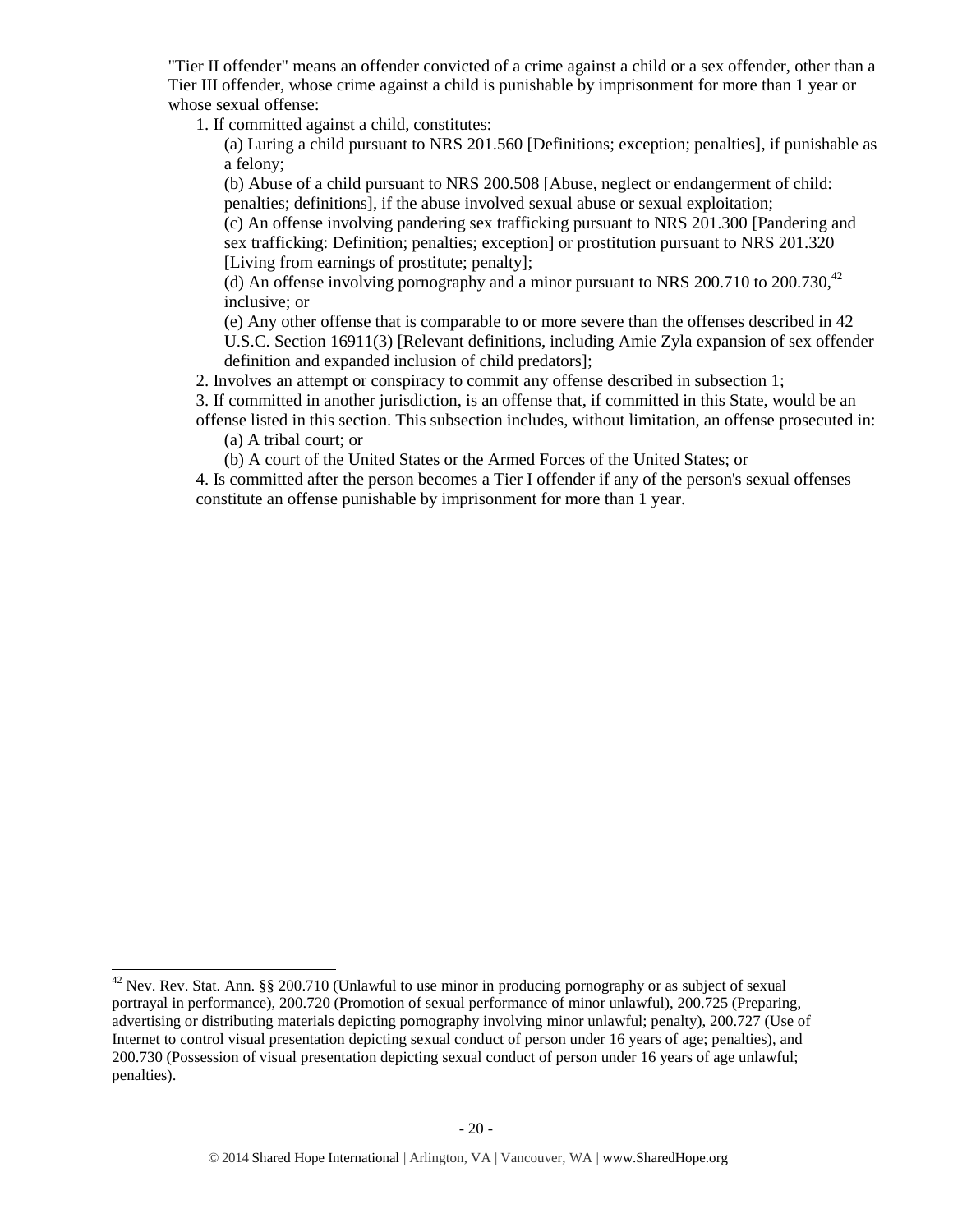## **FRAMEWORK ISSUE 3: CRIMINAL PROVISIONS FOR TRAFFICKERS**

#### *Legal Components:*

- *3.1 Penalties for trafficking a child for sexual exploitation are as high as federal penalties.*
- *3.2 Creating and distributing child pornography carries penalties as high as similar federal offenses.*
- *3.3 Using the Internet to lure, entice, recruit, or sell commercial sex acts with a minor is a separate crime or results in an enhanced penalty for traffickers.*
- *3.4 Financial penalties for traffickers, including asset forfeiture, are sufficiently high.*
- *3.5 Convicted traffickers are required to register as sex offenders.*
- *3.6 Laws relating to termination of parental rights for certain offenses include sex trafficking or commercial sexual exploitation of children (CSEC) offenses in order to remove the children of traffickers from their control and potential exploitation.*

*\_\_\_\_\_\_\_\_\_\_\_\_\_\_\_\_\_\_\_\_\_\_\_\_\_\_\_\_\_\_\_\_\_\_\_\_\_\_\_\_\_\_\_\_\_\_\_\_\_\_\_\_\_\_\_\_\_\_\_\_\_\_\_\_\_\_\_\_\_\_\_\_\_\_\_\_\_\_\_\_\_\_\_\_\_\_\_\_\_\_\_\_\_\_*

## *Legal Analysis:*

 $\overline{\phantom{a}}$ 

3.1 Penalties for trafficking a child for sexual exploitation are as high as federal penalties. <sup>43</sup>

A trafficker who is found guilty of sex trafficking a child is subject to penalties pursuant to Nev. Rev. Stat. Ann. § 201.300(2)(b) (Pandering and sex trafficking: definition; penalties; exception) which states,

2.

(I) If the child is less than 14 years of age when the offense is committed, is guilty of a category A felony and shall be punished by imprisonment in the state prison for life with the possibility of parole, with eligibility for parole beginning when a minimum of 15 years has been served, and may be further punished by a fine of not more than \$ 20,000.

<sup>43</sup> *See supra* Sections 1.1, 1.2 for full discussion of the substantive provisions of the Nevada statutes listed. In Nevada, counties also regulate prostitution laws and have additional offenses that could apply to traffickers of commercial sex with minors. Some counties also allow for the operation of licensed houses of prostitution. *See infra* Appendix A for some county and city ordinances applicable to traffickers.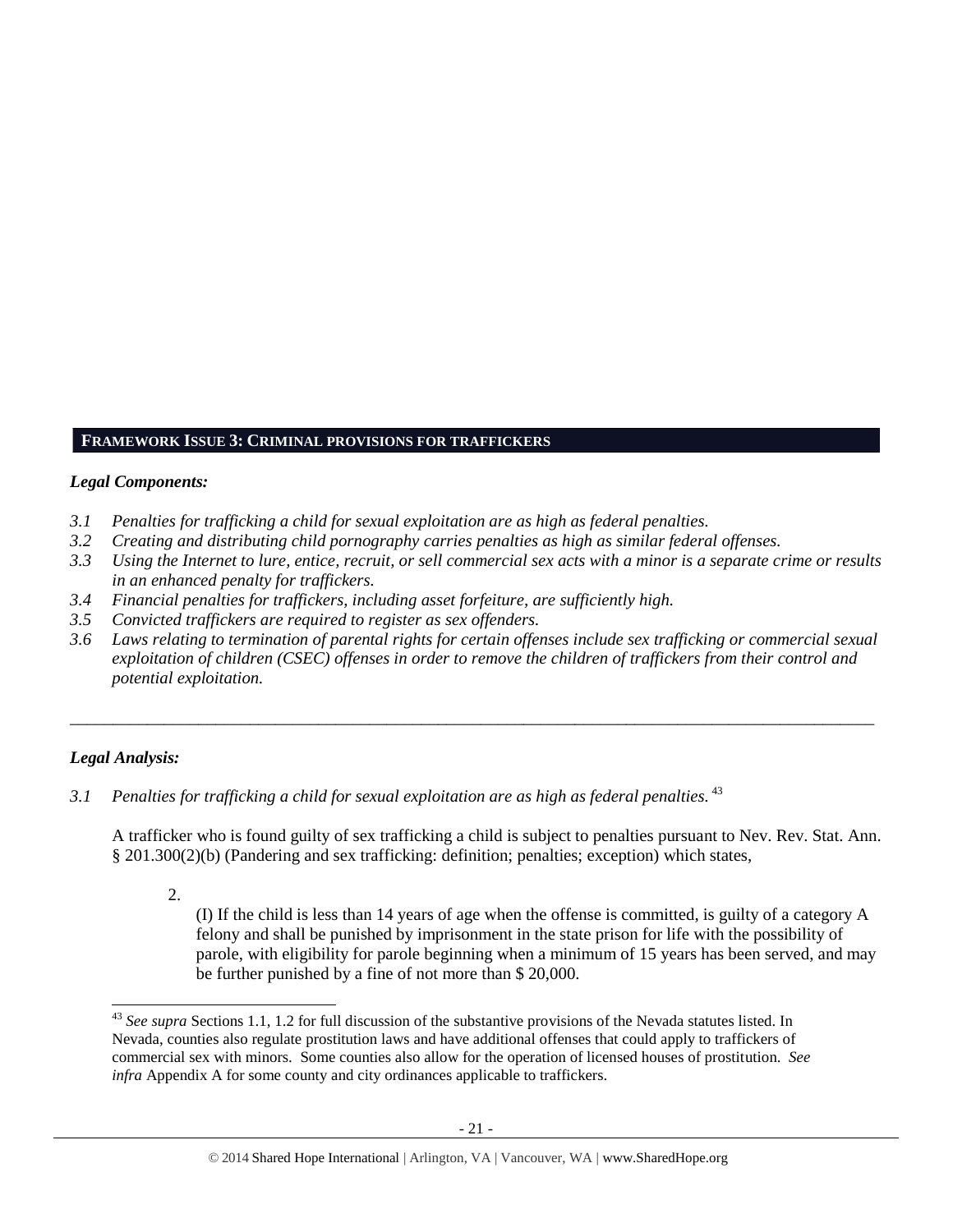(II) If the child is at least 14 years of age but less than 16 years of age when the offense is committed, is guilty of a category A felony and shall be punished by imprisonment in the state prison for life with the possibility of parole, with eligibility for parole beginning when a minimum of 10 years has been served, and may be further punished by a fine of not more than \$ 10,000. (III) If the child is at least 16 years of age but less than 18 years of age when the offense is committed, is guilty of a category A felony and shall be punished by imprisonment in the state prison for life with the possibility of parole, with eligibility for parole beginning when a minimum of 5 years has been served, and may be further punished by a fine of not more than \$ 10,000. 3. A court shall not grant probation to or suspend the sentence of a person convicted of sex trafficking a child pursuant to subsection 2.

In addition, pursuant to Nev. Rev. Stat. Ann. § 201.352 (Additional fine for pandering child and conspiring to pander child), if the victim is a child at the time of an offense and "physical force or violence or the immediate threat of physical force or violence is used upon the child," a trafficker who is convicted of subsection 2 of Nev. Rev. Stat. Ann. § 201.300 (Pandering and sex trafficking: definition; penalties; exception) or Nev. Rev. Stat. Ann. § 201.320 (Living from earnings of prostitute; penalty) may be fined \$500,000.

There are also heightened penalties for acts of conspiracy. If a person is convicted of sex trafficking or living from the proceeds of a prostitute, as well as conspiracy to commit those offenses, and the victim of the offense was a child at the time, the court may impose a fine of not more than \$500,000 in addition to other fines prescribed by statute. Nev. Rev. Stat. Ann. § 201.352(1)(a).

If a trafficker is convicted under section 2 of enacted Assembly Bill 146 (Holding a minor in involuntary servitude), a violation is a category A felony and the violator "shall be punished by imprisonment in the state prison for life with the possibility of parole, with eligibility for parole beginning when a minimum of 15 years has been served, and may be further punished by a fine of at least \$50,000."

If Nev. Rev. Stat. Ann. § 200.463(1) (Involuntary servitude; penalties) is applicable to commercial sex acts through the terms "forced labor and services," a trafficker who uses "forced labor or services" and is convicted under that provision will be guilty of a category B felony. Nev. Rev. Stat. Ann. § 200.463. If a person suffers "substantial bodily harm while held in involuntary servitude or in attempted escape or escape therefrom," a violation of Nev. Rev. Stat. Ann. § 200.463 is punishable by imprisonment for 7–20 years and a possible fine not to exceed \$50,000. Nev. Rev. Stat. Ann. § 200.463(2)(a). If the victim does not suffer "substantial bodily harm," a violation is punishable by imprisonment for 5–20 years and a possible fine not to exceed \$50,000. Nev. Rev. Stat. Ann. § 200.463(2)(b). Moreover, for convictions under Nev. Rev. Stat. Ann. § 200.464 (Recruiting, enticing, harboring, transporting, providing or obtaining another person to be held in involuntary servitude; benefiting from another person being held in involuntary servitude; penalty), a trafficker will be guilty of a category B felony punishable by imprisonment for 1–15 years and a fine not to exceed \$50,000. Nev. Rev. Stat. Ann. § 200.464.

Traffickers may also be subject to penalties for conspiracy to commit trafficking offenses.<sup>44</sup>

Furthermore, a trafficker could be convicted of living from earnings of a prostitute under Nev. Rev. Stat. Ann. § 201.320 (Living from earnings of prostitute; penalty), if the trafficker "knowingly accepts, receives, levies or appropriates any money or other valuable thing, without consideration, from the proceeds of any prostitute." "Any such acceptance, receipt, levy or appropriation of money or valuable thing upon any proceedings or trial for violation of this section is presumptive evidence of lack of consideration." Nev. Rev. Stat. Ann. § 201.320(2). A violation of Nev. Rev. Stat. Ann. § 201.320 is a Class D felony punishable by imprisonment for 1–4 years and a possible fine not to exceed \$5,000. Nev. Rev. Stat. Ann. §§ 201.320(1), 193.130(2)(d).

 $\overline{\phantom{a}}$ 

<sup>44</sup> *See supra* note [8.](#page-2-0)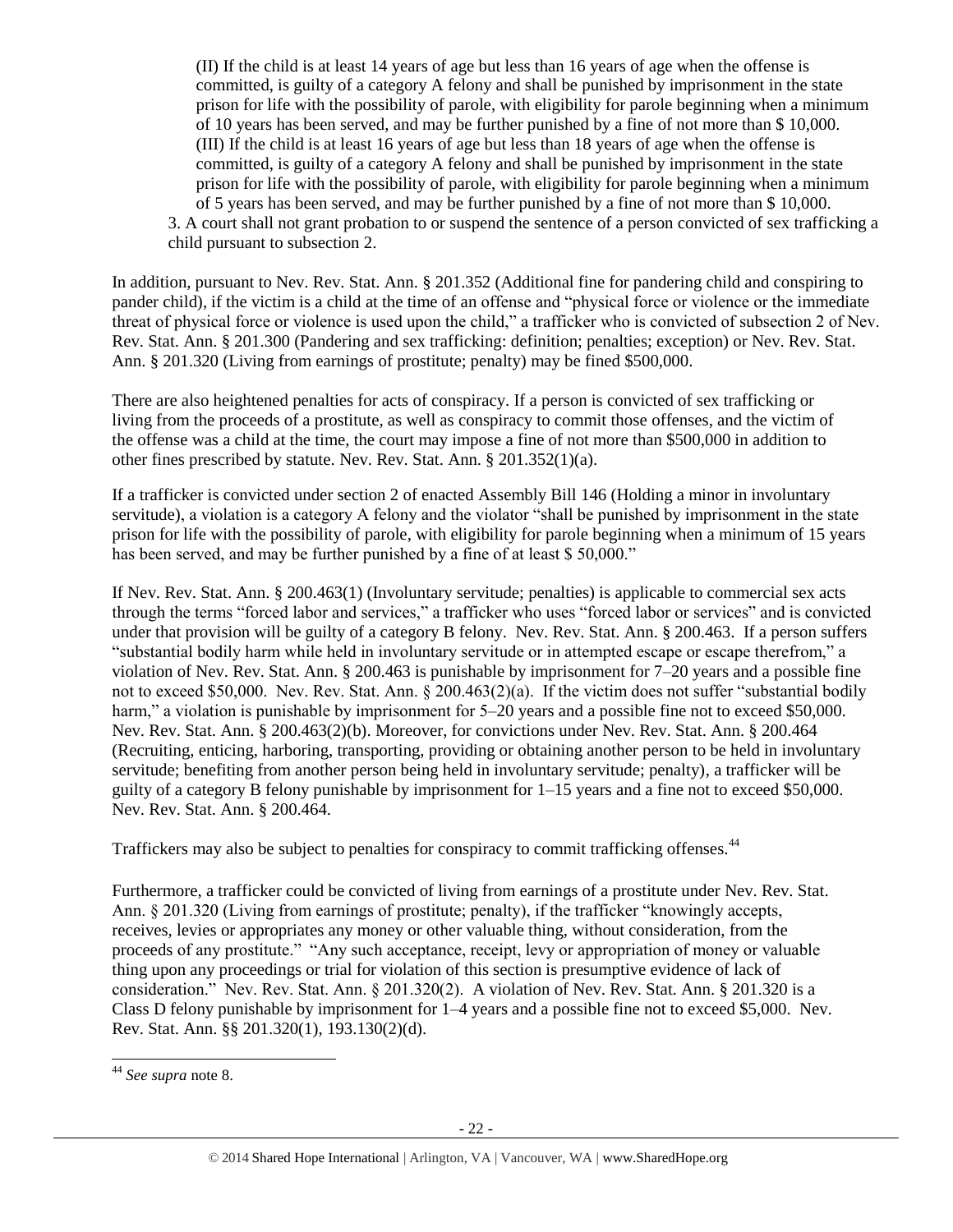When the minor victim is under 14 years of age, a violation of Nev. Rev. Stat. Ann. § 200.710(1)(Unlawful to use minor in producing pornography or as subject of sexual portrayal in performance) is a Category A felony punishable by imprisonment for life with possibility of parole after 10 years and a fine not to exceed \$100,000. Nev. Rev. Stat. Ann. §§ 200.710(1), 200.750(2). When the minor victim is 14 years of age or older, a violation of Nev. Rev. Stat. Ann. § 200.710(1) is a Category A felony punishable by imprisonment for life, with parole eligibility after serving 5 years and a fine not to exceed \$100,000. Nev. Rev. Stat. Ann. §§ 200.710(1), 200.750(2).

Similarly, Nev. Rev. Stat. Ann. § 609.210(2) (Employing or exhibiting minor in certain injurious, immoral or dangerous activities: Criminal penalty) is a misdemeanor punishable by up to 6 months in prison, a fine not to exceed \$1,000, or both. Nev. Rev. Stat. Ann. §§ 609.210, 193.150(1).

A trafficker could be found guilty of money laundering under Nev. Rev. Stat. Ann. § 207.195 (Use of monetary instrument proceeding or derived from unlawful activity), which states,

1. If a monetary instrument represents the proceeds of or is directly or indirectly derived from any unlawful activity, it is unlawful for a person, having knowledge of that fact:

- (a) To conduct or attempt to conduct a financial transaction involving the instrument:
	- (1) With the intent to further any unlawful activity;

(2) With the knowledge that the transaction conceals the location, source, ownership or control of the instrument; or

(3) With the knowledge that the transaction evades any provision of federal or state law that requires the reporting of a financial transaction.

- (b) To transport or attempt to transport the monetary instrument: (1) With the intent to further any unlawful activity;
	- . . . .

A violation of Nev. Rev. Stat. Ann. § 207.195 is a Class D felony punishable by imprisonment for 1–4 years and a possible fine not to exceed \$5,000. Nev. Rev. Stat. Ann. §§ 207.195(3), 193.130(2)(d).

In comparison, if the victim is under the age of 14, a conviction under the Trafficking Victims Protection Act  $(TVPA)^{45}$  for child sex trafficking is punishable by 15 years to life imprisonment and a fine not to exceed \$250,000. 18 U.S.C. §§ 1591(b)(1), 3559(a)(1), 3571(b)(3). If the victim is between the ages of 14–17, a conviction is punishable by 10 years to life imprisonment and a fine not to exceed \$250,000. 18 U.S.C. §§ 1591(b)(2), 3559(a)(1), 3571(b)(3). A conviction is punishable by mandatory life imprisonment, however, if the trafficker has a prior conviction for a federal sex offense<sup>46</sup> against a minor.

*3.2 Creating and distributing child pornography carries penalties as high as similar federal offenses*.

Pursuant to Nev. Rev. Stat. Ann. § 200.725 (Preparing, advertising or distributing materials depicting pornography involving minor unlawful; penalty), it is a category B felony when a person "knowingly prepares, advertises or distributes any item or material that depicts a minor engaging in, or simulating, or assisting others to engage in or simulate, sexual conduct<sup>47</sup>...." The crime is punishable by imprisonment for  $1-15$  years, a fine not to exceed \$15,000, or both. Nev. Rev. Stat. Ann. § 200.725.

Under Nev. Rev. Stat. Ann. § 200.710(1) (Unlawful to use minor in producing pornography or as subject of sexual portrayal in performance), it is a category A felony when a person "knowingly uses, encourages, entices

l <sup>45</sup> *See supra* note 37.

<sup>46</sup> *See supra* note [26.](#page-11-0)

<sup>47</sup> *See supra* note [36.](#page-16-0)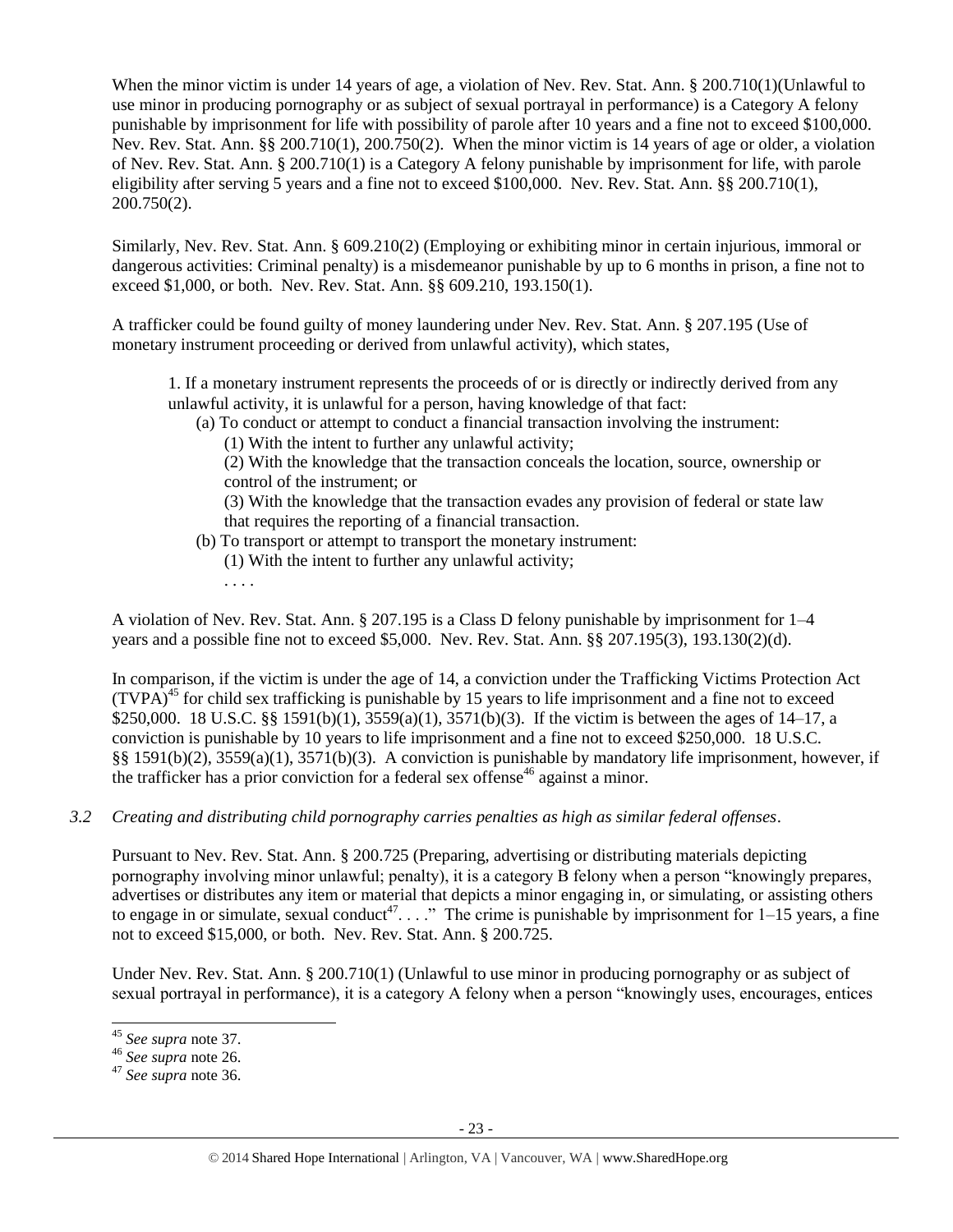or permits a minor to simulate or engage in or assist others to simulate or engage in sexual conduct to produce a performance." Additionally, under Nev. Rev. Stat. Ann. § 200.710(2), it is a category A felony when a person "knowingly uses, encourages, entices, coerces or permits a minor to be the subject of a sexual portrayal in a performance . . . regardless of whether the minor is aware that the sexual portrayal is part of a performance."

Violations of any of these statutes subjects "[a]ll assets derived from or relating to any violation . . . to forfeiture." Nev. Rev. Stat. Ann. § 200.760.

Pursuant to Nev. Rev. Stat. Ann. § 41.1396(1) (Action for damages for injury suffered by victim of pornography involving minors; presumed statutory damages; attorney's fees and costs; protection of victim's identity; limitation on defenses),

1. Any person who, while under the age of 16 years, appeared in any film, photograph or other visual presentation engaging in sexual conduct<sup>48</sup> and who suffered personal or psychological injury as a result may bring an action against any person who, while over the age of 18 years, knowingly and willfully:

<span id="page-23-0"></span>(a) Promoted<sup>49</sup> the film, photograph or other visual presentation;

(b) Possessed the film, photograph or other visual presentation; or

(c) Used the Internet to control the film, photograph or other visual presentation, with the specific intent to view the film, photograph or other visual presentation.

In this civil action, a successful plaintiff is entitled to "recover the plaintiff's actual damages, which shall be deemed to be at least \$150,000, plus attorney's fees and costs." Nev. Rev. Stat. Ann. § 41.1396(2).

In comparison, if the victim is under the age of 14, a conviction under the TVPA for child sex trafficking is punishable by 15 years to life imprisonment and a fine not to exceed \$250,000. 18 U.S.C. §§ 1591(b)(1),  $3559(a)(1)$ ,  $3571(b)(3)$ . If the victim is between the ages of  $14-17$ , a conviction is punishable by 10 years to life imprisonment and a fine not to exceed \$250,000. 18 U.S.C. §§ 1591(b)(2), 3559(a)(1), 3571(b)(3). A conviction is punishable by mandatory life imprisonment, however, if the trafficker has a prior conviction for a federal sex offense<sup>50</sup> against a minor. Additionally, a federal conviction for distribution of child pornography<sup>51</sup> is generally punishable by imprisonment for  $5-20$  years and a fine not to exceed \$250,000.<sup>52</sup> Subsequent convictions, however, are punishable by imprisonment up to 40 years and a fine not to exceed \$250,000.<sup>53</sup>

 $\overline{\phantom{a}}$ 

<sup>48</sup> *See supra* note [38.](#page-17-0)

<sup>&</sup>lt;sup>49</sup> "Promote" means "to produce, direct, procure, manufacture, sell, give, lend, publish, distribute, exhibit, advertise or possess for the purpose of distribution." Nev. Rev. Stat. Ann. §§ 41.1396(5)(a), 200.700(2).

<sup>50</sup> *See supra* note [26.](#page-11-0)

<sup>&</sup>lt;sup>51</sup> 18 U.S.C. §§ 2252(a)(1), (a)(2), (a)(3) (Certain activities relating to material involving the sexual exploitation of minors),  $2252A(a)(2)$ , (a)(3) (Certain activities relating to material constituting or containing child pornography), 1466A(a) (Obscene visual representations of the sexual abuse of children).

<sup>&</sup>lt;sup>52</sup> 18 U.S.C. §§ 2252(b) (stating that a conviction under subsection (a)(1), (a)(2), or (a)(3) is punishable by imprisonment for 5–20 years and a fine), 2252A(b)(1) (a conviction is punishable by imprisonment for 5–20 years and a fine), 1466A(a), (b) (stating that a conviction under subsection (a) is "subject to the penalties provided in section 2252A(b)(1)," imprisonment for 5–20 years and a fine, while a conviction under subsection (b) is "subject to the penalties provided in section 2252A(b)(2)," imprisonment up to 10 years, a fine, or both); *see also* 18 U.S.C. §§ 3559(a)(1) (classifying all of the above listed offenses as felonies), 3571(b)(3) (providing a fine up to \$250,000 for any felony conviction).

<sup>&</sup>lt;sup>53</sup> 18 U.S.C. §§ 2252(b) (stating if a person has a prior conviction under subsection (a)(1), (a)(2), or (a)(3) or a list of other statutes, a conviction is punishable by a fine and imprisonment for 15–40 years), 2252A(b)(1) (stating if a person has a prior conviction under subsection (a)(2), (a)(3), or a list of other statutes, a conviction is punishable by a fine and imprisonment for  $15-40$  years),  $1466A(a)$ , (b) (stating that the penalty scheme for section  $2252A(b)$ applies); *see also* 18 U.S.C. §§ 3559(a)(1) (classifying all of the above listed offenses as felonies), 3571(b)(3) (providing a fine up to \$250,000 for any felony conviction).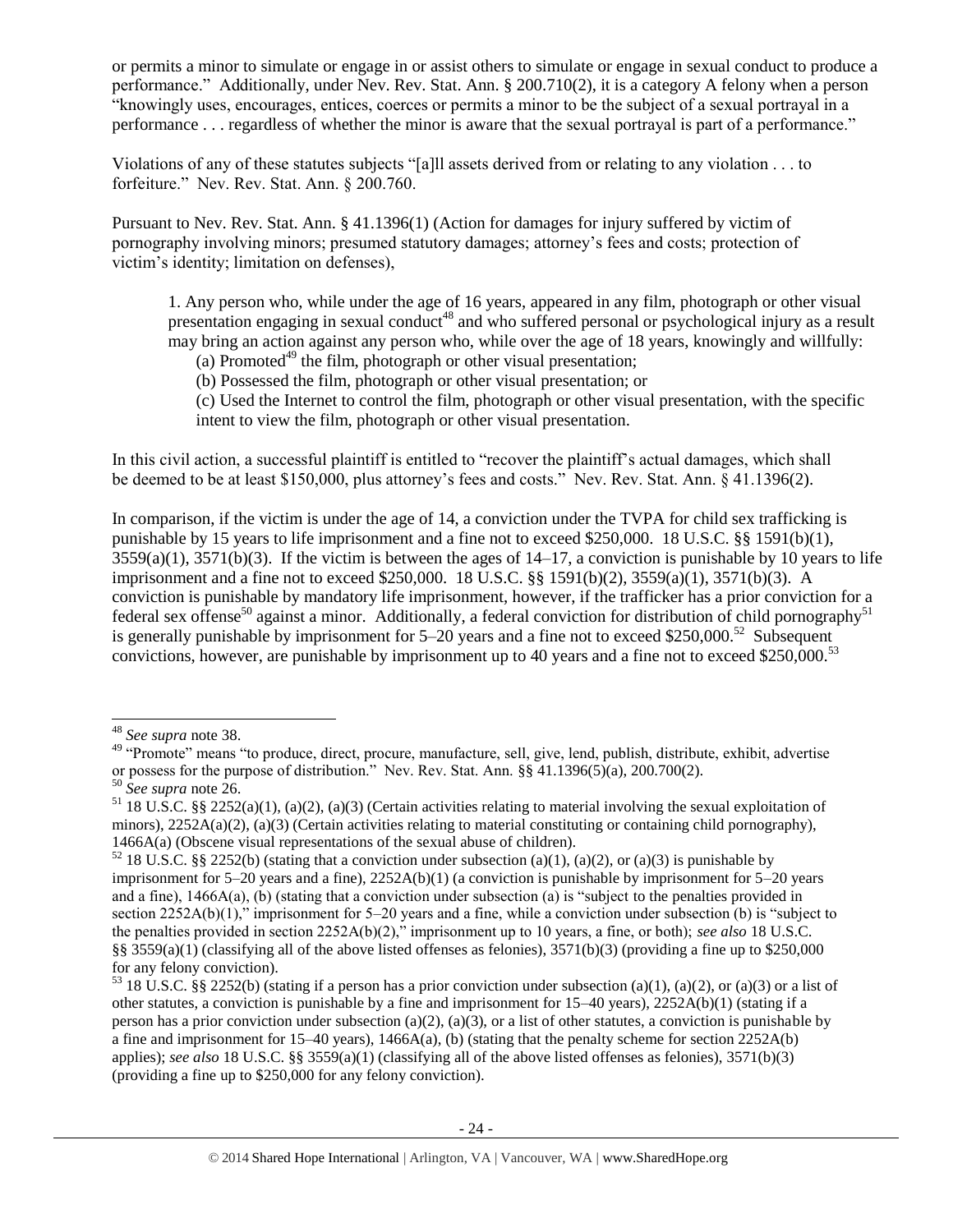*3.3 Using the Internet to lure, entice, recruit, or sell commercial sex acts with a minor is a separate crime or results in an enhanced penalty for traffickers.*

Although Nevada law does not specifically criminalize using the Internet to sell commercial sex acts, the crime can fall within Nev. Rev. Stat. Ann. § 201.560 (Definitions; exception; penalties). Pursuant to Nev. Rev. Stat. Ann. § 201.560(1),

1. Except as otherwise provided in subsection  $3<sup>54</sup>$  a person commits the crime of luring a child if the person knowingly contacts or communicates with or attempts to contact or communicate with:

(a) A child who is less than 16 years of age and who is at least 5 years younger than the person with the intent to persuade, lure or transport the child away from the child's home or from any location known to the child's parent or guardian or other person legally responsible for the child to a place other than where the child is located, for any purpose:

(1) Without the express consent of the parent or guardian or other person legally responsible for the child; and

(2) With the intent to avoid the consent of the parent or guardian or other person legally responsible for the child; or

(b) Another person whom he or she believes to be a child who is less than 16 years of age and at least 5 years younger than he or she is, regardless of the actual age of that other person, with the intent to solicit, persuade or lure the person to engage in sexual conduct.

. . . .

4. A person who violates or attempts to violate the provisions of this section through the use of a computer, system or network:

(a) With the intent to engage in sexual conduct<sup>55</sup> with the child, person believed to be a child or person with mental illness or to cause the child, person believed to be a child or person with mental illness to engage in sexual conduct, is guilty of a category B felony and shall be punished by imprisonment in the state prison for a minimum term of not less than 1 year and a maximum term of not more than 10 years and may be further punished by a fine of not more than \$10,000;

. . . .

3.3.1 Recommendation: Amend Nev. Rev. Stat. Ann. § 201.560 (Definitions; exception; penalties) to apply to use of the Internet to communicate with a minor under 18 for the purpose of committing sex trafficking or CSEC offenses.

## *3.4 Financial penalties for traffickers, including asset forfeiture, are sufficiently high*.

Traffickers convicted of sex trafficking under Nev. Rev. Stat. Ann. § 201.300 (Pandering and sex trafficking: definition; penalties; exception) may be punished by a fine of not more than \$20,000 if the minor is under 14 years old at the time of the offense and a fine of not more than \$10,000 if the minor is at least 14 years old but less than 18 years old at the time of the offense. Nev. Rev. Stat. Ann. § 201.300(2)(b)(2).

If a trafficker is convicted under section 2 of enacted Assembly Bill 146 (holding a minor in involuntary servitude), may be punished by a fine of at least \$50,000. For a conviction under Nev. Rev. Stat. Ann. § 200.463 (Involuntary servitude; penalties) or Nev. Rev. Stat. Ann. § 200.464 (Recruiting, enticing, harboring, transporting, providing or obtaining another person to be held in involuntary servitude; benefiting from another person being held in involuntary servitude; penalty), the trafficker can receive a fine not to exceed \$50,000. Nev. Rev. Stat. Ann. §§ 200.463(2), 200.464. A conviction under Nev. Rev. Stat. Ann. § 201.320 (Living from earnings of prostitute) is punishable by a possible fine not to exceed \$5,000. Nev. Rev. Stat. Ann. §§ 201.320(1), 193.130(2)(d).

 $\overline{\phantom{a}}$ <sup>54</sup> *See supra* note [29.](#page-12-0)

<sup>55</sup> *See supra* note [36.](#page-16-0)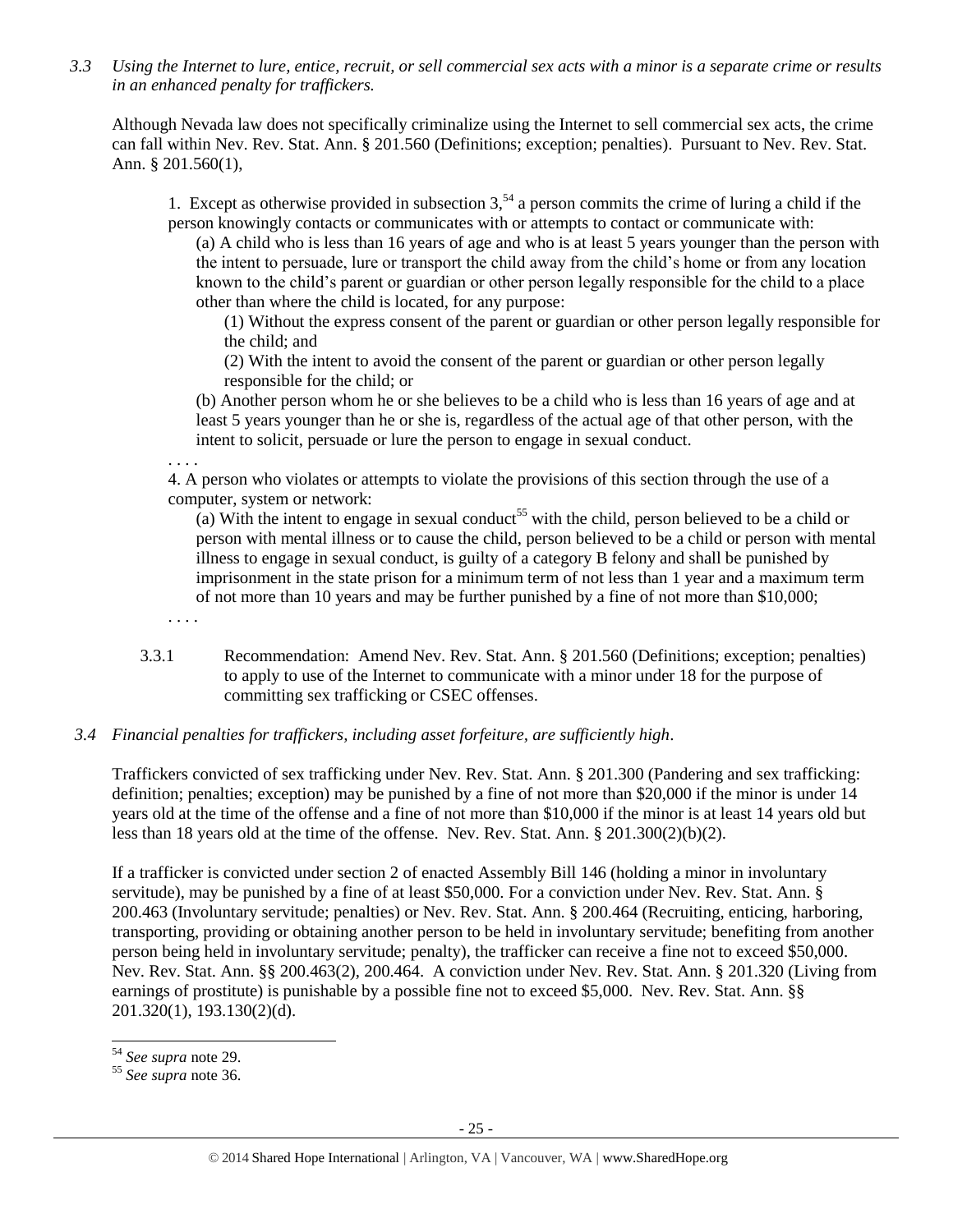Pursuant to Nev. Rev. Stat. Ann. § 201.352 (Additional fine for pandering child and conspiring to pander child), if the victim is a child at the time of the offense and "physical force or violence or the immediate threat of physical force or violence is used upon the child," a trafficker who is convicted of Nev. Rev. Stat. Ann. § 201.300(2) (Pandering and sex trafficking: definition; penalties; exception) or Nev. Rev. Stat. Ann. § 201.320 (Living from earnings of prostitute; penalty) may be fined \$500,000. An additional \$500,000 fine may be levied if a trafficker is convicted of conspiracy to commit sex trafficking or living from the earnings of a prostitute, if the victim is a child. Nev. Rev. Stat. Ann. § 201.352(3). Convictions under Nev. Rev. Stat. Ann. § 207.030(b), (c) (Prohibited acts; penalty) or Nev. Rev. Stat. Ann. § 609.210 (Employing or exhibiting minor in certain injurious, immoral or dangerous activities: Criminal penalty) can result in fines not to exceed \$1,000. Nev. Rev. Stat. Ann. §§ 207.030, 609.210(2)(a), 193.150(1). Subsequent violations of Nev. Rev. Stat. Ann. § 207.030 that occur within 3 years of the first violation can result in fines of \$250–\$1,000. Nev. Rev. Stat. Ann. § 207.030(2)(b), (c). Traffickers may be subject to civil, discretionary asset forfeiture pursuant to Nev. Rev. Stat. Ann. § 179.121 if they commit pandering/sex trafficking offenses in violation of Nev. Rev. Stat. Ann §§ 201.300, 201.320, or involuntary servitude in violation of Nev. Rev. Stat. Ann § 200.463 (Involuntary servitude; penalties) or §200.465 (Assuming rights of ownership over another person; purchase or sale of person; penalty).

Furthermore, Nev. Rev. Stat. Ann. § 179.121(e) establishes forfeiture of "[a]ll personal property, including, without limitation, any tool, substance, weapon, machine, computer, money or security, which is used as an instrumentality in any of the following crimes" which includes Nev. Rev. Stat. Ann. §§ 200.464 (Recruiting, enticing, harboring, transporting, providing or obtaining another person to be held in involuntary servitude; benefiting from another person being held in involuntary servitude; penalty), 200.465 (Assuming rights of ownership over another person; purchase), 201.320 (living from the earnings of a prostitute) as well as section 2 of enacted Assembly Bill 146 [holding a minor in involuntary servitude].<sup>56</sup> Nev. Rev. Stat. Ann. § 179.121 (Forfeiture of personal property and conveyances used in the commission of crime)<sup>57</sup> also provides, with certain limited exceptions, that "all conveyances, including aircraft, vehicles or vessels, which are used or intended for use during the commission of a felony . . . are subject to forfeiture."

Additionally, pursuant to Nev. Rev. Stat. Ann. § 179.1164(1)(a) (Property subject to seizure and forfeiture; exceptions), "[a]ny proceeds attributable to the commission or attempted commission of any felony," are subject to forfeiture. "Proceeds" is defined as "any property, or that part of an item of property, derived directly or indirectly from the commission or attempted commission of a crime." Nev. Rev. Stat. Ann. § 179.1161. "Property" includes the following: "1. Real property or interest in real property. 2. Fixture or improvement to real property. 3. Personal property, whether tangible or intangible, or interest in personal property. 4. Conveyance, including any aircraft, vehicle or vessel. 5. Money, security or negotiable instrument. 6. Proceeds." Nev. Rev. Stat. Ann. § 179.1162.

3. Unless the owner of real property or a mobile home:

 $\overline{\phantom{a}}$ 

<sup>56</sup> *See supra* Section 1.1 for substantive provision of section 2 of enacted Assembly Bill 146.

<sup>57</sup> Pursuant to Nev. Rev. Stat. Ann. § 179.1164 (Property subject to seizure and forfeiture; exceptions),

<sup>1.</sup> Except as otherwise provided in subsection 2, the following property is subject to seizure and forfeiture in a proceeding for forfeiture:

<sup>(</sup>a) Any proceeds attributable to the commission or attempted commission of any felony.

<sup>(</sup>b) Any property or proceeds otherwise subject to forfeiture pursuant to NRS 179.121, 200.760, 202.257, 370.419, 453.301 or 501.3857.

<sup>2.</sup> Property may not, to the extent of the interest of any claimant, be declared forfeited by reason of an act or omission shown to have been committed or omitted without the knowledge, consent or willful blindness of the claimant.

<sup>(</sup>a) Has given the tenant notice to surrender the premises pursuant to NRS 40.254 within 90 days after the owner receives notice of a conviction pursuant to subsection 2 of NRS 453.305; or

<sup>(</sup>b) Shows the court that the owner had good cause not to evict the tenant summarily pursuant to NRS 40.254,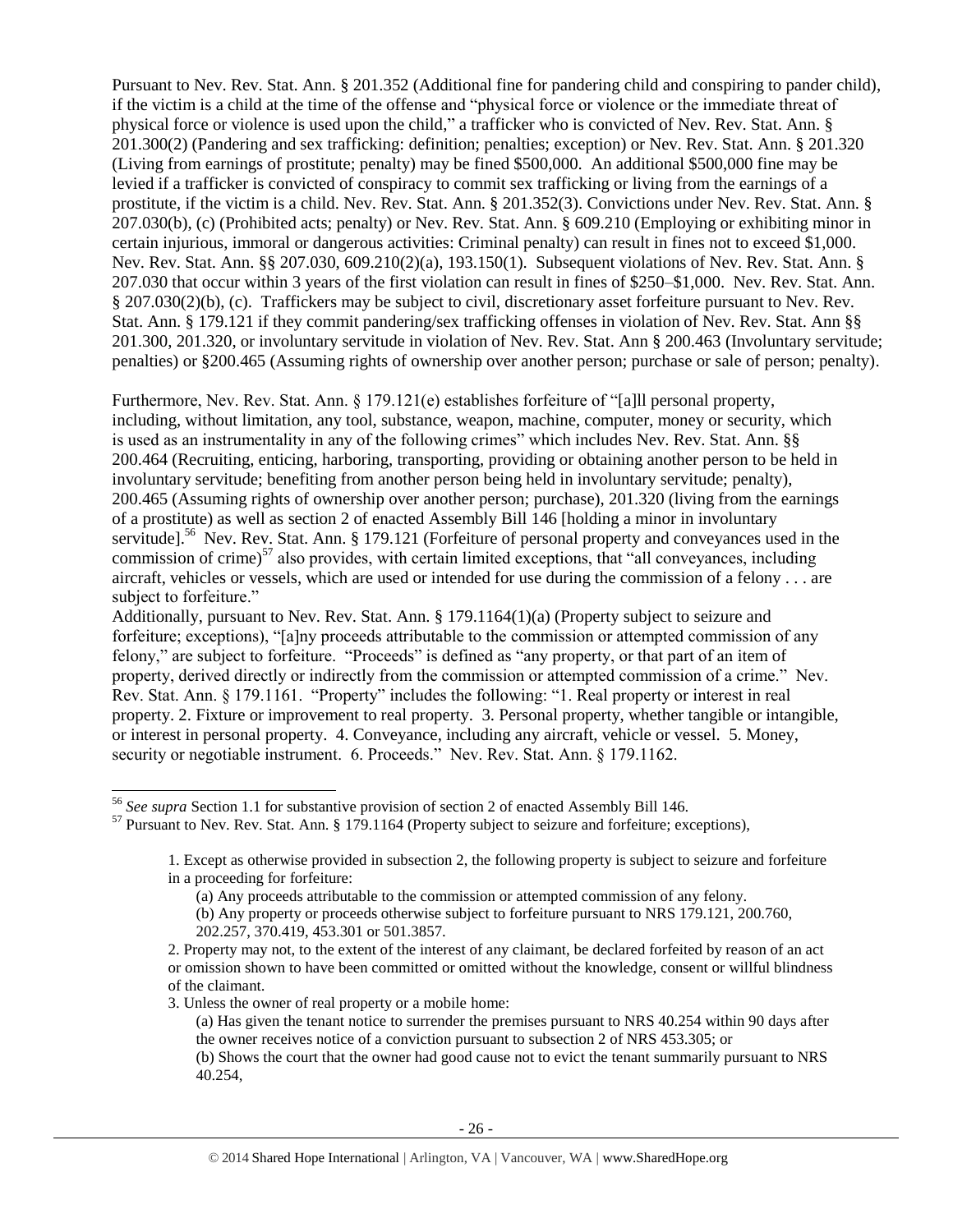Seizure of forfeitable property is governed by Nev. Rev. Stat. Ann. § 179.1165, which provides for seizure upon process issued by a magistrate or without process if

(a) The seizure is incident to:

- (1) An arrest;
- (2) A search pursuant to a search warrant; or
- (3) An inspection pursuant to a warrant for an administrative inspection;
- (b) The property is the subject of a final judgment in a proceeding for forfeiture;

(c) The law enforcement agency has probable cause to believe that the property is directly or indirectly dangerous to health or safety; or

(d) The law enforcement agency has probable cause to believe that the property is subject to forfeiture.

Following an order of forfeiture, the seizing agency may retain the property for official use, "sell any of it which is neither required to be destroyed nor harmful to the public", or "remove it for disposition in accordance with [other statutes]." Nev. Rev. Stat. Ann. § 179.1175.

Additionally, traffickers are subject to a mandatory order of restitution where appropriate. Nev. Rev. Stat. Ann. § 176.033(1)(c). Specifically, pursuant to Nev. Rev. Stat. Ann. § 176.033(1)(c) (Sentence of imprisonment required or permitted by statute: Definite period for misdemeanor or gross misdemeanor; minimum and maximum term for felony unless definite term required by statute; restitution; modification of sentence), "[i]f a sentence of imprisonment is required or permitted by statute, the court shall: . . . . [i]f restitution is appropriate, set an amount for each victim of the offense . . . ."

In addition to any other penalty, pursuant to sections 32, 33, and 40.7 of enacted Assembly Bill 67, the court may order a trafficker convicted of a violation of any provision of Nev. Rev. Stat. Ann. §§ 200.463 (Involuntary servitude; penalties), 200.464 (Recruiting, enticing, harboring, transporting, providing or obtaining another person to be held in involuntary servitude; benefiting from another person being held in involuntary servitude; penalty.), 200.465 (Assuming rights of ownership over another person; purchase or sale of person; penalty), 200.467 (Trafficking in persons for financial gain; penalties), 200.468 (Trafficking in persons for illegal purposes; penalty), 201.300 (Pandering: definition; penalties; exception), or 201.320 (Living from earnings of prostitute; penalty) to pay restitution to the victim.<sup>58</sup> Subsection (2) of sections 32, 33, and 40.7 of enacted Assembly Bill 67 states,

[r]estitution ordered pursuant to this section may include, without limitation:

(a) The cost of medical and psychological treatment, including, without limitation, physical and occupational therapy and rehabilitation;

(b) The cost of transportation, temporary housing and child care;

(c) The return of property, the cost of repairing damaged property or the full value of the property if it is destroyed or damaged beyond repair;

(d) Expenses incurred by a victim in relocating away from the defendant or his or her associates, if the expenses are verified by law enforcement to be necessary for the personal safety of the victim;

(e) The cost of repatriation of the victim to his or her home country, if applicable; and

(f) Any and all other losses suffered by the victim as a result of the violation of any provision of [Nev. Rev. Stat. Ann. §§ 200.463 (Involuntary servitude; penalties), 200.464 (Recruiting, enticing, harboring, transporting, providing or obtaining another person to be held in involuntary servitude; benefiting from another person being held in involuntary servitude; penalty.), 200.465 (Assuming rights of ownership over another person; purchase or sale of person; penalty), 200.467 (Trafficking in persons for financial gain; penalties), 200.468 (Trafficking in persons for illegal purposes; penalty), 201.300 (Pandering and

 $\overline{\phantom{a}}$ 

<sup>58</sup> *See supra* note [32.](#page-14-0)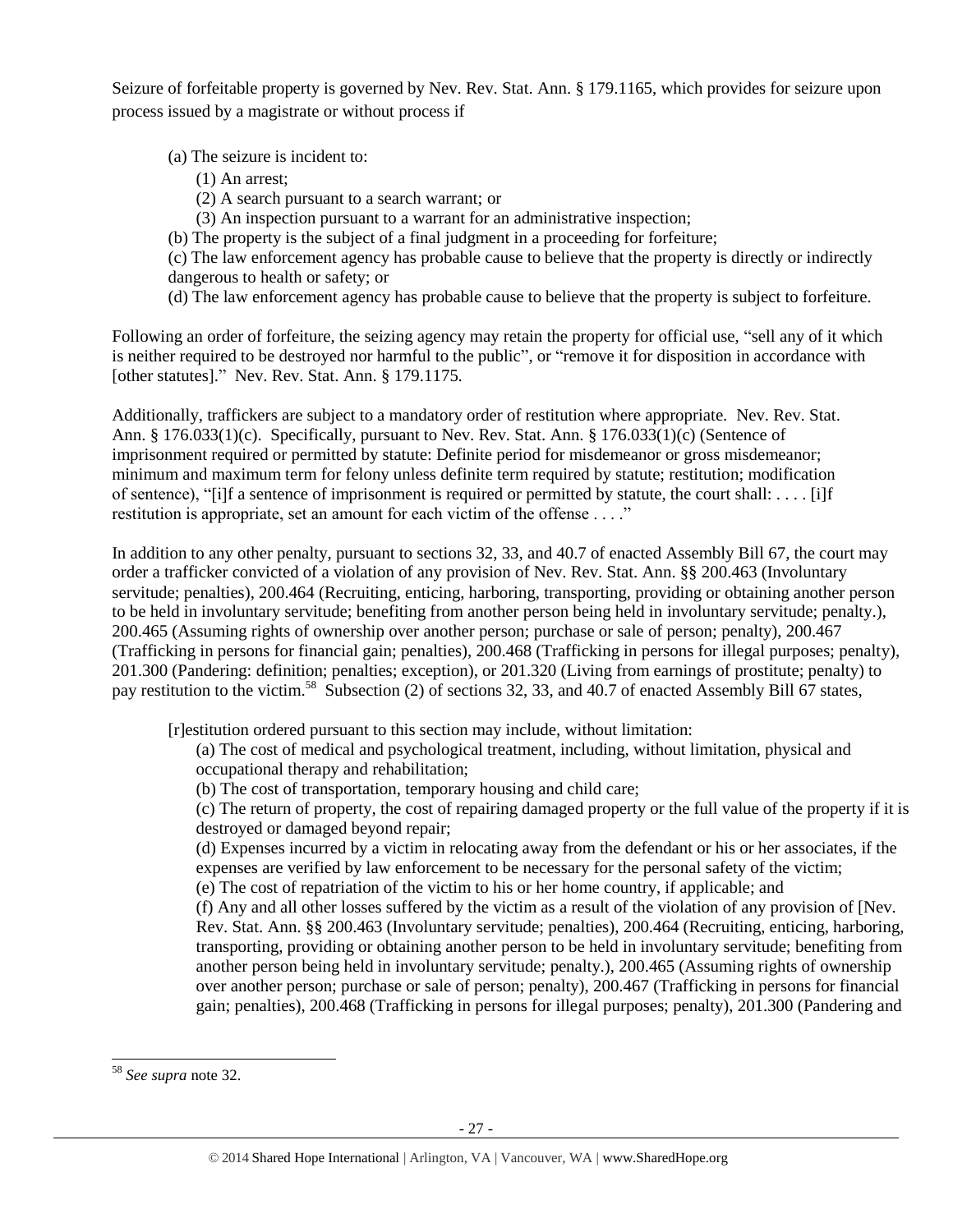sex trafficking: definition; penalties; exception), or 201.320 (Living from earnings of prostitute; penalty)].

Finally, a trafficker may face a possible fine up to \$5,000 for a violation of Nev. Rev. Stat. Ann. § 207.195 (Use of monetary instrument proceeding or derived from unlawful activity). Nev. Rev. Stat. Ann. §§ 207.195(3), 193.130(2)(d).

## *3.5 Convicted traffickers are required to register as sex offenders.*

Traffickers convicted of a "crime against a child" and "sex offenders" must register as sex offenders. Nev. Rev. Stat. Ann. § 179D.441(1). Pursuant to Nev. Rev. Stat. Ann. § 179D.0357 ("Crime against a child" defined), a "crime against a child" includes

"Crime against a child" means any of the following offenses if the victim of the offense was less than 18 years of age when the offense was committed:

1. Kidnapping pursuant to NRS 200.310 to 200.340, inclusive, unless the offender is the parent or guardian of the victim.

2. False imprisonment pursuant to NRS 200.460, unless the offender is the parent or guardian of the victim.

3. Involuntary servitude of a child pursuant to section 2 of this act,<sup>59</sup> unless the offender is the parent or guardian of the victim.

4. An offense involving sex trafficking pursuant to subsection 2 of NRS 201.300 [Pandering and sex trafficking: definition; penalties; exception] or prostitution pursuant to NRS 201.320 [Living from earnings of prostitute; penalty].

5. An attempt to commit an offense listed in this section.

A "sex offender" is defined to include "a person who, after July 1, 1956, is or has been: (a) convicted of a sexual offense listed in NRS 179D.097 ["Sexual offense" defined] . . . ." Nev. Rev. Stat. Ann. § 179D.095(1)(a). Pursuant to Nev. Rev. Stat. Ann. § 179D.097(1), a "sexual offense" is defined to include the following offenses:

(g) Abuse of a child pursuant to NRS 200.508, if the abuse involved sexual abuse or sexual exploitation.

(h) An offense involving pornography and a minor pursuant to NRS 200.710 to 200.730 [Unlawful to use minor in producing pornography or as subject of sexual portrayal in performance; Promotion of sexual performance of minor unlawful; Preparing, advertising or distributing materials depicting pornography involving minor unlawful; Use of Internet to control visual presentation depicting sexual conduct of person under 16 years of age; Possession of visual presentation depicting sexual conduct of person under 16 years of age unlawful], inclusive.

. . . .

 $\overline{\phantom{a}}$ 

(o) Luring a child or a person with mental illness pursuant to NRS 201.560, if punished as a felony. (p) Sex trafficking pursuant to NRS 201.300 [Pandering and sex trafficking: definition; penalties; exception].

(q) Any other offense that has an element involving a sexual act or sexual conduct with another. . . . .

However, notably, under Nev. Rev. Stat. Ann. § 179D.097(2),

<sup>59</sup> *See supra* Section 1.1 for substantive provision of section 2 of enacted Assembly Bill 146.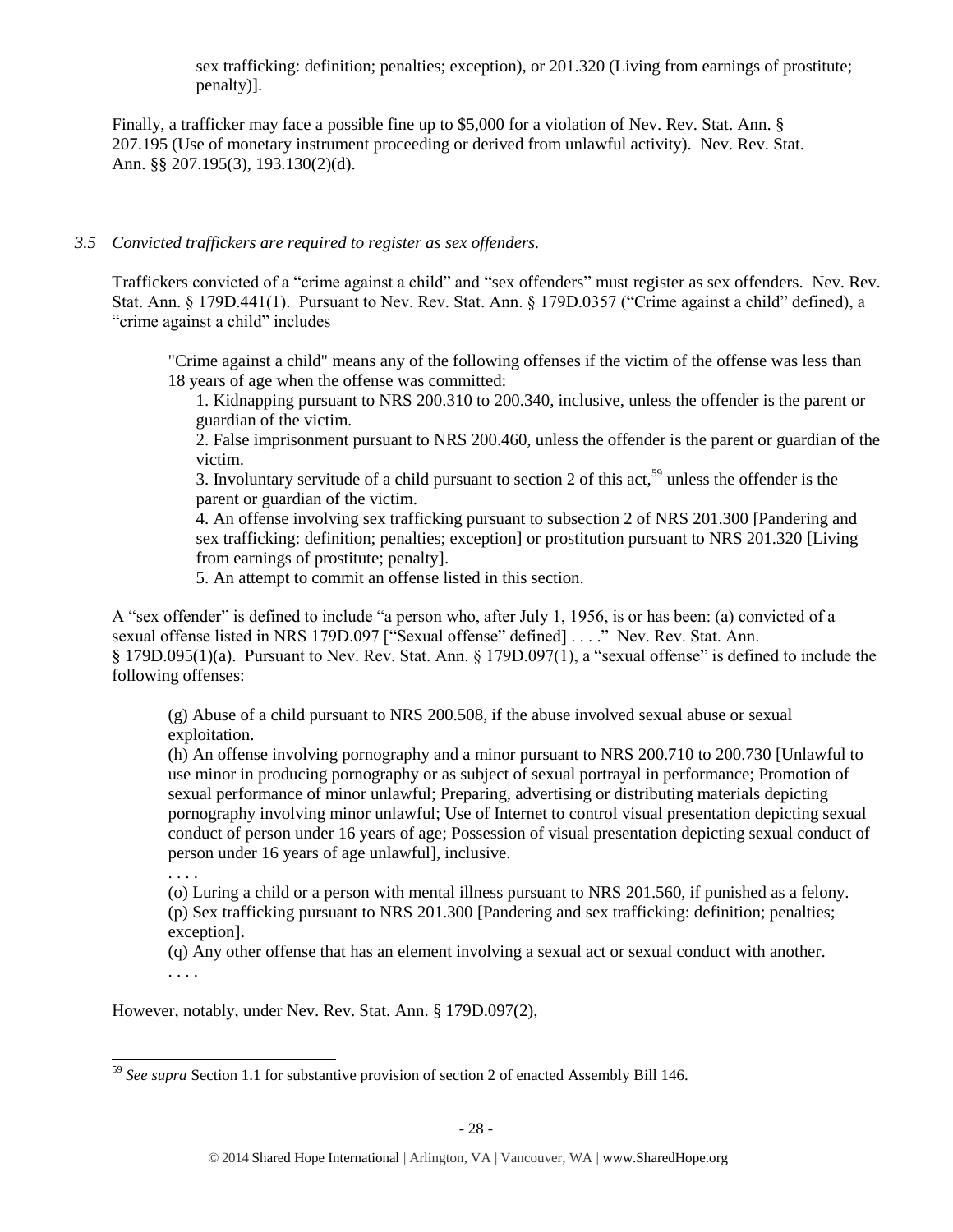2. The term does not include an offense involving consensual sexual conduct if the victim was: (a) An adult, unless the adult was under the custodial authority of the offender at the time of the offense; or

(b) At least 13 years of age and the offender was not more than 4 years older than the victim at the time of the commission of the offense.

Therefore, since a court may view a domestic minor sex trafficking victim as consenting to the sexual conduct, some traffickers who commit child pornography offenses and are 4 or fewer years older than the victim may not be required to register. However, traffickers who commit "[a]n offense involving pandering or prostitution pursuant to NRS 201.300 to 201.340" would still be required to register for committing a "crime against a child."

*3.6 Laws relating to termination of parental rights for certain offenses include sex trafficking or commercial sexual exploitation of children (CSEC) offenses in order to remove the children of traffickers from their control and potential exploitation.* 

Pursuant to Nev. Rev. Stat. Ann. § 128.105 (Grounds for terminating parental rights: considerations; required findings),

The primary consideration in any proceeding to terminate parental rights must be whether the best interests of the child will be served by the termination. An order of the court for the termination of parental rights must be made in light of the considerations set forth in this section and NRS 128.106 to 128.109, inclusive, and based on evidence and include a finding that:

1. The best interests of the child would be served by the termination of parental rights; and 2. The conduct of the parent or parents was the basis for a finding made pursuant to subsection 3 of NRS 432B.393 [Preservation and reunification of family of child to prevent or eliminate need for removal from home before placement in foster care and to make safe return to home possible; determining whether reasonable efforts have been made] or demonstrated at least one of the following:

- (a) Abandonment of the child;
- (b) Neglect of the child;

. . . .

- (c) Unfitness of the parent;
- (d) Failure of parental adjustment;

(e) Risk of serious physical, mental or emotional injury to the child if the child were returned to, or remains in, the home of his or her parent or parents;

(f) Only token efforts by the parent or parents:

- (1) To support or communicate with the child;
- (2) To prevent neglect of the child;
- (3) To avoid being an unfit parent; or
- (4) To eliminate the risk of serious physical, mental or emotional injury to the child; or

(g) With respect to termination of the parental rights of one parent, the abandonment by that parent.

Pursuant to Nev. Rev. Stat. Ann. § 128.106 (Specific considerations in determining neglect by or unfitness of parent),

In determining neglect by or unfitness of a parent, the court shall consider, without limitation, the following conditions which may diminish suitability as a parent:

2. Conduct toward a child of a physically, emotionally or sexually cruel or abusive nature.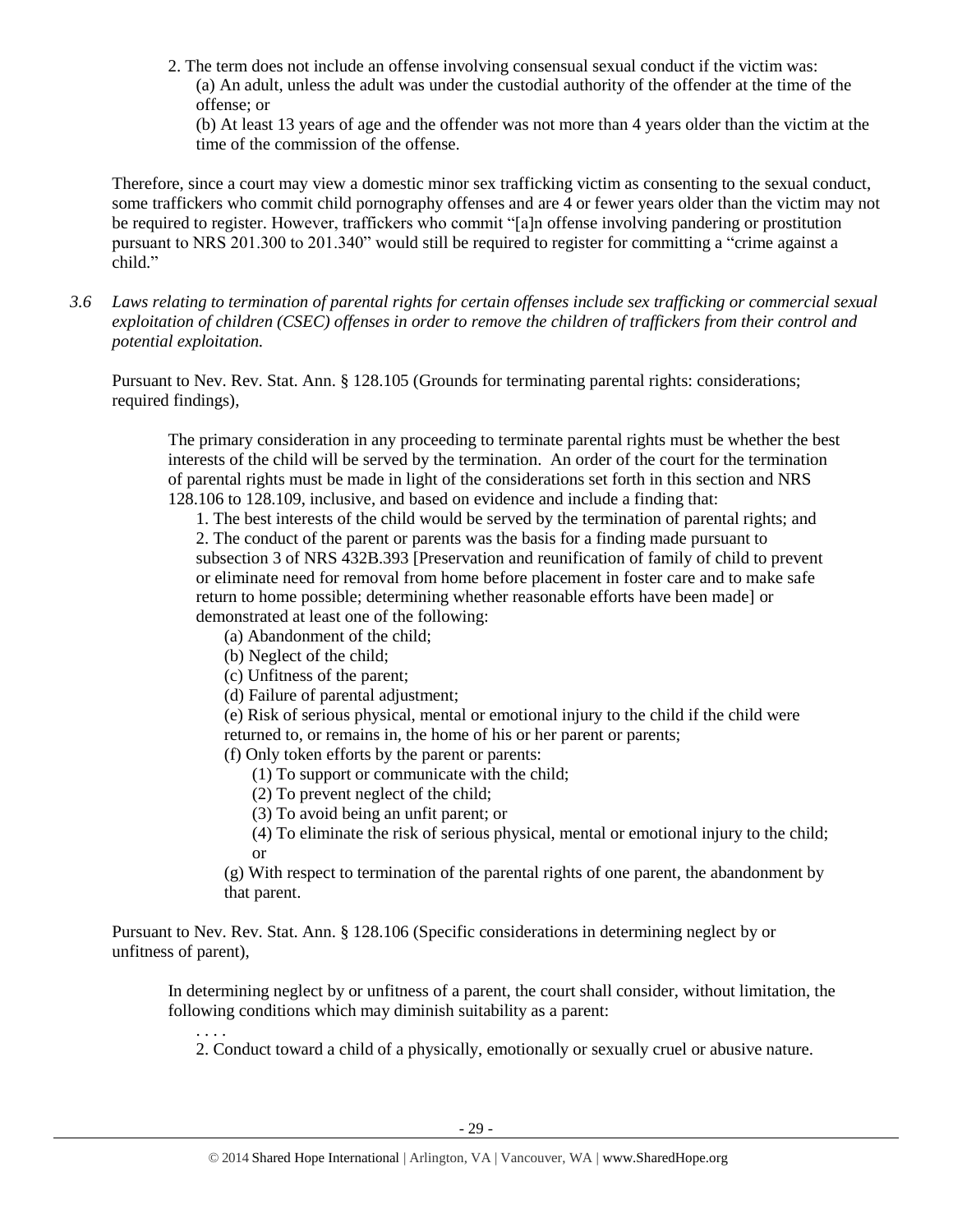3. Conduct that violates any provision of NRS 200.463 [Involuntary servitude; penalties], 200.464 [Recruiting, enticing, harboring, transporting, providing or obtaining another person to be held in involuntary servitude; benefiting from another person being held in involuntary servitude; penalty] or 200.465 [Assuming rights of ownership over another person; purchase or sale of person; penalty] or section 2 [involuntary servitude of a minor] of this act.<sup>60</sup>

6. Conviction of the parent for commission of a felony, if the facts of the crime are of such a nature as to indicate the unfitness of the parent to provide adequate care and control to the extent necessary for the child's physical, mental or emotional health and development. . . . .

Nev. Rev. Stat. Ann. § 432B.393(3) (Preservation and reunification of family of child to prevent or eliminate need for removal from home before placement in foster care and to make safe return to home possible; determining whether reasonable efforts have been made) provides that an agency is not required to make reasonable efforts to reunify a parent and child, if the court finds that

(a) A parent or other person responsible for the child's welfare has:

(1) Committed, aided or abetted in the commission of, or attempted, conspired or solicited to commit murder or voluntary manslaughter;

(2) Caused the abuse or neglect of the child, or of another child of the parent or other person responsible for the child's welfare, which resulted in substantial bodily harm to the abused or neglected child;

(3) Caused the abuse or neglect of the child, a sibling of the child or another child in the household, and the abuse or neglect was so extreme or repetitious as to indicate that any plan to return the child to the home would result in an unacceptable risk to the health or welfare of the child; . . .

. . . . . . . .

 $\overline{\phantom{a}}$ 

. . . .

(g) The child, a sibling of the child or another child in the household has been sexually abused or has been subjected to neglect by pervasive instances of failure to protect the child from sexual abuse; or

(h) A parent of the child is required to register as a sex offender pursuant to the provisions of chapter 179D of NRS or the provisions of the federal Adam Walsh Child Protection and Safety Act of 2006, 42 U.S.C. Sections 16901 et seq.

<sup>60</sup> *See supra* Section 1.1 for substantive provision of section 2 of enacted Assembly Bill 146.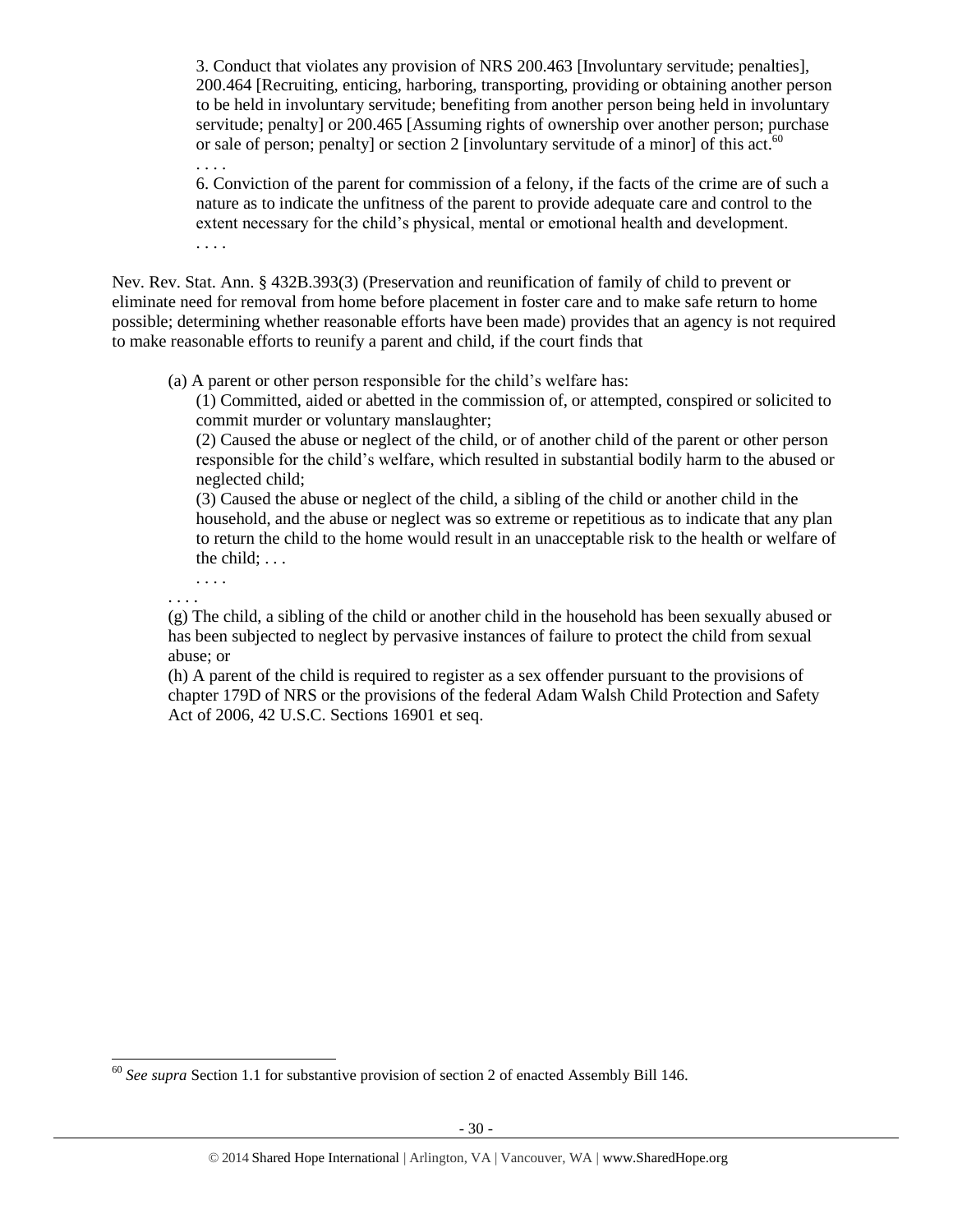#### **FRAMEWORK ISSUE 4: CRIMINAL PROVISIONS FOR FACILITATORS**

#### *Legal Components:*

- *4.1 The acts of assisting, enabling, or financially benefitting from child sex trafficking are included as criminal offenses in the state sex trafficking statute.*
- *4.2 Financial penalties, including asset forfeiture laws, are in place for those who benefit financially from or aid and assist in committing domestic minor sex trafficking.*

*\_\_\_\_\_\_\_\_\_\_\_\_\_\_\_\_\_\_\_\_\_\_\_\_\_\_\_\_\_\_\_\_\_\_\_\_\_\_\_\_\_\_\_\_\_\_\_\_\_\_\_\_\_\_\_\_\_\_\_\_\_\_\_\_\_\_\_\_\_\_\_\_\_\_\_\_\_\_\_\_\_\_\_\_\_\_\_\_\_\_\_\_\_\_*

- *4.3 Promoting and selling child sex tourism is illegal.*
- *4.4 Promoting and selling child pornography is illegal.*

## *Legal Analysis:*

*4.1 The acts of assisting, enabling, or financially benefitting from child sex trafficking are included as criminal offenses in the state sex trafficking statute*. *61*

Nevada's sex trafficking law applies to some facilitators. Under Nev. Rev. Stat. Ann. § 201.300(2)(a)(1) (Pandering and sex trafficking: definition; penalties; exception), "A person. . . [i]s guilty of sex trafficking if the person. . . [i]nduces, causes, recruits, harbors, transports, provides, obtains or maintains a child to engage in prostitution, or to enter any place within this State in which prostitution is practiced, encouraged or allowed for the purpose of sexual conduct or prostitution." A person who is found guilty of sex trafficking a child is subject to penalties pursuant to Nev. Rev. Stat. Ann.  $\S 201.300(2)(b)(2)$  which states that a person who commits sex trafficking,

> (I) If the child is less than 14 years of age when the offense is committed, is guilty of a category A felony and shall be punished by imprisonment in the state prison for life with the possibility of parole, with eligibility for parole beginning when a minimum of 15 years has been served, and may be further punished by a fine of not more than \$ 20,000.

> (II) If the child is at least 14 years of age but less than 16 years of age when the offense is committed, is guilty of a category A felony and shall be punished by imprisonment in the state prison for life with the possibility of parole, with eligibility for parole beginning when a minimum of 10 years has been served, and may be further punished by a fine of not more than \$ 10,000. (III) If the child is at least 16 years of age but less than 18 years of age when the offense is committed, is guilty of a category A felony and shall be punished by imprisonment in the state prison for life with the possibility of parole, with eligibility for parole beginning when a minimum of 5 years has been served, and may be further punished by a fine of not more than \$ 10,000.

. . . .

l

Section 2 of enacted Assembly Bill 146 is applicable to facilitators who have "physical custody of a minor, allows a minor to reside in his or her residence, is in a position of authority over a minor or provides care for any length of time to a minor" or a person who". . . [b]enefits, financially or by receiving anything of value other than sexual gratification from the labor or services obtained by the conduct specified in paragraph (a)."<sup>62</sup>

 $61$  In Nevada, counties also regulate prostitution laws and have additional offenses that could apply to facilitators of domestic minor sex trafficking. Some counties also allow for the operation of licensed houses of prostitution. *See infra* Appendix A for a list of some county and city ordinances applicable to facilitators.

 $\frac{62}{3}$  Section 2(1)(a) of enacted Assembly Bill 146 states, "Obtains labor or services from the minor by ... engaging in a pattern of conduct that results in  $\ldots$  sexual abuse<sup>62</sup> of the minor or sexual assault of the minor pursuant to NRS 200.366 [Sexual assault: definition; penalties]."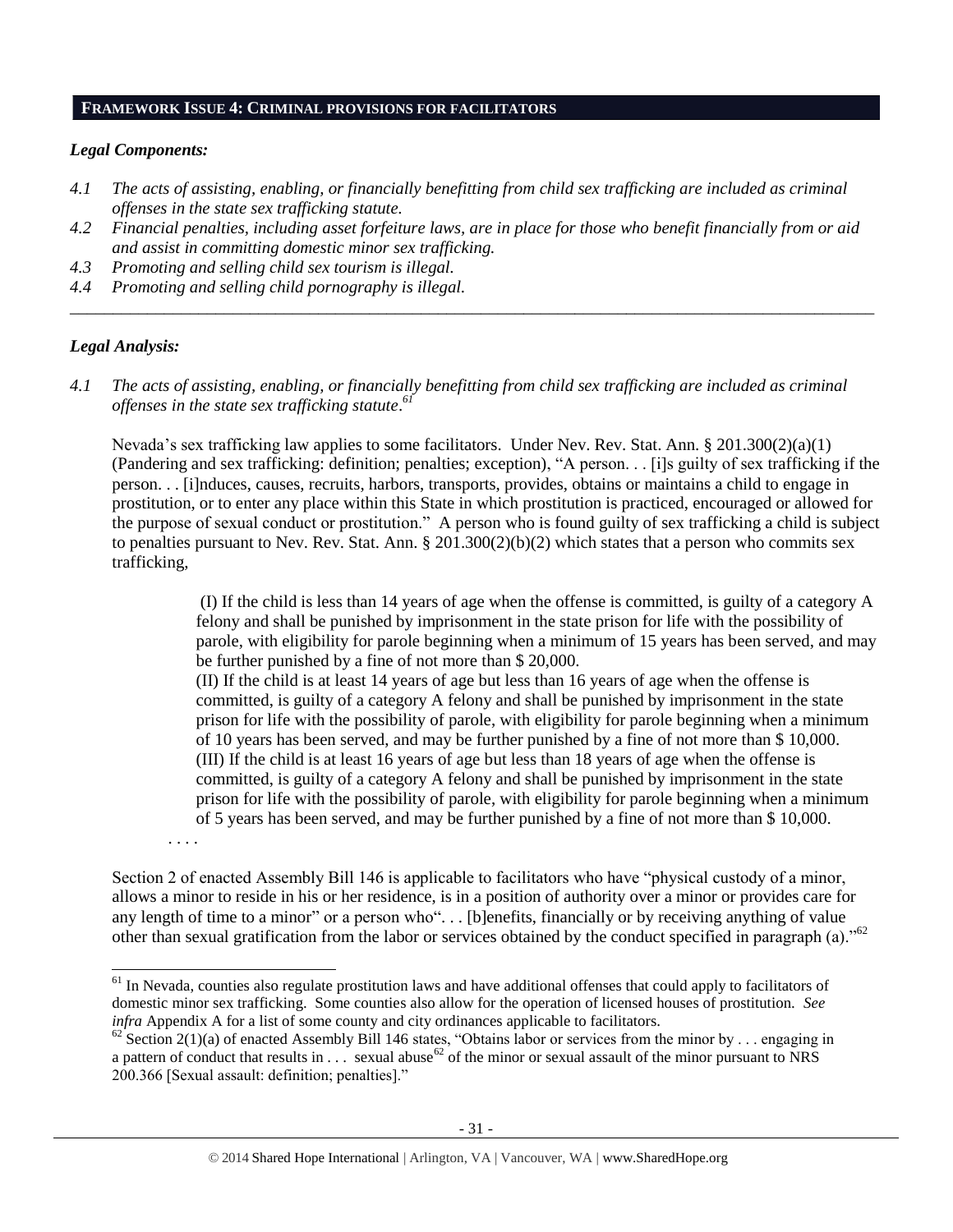Section 2(1) of enacted Assembly Bill 146. A violation is a category A felony and the violator "shall be punished by imprisonment in the state prison for life with the possibility of parole, with eligibility for parole beginning when a minimum of 15 years has been served, and may be further punished by a fine of at least \$50,000." Section 2(2) of enacted Assembly Bill 146.

If Nev. Rev. Stat. Ann. § 200.464 (Recruiting, enticing, harboring, transporting, providing or obtaining another person to be held in involuntary servitude; benefiting from another person being held in involuntary servitude; penalty) is applicable to commercial sex acts through the terms "forced labor and services" or Section 2 of enacted Assembly Bill 146, then the actions of some facilitators are criminalized by the state under the statute, which states that a person who "knowingly recruits, entices, harbors, transports, provides . . . by any means, or attempts to recruit, entice, harbor, transport, provide . . . by any means, another person, intending or knowing that the person will be held in involuntary servitude; or 2. Benefits, financially or by receiving anything of value, from participating in a violation of NRS 200.463 [Involuntary servitude; penalties]" commits a category B felony punishable by imprisonment for 1–15 years and a possible fine not to exceed \$50,000. Nev. Rev. Stat. Ann. § 200.464.

A facilitator could be convicted of living from earnings of a prostitute under Nev. Rev. Stat. Ann. § 201.320 (Living from earnings of prostitute; penalty) if the facilitator "knowingly accepts, receives, levies or appropriates any money or other valuable thing, without consideration, from the proceeds of any prostitute." Further, "[a]ny such acceptance, receipt, levy or appropriation of money or valuable thing upon any proceedings or trial for violation of this section is presumptive evidence of lack of consideration." Nev. Rev. Stat. Ann. §§ 201.320(2). A violation of Nev. Rev. Stat. Ann. § 201.320 is a Class D felony punishable by imprisonment for 1–4 years and a possible fine not to exceed \$5,000. Nev. Rev. Stat. Ann. §§ 201.320(1), 193.130(2)(d).

Additionally, a facilitator could be found guilty of money laundering under Nev. Rev. Stat. Ann. § 207.195 (Use of monetary instrument proceeding or derived from unlawful activity), which states,

1. If a monetary instrument represents the proceeds of or is directly or indirectly derived from any unlawful activity, it is unlawful for a person, having knowledge of that fact:

- (a) To conduct or attempt to conduct a financial transaction involving the instrument:
	- (1) With the intent to further any unlawful activity;

(2) With the knowledge that the transaction conceals the location, source, ownership or control of the instrument; or

(3) With the knowledge that the transaction evades any provision of federal or state law that requires the reporting of a financial transaction.

- (b) To transport or attempt to transport the monetary instrument: (1) With the intent to further any unlawful activity;
	- . . . .

A violation of Nev. Rev. Stat. Ann. § 207.195 is a Class D felony punishable by imprisonment 1–4 years and a possible fine not to exceed \$5,000. Nev. Rev. Stat. Ann. §§ 207.195(3), 193.130(2)(d).

4.1.1 Recommendation: Amend Nev. Rev. Stat. Ann. § 201.300 (Pandering and sex trafficking: definition; penalties; exception) to expressly apply to all traffickers who financially benefit or receive something of value from the commission of an offense.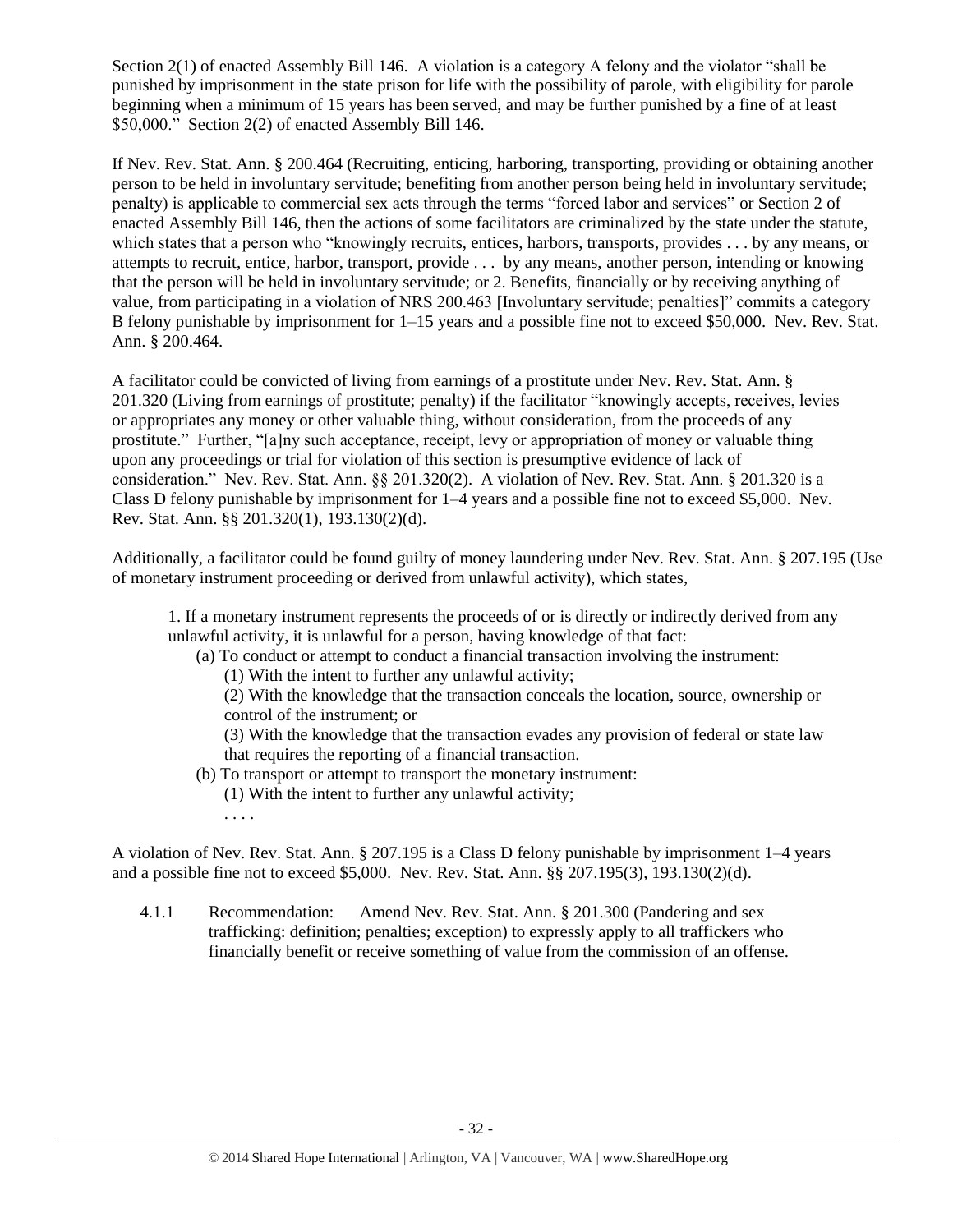#### *4.2 Financial penalties, including asset forfeiture laws, are in place for those who benefit financially from or aid and assist in committing domestic minor sex trafficking.*

Facilitators convicted of minor sex trafficking under Nev. Rev. Stat. Ann. § 201.300 (Pandering and sex trafficking: definition; penalties; exception) may be punished by a fine of not more than \$20,000 if the minor is under 14 years old at the time of the offense and a fine of not more than \$10,000 if the minor is at least 14 years old but less than 18 years old at the time of the offense. Nev. Rev. Stat. Ann. § 201.300(2)(b)(2).

A violation of section 2 of enacted Assembly Bill 146 (Involuntary servitude of a minor) may be punished by a fine of at least \$ 50,000. Section 2(2) of enacted Assembly Bill 146. For a violation of Nev. Rev. Stat. Ann. § 200.464 (Recruiting, enticing, harboring, transporting, providing or obtaining another person to be held in involuntary servitude; benefiting from another person being held in involuntary servitude; penalty), the facilitator can receive a fine not exceeding \$50,000. Nev. Rev. Stat. Ann. § 200.464. Persons convicted under Nev. Rev. Stat. Ann. § 207.030(1)(b) (Prohibited acts; penalty) and § 201.430 (Unlawful advertising of prostitution; penalties) can receive a fine not to exceed \$1,000. Nev. Rev. Stat. Ann. §§ 207.030(2)(a), 201.430(4)(a). Subsequent violations of Nev. Rev. Stat. Ann. § 207.030 or § 201.430 that occur within 3 years of the first violation can result in fines between \$250–\$1,000. Nev. Rev. Stat. Ann. §§ 207.030(2)(b), (c), 201.430(4)(b), (c). Lastly, a violation of Nev. Rev. Stat. Ann. § 201.390(1) (Property or principal business streets not to be rented for purposes of prostitution) can result in a fine of not more than \$500. Nev. Rev. Stat. Ann. § 201.390(2).

Facilitators are subject to asset forfeiture for violations of sex trafficking under Nev. Rev. Stat. Ann. § 201.300 (Pandering and sex trafficking: definition; penalties; exception) and Nev. Rev. Stat. Ann. §201.320 (Living from earnings of prostitute; penalty). Pursuant to Nev. Rev. Stat. Ann. § 201.351 (Forfeiture of assets derived from or relating to pandering child; temporary restraining order to preserve property subject to forfeiture; use of proceeds derived from forfeiture), "All assets derived from or relating to any violation of NRS 201.300 (Pandering and sex trafficking: definition; penalties; exception), or 201.320 (Living from earnings of prostitute; penalty) are subject to forfeiture pursuant to NRS 179.121 (Forfeiture of personal property and conveyances used in the commission of crime) and a proceeding for their forfeiture may be brought pursuant to NRS 179.1156 to 179.121, inclusive."

Furthermore, Nev. Rev. Stat. Ann. § 179.121(e) establishes forfeiture of "[a]ll personal property, including, without limitation, any tool, substance, weapon, machine, computer, money or security, which is used as an instrumentality in any of the following crimes" which includes Nev. Rev. Stat. Ann. §§ 200.464 (Recruiting, enticing, harboring, transporting, providing or obtaining another person to be held in involuntary servitude; benefiting from another person being held in involuntary servitude; penalty), 200.465 (Assuming rights of ownership over another person; purchase), 201.320 (Living from the earnings of a prostitute) as well as section 2 of enacted Assembly Bill 146 [holding a minor in involuntary servitude].<sup>63</sup> Nev. Rev. Stat. Ann. § 179.121 (Forfeiture of personal property and conveyances used in the commission of crime)<sup>64</sup> also provides, with certain

3. Unless the owner of real property or a mobile home:

l

<sup>63</sup> *See supra* Section 1.1 for substantive provision of section 2 of enacted Assembly Bill 146.

<sup>&</sup>lt;sup>64</sup> Pursuant to Nev. Rev. Stat. Ann. § 179.1164 (Property subject to seizure and forfeiture; exceptions),

<sup>1.</sup> Except as otherwise provided in subsection 2, the following property is subject to seizure and forfeiture in a proceeding for forfeiture:

<sup>(</sup>a) Any proceeds attributable to the commission or attempted commission of any felony.

<sup>(</sup>b) Any property or proceeds otherwise subject to forfeiture pursuant to NRS 179.121, 200.760, 202.257, 370.419, 453.301 or 501.3857.

<sup>2.</sup> Property may not, to the extent of the interest of any claimant, be declared forfeited by reason of an act or omission shown to have been committed or omitted without the knowledge, consent or willful blindness of the claimant.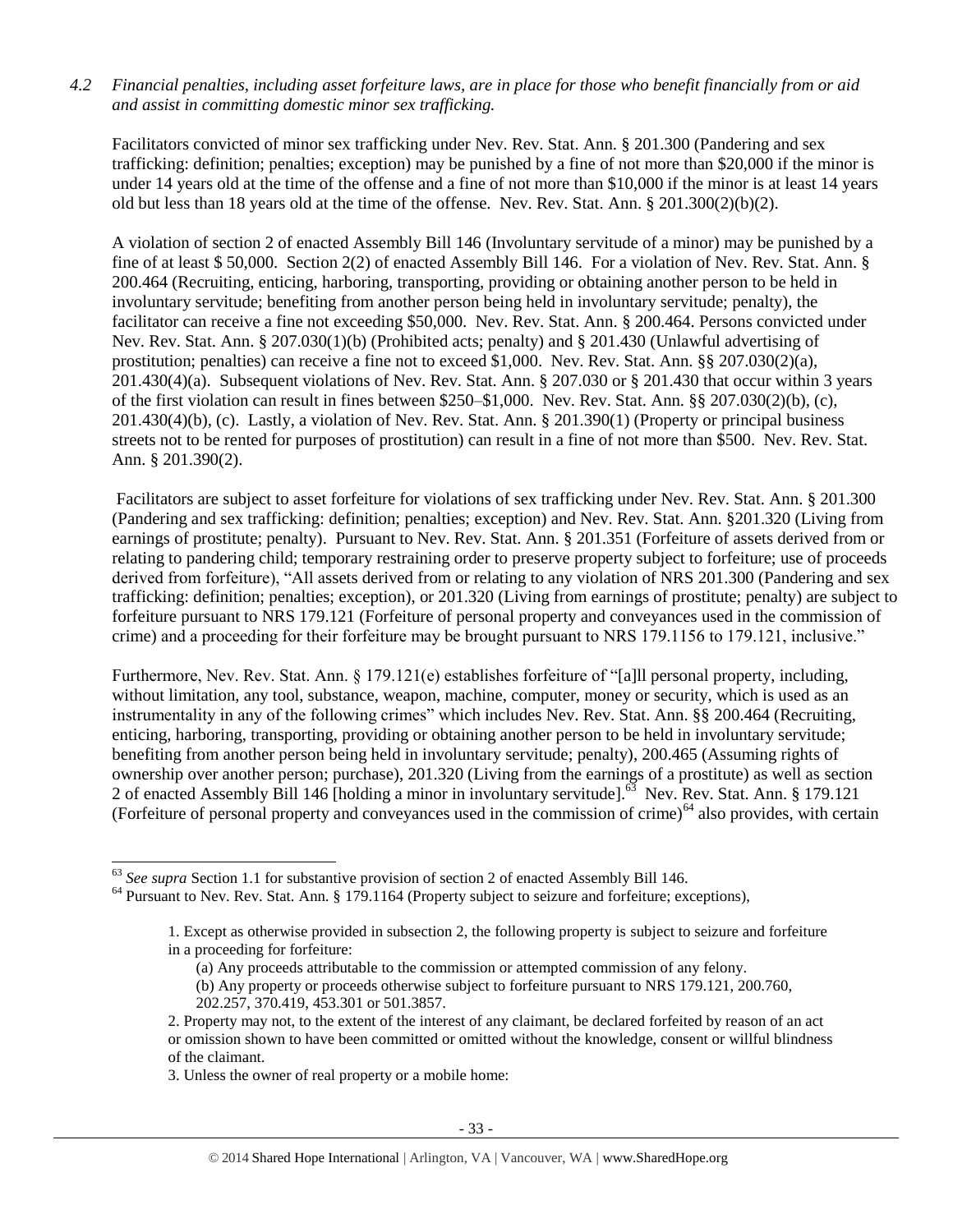limited exceptions, that "all conveyances, including aircraft, vehicles or vessels, which are used or intended for use during the commission of a felony . . . are subject to forfeiture."

Additionally, pursuant to Nev. Rev. Stat. Ann. § 179.1164(1)(a) (Property subject to seizure and forfeiture; exceptions), "[a]ny proceeds attributable to the commission or attempted commission of any felony," are subject to forfeiture. "Proceeds" is defined as "any property, or that part of an item of property, derived directly or indirectly from the commission or attempted commission of a crime." Nev. Rev. Stat. Ann. § 179.1161. "Property" includes the following: "1. Real property or interest in real property. 2. Fixture or improvement to real property. 3. Personal property, whether tangible or intangible, or interest in personal property. 4. Conveyance, including any aircraft, vehicle or vessel. 5. Money, security or negotiable instrument. 6. Proceeds." Nev. Rev. Stat. Ann. § 179.1162.

Seizure of forfeitable property is governed by Nev. Rev. Stat. Ann. § 179.1165, which provides for seizure upon process issued by a magistrate or without process if

- (a) The seizure is incident to:
	- (1) An arrest;
	- (2) A search pursuant to a search warrant; or
	- (3) An inspection pursuant to a warrant for an administrative inspection;
- (b) The property is the subject of a final judgment in a proceeding for forfeiture;

(c) The law enforcement agency has probable cause to believe that the property is directly or indirectly dangerous to health or safety; or

(d) The law enforcement agency has probable cause to believe that the property is subject to forfeiture.

Following an order of forfeiture, the seizing agency may retain the property for official use, sell any of it which is neither required to be destroyed nor harmful to the public, or remove it for disposition in accordance with other statutes. Nev. Rev. Stat. Ann. § 179.1175.

Moreover, a facilitator is subject to a mandatory restitution order where appropriate. Nev. Rev. Stat. Ann. § 176.033(1)(c). Specifically, pursuant to Nev. Rev. Stat. Ann. § 176.033(1)(c) (Sentence of imprisonment required or permitted by statute: Definite period for misdemeanor or gross misdemeanor; minimum and maximum term for felony unless definite term required by statute; restitution; modification of sentence), "[i]f a sentence of imprisonment is required or permitted by statute, the court shall: . . . . [i]f restitution is appropriate, set an amount for each victim of the offense . . . ."

In addition to any other penalty, pursuant to sections 32, 33, and 40.7 of enacted Assembly Bill 67, the court may order a facilitator convicted of a violation of any provision of Nev. Rev. Stat. Ann. §200.464 (Recruiting, enticing, harboring, transporting, providing or obtaining another person to be held in involuntary servitude; benefiting from another person being held in involuntary servitude; penalty.), 200.465 (Assuming rights of ownership over another person; purchase or sale of person; penalty), 200.468 (Trafficking in persons for illegal purposes; penalty), 201.300 (Pandering and sex trafficking: definition; penalties; exception), or 201.320 (Living from earnings of prostitute; penalty) to pay restitution to the victim.<sup>65</sup> Subsection (2) of sections 32, 33, and 40.7 of enacted Assembly Bill 67 states,

[r]estitution ordered pursuant to this section may include, without limitation:

40.254,

<sup>65</sup> *See supra* note [32.](#page-14-0)

 $\overline{a}$ 

<sup>(</sup>a) Has given the tenant notice to surrender the premises pursuant to NRS 40.254 within 90 days after the owner receives notice of a conviction pursuant to subsection 2 of NRS 453.305; or

<sup>(</sup>b) Shows the court that the owner had good cause not to evict the tenant summarily pursuant to NRS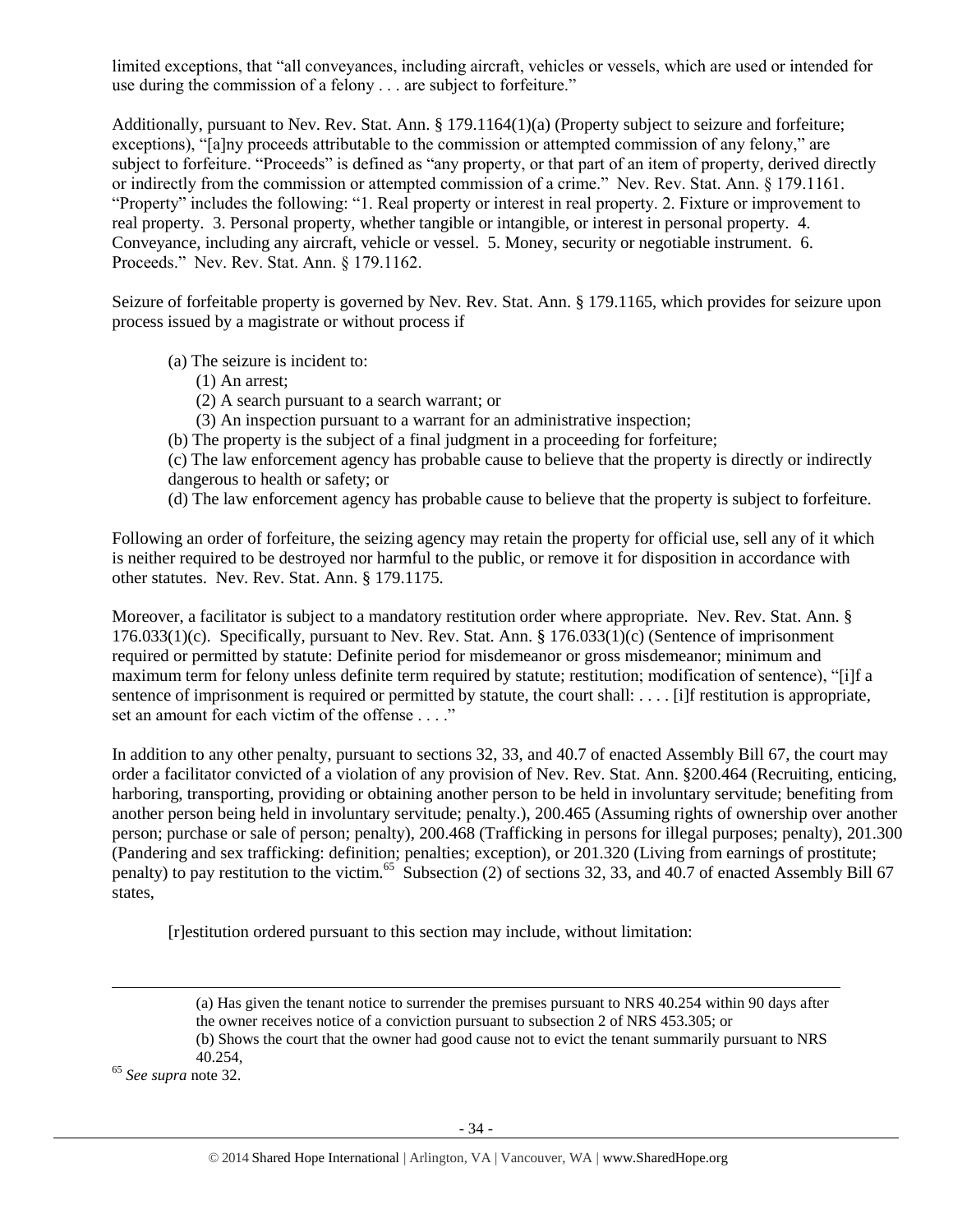(a) The cost of medical and psychological treatment, including, without limitation, physical and occupational therapy and rehabilitation;

(b) The cost of transportation, temporary housing and child care;

(c) The return of property, the cost of repairing damaged property or the full value of the property if it is destroyed or damaged beyond repair;

(d) Expenses incurred by a victim in relocating away from the defendant or his or her associates, if the expenses are verified by law enforcement to be necessary for the personal safety of the victim; (e) The cost of repatriation of the victim to his or her home country, if applicable; and

(f) Any and all other losses suffered by the victim as a result of the violation of any provision of [Nev. Rev. Stat. Ann. §§ 200.463 (Involuntary servitude; penalties), 200.464 (Recruiting, enticing, harboring, transporting, providing or obtaining another person to be held in involuntary servitude; benefiting from another person being held in involuntary servitude; penalty.), 200.465 (Assuming rights of ownership over another person; purchase or sale of person; penalty), 200.467 (Trafficking in persons for financial gain; penalties), 200.468 (Trafficking in persons for illegal purposes; penalty), 201.300 (Pandering and sex trafficking: definition; penalties; exception), or 201.320 (Living from earnings of prostitute; penalty)].

## *4.3 Promoting and selling child sex tourism is illegal*.

Nevada has no statute specifically related to sex tourism.

4.3.1 Recommendation: Enact a law prohibiting selling or offering to sell travel services that include or facilitate travel for the purpose of engaging in commercial sexual exploitation of a minor or prostitution of a minor, if occurring in Nevada.

## *4.4 Promoting and selling child pornography is illegal*.

Pursuant to Nev. Rev. Stat. Ann. § 200.720 (Promotion of sexual performance of minor unlawful), it is a category A felony to "knowingly promote[] a performance of a minor: 1. Where the minor engages in or simulates, or assists others to engage in or simulate, sexual conduct;  $^{66}$  or 2. Where the minor is the subject of a sexual portrayal."<sup>67</sup> For the purpose of this statute, "promote" means "to produce, direct, procure, manufacture, sell, give, lend, publish, distribute, exhibit, advertise or possess for the purpose of distribution." Nev. Rev. Stat. Ann. § 200.700(2). When the minor is 14 or older, a violation is punishable by imprisonment "for life with the possibility of parole, with eligibility for parole beginning when a minimum of 5 years has been served, and shall be further punished by a fine of not more than \$100,000." Nev. Rev. Stat. Ann. § 200.750(1). When the minor is under 14, the crime is punishable by imprisonment "for life with the possibility of parole, with eligibility for parole beginning when a minimum of 10 years has been served, and shall be further punished by a fine of not more than \$100,000." Nev. Rev. Stat. Ann. § 200.750(2).

Pursuant to Nev. Rev. Stat. Ann. § 200.725 (Preparing, advertising or distributing materials depicting pornography involving minor unlawful; penalty), it is a category B felony when a person "knowingly prepares, advertises or distributes any item or material that depicts a minor engaging in, or simulating, or assisting others to engage in or simulate, sexual conduct . . . ." The crime is punishable by imprisonment for 1–15 years, a fine not to exceed \$15,000, or both. Nev. Rev. Stat. Ann. § 200.725. Violations of either of these statutes subjects "[a]ll assets derived from or relating to any violation . . . to forfeiture." Nev. Rev. Stat. Ann. § 200.760.

Pursuant to Nev. Rev. Stat. Ann. § 41.1396(1) (Action for damages for injury suffered by victim of pornography involving minors; presumed statutory damages; attorney's fees and costs; protection of victim's identity; limitation on defenses),

 $\overline{\phantom{a}}$ <sup>66</sup> *See supra* note [36.](#page-16-0)

<sup>67</sup> *See supra* note [35.](#page-16-1)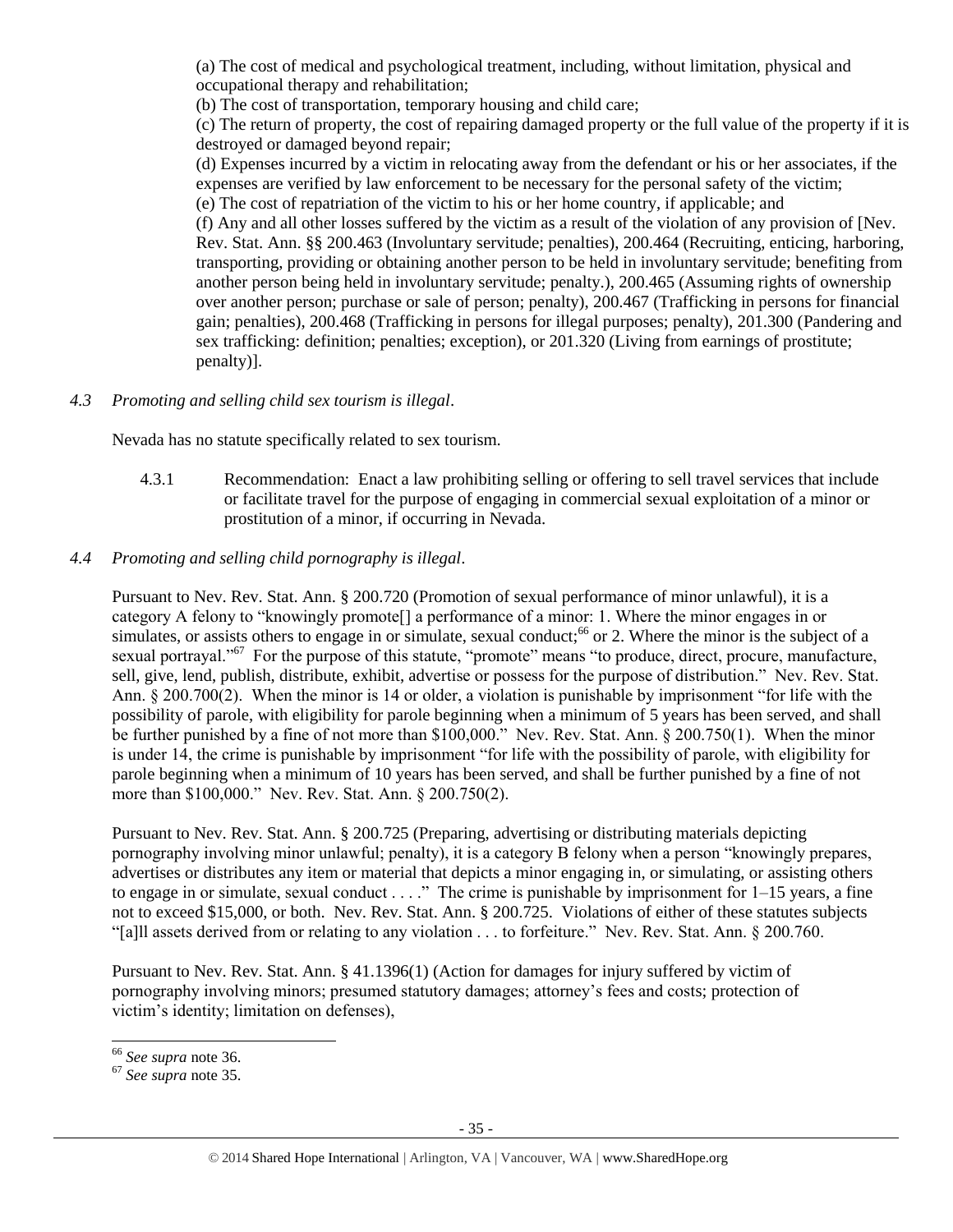1. Any person who, while under the age of 16 years, appeared in any film, photograph or other visual presentation engaging in sexual conduct<sup>68</sup> and who suffered personal or psychological injury as a result may bring an action against any person who, while over the age of 18 years, knowingly and willfully:

(a) Promoted<sup>69</sup> the film, photograph or other visual presentation;

(b) Possessed the film, photograph or other visual presentation; or

(c) Used the Internet to control the film, photograph or other visual presentation, with the specific intent to view the film, photograph or other visual presentation.

In this civil action, a successful plaintiff is entitled to "recover the plaintiff's actual damages, which shall be deemed to be at least \$150,000, plus attorney's fees and costs." Nev. Rev. Stat. Ann. § 41.1396(2).

 $\overline{a}$ 

<sup>68</sup> *See supra* note [38.](#page-17-0)

<sup>69</sup> *See supra* note [49.](#page-23-0)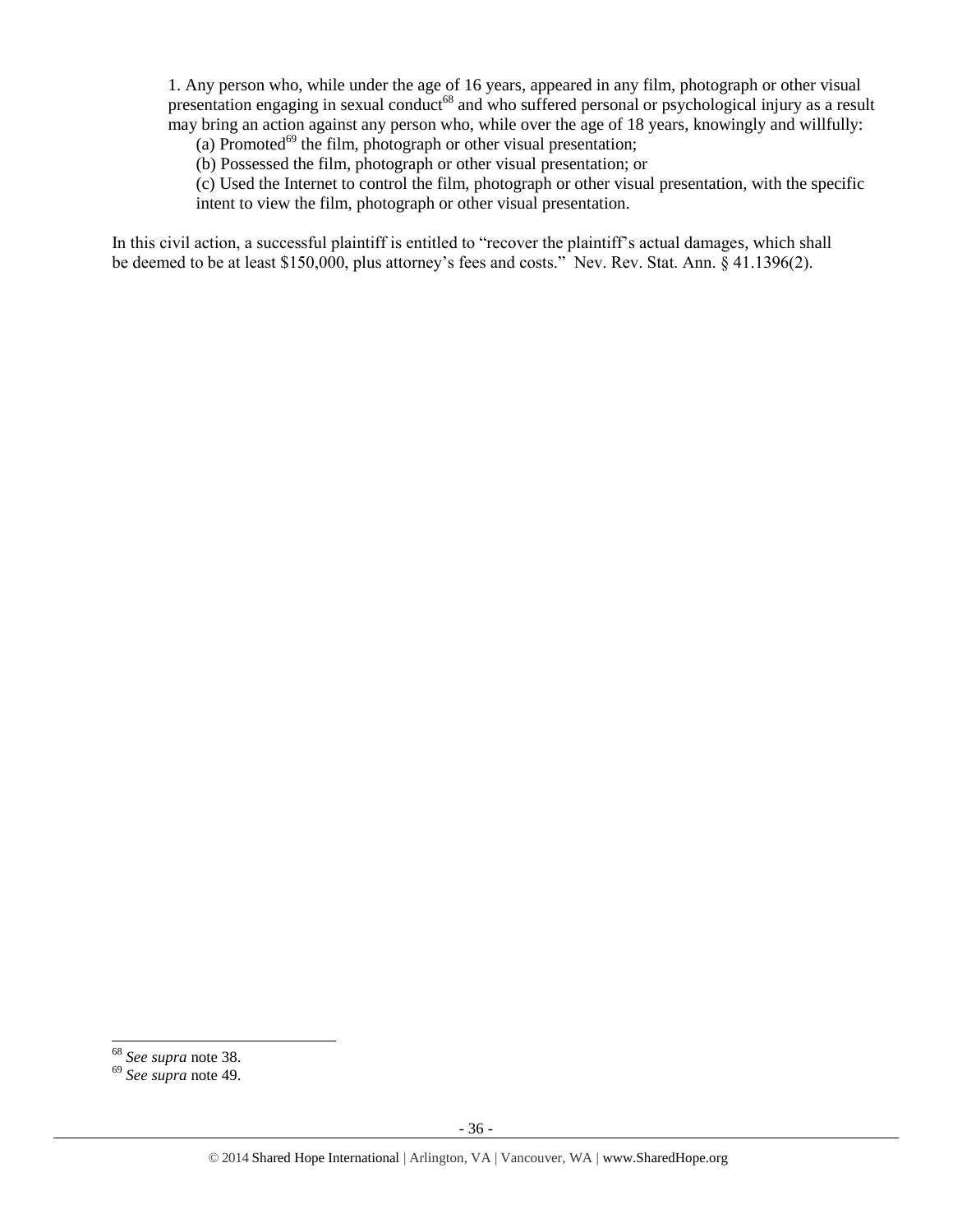### **FRAMEWORK ISSUE 5: PROTECTIVE PROVISIONS FOR THE CHILD VICTIMS**

### *Legal Components:*

- *5.1 Statutorily-mandated victim services define "victim" to specifically include victims of domestic minor sex trafficking or commercial sexual exploitation of children (CSEC) to ensure prompt identification and access to victims' rights and services.*
- *5.2 The state sex trafficking statute expressly prohibits a defendant from raising consent of the minor to the commercial sex acts as a defense.*
- *5.3 Prostitution laws apply only to adults, making minors under 18 specifically immune from this offense.*
- *5.4 Child victims of sex trafficking or commercial sexual exploitation are provided with a child protection response, including specialized shelter and services, and are not detained in juvenile detention facilities.*
- *5.5 Commercial sexual exploitation or sex trafficking is identified as a type of abuse and neglect within child protection statutes.*
- *5.6 The definition of "caregiver" (or similar term) in the child welfare statutes is broad enough to include a trafficker who has custody or control of a child in order to bring a trafficked child into the protection of child protective services.*
- *5.7 Crime victims' compensation is specifically available to a child victim of sex trafficking or commercial sexual exploitation of children (CSEC) without regard to ineligibility factors.*
- *5.8 Victim-friendly procedures and protections are provided in the trial process for minors under18.*
- *5.9 Expungement or sealing of juvenile delinquency records resulting from arrests or adjudications for prostitution-related offenses committed as a result of, or in the course of, the commercial sexual exploitation of a minor is available within a reasonable time after turning 18.*
- *5.10 Victim restitution and civil remedies for victims of domestic minor sex trafficking or commercial sexual exploitation of children (CSEC) are authorized by law.*
- *5.11 Statutes of limitations for civil and criminal actions for child sex trafficking or commercial sexual exploitation of children (CSEC) offenses are eliminated or lengthened sufficiently to allow prosecutors and victims a realistic opportunity to pursue criminal action and legal remedies.*

*\_\_\_\_\_\_\_\_\_\_\_\_\_\_\_\_\_\_\_\_\_\_\_\_\_\_\_\_\_\_\_\_\_\_\_\_\_\_\_\_\_\_\_\_\_\_\_\_\_\_\_\_\_\_\_\_\_\_\_\_\_\_\_\_\_\_\_\_\_\_\_\_\_\_\_\_\_\_\_\_\_\_\_\_\_\_\_\_\_\_\_\_\_*

### *Legal Analysis:*

 $\overline{a}$ 

*5.1 Statutorily-mandated victim services define "victim" to specifically include victims of domestic minor sex trafficking or commercial sexual exploitation of children (CSEC) to ensure prompt identification and access to victims' rights and services.*

For the purpose crime victims compensation, pursuant to Nev. Rev. Stat. Ann. § 217.070 ("Victim" defined),

#### "Victim" means:

1. A person who is physically injured or killed as the direct result of a criminal act;

2. A minor who was involved in the production of pornography in violation of NRS 200.710 [Unlawful to use minor in producing pornography or as subject of sexual portrayal in performance], 200.720 [Promotion of sexual performance of minor unlawful], 200.725 [Preparing, advertising or distributing materials depicting pornography involving minor unlawful; penalty] or 200.730 [Use of Internet to control visual presentation depicting sexual conduct of person under 16 years of age; penalties];

3. A minor who was sexually abused, as "sexual abuse" is defined in NRS  $432B.100^{70}$ ;

<span id="page-36-0"></span>. . . .

 $70$  Pursuant to 432B.100 ("Sexual abuse" defined), "'Sexual abuse' includes acts upon a child constituting: . . . ; 2. Lewdness with a child under NRS 201.230; 3. Sado-masochistic abuse under NRS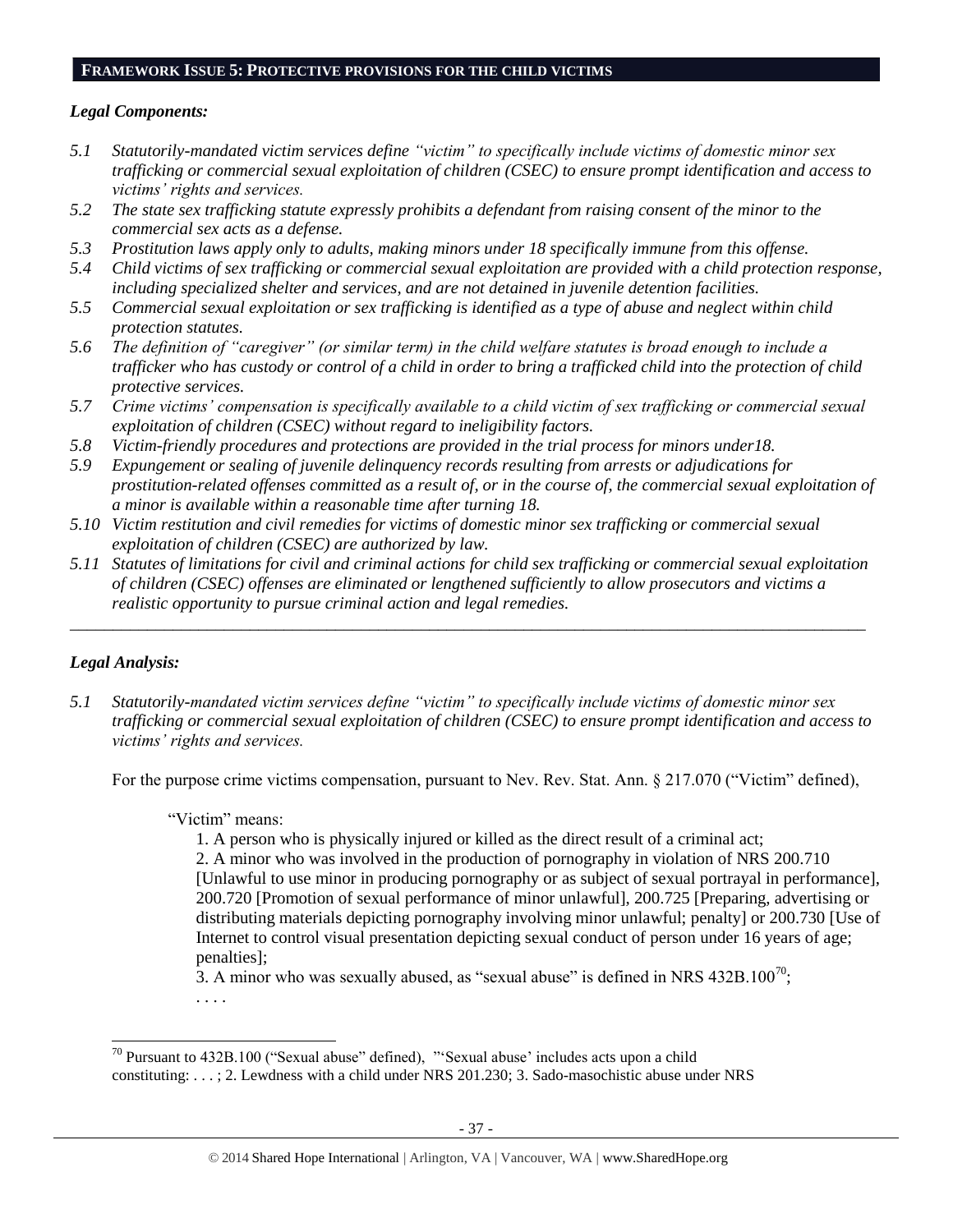8. A person who is trafficked in violation of subsection 2 of NRS 201.300 [Pandering and sex trafficking: definition; penalties; exception].

. . . .

*5.2 The state sex trafficking statute expressly prohibits a defendant from raising consent of the minor to the commercial sex acts as a defense.*

Nev. Rev. Stat. Ann. § 200.463 (Involuntary servitude; penalties), Nev. Rev. Stat. Ann. § 200.464 (Recruiting, enticing, harboring, transporting, providing or obtaining another person to be held in involuntary servitude; benefiting from another person being held in involuntary servitude; penalty), and the CSEC offenses listed in Section  $1.2<sup>71</sup>$  do not refer to a defense based on consent of the minor to the commercial sex act. However, the code does not specifically prohibit a defendant from raising such a defense.

- 5.2.1 Recommendation: Enact a provision specifically prohibiting a defense to any sexual crime against a minor under 18 based on consent of the child to the sex act.
- *5.3 Prostitution laws apply only to adults, making minors under 18 specifically immune from this offense. <sup>72</sup>*

Nev. Rev. Stat. Ann. § 201.354 (Engaging in prostitution or solicitation for prostitution: Penalty; exception) does not exclude minors from prosecution. The statute establishes a misdemeanor "for any person to engage in prostitution or solicitation therefor, except in a licensed house of prostitution." Nev. Rev. Stat. Ann. § 201.354(1). Similarly, Nev. Rev. Stat. Ann. § 207.030(1)(b) (Prohibited acts; penalty) does not exclude minors from prosecution and makes it a crime to "[o]ffer or agree to engage in, engage in or aid and abet any act of prostitution." The crime is a misdemeanor, with heightened penalties for subsequent violations committed within 3 years of the first violation. Nev. Rev. Stat. Ann. § 207.030(2).

- 5.3.1 Recommendation: Amend Nev. Rev. Stat. Ann. § 201.354 (Engaging in prostitution or solicitation for prostitution; Penalty; exception) and Nev. Rev. Stat. Ann. § 207.030(1)(b) (Prohibited acts; penalty) to make the law inapplicable to the minors under 18 who are patronized.
- *5.4 Child victims of sex trafficking or commercial sexual exploitation are provided with a child protection response, including specialized shelter and services, and are not detained in juvenile detention facilities.*

# **Child Identified as In Need of Protection**

Pursuant to Nev. Rev. Stat. Ann. § 432B.330 (Circumstances under which child is or may be in need of protection),

(1) A child is in need of protection if:

(a) The child has been abandoned by a person responsible for the welfare of the child;<sup>73</sup> (b) The child has been subjected to abuse or neglect<sup>74</sup> by a person responsible for the welfare of the child;

(c) The child is in the care of a person responsible for the welfare of the child and another child has died as a result of abuse or neglect by that person;

 $\overline{a}$ 

<sup>73</sup> See infra Section 5.6 for definition of "person responsible for the welfare of the child."

<sup>74</sup> See infra Section 5.5 for definition of "abuse or neglect of a child."

<sup>201.262;</sup> 4. Sexual assault under NRS 200.366; 5. Statutory sexual seduction under NRS 200.368; 6. Open or gross lewdness under NRS 201.210; . . . ."

<sup>71</sup> *See supra* Section 1.2 for a full list of CSEC offenses.

 $72$  In Nevada, counties also regulate prostitution laws and have additional offenses that could apply to victims of domestic minor sex trafficking. *See infra* Appendix A for a list of county ordinances applicable to victims.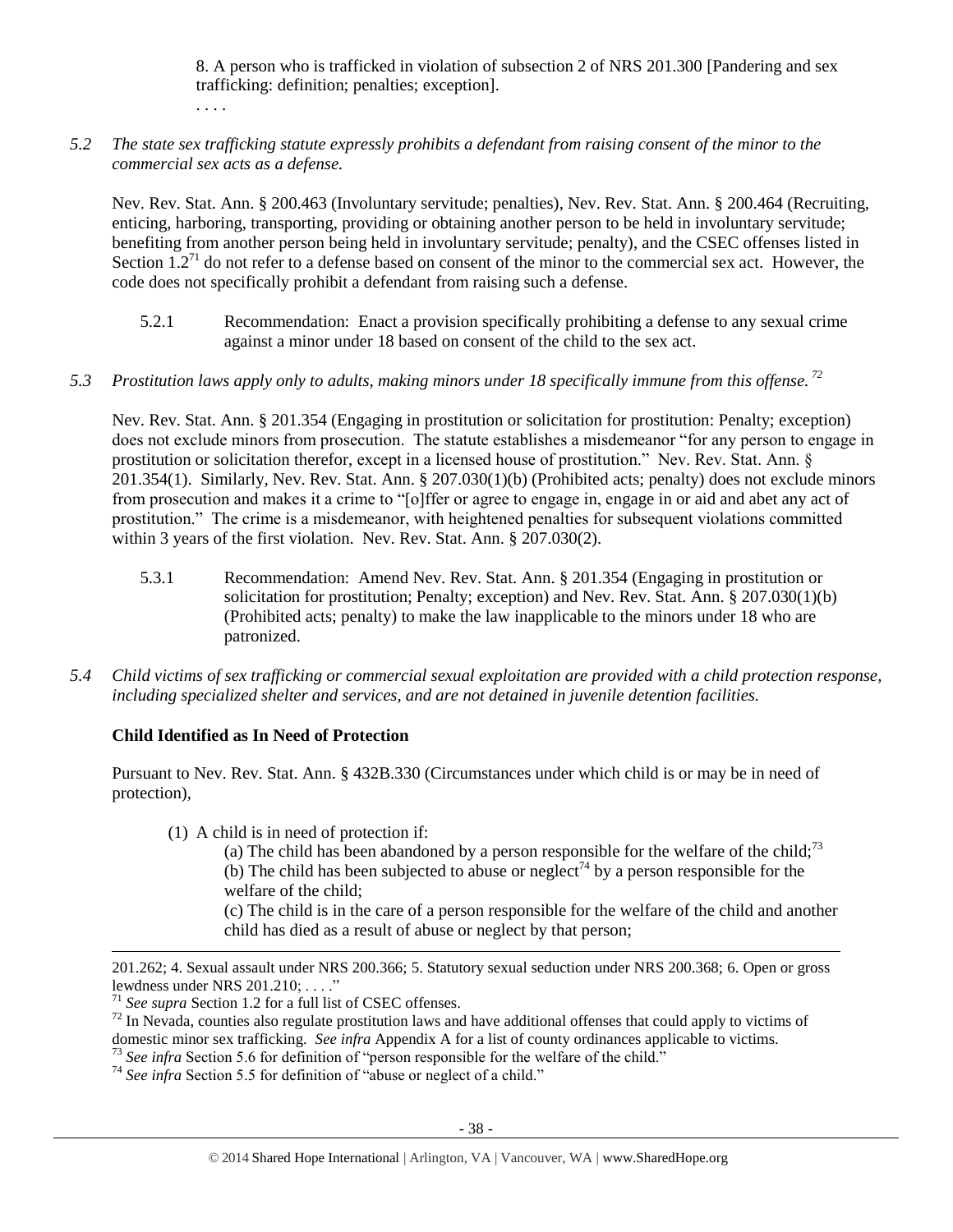(d) The child has been placed for care or adoption in violation of law; or

(e) The child has been delivered to a provider of emergency services pursuant to NRS 432B.630 [Delivery of newborn child to provider of emergency services].

(2) A child may be in need of protection if the person responsible for the welfare of the child: (a) Is unable to discharge his or her responsibilities to and for the child because of incarceration, hospitalization, or other physical or mental incapacity; (b) Fails, although the person is financially able to do so or has been offered financial or other means to do so, to provide for the following needs of the child:

(1) Food, clothing or shelter necessary for the child's health or safety;

- (2) Education as required by law; or
- (3) Adequate medical care; or

(c) Has been responsible for the abuse or neglect of a child who has resided with that person.

. . . .

### *I. Initial Custody*

a. Authority for initial custody

One way a child may come to the attention of the Department of Family and Child Services as a child in need of protection is through a mandatory report pursuant to Nev. Rev. Stat. Ann. § 432B.220, which states,

1. Any person who is described in subsection 4 [includes certain medical, religious, and educational workers] and who, in his or her professional or occupational capacity, knows or has reasonable cause to believe that a child has been abused or neglected shall:

(a) Except as otherwise provided in subsection  $2<sup>75</sup>$  report the abuse or neglect of the child to an agency which provides child welfare services or to a law enforcement agency; and (b) Make such a report as soon as reasonably practicable but not later than 24 hours after the person knows or has reasonable cause to believe that the child has been abused or neglected.

A trafficked child under the age of 12 may also be identified through a mandatory report of a sexual offense under Nev. Rev. Stat. Ann. § 202.882 (Duty to report violent or sexual offense against child 12 years of age or younger; penalty for failure to report; contents of report), which states,

1. Except as otherwise provided in NRS 202.885 [Limitation on prosecution or conviction for failure to report] and 202.888 [Persons exempt from duty to report], a person who knows or has reasonable cause to believe that another person has committed a violent or sexual offense against a child who is 12 years of age or younger shall:

(a) Report the commission of the violent or sexual offense against the child to a law enforcement agency; and

 $\overline{a}$ <sup>75</sup> Nev. Rev. Stat. 432B.220(2) states,

> 2. If a person who is required to make a report pursuant to subsection 1 knows or has reasonable cause to believe that the abuse or neglect of the child involves an act or omission of:

(a) A person directly responsible or serving as a volunteer for or an employee of a public or private home, institution or facility where the child is receiving child care outside of the home for a portion of the day, the person shall make the report to a law enforcement agency.

(b) An agency which provides child welfare services or a law enforcement agency, the person shall make the report to an agency other than the one alleged to have committed the act or omission, and the investigation of the abuse or neglect of the child must be made by an agency other than the one alleged to have committed the act or omission.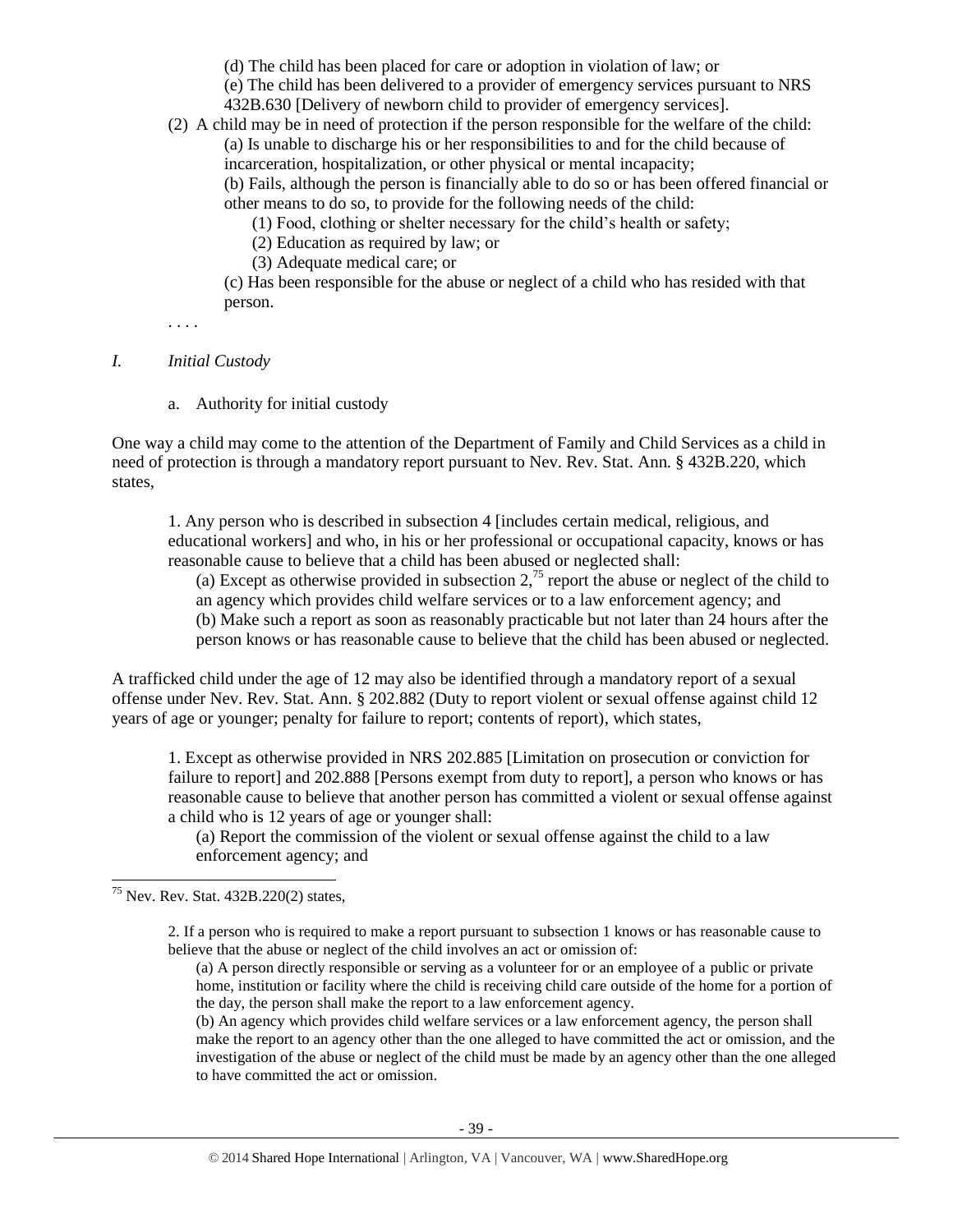(b) Make such a report as soon as reasonably practicable but not later than 24 hours after the person knows or has reasonable cause to believe that the other person has committed the violent or sexual offense against the child.

Pursuant to Nev. Rev. Stat. Ann. § 202.876 ("Violent or sexual offense" defined),

"Violent or sexual offense" means any act that, if prosecuted in this State, would constitute any of the following offenses:

3. Kidnapping pursuant to NRS 200.310 to 200.340, inclusive.

4. Sexual assault pursuant to NRS 200.366.

. . . .

. . . .

9. False imprisonment pursuant to NRS 200.460 if the false imprisonment involves the use or threatened use of force or violence against the victim or the use or threatened use of a firearm or a deadly weapon.

. . . .

12. An offense involving pornography and a minor pursuant to NRS 200.710 or 200.720.

14. Intentional transmission of the human immunodeficiency virus pursuant to NRS 201.205.

15. Open or gross lewdness pursuant to NRS 201.210.

16. Lewdness with a child pursuant to NRS 201.230.

17. An offense involving pandering or sex trafficking in violation of NRS 201.300 [Pandering: definition; penalties; exception] or prostitution in violation of 201.320 [Living from earnings of prostitute; penalty].

. . . .

19. An attempt, conspiracy or solicitation to commit an offense listed in subsections 1 to 18, inclusive.

A child who comes under the court's jurisdiction pursuant to Chapter 432 may be taken into custody as a child in need of protection pursuant to Nev. Rev. Stat. Ann. § 432B.390 (Placement of child in protective custody), or brought within child protective services but not into custody pursuant to Nev. Rev. Stat. Ann. § 432B.340 (Determination that child needs protection but is not in imminent danger).

### b. Placement

If immediate action is needed for a child to be taken into protective custody, several placement options exist. Pursuant to Nev. Rev. Stat. Ann. § 432B.390 (Placement of child in protective custody),

1. An agent or officer of a law enforcement agency, an officer of the local juvenile probation department or the local department of juvenile services, or a designee of an agency which provides child welfare services:

(a) May place a child in protective custody without the consent of the person responsible for the child's welfare if the agent, officer or designee has reasonable cause to believe that immediate action is necessary to protect the child from injury, abuse or neglect.

. . . .

6. A child placed in protective custody pending an investigation and a hearing held pursuant to NRS 432B.470 [Hearing required; notice] must be placed, except as otherwise provided in NRS 432B.3905[Limitation on transfer and placement of child who is under 6 years of age; notice; reports], in the following order of priority:

(a) In a hospital, if the child needs hospitalization.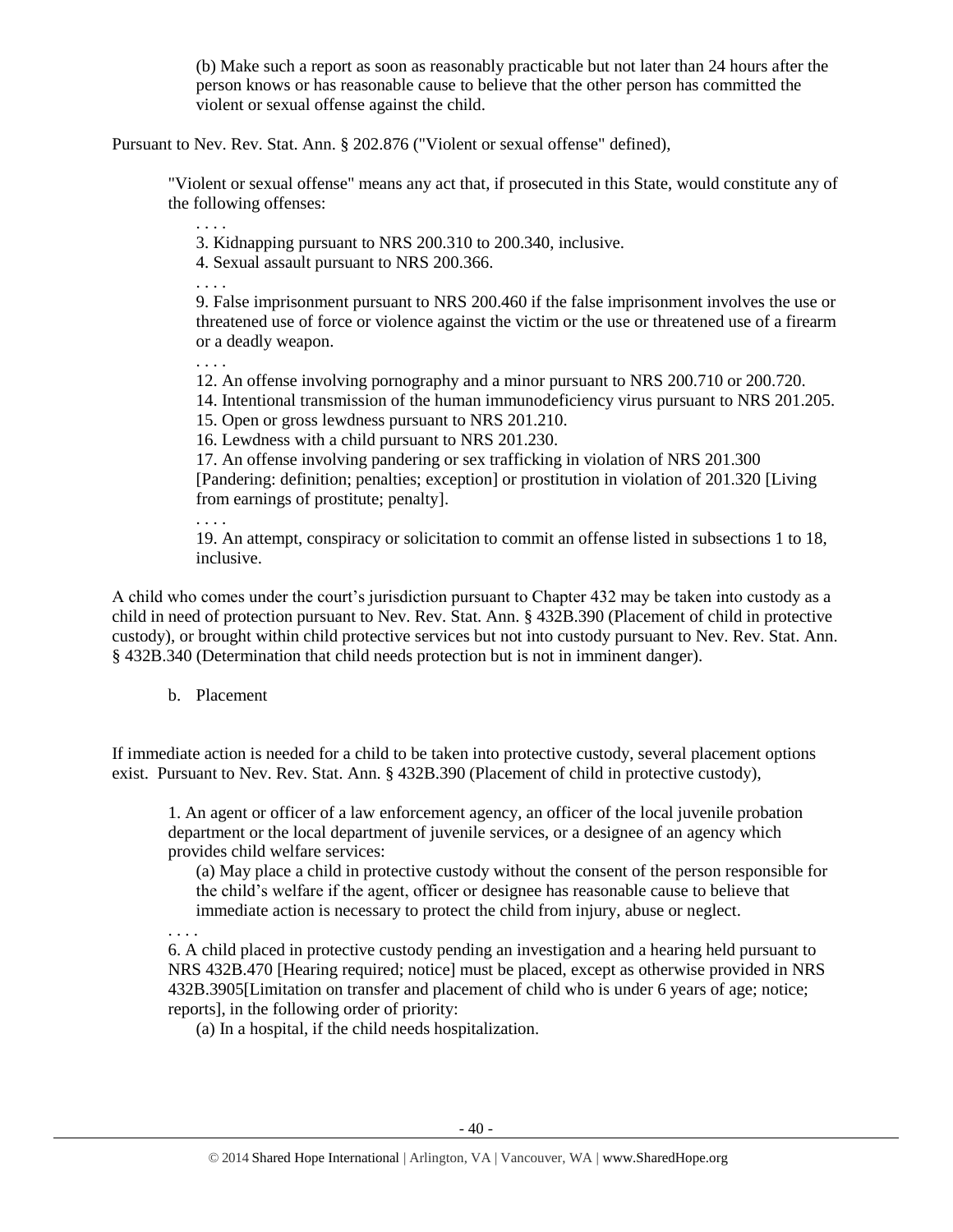(b) With a person who is related within the fifth degree of consanguinity or a fictive kin, and who is suitable and able to provide proper care and guidance for the child, regardless of whether the relative or fictive kin resides within this State.

(c) In a foster home that is licensed pursuant to chapter 424 of NRS.

(d) In any other licensed shelter that provides care to such children.

7. Whenever possible, a child placed pursuant to subsection 6 must be placed together with any siblings of the child. Such a child must not be placed in a jail or other place for detention, incarceration or residential care of persons convicted of a crime or children charged with delinquent acts.

. . . .

## *II. Process Following Initial Custody*

Upon being taken into custody pursuant to Nev. Rev. Stat. Ann. § 432B.390, a child must be given a hearing under Nev. Rev. Stat. Ann. § 432B.470(1) (Hearing required; notice) and, pursuant to Nev. Rev. Stat. Ann. § 432B.480(1)(b) (Hearing: Court required to advise parties of rights; determinations by court; order to continue custody or release child),

The court shall determine whether there is reasonable cause to believe that it would be:

(1) Contrary to the welfare of the child for the child to reside at his or her home; or

(2) In the best interests of the child to place the child outside of his or her home.

The court shall prepare an explicit statement of the facts upon which each of its determinations is based. If the court makes an affirmative finding regarding either subparagraph (1) or (2), the court shall issue an order keeping the child in protective custody pending a disposition by the court.

If the court opts not to place the child in protective custody, "[a]n agency [that] provides child welfare services" may conduct an investigation and file a petition. Nev. Rev. Stat. Ann. § 432B.490(1)(c). If the agency fails to initiate proceedings within 10 days of the protective custody hearing, the agency must, "recommend against further action," or "file a motion to determine whether the child should be returned to the person responsible for the welfare of the child pending further action by the court." Nev. Rev. Stat. Ann.  $\S$ § 432B.490(4)(a), (b)<sup>76</sup>.

# *III. Adjudication or Referral to Alternate Process*

Pursuant to Nev. Rev. Stat. Ann. § 432B.530(1), "An adjudicatory hearing must be held within 30 days after the filing of the petition, unless good cause is shown or the hearing has been continued until a later date pursuant to NRS 432B.513."

# *IV. Outcomes*

Pursuant to Nev. Rev. Stat. Ann. § 432B.550 (Determination of custody of child by court; determination of whether agency which provides child welfare services has made reasonable efforts required) provides,

1. If the court finds that a child is in need of protection, it may, by its order, after receipt and review of the report from the agency which provides child welfare services:

(a) Permit the child to remain in the temporary or permanent custody of the parents of the child or a guardian with or without supervision by the court or a person or agency designated by the court, . . .

<sup>76</sup> *See supra* note 188.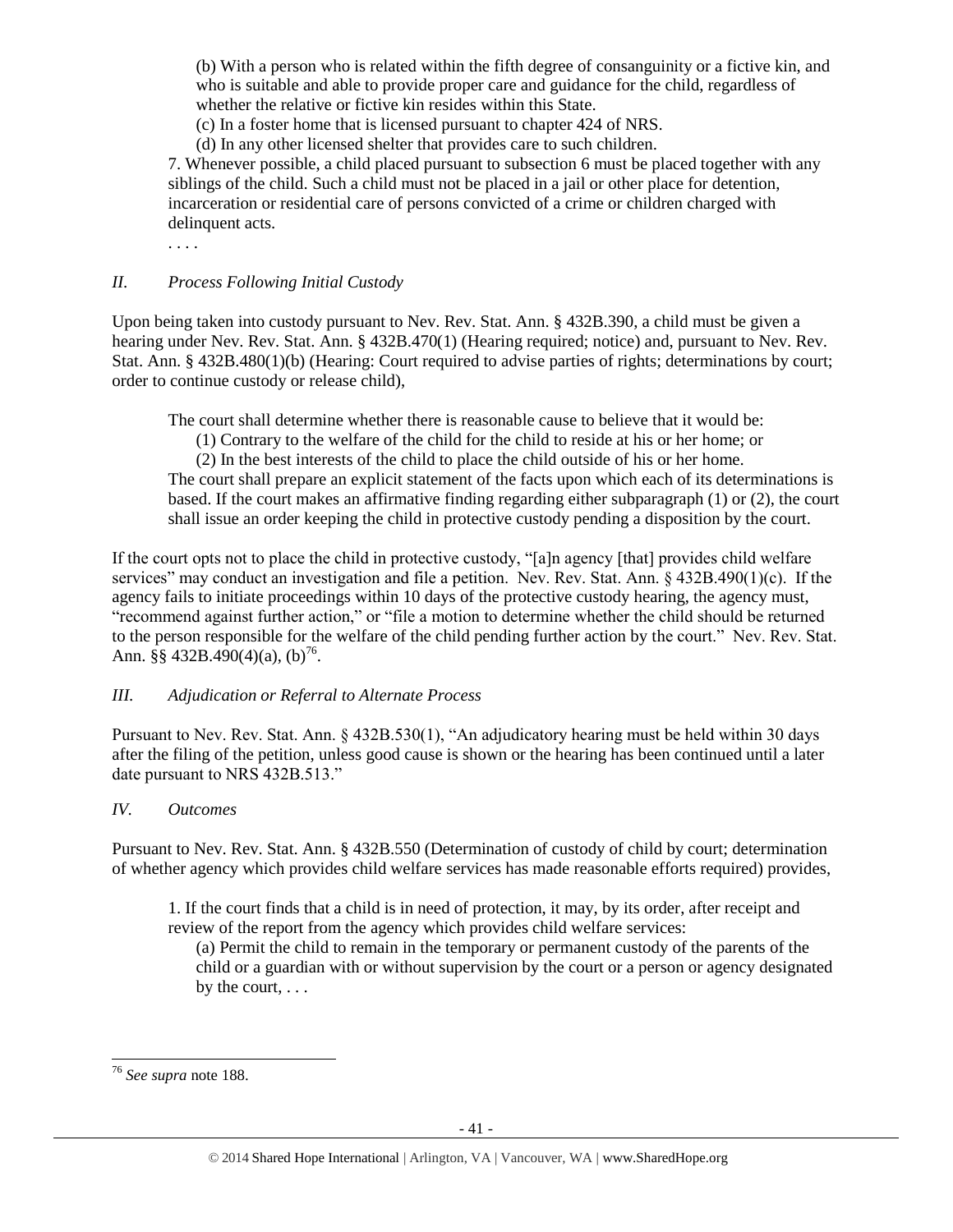(b) Place the child in the temporary or permanent custody of a relative, a fictive kin, or other person the court finds suitable to receive and care for the child with or without supervision, . . . ; or

(c) Place the child in the temporary custody of a public agency or institution authorized to care for children, the local juvenile probation department, the local department of juvenile services or a private agency or institution licensed by the Department of Health and Human Services or a county whose population is 100,000 or more to care for such a child.

. . . .

### **Child Identified as In Need of Services**

A "child in need of supervision" is defined as "a child who is adjudicated to be in need of supervision pursuant to the provisions of this title." Nev. Rev. Stat. Ann. § 62A.040. Pursuant to Nev. Rev. Stat. Ann. § 62B.320(1),

Except as otherwise provided in this title, the juvenile court has exclusive original jurisdiction in proceedings concerning any child living or found within the county who is alleged or adjudicated to be in need of supervision because the child:

(a) Is subject to compulsory school attendance and is a habitual truant from school;

(b) Habitually disobeys the reasonable and lawful demands of the parent or guardian of the child and is unmanageable;

(c) Deserts, abandons or runs away from the home or usual place of abode of the child and is in need of care or rehabilitation;

(d) Uses an electronic communication device to transmit or distribute a sexual image of himself or herself to another person or to possess a sexual image in violation of NRS 200.737;

(e) Violates a county or municipal ordinance imposing a curfew on a child; or

(f) Violates a county or municipal ordinance restricting loitering by a child.

2. A child who is subject to the jurisdiction of the juvenile court pursuant to this section must not be considered a delinquent child.

3. As used in this section:

(a) "Electronic communication device" has the meaning ascribed to it in NRS 200.737.

- (b) "Sexual image" has the meaning ascribed to it in NRS 200.737.
- . . . .

# *I. Initial Custody*

 $\overline{a}$ 

a. Authority for initial custody

A trafficked child may be identified and taken into custody as a delinquent child or as a child in need of supervision pursuant to Nev. Rev. Stat. Ann. § 62C.010 (Grounds for taking child into custody; notification of parent or guardian of child and probation officer; release or further detention of child),  $^{77}$ which states,

 $77$  The juvenile court may also receive a petition that a child is in need of services, but upon an initial receipt of this petition "the juvenile court: (a) Shall admonish the child to obey the law and to refrain from repeating the acts for which the petition was filed; (b) Shall maintain a record of the admonition; (c) Shall refer the child to services available in the community for counseling, behavioral modification and social adjustment; and (d) Shall not adjudicate the child to be in need of supervision, unless a subsequent petition based upon additional facts is filed with the juvenile court after admonition and referral pursuant to this subsection." Nev. Rev. Stat. Ann. § 62E.410(1).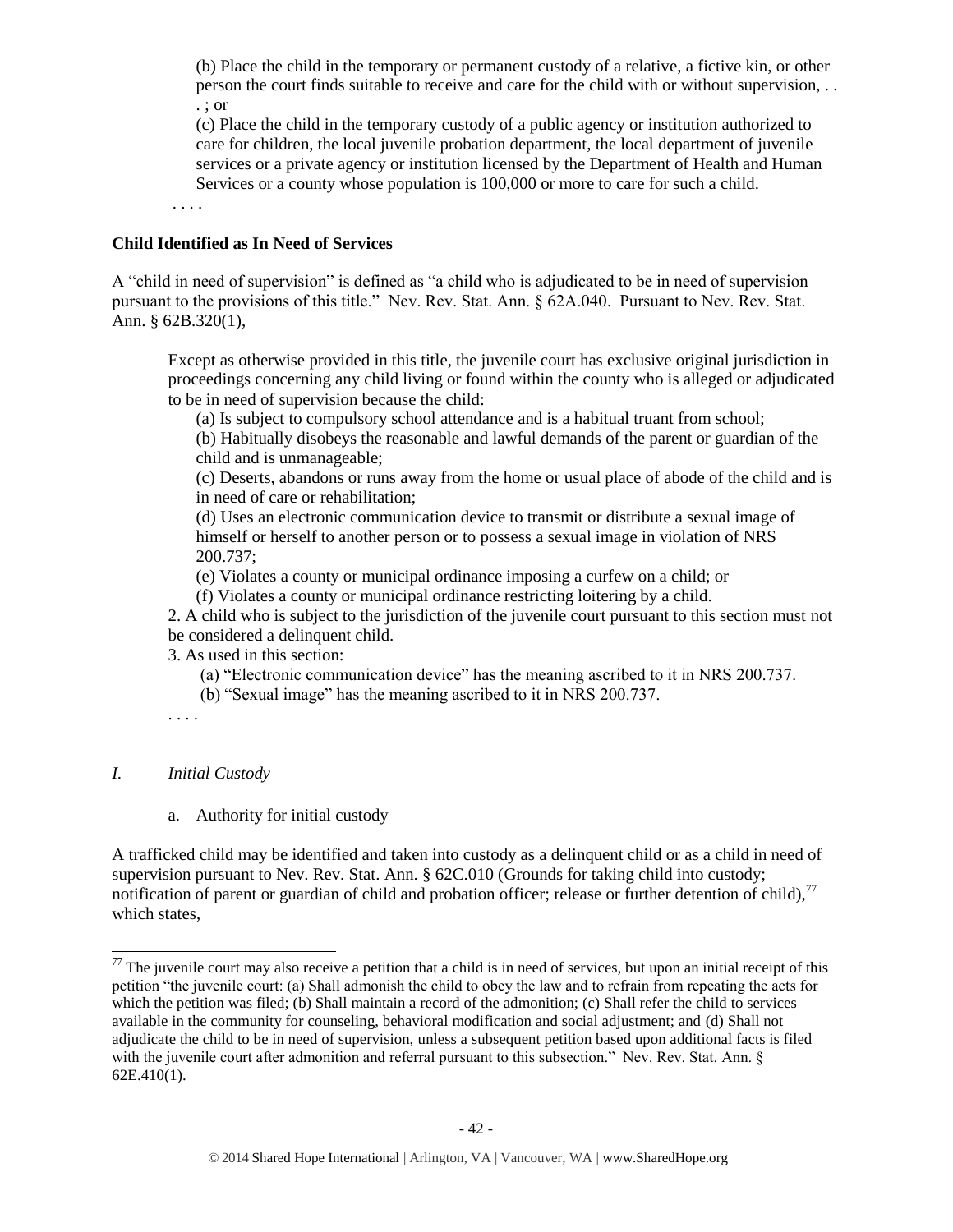Except as otherwise provided in this title and NRS 484C.160 [Implied consent to evidentiary test; exemption from blood test; choice of test; when blood test may be required; when other tests may be used; reasonable force authorized to obtain test in certain circumstances; notification of parent or guardian of minor directed to submit to test]:

- 1. A peace officer or probation officer may take into custody any child:
	- (a) Who the officer has probable cause to believe is violating or has violated any state or
	- local law, ordinance, or rule or regulation having the force of law; or
	- (b) Whose conduct indicates that the child is in need of supervision.

## *II. Process Following Initial Custody*

If a child is taken into custody under Nev. Rev. Stat. Ann. § 62C.010(1), subsection (2) requires the officer to notify the parent or guardian of the child taken into custody, and the facility where the child is detained must notify a probation officer and, if the officer's attempts at notification are not successful, also attempt to notify the parent or guardian of the child taken into custody. Nev. Rev. Stat. Ann. §  $62C.010(2)(a)$ , (b). The child must be released to a parent, guardian, or responsible adult that agrees in writing to bring the child to juvenile court at a stated time unless the release is "impracticable or inadvisable or has been otherwise ordered by the juvenile court." Nev. Rev. Stat. Ann. § 62C.010(2)(c). Regarding the written agreement signed by the responsible adult, subsection (c) also states in part, "If the person fails to produce the child at the time stated in the agreement or upon a summons from the juvenile court, a writ may be issued for the attachment of the person or of the child requiring that the person or child, or both, be brought before the juvenile court at a time stated in the writ." Nev. Rev. Stat. Ann. §  $62C.010(2)(c)$ .

If a child in custody is not released as stated above, the child must be taken to juvenile court or a "place of detention designated by the juvenile court." Nev. Rev. Stat. Ann. § 62C.010(3)(a). The juvenile court then may order the child to be released to a parent, guardian, or other appointed person, to be detained in a designated place, or to be conditionally released for supervised detention in the child's home that may include electronic surveillance. Nev. Rev. Stat. Ann. § 62C.010(3)(b).

When a child is taken into custody as an alleged child in need of supervision, Nev. Rev. Stat. Ann. § 62C.050 (Release of child alleged to be in need of supervision required within certain period; exceptions) provides,

1. Except as otherwise provided in this section, if a child who is alleged to be in need of supervision is taken into custody and detained, the child must be released not later than 24 hours, excluding Saturdays, Sundays and holidays, after the child's initial contact with a peace officer or probation officer to:

- (a) A parent or guardian of the child;
- (b) Any other person who is able to provide adequate care and supervision for the child; or (c) Shelter care.
- 2. A child does not have to be released pursuant to subsection 1 if the juvenile court:
	- (a) Holds a detention hearing;
	- (b) Determines that the child:
		- (1) Has threatened to run away from home or from the shelter;
		- (2) Is accused of violent behavior at home; or
		- (3) Is accused of violating the terms of a supervision and consent decree; and

(c) Determines that the child needs to be detained to make an alternative placement for the child. The child may be detained for an additional 24 hours but not more than 48 hours after the detention hearing, excluding Saturdays, Sundays and holidays.

3. A child does not have to be released pursuant to this section if the juvenile court: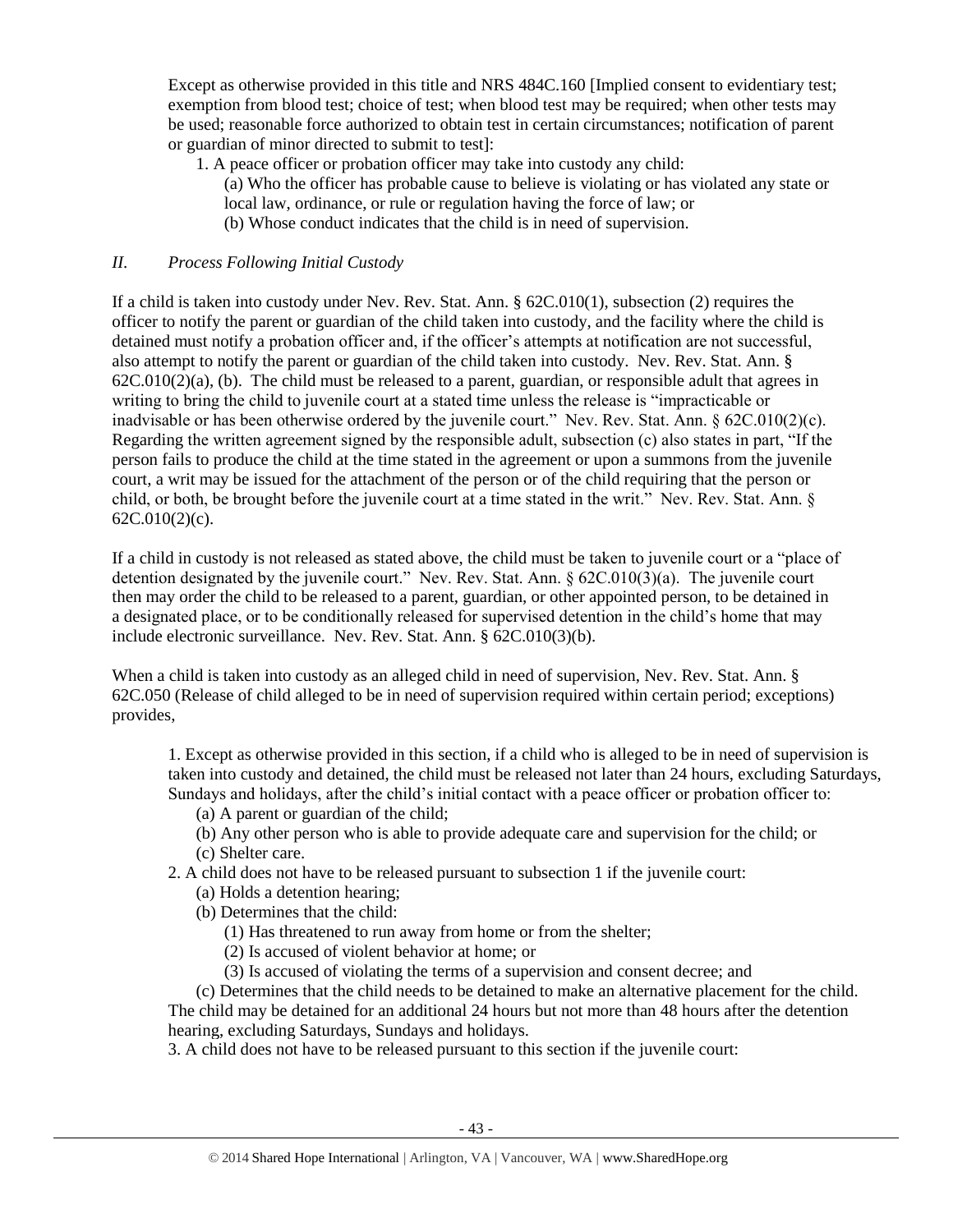- (a) Holds a detention hearing; and
- (b) Determines that the child:
	- (1) Is a ward of a federal court or held pursuant to a federal statute;

(2) Has run away from another state and a jurisdiction within that state has issued a want, warrant or request for the child; or

(3) Is accused of violating a valid court order.

The child may be detained for an additional period as necessary for the juvenile court to return the child to the jurisdiction from which the child originated or to make an alternative placement for the child. 4. For the purposes of this section, an alternative placement must be in a facility in which there are no physical restraining devices or barriers.

# *III. Outcomes*

Once a child is adjudicated pursuant to Nev. Rev. Stat. Ann. § 62D.040 to be a child in need of supervision, Nev. Rev. Stat. Ann. § 62E.420 (Placement in certain facilities prohibited) prohibits the juvenile court from placing a child in need of supervision in "a state facility for the detention of children or any other facility that provides correctional care." But, the juvenile court has several options for placement of a child through disposition. Pursuant to Nev. Rev. Stat. Ann. § 62E.110(1) (Placement of child in home; commitment of child to institution or facility),

1. Except as otherwise provided in this chapter, the juvenile court may:

(a) Place a child in the custody of a suitable person for supervision in the child's own home or in another home; or

(b) Commit the child to the custody of a public or private institution or agency authorized to care for children.

In addition to commitment inside or outside the home, alternative placement may be available for juveniles adjudicated delinquent or in need of supervision for the first time. Pursuant to Nev. Rev. Stat. Ann. § 62E.210(1) (When juvenile court may order completion of certain alternative programs; payment of cost of participation in such programs),

1. If a child has not previously been adjudicated delinquent or in need of supervision and the unlawful act committed by the delinquent child did not involve the use or threatened use of force or violence against a victim, the juvenile court may order a child to complete any or all of the following programs:

(a) A program of cognitive training and human development established pursuant to NRS 62E.220.

(b) A program for the arts as described in NRS 62E.240.

(c) A program of sports or physical fitness as described in NRS 62E.240.

# **Child Identified as Delinquent**

 $\overline{a}$ 

A child may also be adjudicated delinquent pursuant to Nev. Rev. Stat. Ann.  $\S$  62D.040.<sup>78</sup> A "delinquent" child" is defined as "a child who is adjudicated delinquent pursuant to the provisions of this title." Nev.

<sup>&</sup>lt;sup>78</sup> Nev. Rev. Stat. Ann. § 62D.040(2)–(6) (Procedure at first appearance at intake and before juvenile court; when adjudicating hearing is required; standards of proof; actions of court after determination of whether or not allegations have been established) provides,

<sup>2.</sup> If the child denies the allegations in the petition, the juvenile court shall:

<sup>(</sup>a) Conduct an adjudicatory hearing concerning the allegations; and

<sup>(</sup>b) Record its findings on whether the allegations have been established.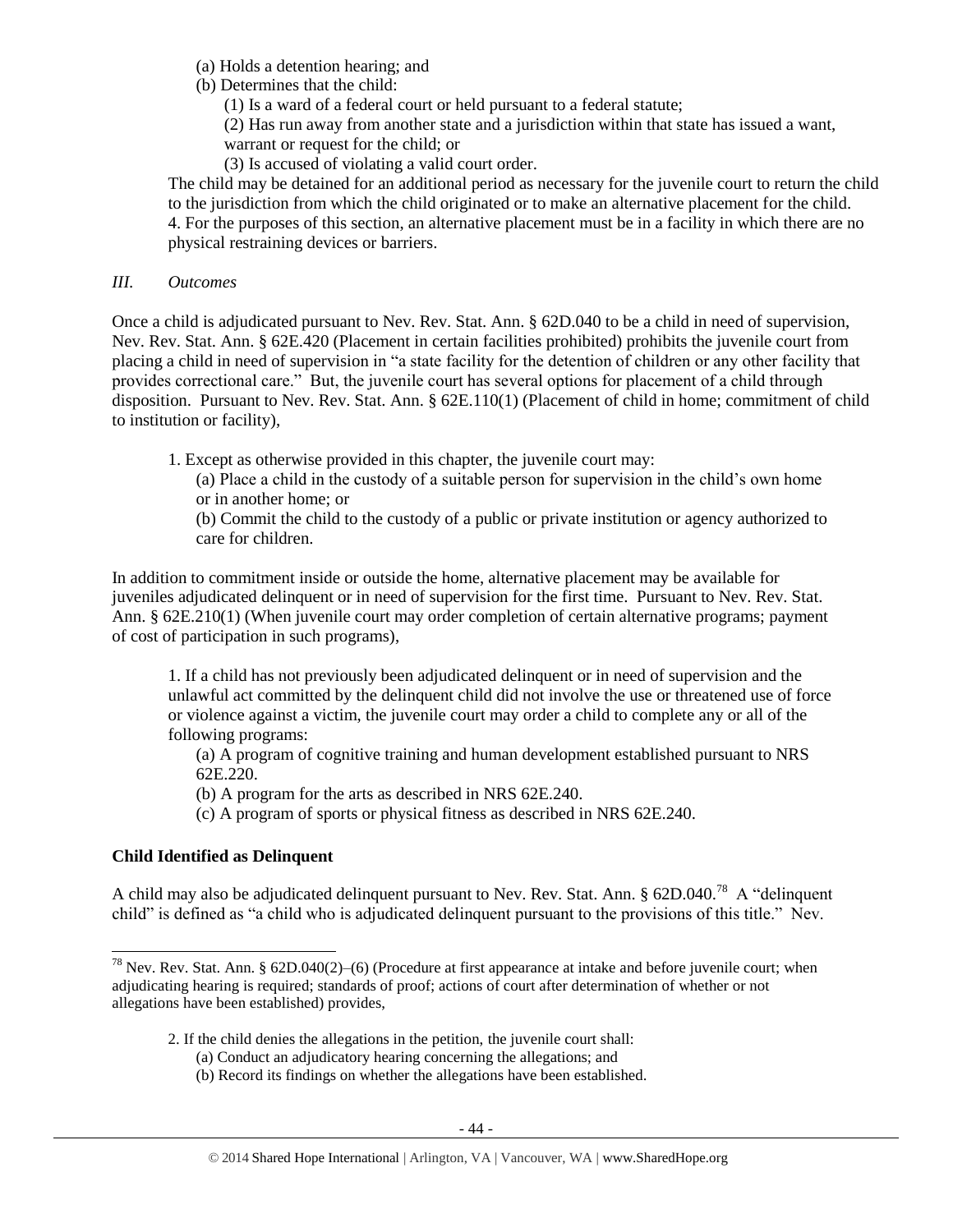Rev. Stat. Ann. § 62A.070. Under Nev. Rev. Stat. Ann. § 62B.330(2), "a child commits a delinquent act if the child: (a) Violates a county or municipal ordinance other than those specified in paragraph (e) or (f) of subsection 1 of NRS 62B.320 (Loitering and curfew offenses) other than an offense related to tobacco; (b) Violates any rule or regulation having the force of law; or (c) Commits an act designated a criminal offense pursuant to the laws of the State of Nevada. . . ." Therefore, for a violation of county prostitution ordinances, Nev. Rev. Stat. Ann. § 201.354 (Engaging in prostitution or solicitation for prostitution; Penalty; exception) or Nev. Rev. Stat. Ann. § 207.030(1)(b) (Prohibited acts; penalty), the child can be considered a delinquent child.

# *I. Initial Custody*

a. Authority for initial custody

A trafficked child may be identified and taken into custody as a delinquent child or as a child in need of supervision pursuant to Nev. Rev. Stat. Ann. § 62C.010 (Grounds for taking child into custody; notification of parent or guardian of child and probation officer; release or further detention of child),<sup>79</sup> which states,

Except as otherwise provided in this title and NRS 484C.160 (Implied consent to evidentiary test; exemption from blood test; choice of test; when blood test may be required; when other tests may be used; reasonable force authorized to obtain test in certain circumstances; notification of parent or guardian of minor directed to submit to test):

1. A peace officer or probation officer may take into custody any child:

(a) Who the officer has probable cause to believe is violating or has violated any state or local law, ordinance, or rule or regulation having the force of law; or

(b) Whose conduct indicates that the child is in need of supervision.

# *II. Process Following Initial Custody*

 $\overline{a}$ 

If a child is taken into custody under Nev. Rev. Stat. Ann. § 62C.010(1), subsection (2) requires the officer to notify the parent or guardian of the child taken into custody, and the facility where the child is detained must notify a probation officer and, if the officer's attempts at notification are not successful, also attempt to notify the parent or guardian of the child taken into custody. Nev. Rev. Stat. Ann. §  $62C.010(2)(a)$ , (b). The child must be released to a parent, guardian, or responsible adult that agrees in writing to bring the child to juvenile court at a stated time unless the release is "impracticable or inadvisable or has been otherwise ordered by the juvenile court." Nev. Rev. Stat. Ann. § 62C.010(2)(c).

<sup>3.</sup> If the child is alleged to be in need of supervision, the allegations in the petition must be established by a preponderance of the evidence based upon competent, material and relevant evidence.

<sup>4.</sup> If the child is alleged to have committed a delinquent act, the allegations in the petition must be established by proof beyond a reasonable doubt based upon competent, material and relevant evidence. 5. If the juvenile court finds that the allegations in the petition have not been established, the juvenile court shall dismiss the petition and order that the child be discharged from any facility for the detention of children or temporary care, unless otherwise ordered by the juvenile court.

<sup>6.</sup> If the juvenile court finds that the allegations in the petition have been established, the juvenile court shall make a proper disposition of the case.

 $79$  The juvenile court may also receive a petition that a child is in need of services, but upon an initial receipt of this petition "the juvenile court: (a) Shall admonish the child to obey the law and to refrain from repeating the acts for which the petition was filed; (b) Shall maintain a record of the admonition; (c) Shall refer the child to services available in the community for counseling, behavioral modification and social adjustment; and (d) Shall not adjudicate the child to be in need of supervision, unless a subsequent petition based upon additional facts is filed with the juvenile court after admonition and referral pursuant to this subsection." Nev. Rev. Stat. Ann. § 62E.410(1).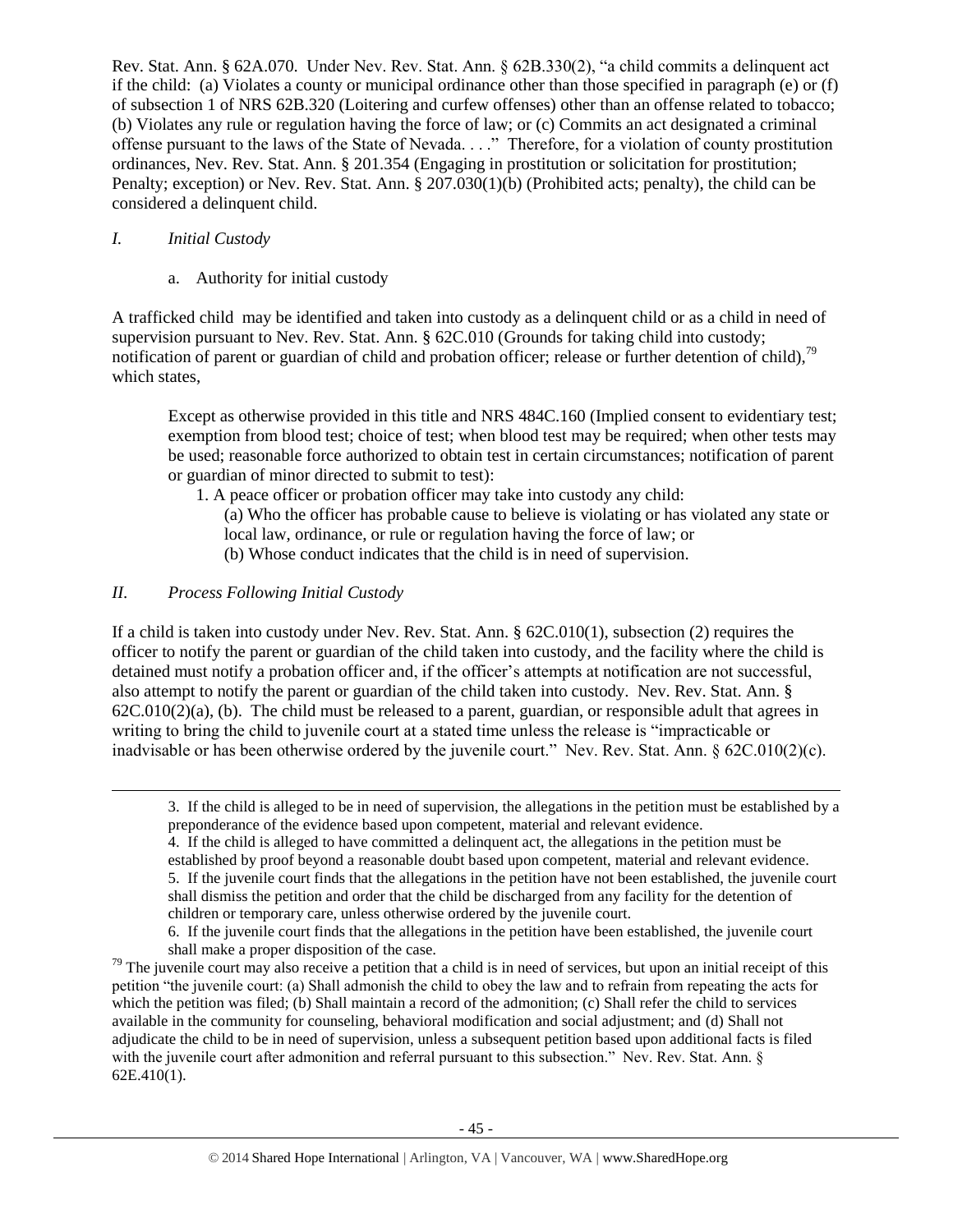Regarding the written agreement signed by the responsible adult, subsection (c) also states in part, "If the person fails to produce the child at the time stated in the agreement or upon a summons from the juvenile court, a writ may be issued for the attachment of the person or of the child requiring that the person or child, or both, be brought before the juvenile court at a time stated in the writ." Nev. Rev. Stat. Ann. § 62C.010(2)(c).

If a child in custody is not released as stated above, the child must be taken to juvenile court or a "place of detention designated by the juvenile court." Nev. Rev. Stat. Ann. § 62C.010(3)(a). The juvenile court then may order the child to be released to a parent, guardian, or other appointed person, to be detained in a designated place, or to be conditionally released for supervised detention in the child's home that may include electronic surveillance. Nev. Rev. Stat. Ann. § 62C.010(3)(b).

# *III. Outcomes*

In addition to commitment inside or outside the home, alternative placement may be available for juveniles adjudicated delinquent or in need of supervision for the first time. Pursuant to Nev. Rev. Stat. Ann. § 62E.210(1) (When juvenile court may order completion of certain alternative programs; payment of cost of participation in such programs),

1. If a child has not previously been adjudicated delinquent or in need of supervision and the unlawful act committed by the delinquent child did not involve the use or threatened use of force or violence against a victim, the juvenile court may order a child to complete any or all of the following programs:

(a) A program of cognitive training and human development established pursuant to NRS 62E.220.

- (b) A program for the arts as described in NRS 62E.240.
- (c) A program of sports or physical fitness as described in NRS 62E.240.

A delinquent child under 12 may not be committed in "a state facility for the detention of children." Nev. Rev. Stat. Ann. § 62E.510(1). In contrast, for a child 12 or older, "the juvenile court shall not commit the child to a private institution." Nev. Rev. Stat. Ann. §62E.510(2).

Alternatively, in certain circumstances, a delinquent child may be routed into Child and Family Services for placement. Pursuant to Nev. Rev. Stat. Ann. § 62E.520(1) (Commitment of child to Division of Child and Family Services: Conditions and limitations; notice; investigation and recommendation for placement of child),

1. The juvenile court may commit a delinquent child to the custody of the Division of Child and Family Services for suitable placement if:

(a) The child is at least 8 years of age but less than 12 years of age, and the juvenile court finds that the child is in need of placement in a correctional or institutional facility; or (b) The child is at least 12 years of age but less than 18 years of age, and the juvenile court finds that the child:

(1) Is in need of placement in a correctional or institutional facility; and

(2) Is in need of residential psychiatric services or other residential services for the mental health of the child.

However, the court will not have jurisdiction over a child charged with a delinquent offense if the child committed "[a]ny . . . offense if, before the offense was committed, the person previously had been convicted of a criminal offense." Nev. Rev. Stat. Ann. § 62B.330(3)(f). This means that, if a child is convicted of one criminal offense in Nevada, the child will be tried as an adult if charged with any other criminal offense. Nev. Rev. Stat. Ann. § 62B.370(2)(a).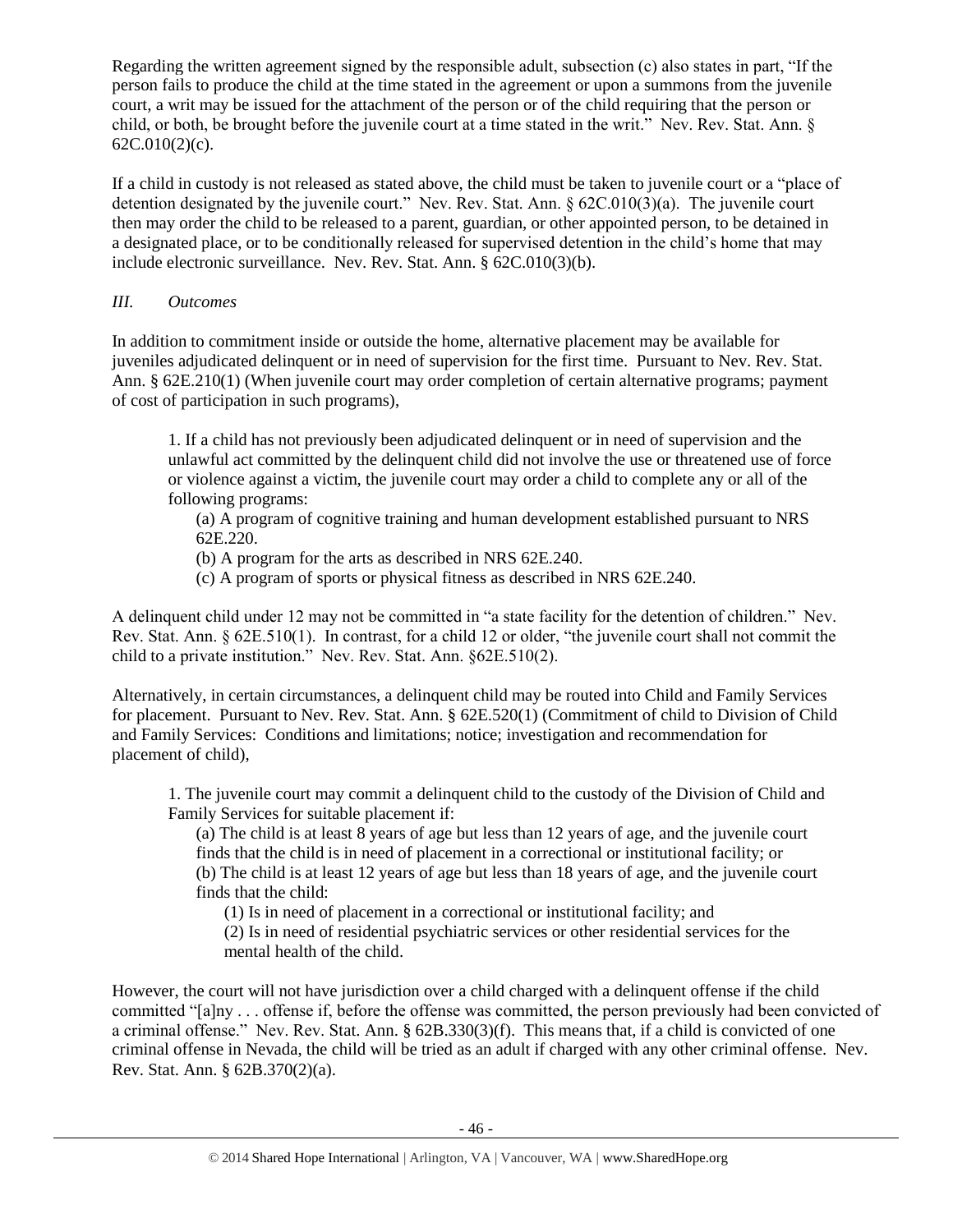Under Nev. Rev. Stat. Ann. § 62A.380 (Use of services and facilities of agencies which provide child welfare services; duties of such agencies),

1. In carrying out the objects and purposes of this title, the juvenile court may use the services and facilities of the agency which provides child welfare services. $80$ 

2. The agency which provides child welfare services shall determine the plans, placements and services to be provided to any child pursuant to the provisions of this title, chapter 432 of NRS [Protection of Children from Abuse and Neglect], [NRS 432B.010 to 432B.400,](http://www.lexis.com/research/buttonTFLink?_m=8a21016562be8eb03184639f903d32d3&_xfercite=%3ccite%20cc%3d%22USA%22%3e%3c%21%5bCDATA%5bNev.%20Rev.%20Stat.%20Ann.%20%a7%2062A.380%5d%5d%3e%3c%2fcite%3e&_butType=4&_butStat=0&_butNum=3&_butInline=1&_butinfo=NVCODE%20432B.010&_fmtstr=FULL&docnum=1&_startdoc=1&wchp=dGLbVzt-zSkAb&_md5=7c9233f5dd35e9e55bf99dd7400b7ad0) inclusive, and 432B.4681 to 432B.469, inclusive.

. . . .

If a child is in need of protection but is not in imminent danger, the child may be sent in various routes. Pursuant to Nev. Rev. Stat. Ann. § 432B.340 (Determination that child needs protection but is not in imminent danger),

1. If the agency which provides child welfare services determines that a child needs protection, but is not in imminent danger from abuse or neglect, it may:

(a) Offer to the parents or guardian a plan for services and inform the parents or guardian that the agency has no legal authority to compel the parents or guardian to accept the plan but that it has the authority to petition the court pursuant to NRS 432B.490 [Procedure following hearing or investigation] or to refer the case to the district attorney or a law enforcement agency; or

(b) File a petition pursuant to NRS 432B.490 and, if a child is adjudicated in need of protection, request that the child be removed from the custody of the parents or guardian or that the child remain at home with or without the supervision of the court or of any person or agency designated by the court.

2. If the parent or guardian accepts the conditions of the plan offered by the agency pursuant to paragraph (a) of subsection 1, the agency may elect not to file a petition and may arrange for appropriate services, including medical care, care of the child during the day, management of the home or supervision of the child, the parents or guardian.

- 5.4.1 Recommendation: Establish a mandatory response law that directs any minor involved in prostitution or who is a victim of trafficking for sexual servitude away from the criminal justice system and into a protective system.
- *5.5 Commercial sexual exploitation or sex trafficking is identified as a type of abuse and neglect within child protection statutes.*

Pursuant to Nev. Rev. Stat. Ann. § 432B.020(1)(b) ("Abuse or neglect of a child" defined), "abuse or neglect of a child" includes "sexual abuse or sexual exploitation . . . of a child caused or allowed by a person responsible for the welfare of the child under circumstances which indicate that the child's health or welfare is harmed or threatened with harm." Nev. Rev. Stat. Ann. § 432B.110 ("Sexual exploitation" defined) states,

<sup>80</sup> Nev. Rev. Stat. Ann. § 62A.380(3) states,

As used in this section, "agency which provides child welfare services" means:

<sup>(</sup>a) In a county whose population is less than 100,000, the office of the Division of Child and Family Services; or

<sup>(</sup>b) In a county whose population is 100,000 or more, the agency of the county,

which provides or arranges for necessary child welfare services.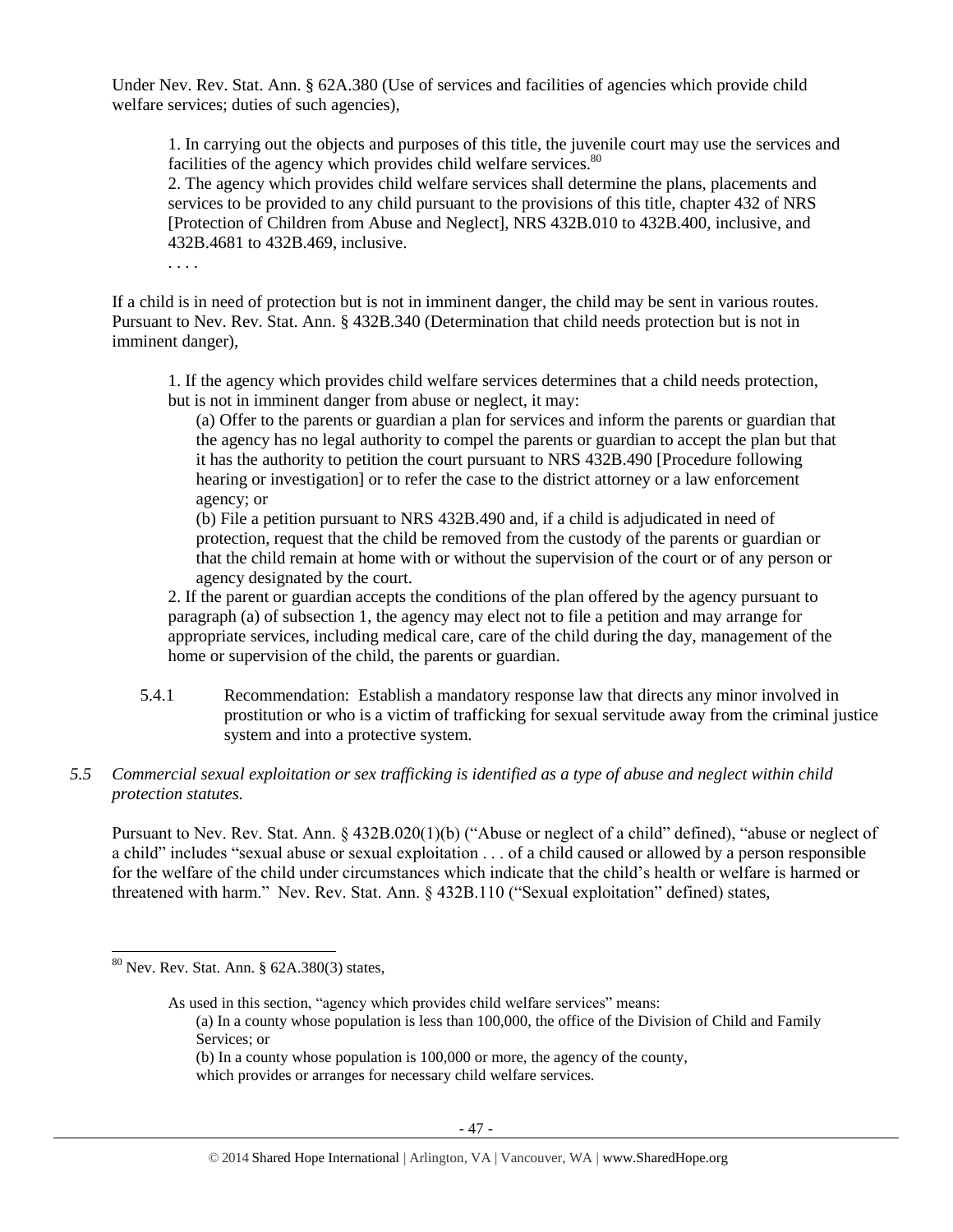"Sexual exploitation" includes forcing, allowing<sup>81</sup> or encouraging a child:

- 1. To solicit for or engage in prostitution;
- 2. To view a pornographic film or literature; and
- 3. To engage in:

 $\overline{a}$ 

a. Filming, photographing or recording on videotape; or

b. Posing, modeling, depiction or a live performance before an audience, which involves the exhibition of a child's genitals or any sexual conduct with a child, as defined in NRS 200.700 [Definitions].

Nev. Rev. Stat. Ann. § 432B.100 ("Sexual abuse" defined) states,

"Sexual abuse" includes acts upon a child constituting:

- 1. Incest under [NRS 201.180;](https://www.lexis.com/research/buttonTFLink?_m=fe0e253fef8054e6df958287d1c2023f&_xfercite=%3ccite%20cc%3d%22USA%22%3e%3c%21%5bCDATA%5bNev.%20Rev.%20Stat.%20Ann.%20%a7%20432B.100%5d%5d%3e%3c%2fcite%3e&_butType=4&_butStat=0&_butNum=7&_butInline=1&_butinfo=NVCODE%20201.180&_fmtstr=FULL&docnum=1&_startdoc=1&wchp=dGLbVzk-zSkAl&_md5=521de425ee50a2f38dc31926d7407ef4)
- 2. Lewdness with a child under [NRS 201.230;](https://www.lexis.com/research/buttonTFLink?_m=fe0e253fef8054e6df958287d1c2023f&_xfercite=%3ccite%20cc%3d%22USA%22%3e%3c%21%5bCDATA%5bNev.%20Rev.%20Stat.%20Ann.%20%a7%20432B.100%5d%5d%3e%3c%2fcite%3e&_butType=4&_butStat=0&_butNum=8&_butInline=1&_butinfo=NVCODE%20201.230&_fmtstr=FULL&docnum=1&_startdoc=1&wchp=dGLbVzk-zSkAl&_md5=b8e636b13f6ac9e4dfce2c0a4046c5db)
- 3. Sado-masochistic abuse under [NRS 201.262;](https://www.lexis.com/research/buttonTFLink?_m=fe0e253fef8054e6df958287d1c2023f&_xfercite=%3ccite%20cc%3d%22USA%22%3e%3c%21%5bCDATA%5bNev.%20Rev.%20Stat.%20Ann.%20%a7%20432B.100%5d%5d%3e%3c%2fcite%3e&_butType=4&_butStat=0&_butNum=9&_butInline=1&_butinfo=NVCODE%20201.262&_fmtstr=FULL&docnum=1&_startdoc=1&wchp=dGLbVzk-zSkAl&_md5=9bae698f6a96442b570787a5a23920e1)
- 4. Sexual assault under [NRS 200.366;](https://www.lexis.com/research/buttonTFLink?_m=fe0e253fef8054e6df958287d1c2023f&_xfercite=%3ccite%20cc%3d%22USA%22%3e%3c%21%5bCDATA%5bNev.%20Rev.%20Stat.%20Ann.%20%a7%20432B.100%5d%5d%3e%3c%2fcite%3e&_butType=4&_butStat=0&_butNum=10&_butInline=1&_butinfo=NVCODE%20200.366&_fmtstr=FULL&docnum=1&_startdoc=1&wchp=dGLbVzk-zSkAl&_md5=87e677fd2e973e9d2743de8b37355866)
- 5. Statutory sexual seduction under [NRS 200.368;](https://www.lexis.com/research/buttonTFLink?_m=fe0e253fef8054e6df958287d1c2023f&_xfercite=%3ccite%20cc%3d%22USA%22%3e%3c%21%5bCDATA%5bNev.%20Rev.%20Stat.%20Ann.%20%a7%20432B.100%5d%5d%3e%3c%2fcite%3e&_butType=4&_butStat=0&_butNum=11&_butInline=1&_butinfo=NVCODE%20200.368&_fmtstr=FULL&docnum=1&_startdoc=1&wchp=dGLbVzk-zSkAl&_md5=166fc503e7368f40e596cfbe8906bbd9)
- 6. Open or gross lewdness under [NRS 201.210;](https://www.lexis.com/research/buttonTFLink?_m=fe0e253fef8054e6df958287d1c2023f&_xfercite=%3ccite%20cc%3d%22USA%22%3e%3c%21%5bCDATA%5bNev.%20Rev.%20Stat.%20Ann.%20%a7%20432B.100%5d%5d%3e%3c%2fcite%3e&_butType=4&_butStat=0&_butNum=12&_butInline=1&_butinfo=NVCODE%20201.210&_fmtstr=FULL&docnum=1&_startdoc=1&wchp=dGLbVzk-zSkAl&_md5=f731e1cbdaa2feb2d0bfeba63eb0368b) and

7. Mutilation of the genitalia of a female child, aiding, abetting, encouraging or participating in the mutilation of the genitalia of a female child, or removal of a female child from this State for the purpose of mutilating the genitalia of the child under [NRS 200.5083.](https://www.lexis.com/research/buttonTFLink?_m=fe0e253fef8054e6df958287d1c2023f&_xfercite=%3ccite%20cc%3d%22USA%22%3e%3c%21%5bCDATA%5bNev.%20Rev.%20Stat.%20Ann.%20%a7%20432B.100%5d%5d%3e%3c%2fcite%3e&_butType=4&_butStat=0&_butNum=13&_butInline=1&_butinfo=NVCODE%20200.5083&_fmtstr=FULL&docnum=1&_startdoc=1&wchp=dGLbVzk-zSkAl&_md5=04f6301ef5e56530c30064465c75f84d)

As a result of the inclusion of "sexual exploitation" and "sexual abuse" within the definition of "abuse or neglect of a child," domestic minor sex trafficking victims can be considered abused or neglected.

<sup>&</sup>lt;sup>81</sup> "Allow' means to do nothing to prevent or stop the abuse or neglect of a child in circumstances where the person knows or has reason to know that a child is abused or neglected." Nev. Rev. Stat. Ann. § 432B.020(3).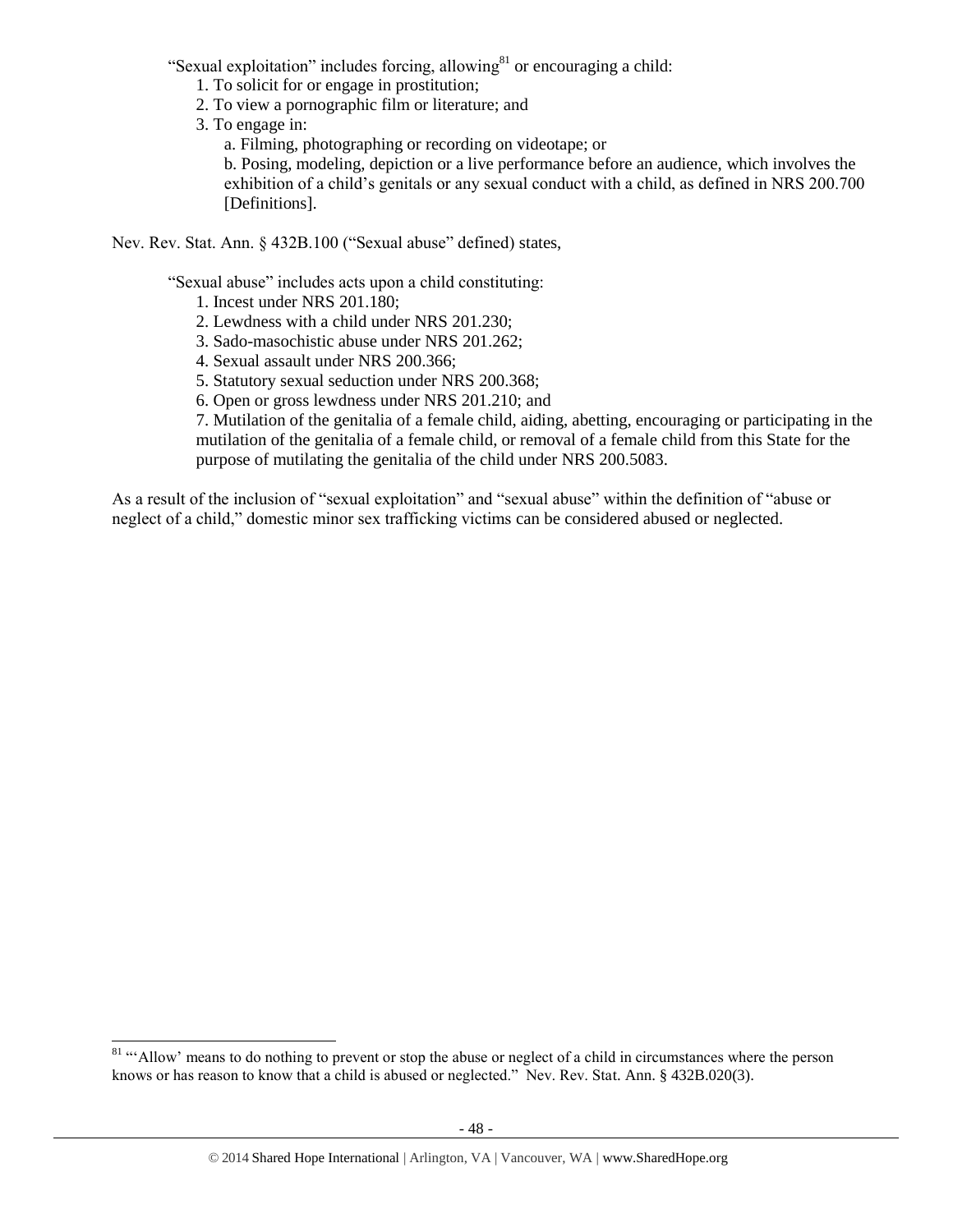*5.6 The definition of "caregiver" (or similar term) in the child welfare statutes is broad enough to include a trafficker who has custody or control of a child in order to bring a trafficked child into the protection of child protective services.*

Nev. Rev. Stat. Ann. § 432B.130 (Persons responsible for child's welfare) states,

A person is responsible for a child's welfare under the provisions of this chapter if the person is the child's parent, guardian, a stepparent with whom the child lives, an adult person continually or regularly found in the same household as the child, or a person directly responsible or serving as a volunteer for or employed in a public or private home, institution or facility where the child actually resides or is receiving child care outside of the home for a portion of the day.

- 5.6.1 Recommendation: Clarify the reach of the child protection laws by amending the definition of "persons responsible for child's welfare" to include a person who has control of a child to reach traffickers.
- *5.7 Crime victims' compensation is specifically available to a child victim of sex trafficking or commercial sexual exploitation of children (CSEC) without regard to ineligibility factors.*

Domestic minor sex trafficking victims are entitled to compensation. For "compensation for certain victims of criminal acts," pursuant to Nev. Rev. Stat. Ann. § 217.070 ("Victim" defined) a "victim" is defined as

1. A person who is physically injured or killed as the direct result of a criminal act;

2. A minor who was involved in the production of pornography in violation of [NRS 200.710](https://www.lexis.com/research/buttonTFLink?_m=f5902906e94dddf97b4cb3a70ffa9d86&_xfercite=%3ccite%20cc%3d%22USA%22%3e%3c%21%5bCDATA%5bNev.%20Rev.%20Stat.%20Ann.%20%a7%20217.070%5d%5d%3e%3c%2fcite%3e&_butType=4&_butStat=0&_butNum=2&_butInline=1&_butinfo=NVCODE%20200.710&_fmtstr=FULL&docnum=1&_startdoc=1&wchp=dGLbVzz-zSkAz&_md5=047fa86c7eef0d1ca5baed8357cd932c) [Unlawful to use minor in producing pornography or as subject of sexual portrayal in performance], 200.720 [Promotion of sexual performance of minor unlawful], 200.725 [Preparing, advertising or distributing materials depicting pornography involving minor unlawful; penalty] or 200.730 [Possession of visual presentation depicting sexual conduct of person under 16 years of age unlawful; penalties]; 3. A minor who was sexually abused, as "sexual abuse" is defined in NRS 432B.100 ["Sexual abuse" defined]; $^{82}$ 

. . . .

8. A person who is trafficked in violation of subsection 2 of NRS 201.300 [Pandering: definition; penalties; exception].

. . . .

Furthermore, under Nev. Rev. Stat. Ann. § 217.180(2), "If the case involves a victim of domestic violence, sexual assault, or sex trafficking,<sup>83</sup> the compensation officer shall not consider the provocation, consent or any other behavior of the victim that directly or indirectly contributed to the injury or death of the victim." In addition, Nev. Rev. Stat. Ann. § 217.180(2) states that "[a]n order for compensation may be made whether or not a person is prosecuted or convicted of an offense arising from the act on which the claim for compensation is based."

. . . .

<sup>82</sup> *See supra* note [70.](#page-36-0)

 $83$  Pursuant to Nev. Rev. Stat. Ann. § 217.180(5),

<sup>&</sup>quot;(a) 'Domestic violence' means an act described in NRS 33.018.

<sup>(</sup>c) 'Sex trafficking' means a violation of subsection 2 of NRS 201.300 [Pandering and sex trafficking: definition; penalties; exception].

<sup>(</sup>d) 'Sexual assault' has the meaning ascribed to it in NRS 200.366."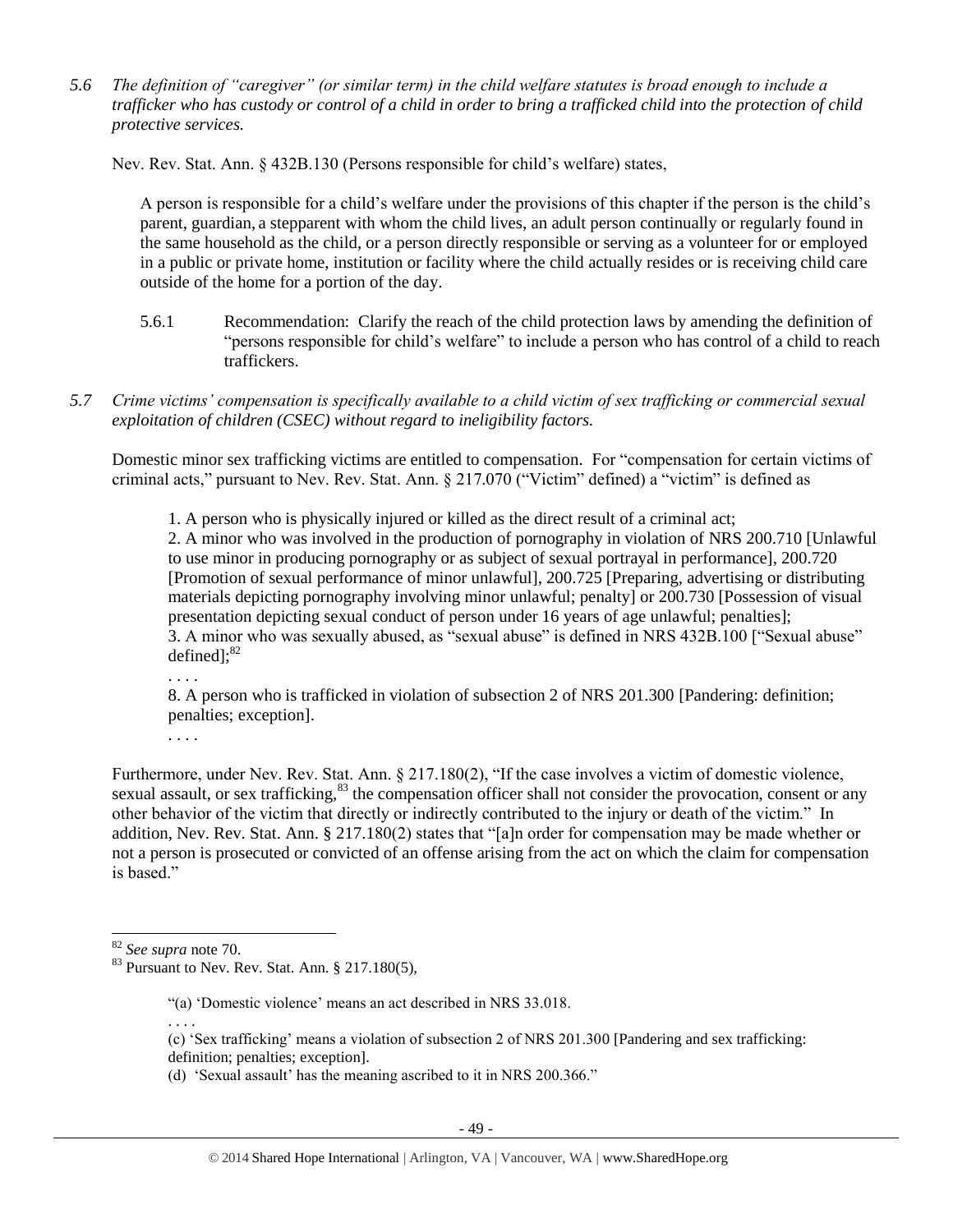Pursuant to Nev. Rev. Stat. Ann. § 217.210(1) (Limitations on time for making order for payment of compensation; exception),

Except as otherwise provided in subsection 2, an order for the payment of compensation must not be made unless the application is made within 1 year after the date of the personal injury or death on which the claim is based, unless waived by the board of examiners or a person designated by the Board for good cause shown and the personal injury or death was the result of an incident or offense that was reported to the police within 5 days of its occurrence or, if the incident or offense could not reasonably have been reported within that period, within 5 days of the time when a report could reasonably have been made.

However, these time limits "do not apply to a minor who is sexually abused or who is involved in the production of pornography," and "[s]uch a minor must apply for compensation before reaching 21 years of age." Nev. Rev. Stat. Ann. § 217.210(2).

Additional ineligibility factors could preclude a domestic minor sex trafficking victim from receiving compensation. If the compensation board considers the domestic minor sex trafficking victim's act of prostitution an act that makes the victim "a coconspirator, codefendant, accomplice . . . of the offender whose crime caused the victim's injuries," the victim will not receive compensation. Nev. Rev. Stat. Ann. § 217.220(1)(c). Additionally, the victim will not receive compensation if the victim "[f]ails to cooperate with law enforcement agencies." Nev. Rev. Stat. Ann. § 217.220(1)(f).

Nevada also has specialized aid to victims of sexual assault, victims of domestic violence, and victims of sexual abuse. Domestic minor sex trafficking victims will likely not be considered victims of sexual assault due to the requirement of the action occurring "against the will of the victim" or victims of domestic violence. However, some of these victims may be considered victims of sexual abuse. Nev. Rev. Stat. Ann. §§ 217.280, 200.366(1). Those domestic minor sex trafficking victims who are also considered "victims of sexual abuse" may receive counseling upon request. Nev. Rev. Stat. Ann. § 217.480(1).

# *5.8 Victim-friendly procedures and protections are provided in the trial process for minors under 18.*

Nevada provides some victim-friendly procedures and protections for victims of sex trafficking as defined by Nev. Rev. Stat. Ann. § 201.300(2) (Pandering and sex trafficking: definition; penalties; exception).<sup>84</sup> First, under Nev. Rev. Stat. Ann. § 174.227 (1),

[a] court on its own motion or on the motion of the district attorney may, for good cause shown, order the taking of a videotaped deposition of

(a) A victim of sexual abuse as that term is defined in NRS 432B.100 ["Sexual abuse" defined];

(b) A prospective witness in any criminal prosecution if the witness is less than 14 years of age; or

(c) A victim of sex trafficking as that term is defined in subsection 2 of NRS 201.300 [Pandering and sex trafficking: definition; penalties; exception]. There is a rebuttable presumption that good cause exists where the district attorney seeks to take the deposition of a person alleged to be the victim of sex trafficking.

"Except as limited by NRS 174.228 [Videotaped depositions: use], the court may allow the videotaped deposition to be used at any proceeding in addition to or in lieu of the direct testimony of the deponent." Nev. Rev. Stat. Ann. § 174.227(4). However, pursuant to Nev. Rev. Stat. Ann. § 174.228,

<sup>84</sup> *See supra* Section 1.1 for substantive provisions of Nev. Rev. Stat. Ann. § 201.300(2) (Pandering and sex trafficking: definition; penalties; exception).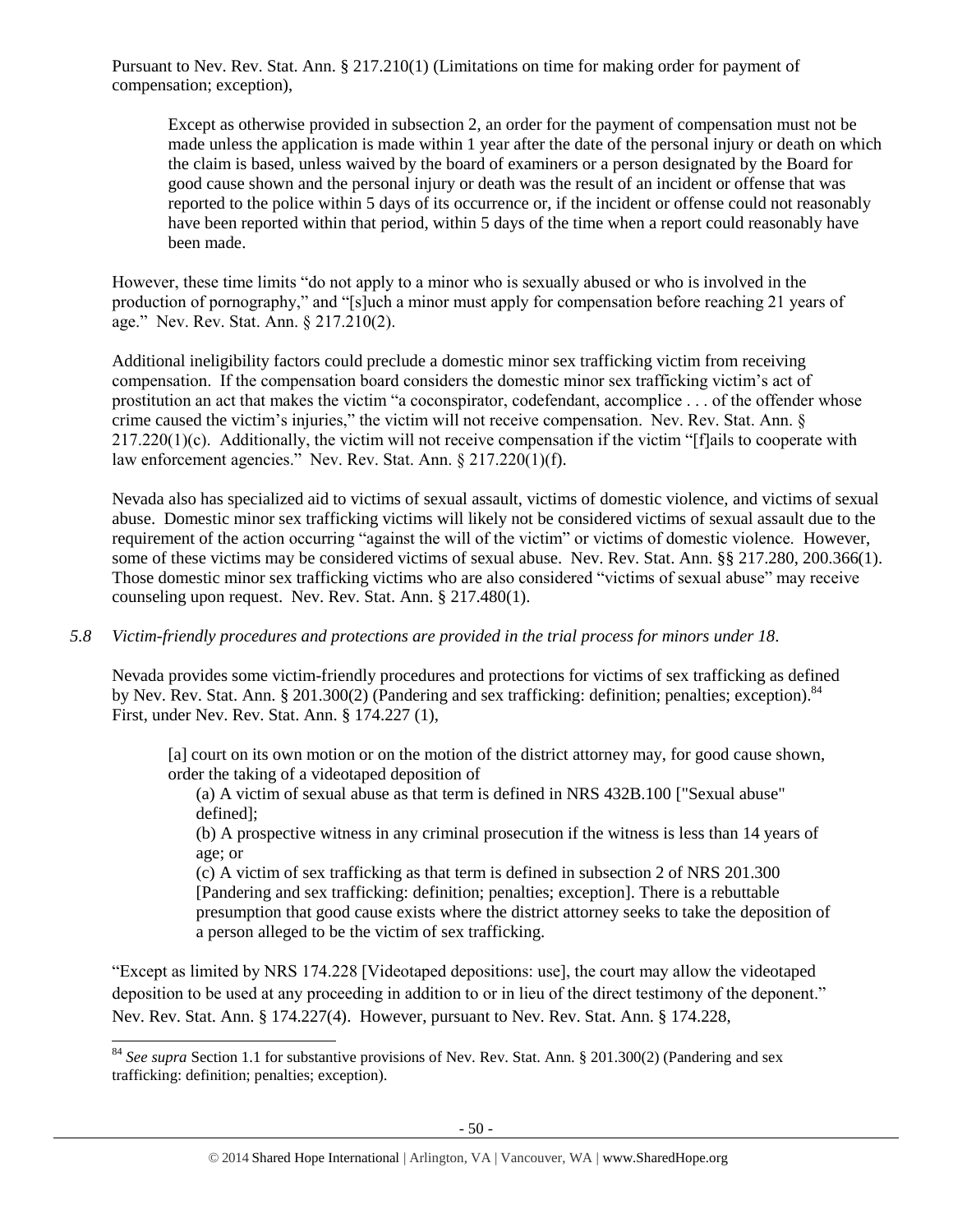A court may allow a videotaped deposition to be used instead of the deponent's testimony at trial only if:

1. In the case of a victim of sexual abuse, as that term is defined in NRS 432B.100: (a) Before the deposition is taken, a hearing is held by a justice of the peace or district judge who finds that:

(1) The use of the videotaped deposition in lieu of testimony at trial is necessary to protect the welfare of the victim; and

(2) The presence of the accused at trial would inflict trauma, more than minimal in degree, upon the victim; and

(b) At the time a party seeks to use the deposition, the court determines that the conditions set forth in subparagraphs (1) and (2) of paragraph (a) continue to exist. The court may hold a hearing before the use of the deposition to make its determination.

2. In the case of a victim of sex trafficking as that term is defined in subsection 2 of NRS 201.300 (Pandering and sex trafficking: definition; penalties; exception):

(a) Before the deposition is taken, a hearing is held by a justice of the peace or district judge and the justice or judge finds that cause exists pursuant to paragraph (c) of subsection 1 of NRS 174.227; and

(b) Before allowing the videotaped deposition to be used at trial, the court finds that the victim is unavailable as a witness.

3. In all cases:

(a) A justice of the peace or district judge presides over the taking of the deposition;

(b) The accused is able to hear and see the proceedings;

(c) The accused is represented by counsel who, if physically separated from the accused, is able to communicate orally with the accused by electronic means;

(d) The accused is given an adequate opportunity to cross- examine the deponent subject to the protection of the deponent deemed necessary by the court; and

(e) The deponent testifies under oath.

Victims of human trafficking can apply for an issuance of a fictitious address, pursuant to Nev. Rev. Stat. Ann. § 217.462 which states, "An adult person, a parent or guardian acting on behalf of a child, or a guardian acting on behalf of an incompetent person may apply to the Secretary of State to have a fictitious address designated by the Secretary of State serve as the address of the adult, child or incompetent person." Nev. Rev. Stat. Ann. § 217.400(7) defines "victim of human trafficking" as

a person who is a victim of:

(a) Involuntary servitude as set forth in NRS 200.463 [Involuntary servitude; penalties] or 200.464 [Recruiting, enticing, harboring, transporting, providing or obtaining another person to be held in involuntary servitude; benefiting from another person being held in involuntary servitude; penalty].

(b) A violation of any provision of NRS 200.465 [Assuming rights of ownership over another person; purchase or sale of person; penalty].

(c) Trafficking in persons in violation of any provision of NRS 200.467 [Trafficking in persons for financial gain; penalties] or 200.468 [Trafficking in persons for illegal purposes; penalty].

(d) Sex trafficking in violation of any provision of NRS 201.300 [Pandering and sex trafficking: definition; penalties; exception].

(e) A violation of NRS 201.320 [Living from earnings of prostitute; penalty]."

Furthermore, under Nev. Rev. Stat. Ann. § 217.468(2),

The Secretary of State shall not cancel the fictitious address of a participant if, before the fictitious address of the participant is cancelled, the participant shows to the satisfaction of the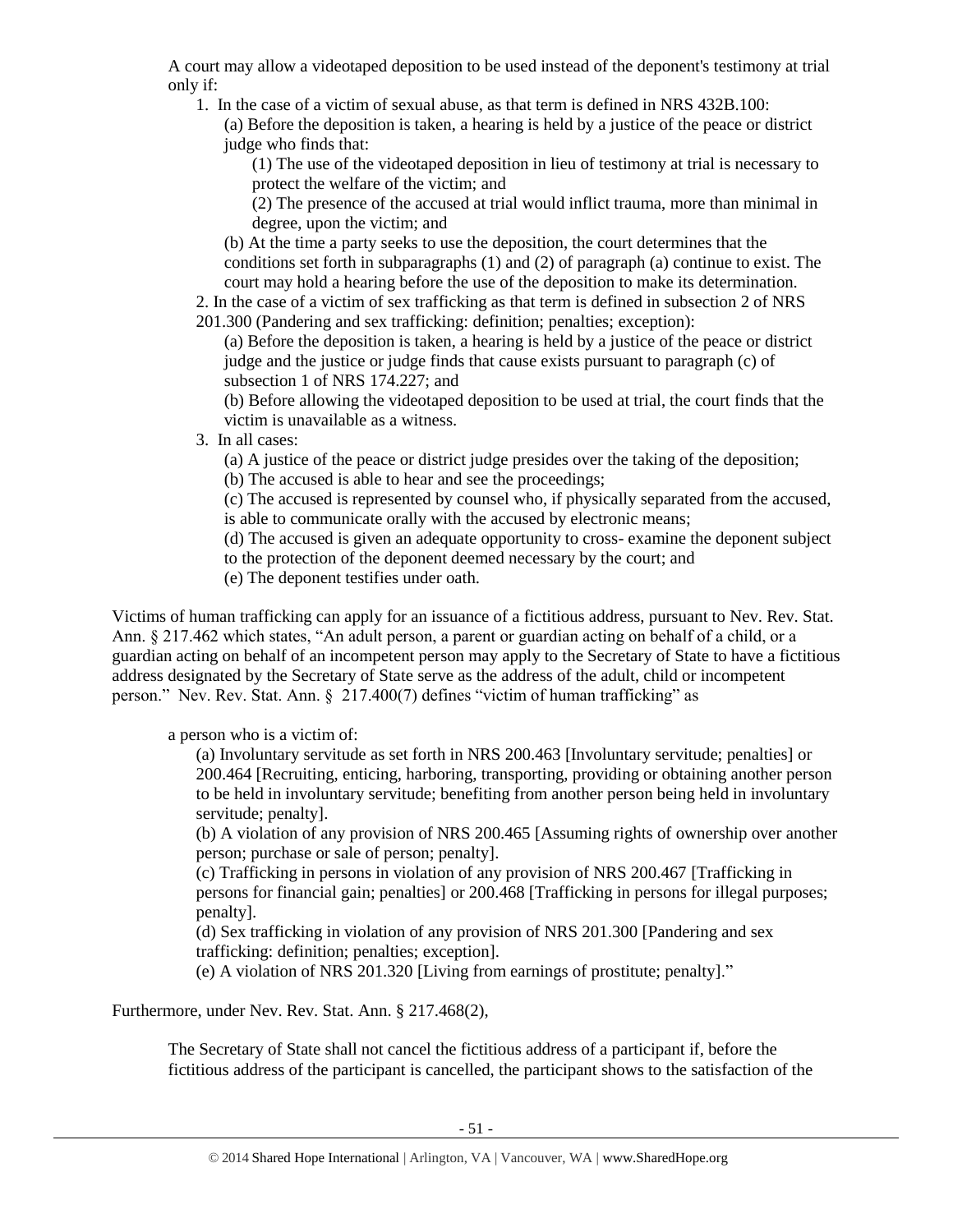Secretary of State that the participant remains in imminent danger of becoming a victim of domestic violence, human trafficking, sexual assault or stalking.

There are situations when a domestic minor sex trafficking victim will not be afforded the protections of Nevada's rape shield laws. Pursuant to Nev. Rev. Stat. Ann. § 50.090 (Evidence of previous sexual conduct of victim of sexual assault or statutory sexual seduction inadmissible to challenge victim's credibility; exceptions), the protections only apply to "any prosecution for sexual assault or statutory sexual seduction or for attempt to commit or conspiracy to commit either crime . . . ." Similarly, the protections in Nev. Rev. Stat. Ann. § 48.069 (Previous sexual conduct of victim of sexual assault: Procedure for admission of evidence to prove victim's consent) only apply to a "prosecution for sexual assault or for attempt to commit or conspiracy to commit a sexual assault."

Pursuant to section 2 of Enacted Assembly Bill 82,

In any proceeding held pursuant to this chapter [432B], a party may not present evidence of any previous sexual conduct of a child to challenge the child's credibility as a witness unless the attorney for the child has first presented evidence or the child has testified concerning such conduct, or the absence of such conduct, on direct examination by the district attorney or the attorney for the child, in which case the scope of the cross-examination of the child or rebuttal must be limited to the evidence presented by the child's attorney or the child.

Child witnesses, defined as "a child under the age of 14 years who has been or will be called to testify in a proceeding," may testify via an "alternative method." Nev. Rev. Stat. Ann. §§ 50.530, 50.560, 50.520. Pursuant to Nev. Rev. Stat. Ann. § 50.520 ("Alternative method" defined),

"Alternative method" means a method by which a child witness testifies which does not include all of the following:

1. Having the child testify in person in an open forum;

2. Having the child testify in the presence and full view of the finder of fact and presiding officer; and

3. Allowing all of the parties to be present, to participate and to view and be viewed by the child.

A child witness is allowed to testify via an alternative method in a criminal proceeding only if the court "finds by clear and convincing evidence that the child would suffer serious emotional trauma that would substantially impair the child's ability to communicate with the finder of fact" either due to "testify[ing] in the open forum" of the court or "be[ing] confronted face-to-face by the defendant." Nev. Rev. Stat. Ann. § 50.580(1)(a), (b). Pursuant to Nev. Rev. Stat. Ann. § 50.590 (Factors for determining whether to permit alternative method), the court will consider the following factors when determining whether to allow a child to testify by an alternative method:

1. [Whether] [a]lternative methods [are] reasonably available;

2. [Whether there are] [a]vailable means for protecting the interests of or reducing emotional trauma to the child without resorting to an alternative method;

3. The nature of the case;

4. The relative rights of the parties;

5. The importance of the proposed testimony of the child;

6. The nature and degree of emotional trauma that the child may suffer if an alternative method is not used; and

7. Any other relevant factor.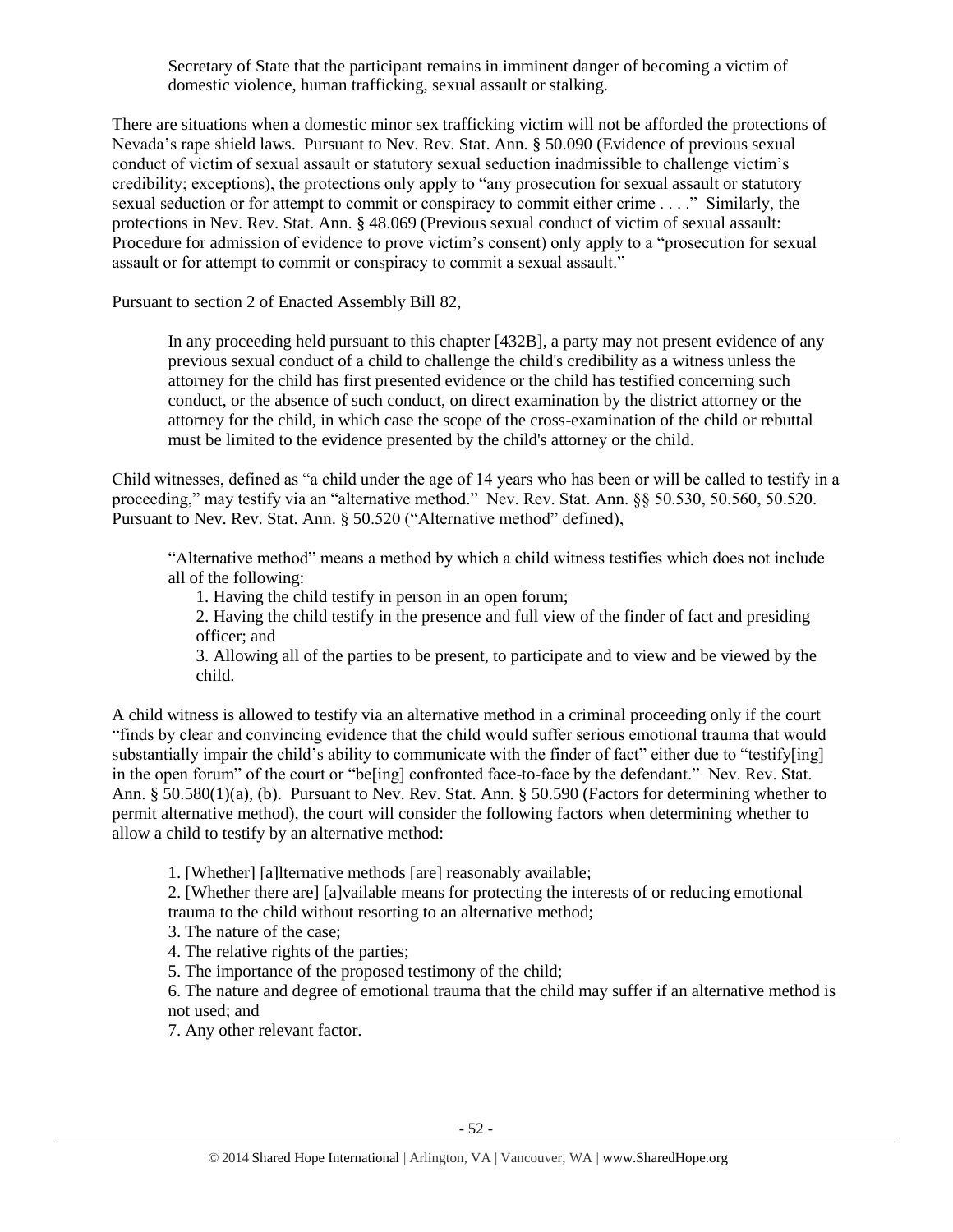Pursuant to Nev. Rev. Stat. Ann. § 51.385(1), (2) (Admissibility; notice of unavailability or inability of child to testify),

1. In addition to any other provision for admissibility made by statute or rule of court, a statement made by a child under the age of 10 years describing any act of sexual conduct performed with or on the child or any act of physical abuse of the child is admissible in a criminal proceeding regarding that act of sexual conduct or physical abuse if:

(a) The court finds, in a hearing out of the presence of the jury, that the time, content and circumstances of the statement provide sufficient circumstantial guarantees of trustworthiness; and

(b) The child testifies at the proceeding or is unavailable or unable to testify.

2. In determining the trustworthiness of a statement, the court shall consider, without limitation, whether:

- (a) The statement was spontaneous;
- (b) The child was subjected to repetitive questioning;
- (c) The child had a motive to fabricate;
- (d) The child used terminology unexpected of a child of similar age; and
- (e) The child was in a stable mental state.

Within the chapter on Sexual Assault and Seduction, additional protections are provided for victims<sup>85</sup> of Nev. Rev. Stat. Ann. § 200.366 (Sexual assault: Definitions; penalties), Nev. Rev. Stat. Ann. § 200.368 (Statutory sexual seduction: Penalties), and sex trafficking under Nev. Rev. Stat. Ann. § 201.300 (Pandering and sex trafficking: definition; penalties; exception). Specifically, the information in records or reports and the identities of sexual assault and sexual seduction victims are kept confidential, including through the use of pseudonyms on their files. Nev. Rev. Stat. Ann. §§ 200.3771 (Victims of certain sexual offenses: confidentiality or records and reports that reveal identity; when disclosure permitted; penalty), 200.3772 (Victims of certain sexual offenses: procedure for substituting pseudonym for name on files, records and reports; actual identity confidential; when disclosure required; immunity for unintentional disclosure), 200.3773 (Victims of certain sexual offenses: public officer or employee prohibited from disclosing identity; exceptions; penalty).<sup>86</sup>

<sup>86</sup> Nev. Rev. Stat. Ann. § 200.377 states,

 $\overline{a}$ 

The Legislature finds and declares that:

<sup>&</sup>lt;sup>85</sup> Pursuant to Nev. Rev. Stat. Ann. § 200.364(3), (4), (7), "[a]s used in NRS 200.364 to 200.3784, inclusive, ... "[v]ictim" means a person who is a victim of a sexual offense . . . or sex trafficking" where "sexual offense" means either sexual assault pursuant to Nev. Rev. Stat. Ann. § 200.366 or statutory sexual seduction pursuant to Nev. Rev. Stat. Ann. § 200.368, and "'[s]ex trafficking' means a violation of subsection 2 of NRS 201.300 (Pandering and sex trafficking: definition; penalties; exception).

<sup>1.</sup> This State has a compelling interest in assuring that the victim of a sexual offense . . . or sex trafficking:

<sup>(</sup>a) Reports the sexual offense . . . or sex trafficking to the appropriate authorities;

<sup>(</sup>b) Cooperates in the investigation and prosecution of the sexual offense . . . or sex trafficking; and

<sup>(</sup>c) Testifies at the criminal trial of the person charged with committing the sexual offense . . . or sex trafficking.

<sup>2.</sup> The fear of public identification and invasion of privacy are fundamental concerns for the victims of sexual offenses, offenses involving a pupil or sex trafficking. If these concerns are not addressed and the victims are left unprotected, the victims may refrain from reporting and prosecuting sexual offenses, offenses involving a pupil or sex trafficking.

<sup>3.</sup> A victim of a sexual offense . . . or sex trafficking may be harassed, intimidated and psychologically harmed by a public report that identifies the victim. A sexual offense . . . or sex trafficking is, in many ways, a unique, distinctive and intrusive personal trauma. The consequences of identification are often additional psychological trauma and the public disclosure of private personal experiences.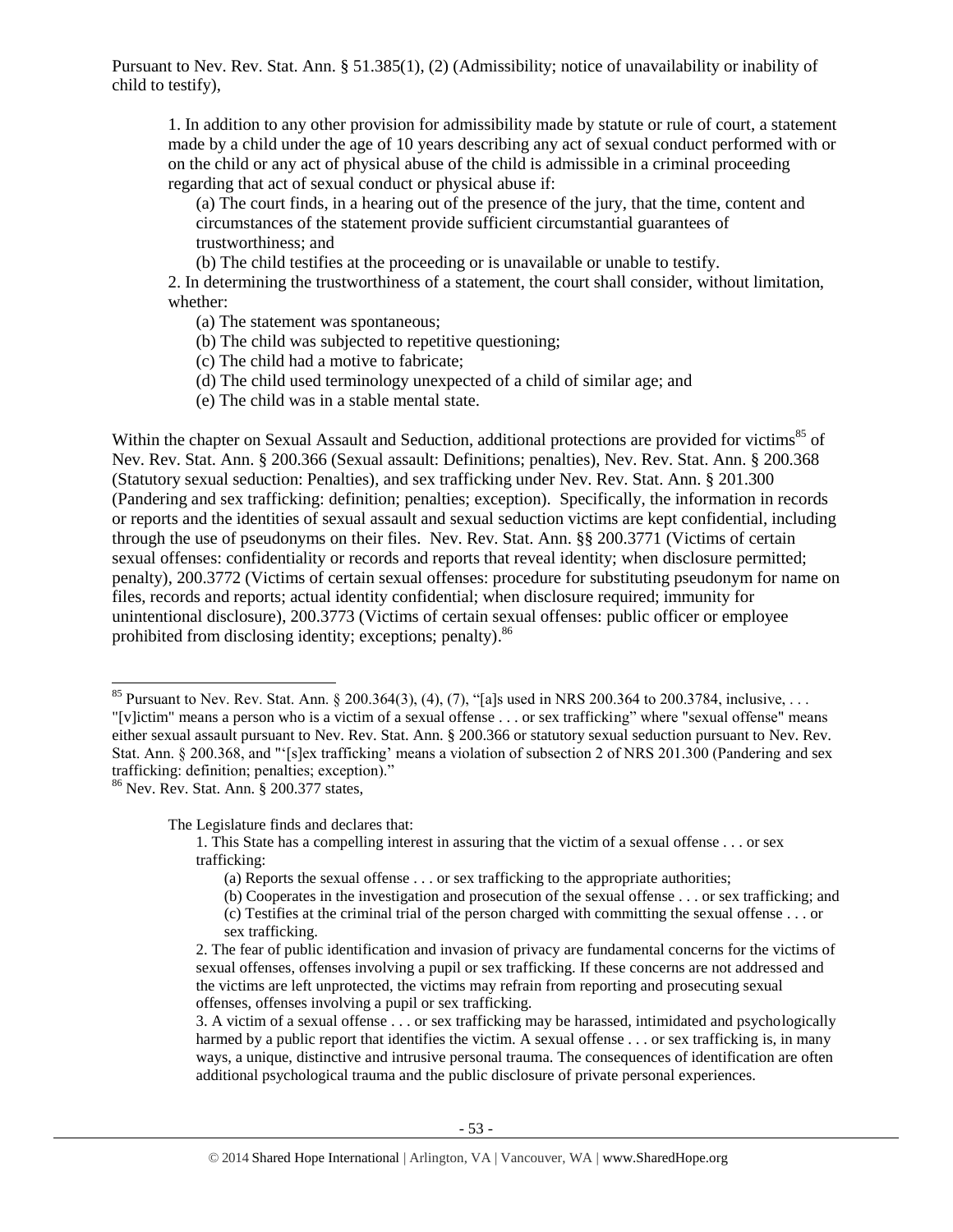*5.9 Expungement or sealing of juvenile delinquency records resulting from arrests or adjudications for prostitution-related offenses committed as a result of, or in the course of, the commercial sexual exploitation of a minor is available within a reasonable time after turning 18.*

Unless the child falls under the exception in Nev. Rev. Stat. Ann. §  $62H.150$ ,  $87$  once a child reaches 21 years old, "all records relating to the child must be sealed automatically." Nev. Rev. Stat. Ann. § 62H.140. If the child is less than 21, a child or a "child's probation officer on behalf of the child" may petition to seal records "not earlier than 3 years after the child: (a) Was last adjudicated in need of supervision or adjudicated delinquent; or (b) Was last referred to the juvenile court, whichever is later." Nev. Rev. Stat. Ann. § 62H.130(1). After a hearing on the petition, "the juvenile court shall enter an order sealing all records relating to the child if the juvenile court finds that: (a) During the applicable 3 year period, the child has not been convicted of a felony or of any misdemeanor involving moral turpitude; and (b) The child has been rehabilitated to the satisfaction of the juvenile court." Nev. Rev. Stat. Ann. § 62H.130(4).

## *5.10 Victim restitution and civil remedies for victims of domestic minor sex trafficking or commercial sexual exploitation of children (CSEC) are authorized by law.*

A court must consider restitution in all cases, and is required to order it where appropriate. Nev. Rev. Stat. Ann. § 176.033(1)(c). Specifically, "If a sentence of imprisonment is required or permitted by statute, the court shall: . . . . [i]f restitution is appropriate, set an amount for each victim of the offense . . . ." Nev. Rev. Stat. Ann. § 176.033(1)(c). Additionally, "The court shall order as a condition of probation or suspension of sentence, in appropriate circumstances, that the defendant makes full or partial restitution to the person or persons named in the order, at the times and in the amounts specified in the order unless the court finds that restitution is impracticable." Nev. Rev. Stat. Ann. § 176A.430(1).

In addition to any other penalty, pursuant to sections 32, 33, and 40.7 of enacted Assembly Bill 67, a court may order convicted buyers, traffickers, and/or facilitators to pay restitution to victims of any provision of Nev. Rev. Stat. Ann. §§ 200.463 (Involuntary servitude; penalties), 200.464 (Recruiting, enticing, harboring, transporting, providing or obtaining another person to be held in involuntary servitude; benefiting from another person being held in involuntary servitude; penalty.), 200.465 (Assuming rights of ownership over another person; purchase or sale of person; penalty), 200.467 (Trafficking in persons for financial gain; penalties), 200.468 (Trafficking in persons for illegal purposes; penalty), 201.300 (Pandering and sex trafficking: definition; penalties; exception), or 201.320 (Living from earnings of prostitute; penalty). Subsection (2) of sections 32, 33, and 40.7 of enacted Assembly Bill 67 states,

[r]estitution ordered pursuant to this section may include, without limitation:

(a) The cost of medical and psychological treatment, including, without limitation, physical and occupational therapy and rehabilitation;

(b) The cost of transportation, temporary housing and child care;

 $\overline{a}$ 

(c) The return of property, the cost of repairing damaged property or the full value of the property if it is destroyed or damaged beyond repair;

4. Recent public criminal trials have focused attention on these issues and have dramatized the need for basic protections for the victims of sexual offenses, offenses involving a pupil or sex trafficking. 5. The public has no overriding need to know the individual identity of the victim of a sexual offense, an . . . or sex trafficking.

6. The purpose of NRS 200.3771 to 200.3774, inclusive, is to protect the victims of sexual offenses, offenses involving a pupil or sex trafficking from harassment, intimidation, psychological trauma and the unwarranted invasion of their privacy by prohibiting the disclosure of their identities to the public.

 $87$  A child's records may not be sealed until the child is 30 years old if the child committed a sexual assault, battery with intent to commit sexual assault, or lewdness with a child. Nev. Rev. Stat. 62H.150.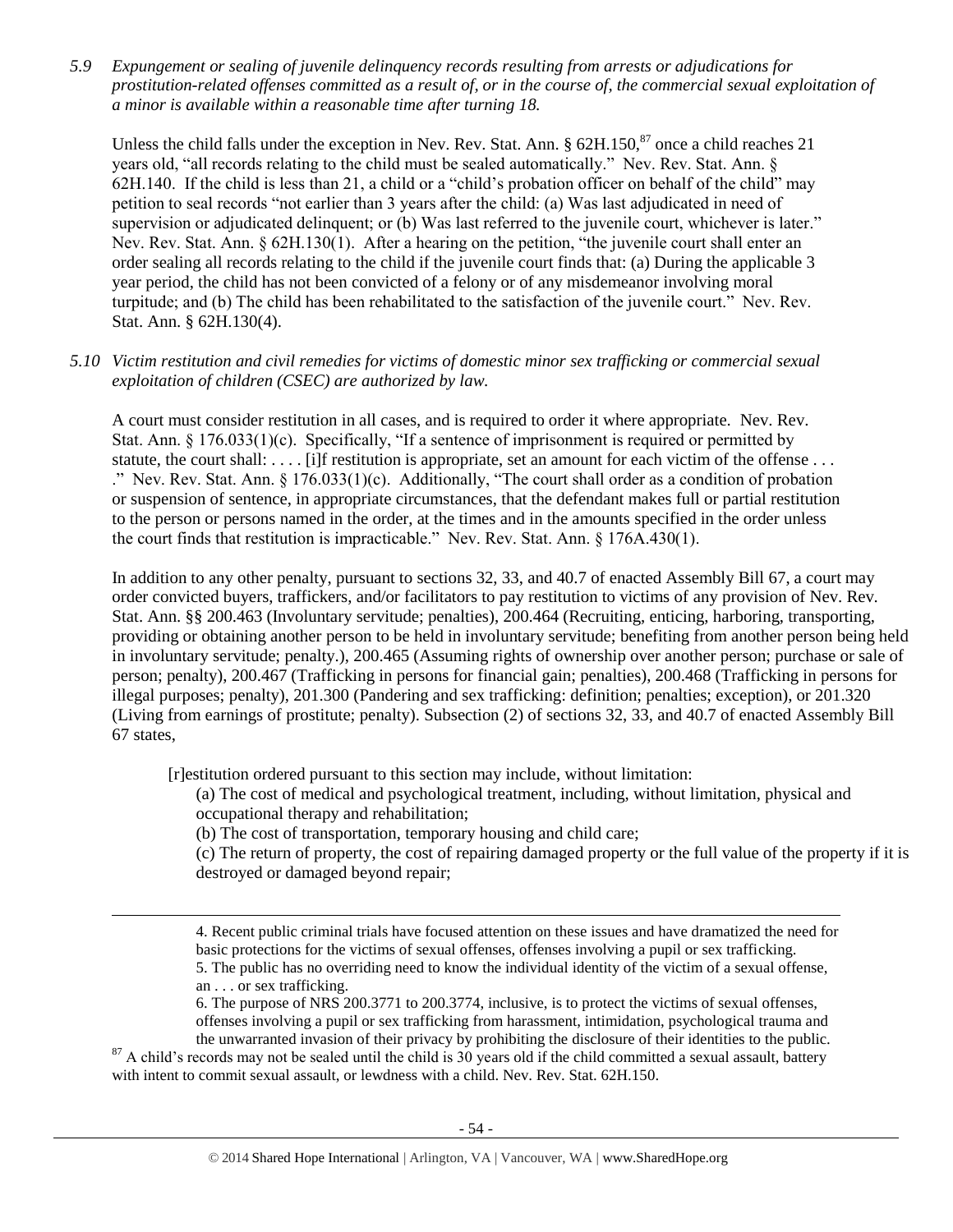(d) Expenses incurred by a victim in relocating away from the defendant or his or her associates, if the expenses are verified by law enforcement to be necessary for the personal safety of the victim; (e) The cost of repatriation of the victim to his or her home country, if applicable; and (f) Any and all other losses suffered by the victim as a result of the violation of any provision of [Nev. Rev. Stat. Ann. §§ 200.463 (Involuntary servitude; penalties), 200.464 (Recruiting, enticing, harboring, transporting, providing or obtaining another person to be held in involuntary servitude; benefiting from another person being held in involuntary servitude; penalty.), 200.465 (Assuming rights of ownership over another person; purchase or sale of person; penalty), 200.467 (Trafficking in persons for financial gain; penalties), 200.468 (Trafficking in persons for illegal purposes; penalty), 201.300 (Pandering and sex trafficking: definition; penalties; exception), or 201.320 (Living from earnings of prostitute; penalty)].

Pursuant to section 1 of enacted Assembly Bill 67, "[a]ny person who is a victim of human trafficking<sup>88</sup> may bring a civil action against any person who caused, was responsible for or profited from the human trafficking."<sup>89</sup> Section 1(2) of enacted Assembly Bill 67. "It is not necessary that the defendant be investigated, arrested, prosecuted or convicted for a violation of any provision of NRS 200.463 to 200.468, inclusive, 201.300 [Pandering and sex trafficking: definition; penalties; exception] or 201.320 [Living from earnings of prostitute; penalty], or 18 U.S.C. Section 1589 [Forced labor], 1590 [Trafficking with respect to peonage, slavery, involuntary servitude, or forced labor] or 1591 [Sex trafficking of children or by force, fraud, or coercion] to be found liable in an action brought under this section." Section 1(10)(b) of enacted Assembly Bill 67.

Under section 1(3) of enacted Assembly Bill 67, "The court may award such injunctive relief as the court deems appropriate." Furthermore, a victim who prevails in an action brought under section 1 of enacted Assembly Bill 67, "may recover actual damages, compensatory damages, punitive damages or any other appropriate relief." Section 1(4) of enacted Assembly Bill 67. In addition, if a victim recovers actual damages in an action brought under section 1 of enacted Assembly Bill 67, the court may also award attorney's fees and costs or, when the defendant's act were willful and malicious, treble damages to the plaintiff. Section 1(4) of enacted Assembly Bill 67.

Minor victims, under the age of 16, who "appeared in any film, photograph or other visual presentation engaging in sexual conduct and who suffered personal or psychological injury as a result," also have a civil cause of action. Nev. Rev. Stat. Ann. § 41.1396(1). Pursuant to Nev. Rev. Stat. Ann. § 41.1396(1) (Action for damages for injury suffered by victim of pornography involving minors; presumed statutory damages; attorney's fees and costs; protection of victim's identity; limitation on defenses),

1. Any person who, while under the age of 16 years, appeared in any film, photograph or other visual presentation engaging in sexual conduct and who suffered personal or psychological injury as a result may bring an action against any person who, while over the age of 18 years, knowingly and willfully:

(a) Promoted the film, photograph or other visual presentation;

 $\overline{a}$ 

(b) Possessed the film, photograph or other visual presentation; or

(c) Used the Internet to control the film, photograph or other visual presentation, with the specific intent to view the film, photograph or other visual presentation.

 $88$  Pursuant to section 1(10)(a) of enacted Assembly Bill 67, "a victim of human trafficking is a person against whom a violation of any provision of NRS 200.463 to 200.468, inclusive [Involuntary servitude; purchase or sale of person; trafficking in persons], 201.300 [Pandering and sex trafficking: definition; penalties; exception] or 201.320 [Living from earnings of prostitute; penalty], or 18 U.S.C. Section 1589 [Forced Labor], 1590 [Trafficking with respect to peonage, slavery, involuntary servitude, or forced labor] or 1591 [Sex trafficking of children or by force, fraud, or coercion] has been committed."

 $89$  Under section 1(9) of enacted Assembly Bill 67, "[t]he consent of a victim is not a defense to a cause of action brought under this section."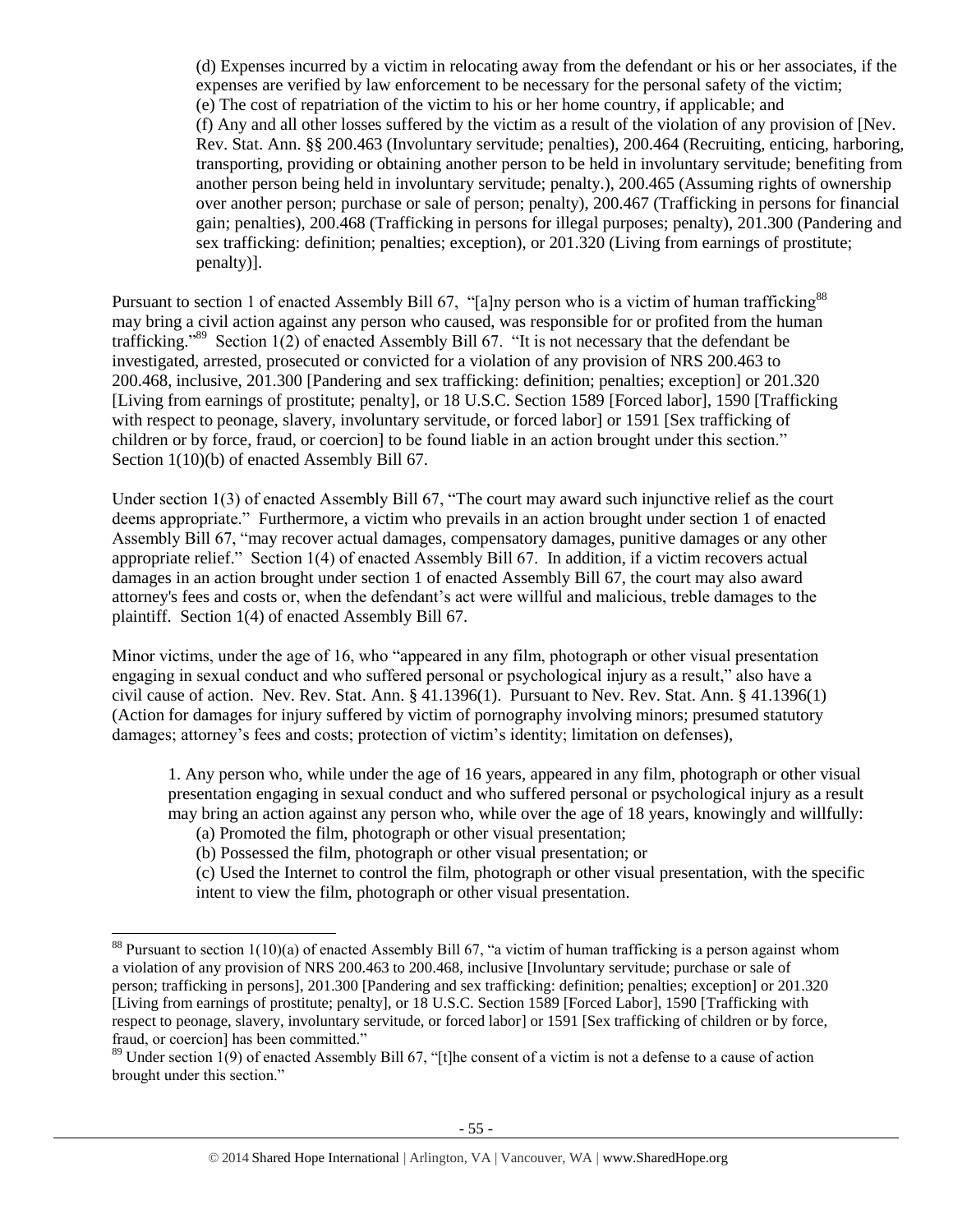In this civil action, a successful plaintiff is entitled to "recover the plaintiff's actual damages, which shall be deemed to be at least \$150,000, plus attorney's fees and costs." Nev. Rev. Stat. Ann. § 41.1396(2).

*5.11 Statutes of limitations for civil and criminal actions for child sex trafficking or commercial sexual exploitation of children (CSEC) offenses are eliminated or lengthened sufficiently to allow prosecutors and victims a realistic opportunity to pursue criminal action and legal remedies.*

For a civil action brought by victims of human trafficking under section 1 of enacted Assembly Bill 67, the statute of limitations does not commence until:

(a) The plaintiff discovers or reasonably should have discovered that he or she is a victim of human trafficking and that the defendant caused, was responsible for or profited from the human trafficking; (b) The plaintiff reaches 18 years of age; or

(c) If the injury to the plaintiff results from two or more acts relating to the human trafficking, the final act in the series of acts has occurred,

whichever is later.

Section 1(5) of enacted Assembly Bill 67. Furthermore, the statute of limitation brought under section 1 of enacted Assembly Bill 67 "is tolled for any period during which the plaintiff was under a disability" which is when "the plaintiff is insane, a person with an intellectual disability, mentally incompetent or in a medically comatose or vegetative state." Section 1(6) of enacted Assembly Bill 67. Also,

[a] defendant in an action brought under this section is estopped from asserting that the action was not brought within the statute of limitations if the defendant, or any person acting on behalf of the defendant, has induced the plaintiff to delay bringing an action under this section by subjecting the plaintiff to duress, threats, intimidation, manipulation or fraud or any other conduct inducing the plaintiff to delay bringing an action under this section.

Section 1(7) of enacted Assembly Bill 67.

In Nevada, most felonies have a 3 year statute of limitations.<sup>90</sup> Nev. Rev. Stat. Ann. § 171.085(2). However, certain enumerated felonies, including sex trafficking, have a four year statute of limitations. Nev. Rev. Stat. Ann. § § 171.085(1). Gross misdemeanors generally have a two year statute of limitations, and misdemeanors have a 1 year statute of limitations. Nev. Rev. Stat. Ann. § 171.090. If a sexual assault victim or victim of sex trafficking files a written report with a law enforcement officer during the statute of limitation period, $91$  then the statute of limitations is eliminated for that case, and an offender may be charged at any time. Nev. Rev. Stat. Ann. § 171.083(1). Similarly, if a kidnapping victim files a written report with a law enforcement officer, the statute of limitations is extended for 5 years. Nev. Rev. Stat. Ann. § 171.084(1). The statute of limitations is also extended if the crime is "committed in a secret manner." Nev. Rev. Stat. Ann. § 171.095(1). Pursuant to Nev. Rev. Stat. Ann. § 171.095(1)(b) (Limitations for offenses committed in secret manner and offenses constituting sexual abuse of child),

(b) An indictment must be found, or an information or complaint filed, for any offense constituting sexual abuse of a child, as defined in NRS  $432B.100^{92}$  or sex trafficking of a child as defined in NRS 201.300 [Pandering and sex trafficking: definition; penalties; exception], before the victim is:

(1) Thirty-six years old if the victim discovers or reasonably should have discovered that he or she was a victim of the sexual abuse or sex trafficking by the date on which the victim reaches that age;

 $90$  Only acts of murder and terrorism automatically eliminate the statute of limitations. Nev. Rev. Stat. Ann. § 171.080.

<sup>&</sup>lt;sup>91</sup> Pursuant to Nev. Rev. Stat. Ann. § 171.085(1), the statute of limitations for sexual assault is 4 years.

<sup>92</sup> *See supra* note [70.](#page-36-0)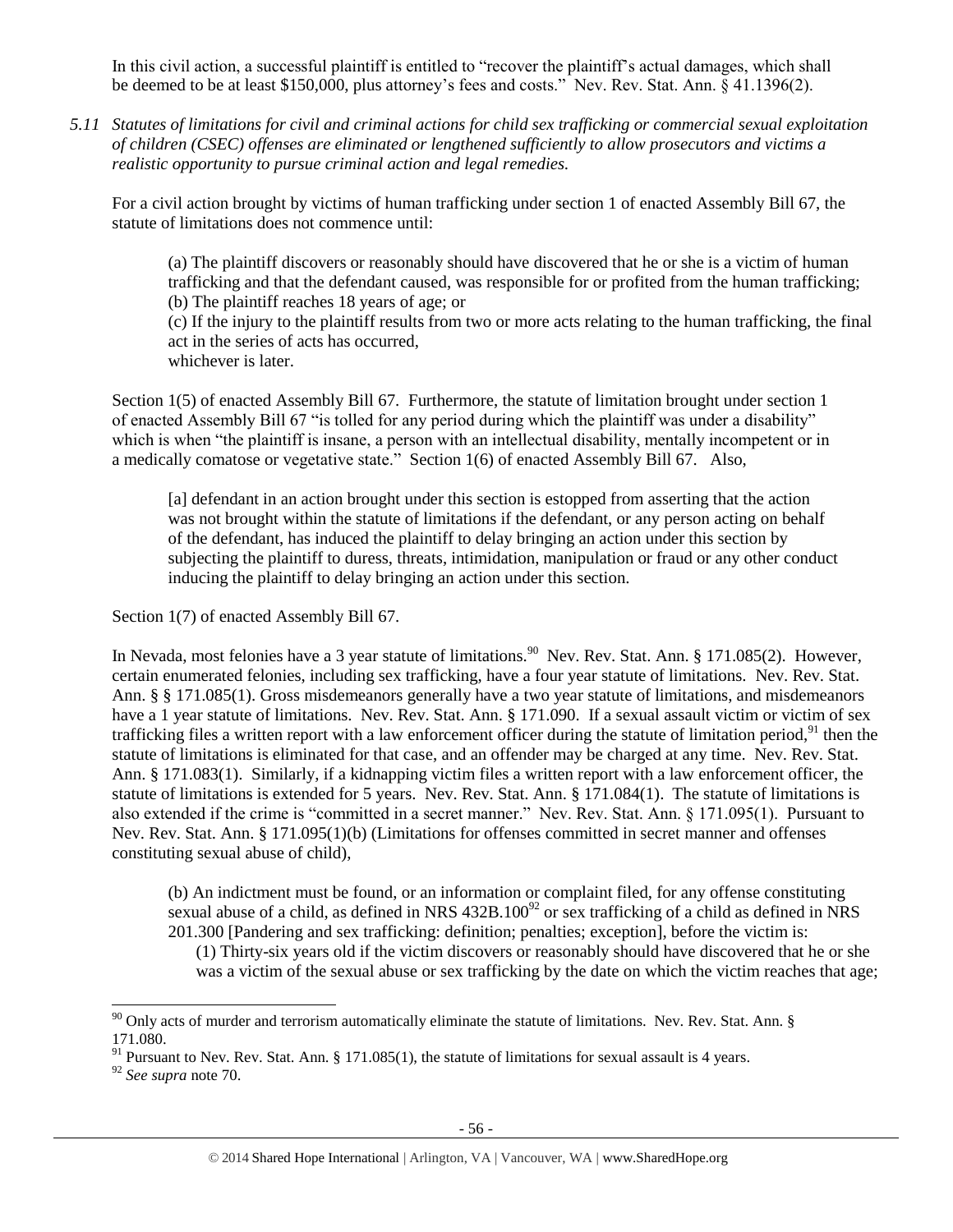or

 $\overline{a}$ 

(2) Forty-three years old if the victim does not discover and reasonably should not have discovered that he or she was a victim of the sexual abuse or sex trafficking by the date on which the victim reaches 36 years of age.

For other civil actions, a plaintiff must generally bring within 3 years "[a]n action upon a liability created by statute, other than a penalty or forfeiture." Nev. Rev. Stat. Ann. § 11.190(3)(a). Actions for injuries to a person must generally be brought within 2 years, except as provided in Nev. Rev. Stat. Ann. § 11.215. Nev. Rev. Stat. Ann. § 11.190(4)(e). The statute of limitations will not begin running until the plaintiff reaches the age of 18. Nev. Rev. Stat. Ann. § 11.250(1). Pursuant to Nev. Rev. Stat. Ann. § 11.215 (Actions for damages for injury arising from sexual abuse of minor; exception for actions involving injury arising from appearances of minor in pornography), an action for injuries arising from the sexual abuse of a person under 18 "must be commenced within 10 years after the plaintiff: (a) Reaches 18 years of age; or (b) Discovers or reasonably should have discovered that his or her injury was caused by sexual abuse, whichever occurs later." Nev. Rev. Stat. Ann. § 11.215(1). A claim under Nev. Rev. Stat. Ann. § 41.1396 (Action for damages for injury suffered by victim of pornography involving minors; presumed statutory damages; attorney's fees and costs; protection of victim's identity; limitation on defenses)<sup> $93$ </sup> must be brought "within 3 years after the occurrence of the following, whichever is later: (a) The court enters a verdict in a related criminal case; or (b) The victim reaches the age of 18 years." Nev. Rev. Stat. Ann. § 11.215(2).

5.11.1 Recommendation: Amend Nev. Rev. Stat. Ann. § 171.083 to allow prosecutions for CSEC offenses to be commenced at any time, regardless of whether the victim filed a report with law enforcement during the statute of limitations period.

<sup>&</sup>lt;sup>93</sup> The cross-reference to Nev. Rev. Stat. Ann. § 41.1396 incorrectly appears as "NRS § 41.139" in the Nevada Code on the Lexis online database. The correct language for Nev. Rev. Stat. Ann. § 11.215 can be found on the Nevada legislature's website. NEVADA LEGISLATURE, http://www.leg.state.nv.us/NRS/NRS-011.html#NRS011Sec215 (last visited November 21, 2011).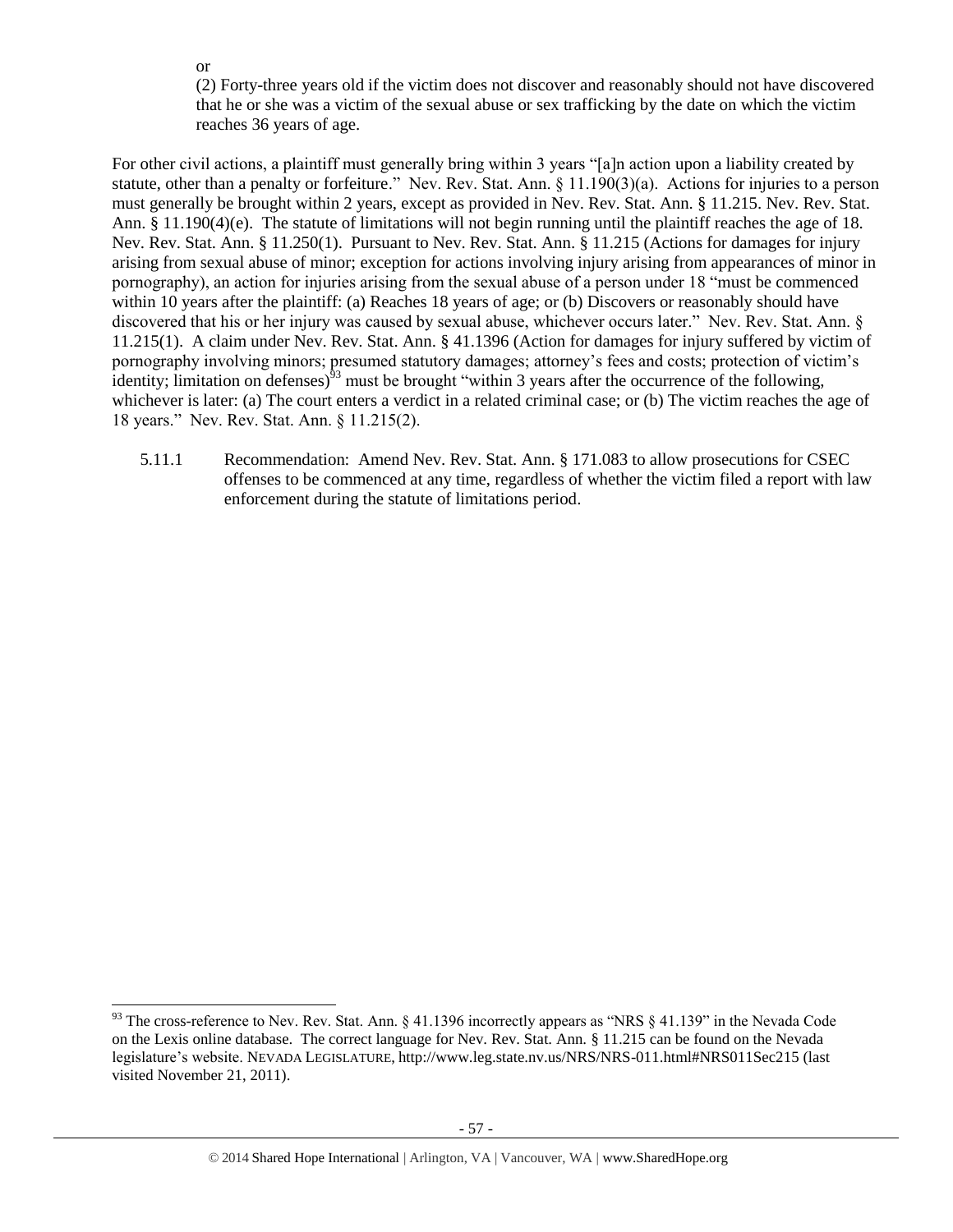#### **FRAMEWORK ISSUE 6: CRIMINAL JUSTICE TOOLS FOR INVESTIGATION AND PROSECUTIONS**

### *Legal Components:*

- *6.1 Training on human trafficking and domestic minor sex trafficking for law enforcement is statutorily mandated or authorized.*
- *6.2 Single party consent to audio-taping is permitted in law enforcement investigations.*
- *6.3 Wiretapping is an available tool to investigate domestic minor sex trafficking.*
- *6.4 Using a law enforcement decoy posing as a minor to investigate buying or selling of commercial sex acts is not a defense to soliciting, purchasing, or selling sex with a minor.*
- *6.5 Using the Internet to investigate buyers and traffickers is a permissible investigative technique.*
- *6.6 Law enforcement and child welfare agencies are mandated to promptly report missing and recovered children. \_\_\_\_\_\_\_\_\_\_\_\_\_\_\_\_\_\_\_\_\_\_\_\_\_\_\_\_\_\_\_\_\_\_\_\_\_\_\_\_\_\_\_\_\_\_\_\_\_\_\_\_\_\_\_\_\_\_\_\_\_\_\_\_\_\_\_\_\_\_\_\_\_\_\_\_\_\_\_\_\_\_\_\_\_\_\_\_\_\_\_\_\_\_*

# *Legal Analysis:*

 $\overline{a}$ 

*6.1 Training on human trafficking and domestic minor sex trafficking for law enforcement is statutorily mandated or authorized.*

Nevada requires that all Category I peace officers<sup>94</sup> complete a program designed to train them in detecting, investigating, and responding to the sexual abuse or sexual exploitation of minors. Nev. Rev. Stat. Ann. § 432B.610(1)(a). Additionally, an officer who is regularly assigned to investigate "cases of sexual abuse or sexual exploitation of children under the age of 18 years must be certified to carry out those duties by the Peace Officers' Standards and Training Commission." Nev. Rev. Stat. Ann. § 432B.620(1). This training must be completed annually and covers "a program of training for the detection and investigation of and response to cases of sexual abuse or sexual exploitation of children under the age of 18 years." Nev. Rev. Stat. Ann. § 432B.620(2). Additionally, pursuant to Nev. Rev. Stat. Ann. § 432B.620 (Certification of peace officers who regularly investigate cases of sexual abuse or sexual exploitation of children; regulations), "[i]f a law enforcement agency does not have a peace officer who is certified to investigate cases of sexual abuse or sexual exploitation of children under the age of 18 years pursuant to Nev. Rev. Stat. Ann. § 432B.610 [Training of certain peace officers for detection and investigation of and response to cases of sexual abuse or sexual exploitation of children; regulations], it may consult with a peace officer of another law enforcement agency who is so certified." Nev. Rev. Stat. Ann. § 432B.620(3).

*6.2 Single party consent to audio-taping is permitted in law enforcement investigations.*

Nevada case law requires both parties to consent to audio-taping over the telephone, but allows single-party consent to in-person conversations.<sup>95</sup> Pursuant to Nev. Rev. Stat. Ann. § 200.620 (Interception and attempted interception of wire communication prohibited; exceptions), applicable to audio-recording in general, "it is unlawful for any person to intercept or attempt to intercept any wire communication unless: (a) The interception or attempted interception is made with the prior consent of one of the parties to the communication; and (b) An emergency situation exists and it is impractical to obtain a court order . . . . "<sup>96</sup> Nev. Rev. Stat. Ann. §

 $94$  For a complete list of Category I peace officers see Nev. Rev. Stat. Ann. § 432B.610(2).

<sup>95</sup> In *Lane v. Allstate Ins. Co.*, 969 P.2d 938, 940 (Nev. 1998), the Supreme Court of Nevada held that, although the "plain language" of Nev. Rev. Stat. Ann. § 200.620 seemed to allow for single party consent, the stronger language of "'unless authorized to do so by one of the persons engaging in the conversation'" showed the legislature's intent "that intrusion upon Nevadans' privacy by nonconsensual recording of telephone conversations was a greater intrusion than the recording of conversations in person." Additionally, in *Summer v. State*, 718 P.2d 676, 680 (Nev. 1986), the Supreme Court of Nevada held that the "body bugging" of a police informant was permissible under Nev. Rev. Stat. Ann. § 600.650.

 $^{96}$  Nev. Rev. Stat. Ann. § 200.620(3) further states,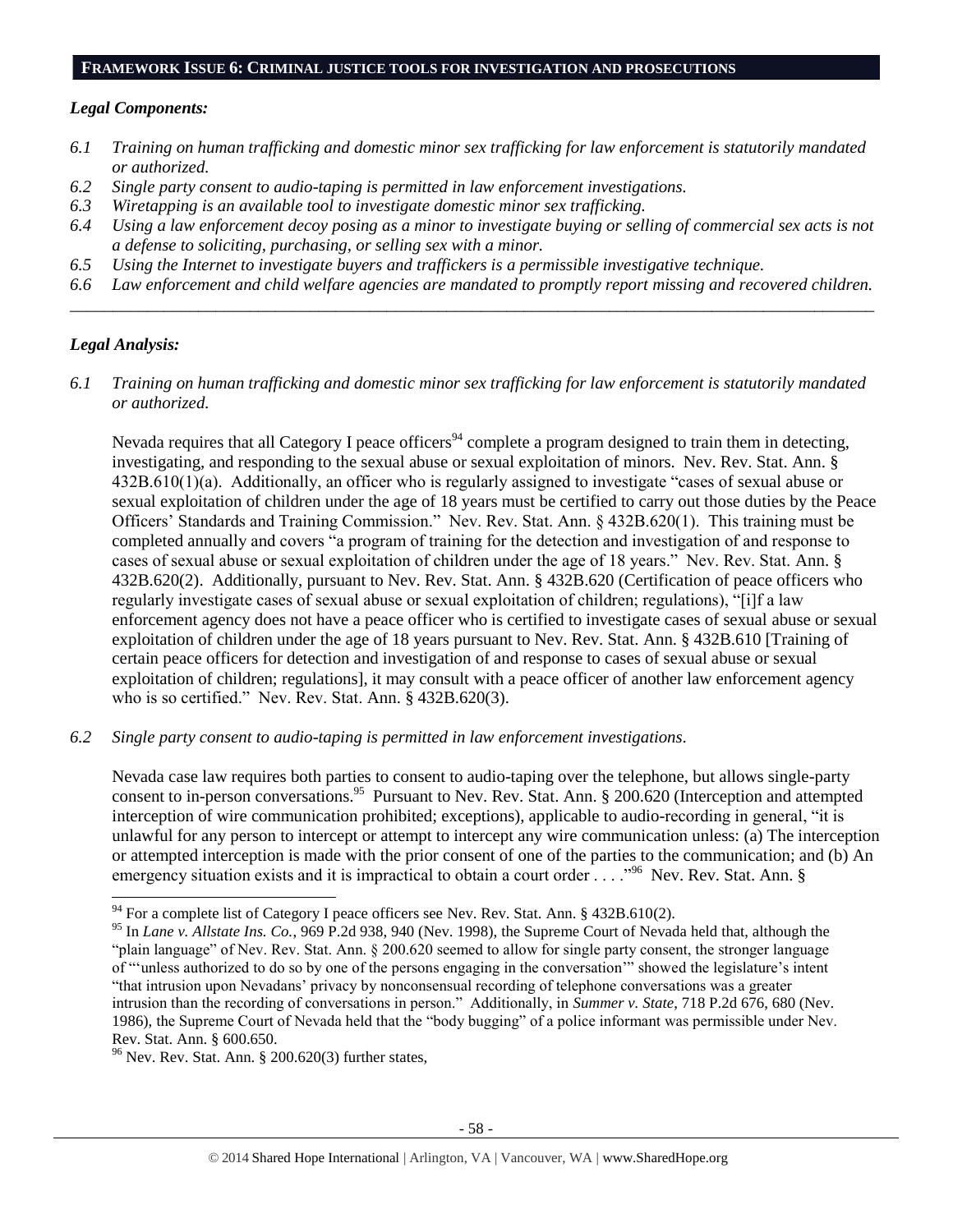200.620(1). In contrast, under Nev. Rev. Stat. Ann. § 200.650 (Unauthorized, surreptitious intrusion of privacy by listening device prohibited), "a person shall not intrude upon the privacy of other persons by surreptitiously listening to, monitoring or recording . . . any private conversation engaged in by the other persons, or disclose the existence, content, substance, purport, effect or meaning of any conversation so listened to, monitored or recorded, unless authorized to do so by one of the persons engaging in the conversation."

6.2.1 Recommendation: Amend Nev. Rev. Stat. Ann. § 200.620 (Interception and attempted interception of wire communication prohibited; exceptions) to allow for sine party consent to audio-taping over the telephone during the course of law enforcement investigations of human trafficking and CSEC offenses.

### *6.3 Wiretapping is an available tool to investigate domestic minor sex trafficking.*

Wiretapping may be authorized to investigate cases of domestic minor sex trafficking. Pursuant to Nev. Rev. Stat. Ann. § 179.460(1) (Cases in which interception of wire or oral communications may be authorized) an application to authorize "the interception of wire or oral communications" can be made "for the investigation of the offense as to which the application is made, when the interception may provide evidence of the commission of murder, kidnapping, robbery, extortion, bribery, escape of an offender in the custody of the Department of Corrections, destruction of public property by explosives, a sexual offense against a child, sex trafficking, a violation of NRS 200.463 [Involuntary servitude; penalties], 200.464 [Recruiting, enticing, harboring, transporting, providing or obtaining another person to be held in involuntary servitude; benefiting from another person being held in involuntary servitude; penalty], or 200.465 [Assuming rights of ownership over another person; purchase or sale of person; penalty], trafficking in persons in violation of NRS 200.467 [Trafficking in persons for financial gain; penalties] or 200.468 [Trafficking in persons for illegal purposes; penalty] or the commission of any offense which is made a felony by the provisions of chapter 453 [Controlled Substances] or 454 [Poisons; Dangerous Drugs and Hypodermics] of NRS." Pursuant to Nev. Rev. Stat. Ann. § 179.460(3),

As used in this section, "sexual offense against a child" includes any act upon a child constituting:

(a) Incest pursuant to NRS 201.180;

 $\overline{a}$ 

- (b) Lewdness with a child pursuant to NRS 201.230;
- (c) Sado-masochistic abuse pursuant to NRS 201.262;
- (d) Sexual assault pursuant to NRS 200.366;
- (e) Statutory sexual seduction pursuant to NRS 200.368;
- (f) Open or gross lewdness pursuant to NRS 201.210; or
- (g) Luring a child or a person with mental illness pursuant to NRS 201.560, if punished as a felony.

An emergency exception is allowed to audio recording when one party consents and "[a]n emergency situation exists and it is impractical to obtain a court order as required by NRS 179.410 [Definitions] to 179.515 [Interception of Wire or Oral Communication]." Nev. Rev. Stat. Ann. § 200.620(1)(b). After making the emergency interception, within 72 hours, the supreme court or district judge must ratify the interception, and the applicant for ratification must show that: "(a) An emergency situation existed and it was impractical to obtain a court order before the interception; and (b) Except for the absence of a court order, the interception met the requirements of NRS 179.410 to 179.515, inclusive." Nev. Rev. Stat. Ann. § 200.620(3). As a result, the

Any person who has made an interception in an emergency situation as provided in paragraph (b) of subsection 1 shall, within 72 hours of the interception, make a written application to a justice of the Supreme Court or district judge for ratification of the interception. The interception must not be ratified unless the applicant shows that:

(a) An emergency situation existed and it was impractical to obtain a court order before the interception; and

(b) Except for the absence of a court order, the interception met the requirements of NRS 179.410 to 179.515, inclusive.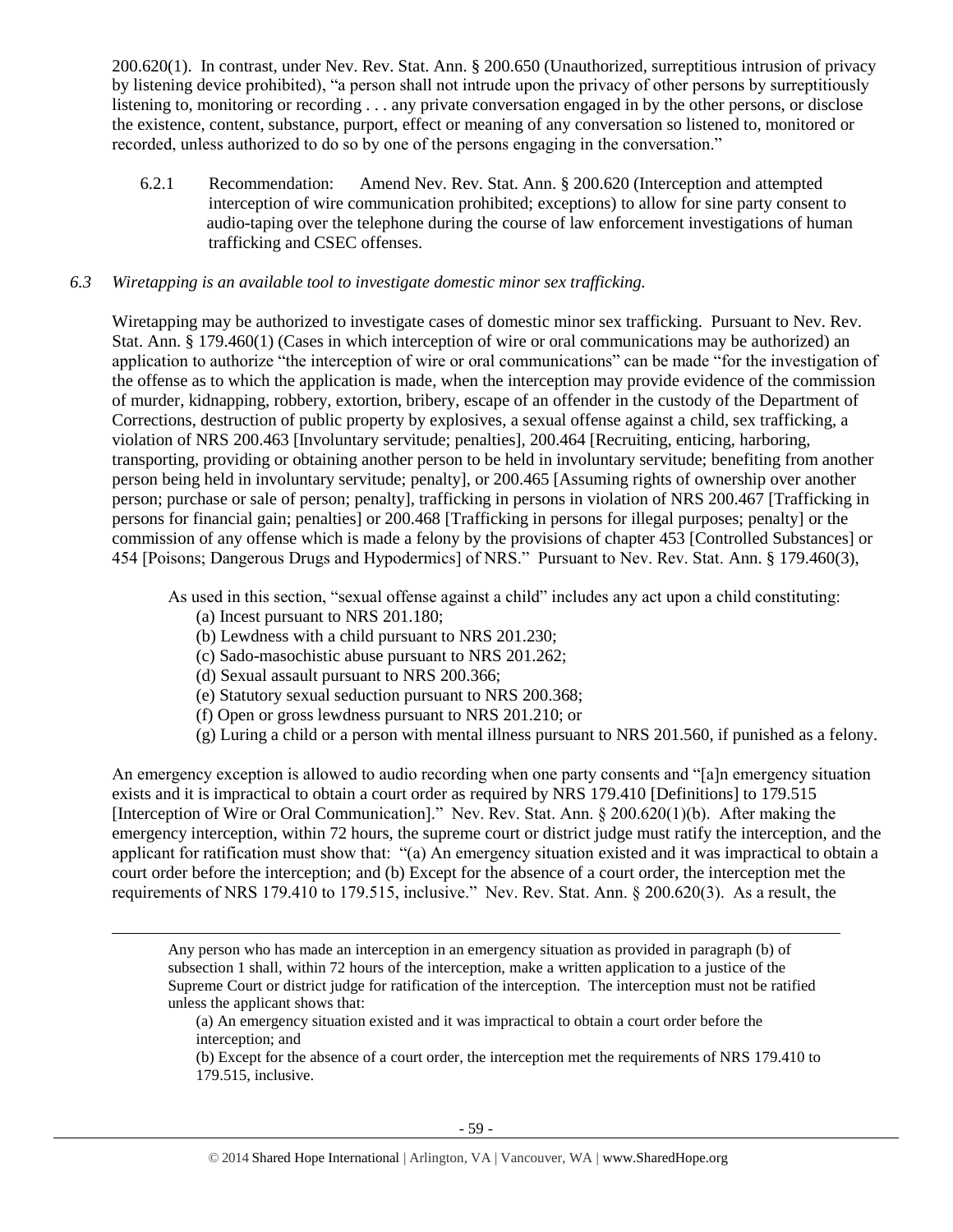emergency recording may only be made for cases authorized in non-emergency situations, and thus do not include domestic minor sex trafficking cases.

*6.4 Using a law enforcement decoy posing as a minor to investigate buying or selling of commercial sex acts is not a defense to soliciting, purchasing, or selling sex with a minor.*

There is no law in place that explicitly permits the use of a decoy by law enforcement for the purpose of investigating prostitution or sex trafficking unless it involves pornography. Under Nev. Rev. Stat. Ann. § 200.735 (Exemption for purposes of law enforcement), "The provisions of NRS 200.710 to 200.730 [Definitions; Unlawful to use minor in producing pornography or as subject of sexual portrayal in performance; Promotion of sexual performance of minor unlawful; Preparing, advertising or distributing materials depicting pornography involving minor unlawful; Use of Internet to control visual presentation depicting sexual conduct of person under 16 years of age; Possession of visual presentation depicting sexual conduct of person under 16 years of age unlawful], inclusive, do not apply to law enforcement personnel during the investigation or prosecution of a violation of the provisions of NRS 200.710 to 200.730, inclusive."

Additionally, pursuant to Nev. Stat. Ann. § 201.560(1) (Definitions; exceptions; penalties), "a person commits the crime of luring a child if the person knowingly contacts or communicates with or attempts to contact or communicate with: . . . (b) Another person whom he or she believes to be a child less than 16 years of age and at least 5 years younger than he or she is, regardless of the actual age of that other person, with the intent to solicit, persuade or lure the person to engage in sexual conduct."<sup>97</sup>

Under the chapter entitled "Motor Vehicle Drivers' Licenses (Uniform Act)", and pursuant to Nev. Rev. Stat. Ann. § 483.340(3), "The Department may issue a driver's license for purposes of identification only for use by officers of local police and sheriffs' departments, agents of the Investigation Division of the Department of Public Safety while engaged in special undercover investigations relating to narcotics or prostitution . . . ." It is unclear whether this statute can allow the officer to pose as a minor, but it is clear an officer is allowed to conduct undercover investigations related to prostitution, which could involve domestic minor sex trafficking victims.

# *6.5 Using the Internet to investigate buyers and traffickers is a permissible investigative technique.*

Nev. Rev. Stat. Ann. § 201.560 (Definitions; exception; penalties) allows law enforcement to utilize the internet to investigate domestic minor sex trafficking. Nev. Rev. Stat. Ann. § 201.560(4) makes it a crime for a person "through the use of a computer, system or network: (a) with the intent to engage in sexual conduct with the child, [or] person believed to be a child . . . to engage in sexual conduct."<sup>98</sup> Through the inclusion of the term "believed to be a child," the statute appears to permit law enforcement to pose as minors and investigate cases of domestic minor sex trafficking online.

*6.6 Law enforcement and child welfare agencies are mandated to promptly report missing and recovered children.*

Nevada imposes certain reporting requirements concerning missing and exploited children.<sup>99</sup> An "exploited child" is defined as "a person under the age of 18 years who has been: (a) Used in the production of

<sup>97</sup> *See supra* note [36.](#page-16-0)

<sup>98</sup> *See supra* note [36.](#page-16-0)

 $99$  Pursuant to Nev. Rev. Stat. Ann. § 432.157,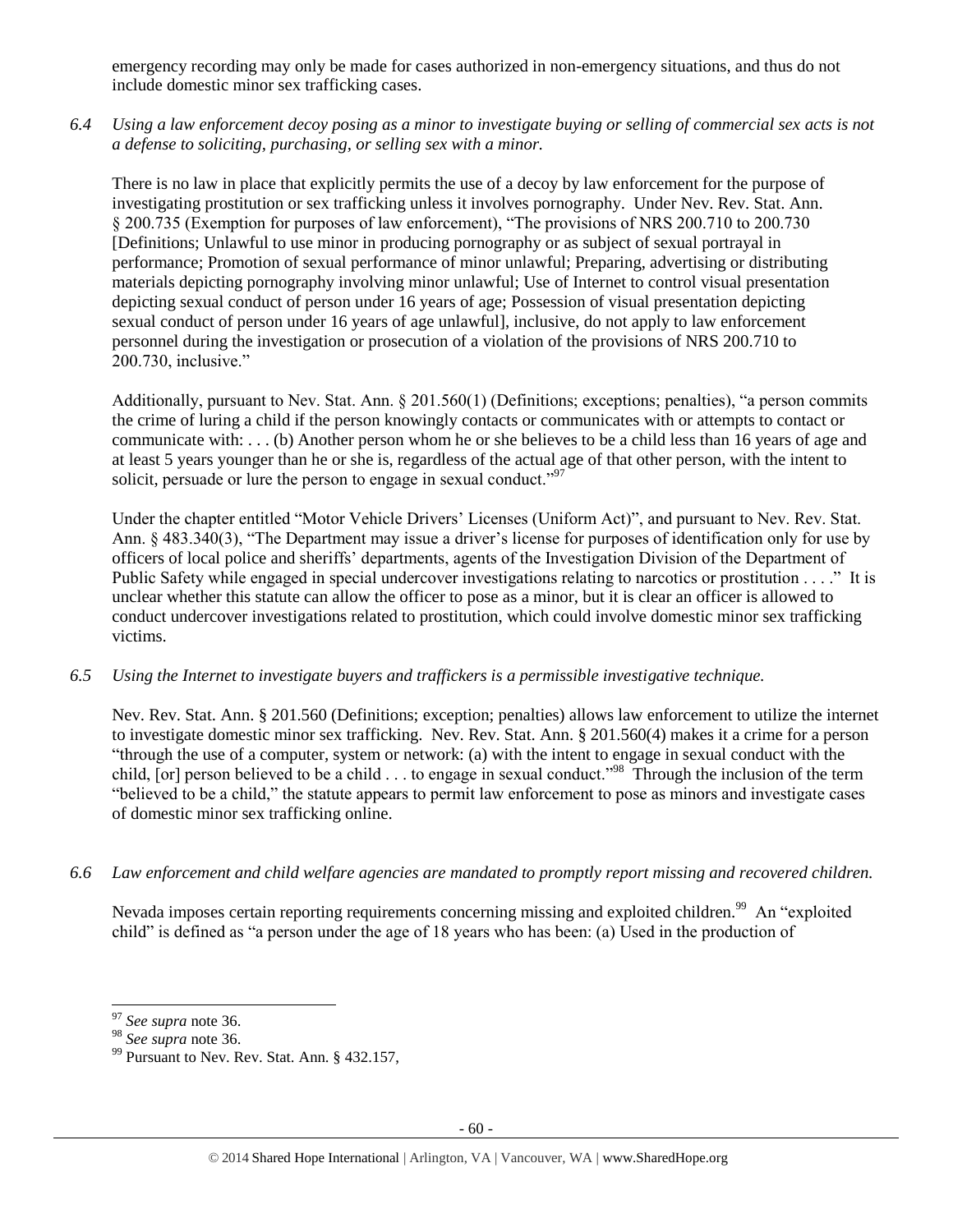pornography in violation of the provisions of NRS 200.710; (b) Subjected to sexual exploitation as defined in NRS 432B.110 ["Sexual exploitation" defined];<sup>100</sup> or (c) Employed or exhibited in any injurious, immoral or dangerous business or occupation in violation of the provisions of NRS 609.210." Nev. Rev. Stat. Ann. 432.150(3).

Pursuant to Nev. Rev. Stat. Ann. § 432.200(1) (Duties of law enforcement agency receiving report of missing child; request for and use of identifying information; notification that child is found or returned),

1. A law enforcement agency shall accept every report of a missing child which is submitted to the agency, including, but not limited to, a report made by telephone. Upon receipt of such a report, the agency shall immediately conduct a preliminary investigation and classify the cause of the disappearance of the child as "runaway," "abducted by the parent of the child," "abducted by a stranger" or "cause of disappearance unknown," and shall:

(a) Transmit all available information about the child to the Clearinghouse within 36 hours after the report is received;

1. The Office of Advocate for Missing or Exploited Children is hereby created within the Office of the Attorney General. The Advocate for Missing or Exploited Children may be known as the Children's Advocate.

2. The Attorney General shall appoint the Children's Advocate. The Children's Advocate is in the unclassified service of the State.

3. The Children's Advocate:

 $\overline{a}$ 

(a) Must be an attorney licensed to practice law in this state;

(b) Shall advise and represent the Clearinghouse on all matters concerning missing or exploited children in this state; and

(c) Shall advocate the best interests of missing or exploited children before any public or private body.

4. The Children's Advocate may:

(a) Appear as an amicus curiae on behalf of missing or exploited children in any court in this state; (b) If requested, advise a political subdivision of this state concerning its duty to protect missing or exploited children;

(c) Recommend legislation concerning missing or exploited children; and

(d) Investigate and prosecute any alleged crime involving the exploitation of children, including, without limitation, sex trafficking in violation of subsection 2 of NRS 201.300 [Pandering and sex trafficking: definition; penalties; exception] or a violation of NRS 201.320 [Living from earnings of prostitute; penalty].

5. Upon request by the Children's Advocate, a district attorney or local law enforcement agency in this state shall provide all information and assistance necessary to assist the Children's Advocate in carrying out the provisions of this section.

6. The Children's Advocate may apply for any available grants and accept gifts, grants, bequests, appropriations or donations to assist the Children's Advocate in carrying out his or her duties pursuant to this section. Any money received by the Children's Advocate must be deposited in the Special Account for the Support of the Office of Advocate for Missing or Exploited Children, which is hereby created in the State General Fund.

7. Interest and income earned on money in the Special Account must be credited to the Special Account. 8. Money in the Special Account may only be used for the support of the Office of Advocate for Missing or Exploited Children and its activities pursuant to subsection 2 of NRS 201.300 [Pandering and sex trafficking: definition; penalties; exception], NRS 201.320 [Living from earnings of prostitute; penalty] and 432.150 to 432.220, inclusive.

9. Money in the Special Account must remain in the Special Account and must not revert to the State General Fund at the end of any fiscal year.

<sup>100</sup> Pursuant to Nev. Rev. Stat. Ann. § 432B.110 ("Sexual exploitation" defined), "sexual exploitation" is defined as "forcing, allowing or encouraging a child: 1. To solicit for or engage in prostitution; 2. To view a pornographic film or literature; and 3. To engage in: (a) Filming, photographing or recording on videotape; or (b) Posing, modeling, depiction or a life performance before an audience, which involves the exhibition of a child's genitals or any sexual conduct with a child as defined in NRS 200.700."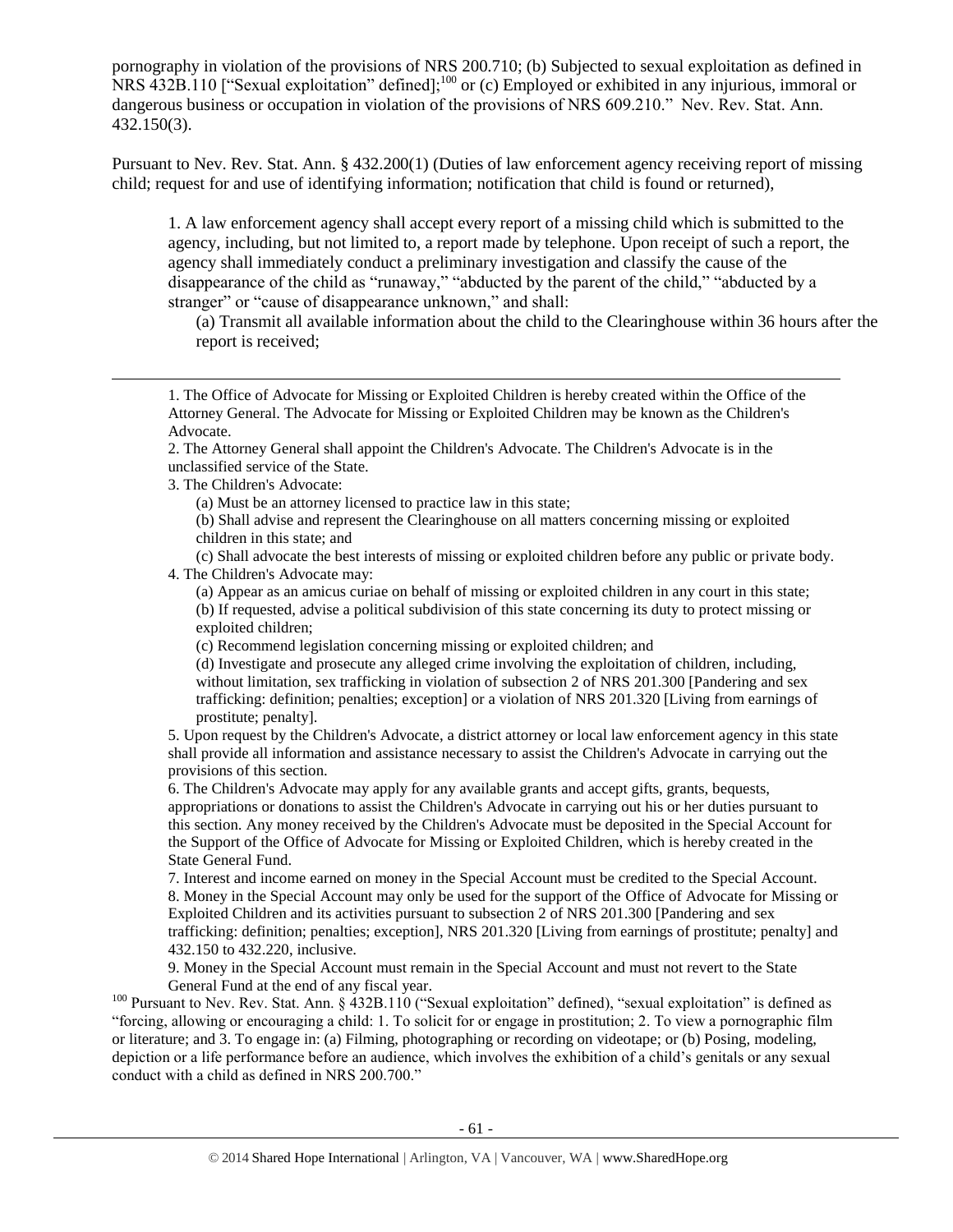(b) Immediately notify such persons and make such inquiries concerning the missing child as the agency deems necessary;

. . .

(d) Enter into the National Crime Information Center's Missing Person File, as miscellaneous information, any person reasonably believed to have unlawfully abducted or detained the missing child, or aided or abetted the unlawful abduction or detention.

If the child is recovered, the law enforcement agency must transmit this information to the national Crime Information Center and Clearinghouse. Nev. Rev. Stat. Ann. § 432.200(4).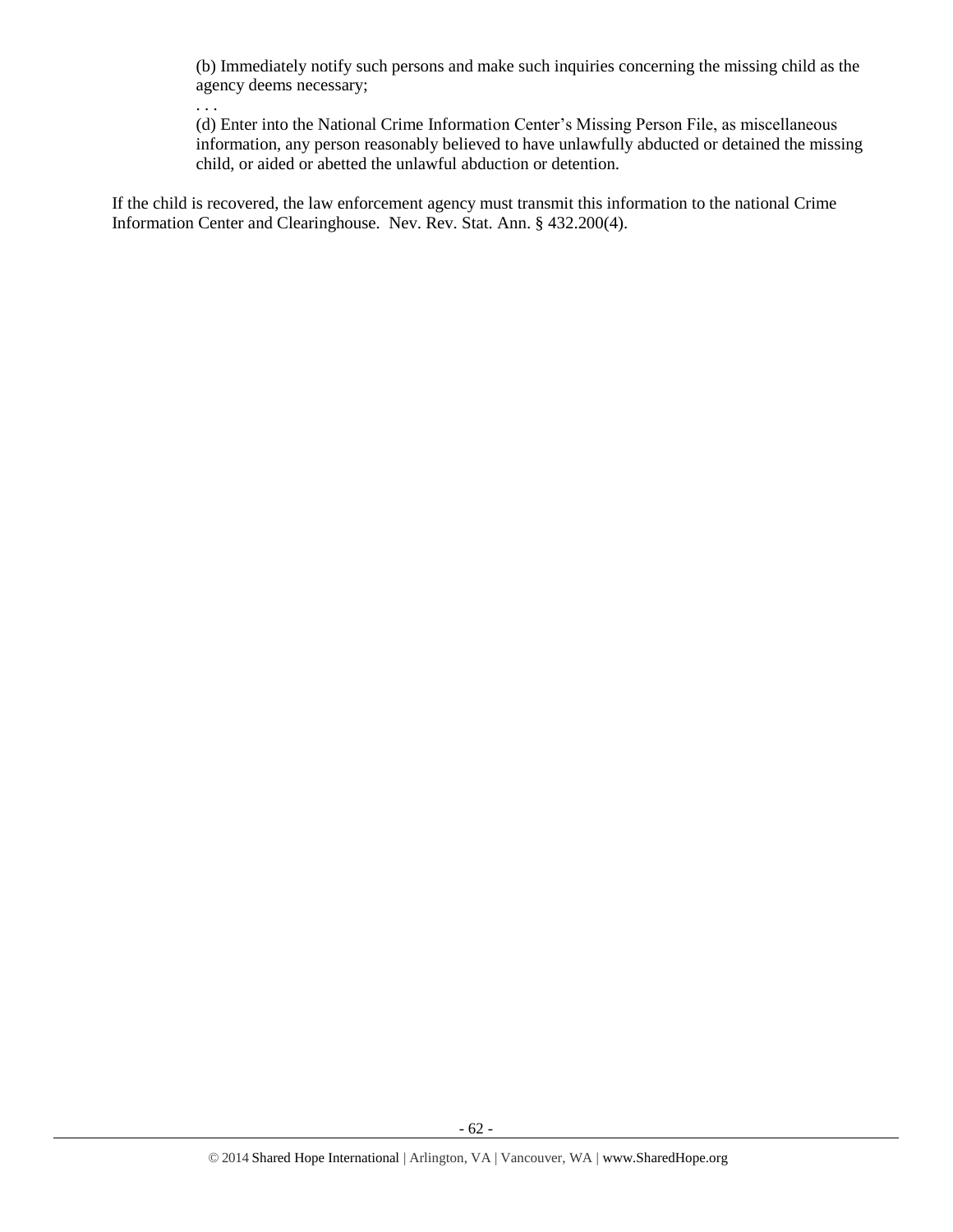## **APPENDIX A**

**Carson City:** Pursuant to Carson City, Nev., Mun. Code § 8.04.110<sup>101</sup> (Prostitution and related offenses),

It is unlawful, anywhere in Carson City, for any person:

1. To commit prostitution, or to offer to secure another for the purpose of prostitution, or for other lewd or indecent act or to induce, entice or procure a person who is in any thoroughfare or public or private place, to commit any such acts, or who, in any way, aids or abets or participates in the doing of any of the acts enumerated in this section;

2. To keep, set up, maintain, or operate, lease or rent, any place, structure, building or conveyance for the purpose of prostitution;

3. To occupy any place, structure, building or conveyance for the purpose of prostitution, or for any person to permit any place, structure, building or conveyance owned by him or under his control to be used for the purpose of prostitution, with the knowledge or reasonable cause to know that the same is, or is to be used for such purpose; or for any person to lease or rent to another person any place, structure, building or room for the purpose of prostitution;

4. To receive or to offer or agree to receive any person into any place, structure, building or conveyance for the purpose of prostitution; or to permit any person to remain there for such purpose;

5.To transport or direct any other person to any place within Carson City, when the announced purpose of such person is to be transported or directed to any such place for the purpose of prostitution, or to offer or agree so to transport or direct any such other person; 6. To advertise or publicly solicit in Carson City the availability of transportation from Carson City to some other place for the express or obvious purpose of prostitution even if such activities are not prohibited in such other place.

A violation of this ordinance is punishable by imprisonment in the city jail for up to 6 months, a fine not to exceed \$1,000, or both. Carson City, Nev., Mun. Code § 8.04.130 (Penalties).

**Churchill County:** Pursuant to Churchill Cnty., Nev., Code § 5.20.040<sup>102</sup> (Prostitution unlawful unless licensed),

> A. It is unlawful for any person to keep, own or operate any house of prostitution within the county, except as provided in this chapter.

B. It is unlawful to practice prostitution,<sup>103</sup> to allow acts of prostitution or sex for hire services, to solicit business for a prostitute or to procure any person for the purpose of prostitution within the county, except on a premises licensed under this chapter. "Out dates"<sup>104</sup> or "outcalls"<sup>105</sup> are prohibited. This chapter does not authorize operation of an escort service.

<sup>&</sup>lt;sup>101</sup> All Carson City, Nevada, Municipal Code provisions, unless otherwise noted, are taken from Carson City, Nev., Mun. Code (Codified through Ord. No. 2010-15, passed December 16, 2010 (Supp. No. 41, 3-11)), *available at* http://library.municode.com/index.aspx?clientID=16249&stateID=28&statename=Nevada.

<sup>&</sup>lt;sup>102</sup> All Churchill County, Nevada, Code provisions, unless otherwise noted, are taken from Churchill Cnty., Nev., Code (Current through bill 2011-B passed April 20, 2011), *available at*

http://www.sterlingcodifiers.com/codebook/index.php?book\_id=351.

<sup>103</sup> Churchill Cnty., Nev., Code § 5.20.010(B) (Applicability; definitions) defines "prostitution" as "[t]he performing of any of the following acts for hire by a prostitute with a patron, for a fee: engaging in sexual intercourse; oralgenital contact; or any touching of the sexual organs or any intimate part of the body of another person for the purpose of arousing or gratifying the sexual desire of either person. The term prostitution does not comprehend any sexually related act or activity defined as a crime pursuant to the Nevada Revised Statutes."

<sup>&</sup>lt;sup>104</sup> Churchill Cnty., Code § 5.20.010(B) defines "out date" as "[a]ny arrangement or arrangements whereby a prostitute and a patron meet at a location other than the licensed premises for the purpose of engaging in an act of prostitution."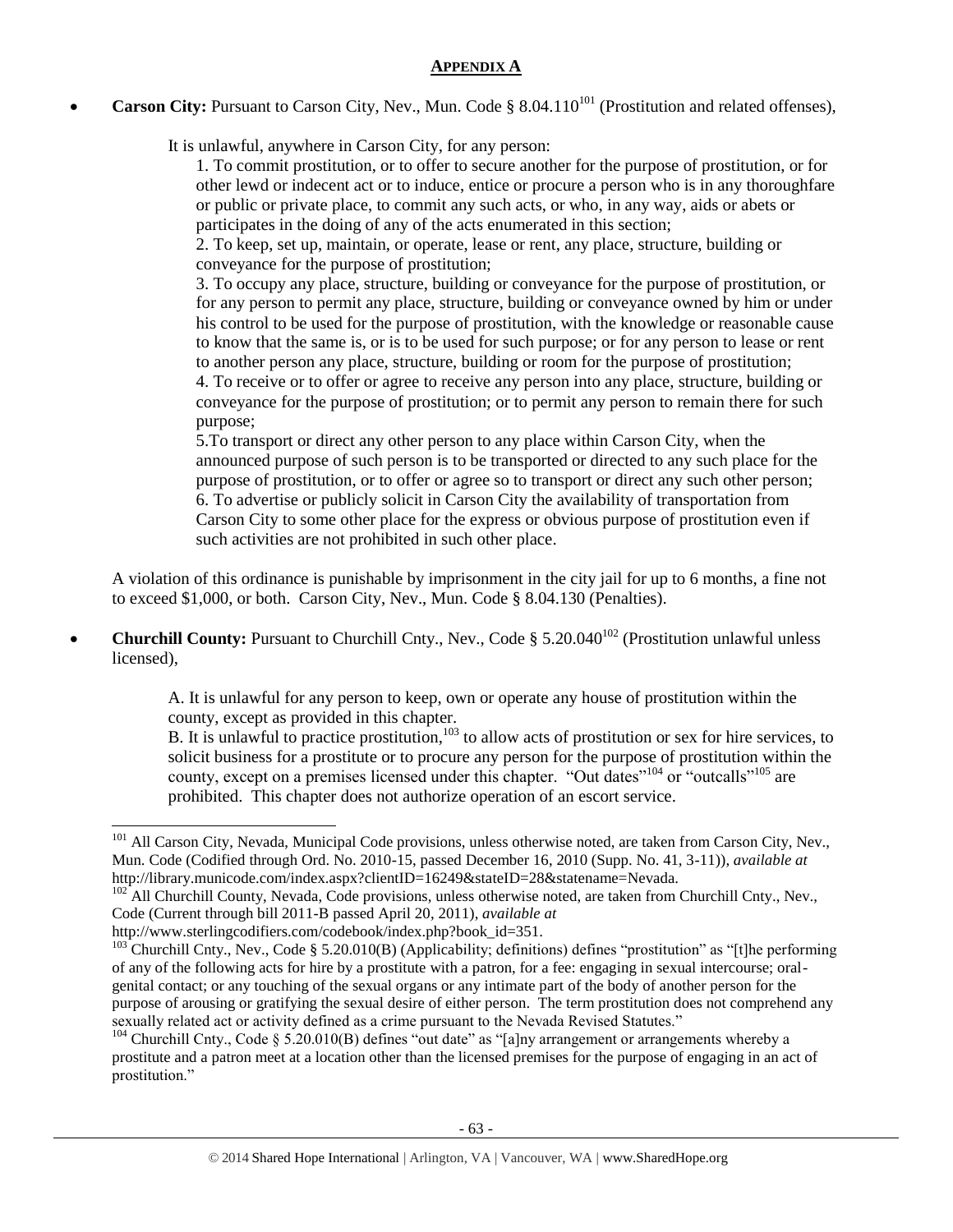Pursuant to Churchill Cnty., Nev., Code § 5.20.200(D)(6) (Work permit registration required), brothels may not employ persons under 21 years of age.

. . . .

 $\overline{a}$ 

A violation of Churchill Cnty., Nev., Code § 5.20.040 or Churchill Cnty., Nev., Code § 5.20.200 is a misdemeanor, punishable by imprisonment in the county jail for up to 6 months ,a fine not to exceed \$1,000, or both. Churchill Cnty., Nev., Code § 5.20.060 (Violation; criminal penalty)

• **Clark County:** Under Clark Cnty., Nev., Code § 12.08.015<sup>106</sup> (Prostitution unlawful), "It is unlawful for any person to commit an act of prostitution."<sup>107</sup> Pursuant to Clark Cnty., Nev., Code § 12.08.020 (Accosting and soliciting unlawful), "It is unlawful for any person to accost, solicit or invite another in any public place<sup>108</sup> or in or from any building or vehicle by word, gesture, publication or any other means to commit, offer, agree to afford an opportunity to commit an act of prostitution." Clark Cnty., Nev., Code § 12.08.060 (Resorting unlawful) makes it illegal for a person to "resort to any public place for the purpose of inducing, enticing, soliciting for or procuring another to commit an act of prostitution."

It is also unlawful under Clark Cnty., Nev., Code § 12.08.025 (Maintaining a place of prostitution unlawful) "for any person to own, lease, operate, maintain, reside in, visit or entice or attempt to entice another to reside in or visit any building or place with knowledge that acts of prostitution occurs [sic] therein." Clark Cnty., Nev., Code § 12.08.050 (Allowing premises to be used for prostitution unlawful) makes it illegal for any person or business enterprise to knowingly lease or rent a building or portion of a building for use in an act of prostitution.

Under Clark Cnty., Nev., Code § 12.08.030 (Loitering for the purpose of soliciting unlawful),

It is unlawful for any person to remain or wander about in a public place and repeatedly beckon to, or repeatedly stop, or repeatedly attempt to stop, or repeatedly attempt to engage passers-by in conversation, or repeatedly stop or attempt to stop motor vehicles, or repeatedly interfere with the free passage of other persons, for the purpose of prostitution, or of patronizing a prostitute.

Clark Cnty., Nev., Code § 12.08.040 (Aiding and abetting unlawful) states,

It is unlawful for any person to knowingly aid or abet any act of prostitution or to:

(a) Secure or offer to secure another for the purpose of committing an act of prostitution; or (b) Knowingly transport a person into or within the county with the purpose to promote that person's engaging in prostitution, or procuring or paying for transportation with that purpose; or

<sup>&</sup>lt;sup>105</sup> Churchill Cnty., Nev., Code § 5.20.010 (B) defines "outcall" as "[a]ny arrangement or arrangements whereby a prostitute and a patron agree to meet at a location other than the licensed premises for the purpose of engaging in an act of prostitution."

<sup>&</sup>lt;sup>106</sup> All Clark County, Nevada, Code provisions, unless otherwise noted, are taken from Clark Cnty, Nev., Code (Codified through Ordinance No. 3959, passed June 7, 2011 (Supplement No. 90, 6-11)), *available at*  http://library.municode.com/index.aspx?clientID=16214&stateID=28&statename=Nevada.

 $107$  Clark Cnty., Nev., Code § 12.08.010(a) (Definitions) defines prostitution as "engaging in sexual intercourse, oralgenital contact, anal-genital contact, oral-anal contact, or sado-masochistic abuse as defined in NRS 201.262, or any touching of the sexual organs or female breast of a person for monetary consideration, whether by credit, cash or check except between persons who are legally married to each other."

<sup>&</sup>lt;sup>108</sup> Clark Cnty., Nev., Code § 12.08.010(e) defines public place as, "any place of business, public building, or other building open to the general public, street, sidewalk, bridge, alley or alleyway, plaza, park, driveway, parking lot or transportation facility or the doorways and entrance ways to any building which fronts on any of the aforesaid places, or a motor vehicle in or on any such place."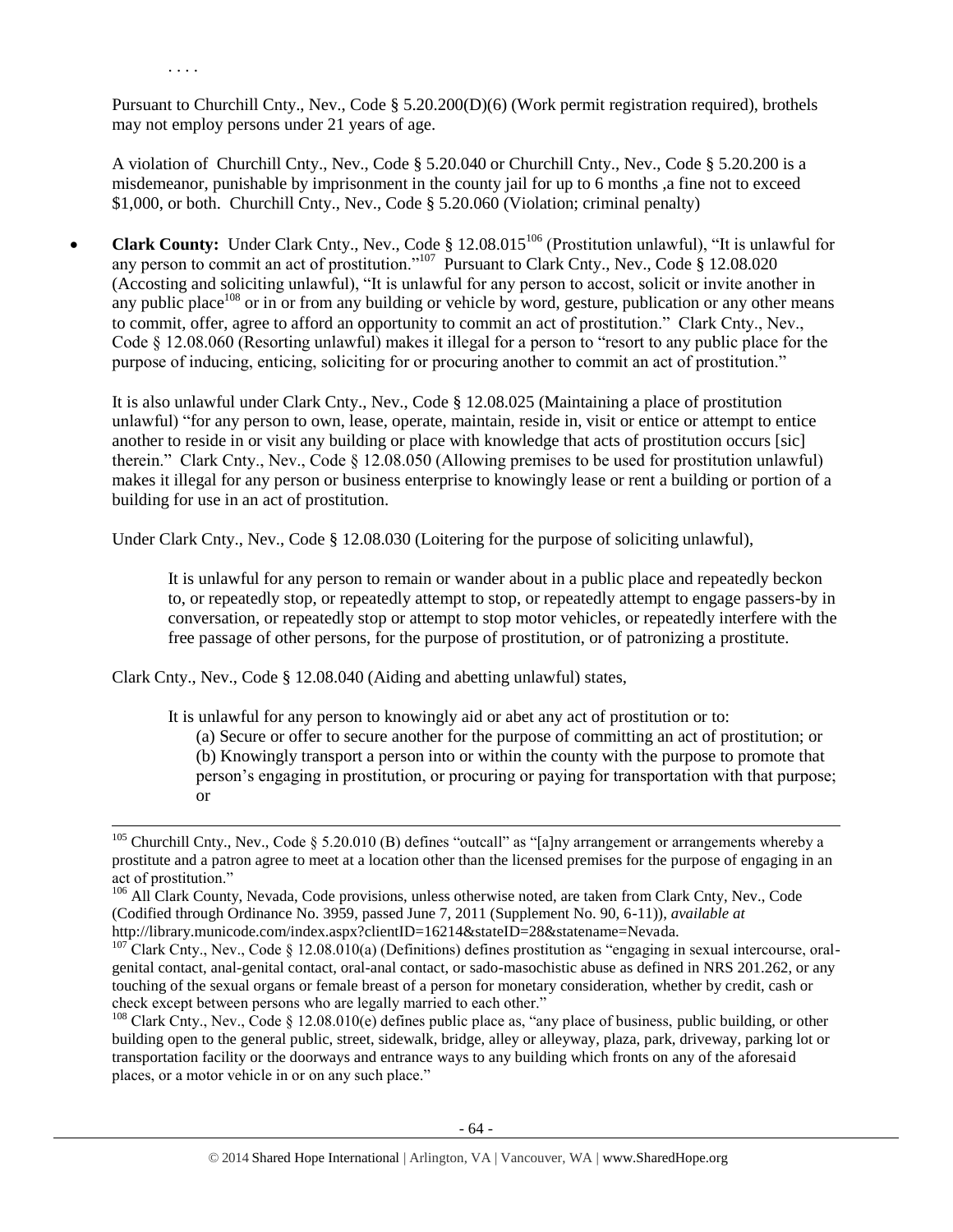(c) Knowingly receive, offer or agree to receive another into any place or building for the purpose of performing an act of prostitution, or knowingly permit another to remain there for any such purpose; or

(d) Direct another to any place for the purpose of committing an act of prostitution.

A violation of any of these ordinances is a misdemeanor, punishable by imprisonment in the county jail for up to 6 months, a fine not to exceed \$1,000, or both. Clark Cnty., Nev., Code § 12.08.090(a) (Penalties).

 **Las Vegas:** Las Vegas, Nevada is a city incorporated in Clark County, Nevada. Pursuant to Las Vegas, Nev., Mun. Code  $\S$  10.36.020<sup>109</sup> (Acts of prostitution or pandering),

> (A) It is unlawful for anyone, other than a Peace Officer acting within the scope of his or her employment, to:

(1) Commit, engage in, institute, solicit, offer or agree to commit an act of prostitution; $110$ 

(2) Attempt to commit, engage in, or institute an act of prostitution; or

(3) Intentionally facilitate, allow, permit, encourage, procure, negotiate or provide a fee $^{111}$  for an act of prostitution.

(B) It is unlawful for anyone, other than a Peace Officer acting within the scope of his or her employment, to:

(1) Secure or offer to secure another person for the purpose of committing a violation of Subsection (A) of this Section;

(2) Knowingly transport, offer to transport, or seek transport for a person into or within the City for the purpose of committing a violation of Subsection (A) of this Section, or to procure or pay for transportation for that purpose;

(3) Knowingly receive, offer or agree to receive another into any motor vehicle, place or building for the purpose of committing a violation of Subsection (A) of this Section;

(4) Direct another to any motor vehicle or place for the purpose of committing a violation of Subsection (A) of this Section;

(5) Attempt to detect the presence or identity of a Police Officer, Peace Officer, or other law enforcement officer for the purpose of attempting to avoid or escape criminal liability for violating, or attempting to violate this Chapter, by:

(a) Exposing or touching or seeking to expose or touch an intimate body part of another or one's self, or asking, soliciting, encouraging or attempting to procure another to do the same; or

(b) Inquiring, in any manner, as to whether another person is a Peace Officer, Police Officer, or other law enforcement officer;

(6) Possess or acquire a prescription or non-prescription controlled substance for the purposes of facilitating a violation of this Chapter or a benefit therefrom, including acquiring or possessing such substance to:

(a) Complete a barter, trade or exchange;

<sup>&</sup>lt;sup>109</sup> All Las Vegas, Nevada, Municipal Code provisions, unless otherwise noted, are taken from Las Vegas, Nev., Mun. Code (Codified through Ordinance No. 6149, passed May 4, 2011 (Supp. No. 7)), *available at*  http://library.municode.com/index.aspx?clientID=14787&stateID=28&statename=Nevada.

<sup>&</sup>lt;sup>110</sup> Las Vegas, Nev., Mun. Code § 10.36.010 (Definitions) defines prostitution as, "an act, by any person, for a fee, of engaging in an act of lewdness, sexual intercourse, oral-genital contact or any touching of the sexual organs or other intimate parts of another person, clothed or unclothed, for the purpose of arousing or gratifying the sexual desire of either person or a third person."

<sup>&</sup>lt;sup>111</sup> Las Vegas, Nev., Mun. Code  $\frac{8}{9}$  10.36.010 defines fee, regardless of whether it is "quantified", as "anything of monetary value, service, consideration, trade, barter, exchange, accommodation, or other compensation, whether agreed to, received, offered, solicited, promised, suggested, or expected by any party to a transaction."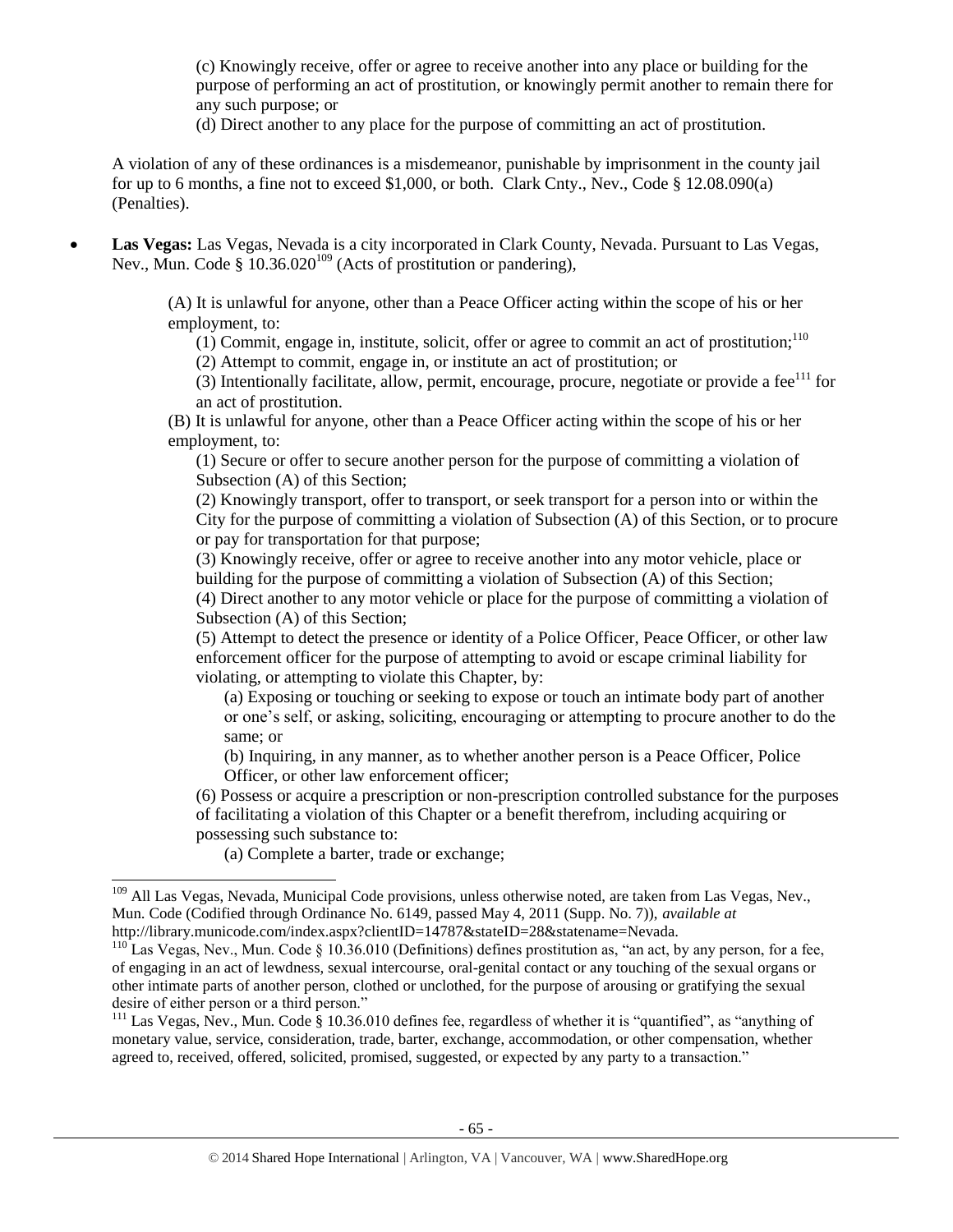(b) Enhance sexual performance or sexual gratification; or

(c) Incapacitate another so as to steal a thing of value from such other person; or (7) Knowingly, in any other way, aid, abet or participate in an act of prostitution or pandering.

(C) It is not a defense to a charge of offering or agreeing to an act of prostitution that there was an absence of an intent to institute, commit, engage in, procure, facilitate or carry through with an act of prostitution.

Under Las Vegas, Nev., Mun. Code § 10.36.030 (Loitering for prostitution), It is unlawful for anyone, other than a Peace Officer acting within the scope of his or her employment, to do the following:

(A) Remain or wander about in a public place and repeatedly beckon to, or repeatedly stop, or repeatedly attempt to stop, or repeatedly attempt to engage passers-by in conversation, or repeatedly stop or attempt to stop motor vehicles, or repeatedly interfere with the free passage of other persons, for the purpose of committing a violation of Section  $10.36.020^{112}$ ; or (B) Remain or wander about in or upon private property after having been warned against trespassing on such property and repeatedly beckon to, or repeatedly stop, or repeatedly attempt to stop, or repeatedly attempt to engage passers-by in conversation, or repeatedly stop or attempt to stop motor vehicles, or repeatedly interfere with the free passage of other persons, for the purpose of committing a violation of Section  $10.36.020$ <sup>113</sup>

A first violation of Las Vegas, Nev., Mun. Code § 10.36.020 or Las Vegas, Nev., Mun. Code § 10.36.030 is a misdemeanor, punishable by up to six months imprisonment, a \$1000 fine, or both. Las Vegas, Nev., Mun. Code §§ 10.36.050(A) (Violation—penalty), 1.24.010 (Designated). A second offense of either ordinance committed within 3 years of the first offense of either ordinance is punishable by at least 30 days in jail and a fine not less than \$250. Las Vegas, Nev., Mun. Code § 10.36.050(A)(1). Any subsequent offense of either ordinance committed within 3years of a second offense of either ordinance is punishable by imprisonment of at least 6months and a fine not less than \$250. Las Vegas, Nev., Mun. Code § 10.36.050(A)(2).

• **Douglas County:** Pursuant to Douglas Cnty., Nev., Code, § 9.20.020<sup>114</sup> (Solicitation of prostitution— Unlawful),

> A. It is unlawful in Douglas County for any person to accost, solicit<sup>115</sup> or invite another in any public place, or in or from any building or vehicle by word, gesture or any other means to commit, offer, agree, or afford an opportunity to commit an act of prostitution.<sup>116</sup> B. It is unlawful for any person to resort to an [sic] public place for the purpose of inducing, enticing, procuring or soliciting another to commit an act of prostitution.

Under Douglas Cnty., Nev., Code, § 9.20.030 (Loitering for the purposes of prostitution—unlawful),

 $112$  Las Vegas, Nev., Mun. Code § 10.36.020 (Acts of prostitution or pandering).

<sup>&</sup>lt;sup>113</sup> Las Vegas, Nev., Mun. Code § 10.36.020 (Acts of Prostitution or Pandering).

<sup>&</sup>lt;sup>114</sup> All Douglas County, Nevada, Code provisions, unless otherwise indicated, are taken from Douglas Cnty., Nev., Code, *available at* http://www.douglascountynv.gov/sites/County\_Code/ (last visited Aug. 31, 2011).

<sup>&</sup>lt;sup>115</sup> Douglas Cnty., Nev., Code § 9.20.010(B) (Definitions) defines solicitation of an act of prostitution as, "asking, appealing, entreating, inviting, imploring, luring, pleading, tempting, or otherwise importuning another to commit an act of prostitution."

<sup>&</sup>lt;sup>116</sup> Douglas Cnty., Nev., Code § 9.20.010(A) defines prostitution as, "engaging in any sexual activity, including but not limited to, sexual intercourse, masturbation, fellatio, cunnilingus, sodomy, or other infamous crime against nature, or other sexual activity or conduct of a deviate nature, for compensation of any kind."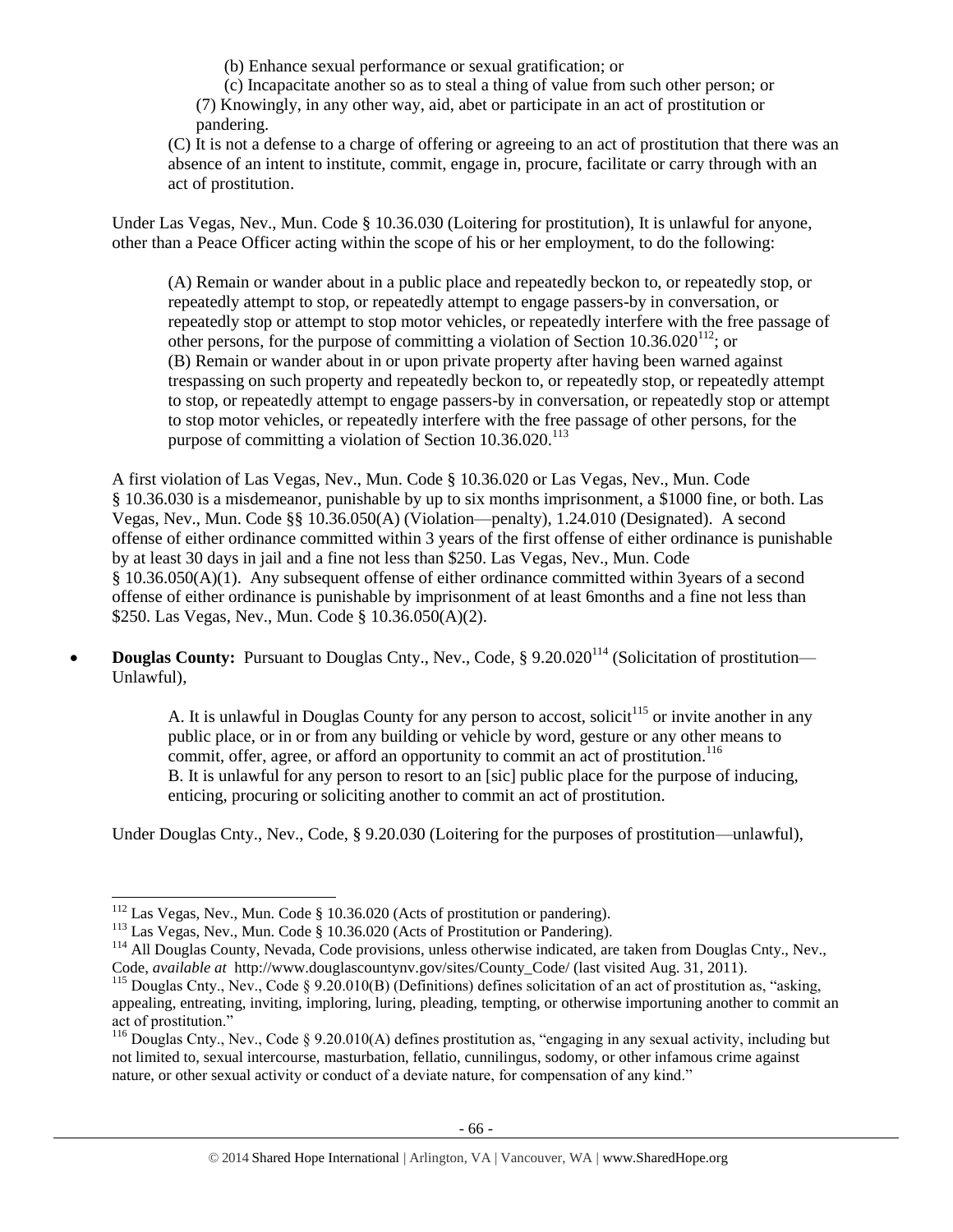A. It is unlawful for any person to loiter in or near any public place, quasi-public place or thoroughfare in a manner and under circumstances manifesting the purpose of inducing, enticing or soliciting another to commit an act of prostitution.

B. Among the circumstances which may be considered in determining whether the purpose is manifested is that the person repeatedly beckons to, stops, attempts to stop or repeatedly engages persons passing in conversation, or repeatedly stops or attempts to stop motor vehicle operators by hailing, waving of arms or any other bodily gesture, or any combination of this chapter. C. No arrest shall be made for violation of this subsection unless the arresting party first affords the person an opportunity to explain his or her conduct. No one shall be convicted of violating this subsection if it appears at trial that the explanation given was true and disclosed a lawful purpose.

Pursuant to Douglas Cnty., Nev., Code § 9.20.040 (Abetting prostitution—unlawful),

A. It is unlawful for any person to knowingly in any manner aid or abet any act of prostitution, which includes, but is not limited to:

1. Securing or offering to secure another for the purpose of committing an act of prostitution; or

2. Knowingly transport a person into or within the county with the purpose to promote that person's engaging in prostitution, or procuring or paying for transportation with that purpose; or

3. Knowingly receive, offer or agree to receive another into any place or building for the purpose of performing an act of prostitution, or to knowingly permit another to remain there for any such purpose; or

4. Direct another to any place in the county for the purpose of committing an act of prostitution.

B. It is unlawful for any person, partnership, firm, association or corporation to knowingly lease or rent any hotel, motel, building, house, apartment, office, room, premises or portion thereof to any person, partnership, firm, association or corporation to be used as, or for the purpose of using the premises for a place of prostitution or to knowingly suffer or permit the same to be used for prostitution.

A violation of any of these ordinances is a misdemeanor, punishable by imprisonment in the county jail for up to 6 months, a fine not to exceed \$1,000, or both. Douglas Cnty., Nev., Code §§ 9.20.050 (Penalties), 1.08.010(A) (Designated).

- **Elko County:** Pursuant to Elko Cnty., Nev., Code  $\S$  7-1-6(A)<sup>117</sup> (Prostitution), prostitution is unlawful in unincorporated areas of the county. The "unincorporated area" of the county does not include, "those areas of Elko County that are incorporated pursuant to the laws of the state: the cities of Elko, Carlin and Wells." Elko Cnty., Nev., Code  $\S$  7-1-6(F). A violation of this ordinance is a misdemeanor, punishable by imprisonment in the county jail for up to 6 months, a fine not exceeding \$500.00, or both. Elko Cnty., Nev., Code § 7-1-6(B).
	- **Carlin, Elko County:** Carlin is a city incorporated in Elko County, Nevada. Pursuant to Carlin, Nev., City Code § 5-9-4<sup>118</sup> (Prostitution; unlawful under certain conditions),

l

<sup>&</sup>lt;sup>117</sup> Unless otherwise stated, all Elko County, Nevada, Code provisions are taken from Elko Cnty., Nev., Code (codified through Ord. No. 06-2010, passed August 5, 2010), *available at*  http://www.sterlingcodifiers.com/codebook/index.php?book\_id=569.

<sup>&</sup>lt;sup>118</sup> Unless otherwise stated, all Carlin, Nevada Code provisions are taken from Carlin., Nev., City Code (codified through Ord. No. 234, passed December 8, 2010), *available at* 

http://www.sterlingcodifiers.com/codebook/index.php?book\_id=677.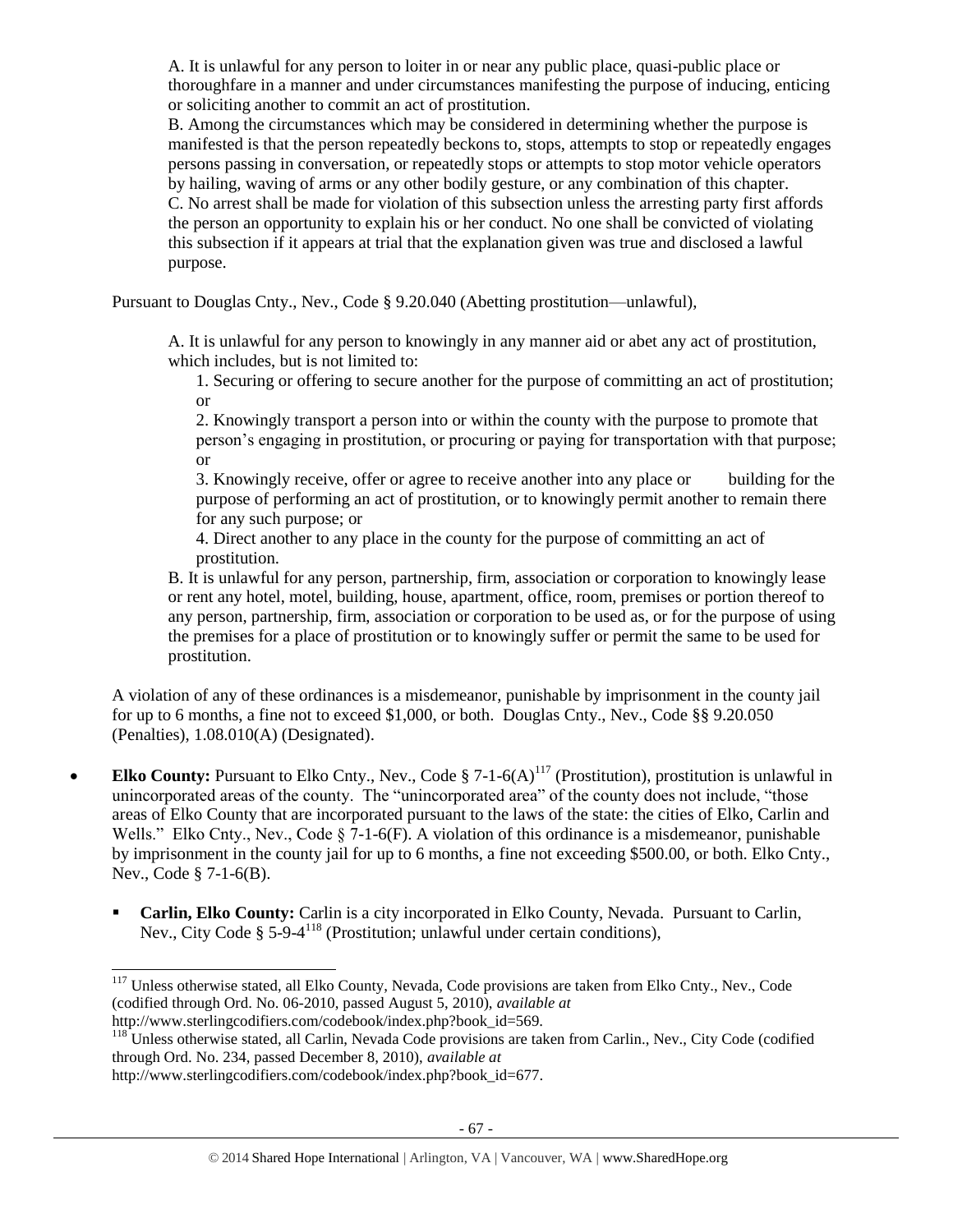(A) It is unlawful for any person, firm or corporation to keep or operate any house of prostitution, house of ill fame or bawdyhouse of any description within the city, except as herein provided in [Carlin, Nev., Mun. Code, Title 5, Chapter 9, Carlin Brothel Code].

(B) It is unlawful for any person to practice prostitution, to solicit business for a prostitute or to procure any person for the purpose of prostitution within the city, except as herein provided in [Carlin, Nev., Mun. Code, Title 5, Chapter 9, Carlin Brothel Code].

No prostitute below the age of 21 can be given a work card. Carlin, Nev., City Code § 5-9-14(C)(8) (Prostitute Registration and work card).

A violation of Carlin, Nev., City Code § 5-9-4 or Carlin, Nev., City Code § 5-9-14 is a misdemeanor, punishable by imprisonment in the city or county jail for up to 6 months, a fine not exceeding \$1,000, or both. Carlin, Nev., City Code § 1-4-1 (General Penalty).

 **Elko, Elko County:** Elko is a city incorporated in Elko County, Nevada. Pursuant to Elko, Nev., City Code § 4-9-3<sup>119</sup> (Unlawful under certain conditions),

A. It is unlawful for any person, firm or corporation to keep, own or operate any house of prostitution<sup>120</sup>, house of ill fame or bawdy house of any description within the city, except as herein provided in [Elko, Nev., Mun. Code, Title 4, Chapter 9, Prostitution]. B. It is unlawful for any owner or bartender/manager of a licensed brothel<sup>121</sup> to allow any person to practice prostitution or to solicit business for a prostitute or to procure any person for the purpose of prostitution within the city, except within the premises of a licensed brothel and within the boundaries of the restricted commercial district as set forth in the city zoning code. There will be no "out dates." That is, prostitutes shall not be hired from a brothel for the purpose of prostitution to accompany a customer outside the brothel from which the prostitute is employed. All soliciting of prostitution and acts of prostitution must take place inside the premises of a licensed brothel.

C. In the trial of any case arising under the provisions of subsection A or B of this section, evidence of general reputation shall be competent evidence as to the question of the ill fame of any house of prostitution and to the question of the ill fame of any person alleged to be practicing prostitution.

Pursuant to Elko, Nev., City Code § 4-9-13(D)(7) (Work permit registration requirements), no prostitute can be younger than 21 years of age.

A violation of Elko, Nev., City Code § 4-9-3 or Elko, Nev., City Code § 4-9-13 is a misdemeanor, punishable by imprisonment for up to 6 months, a fine not exceeding \$1,000, or both. Elko, Nev., City Code § 4-9-20 (Criminal penalty).

<sup>&</sup>lt;sup>119</sup> Unless otherwise stated, all Elko, Nevada Code provisions are taken from Elko, Nev., City Code (codified through Ord. No. 735, passed May 10, 2011), *available at* 

http://www.sterlingcodifiers.com/codebook/index.php?book\_id=316http://www.sterlingcodifiers.com/codebook/ind ex.php?book\_id=569.

 $120$  Elko, Nev., City Code § 4-9-4 (Definitions) defines a house of prostitution as, "any building in which sexual acts are provided or performed for a fee."

<sup>&</sup>lt;sup>121</sup> Elko, Nev., City Code § 4-9-4 defines a brothel as, "a duly licensed house of prostitution operated in accordance with the provisions of [Elko, Nev., Mun. Code Title 4 Ch. 9 Prostitution]."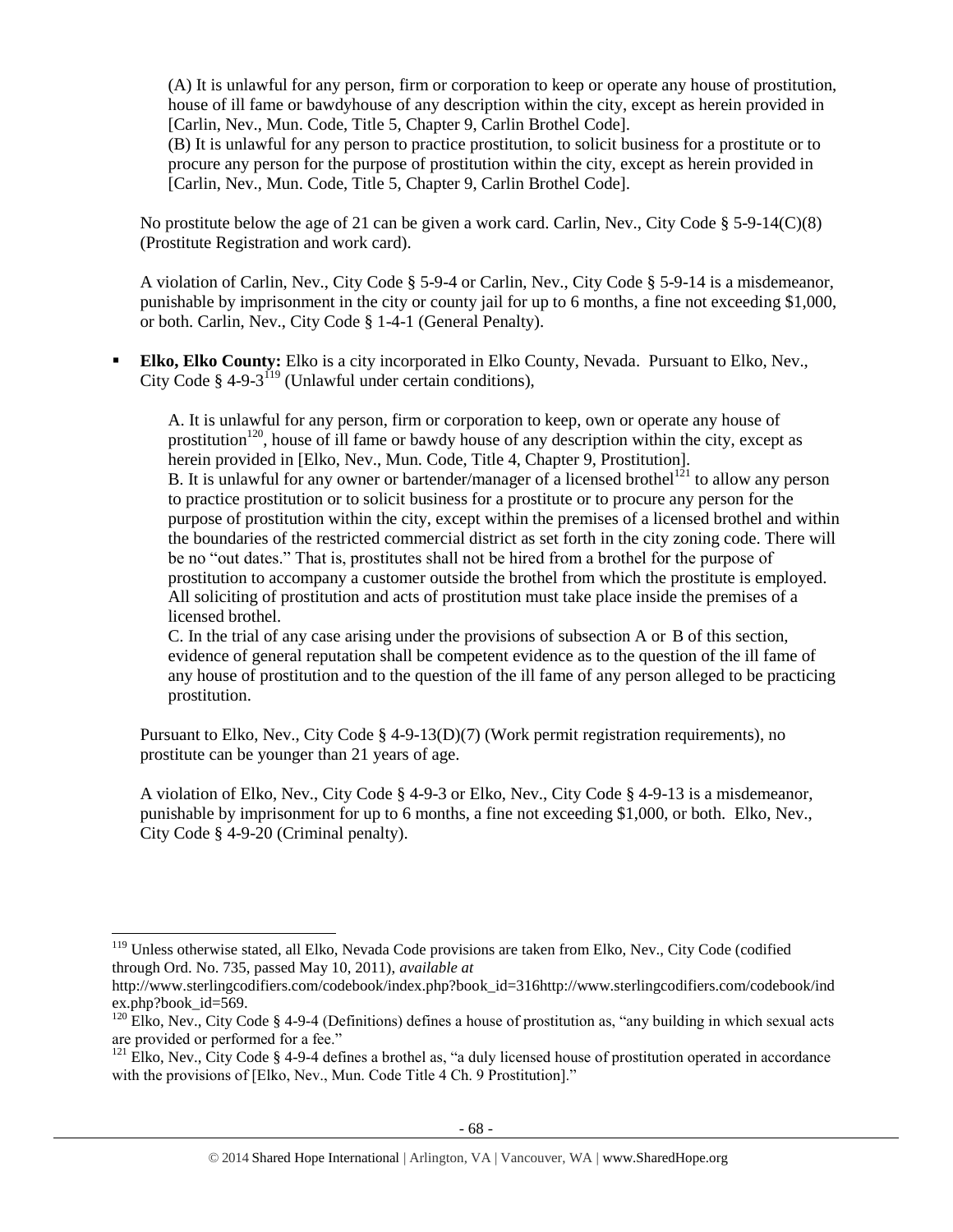**West Wendover, Elko County:** West Wendover is a city incorporated in Elko County, Nevada. Pursuant to West Wendover, Nev., City Code § 4-2-7<sup>122</sup> (Prostitution),

B. Prostitution<sup>123</sup> Prohibited: It shall be unlawful for any person to engage in prostitution or solicitation within the city.

C. House Of Ill Fame Prohibited: It shall be unlawful for any person to establish, maintain or operate a house of ill fame or repute or any other business employing any male or female for the purpose of prostitution within the city.

. . . .

Violation of this ordinance is a misdemeanor, punishable by imprisonment in the city or county jail for up to 6 months, a fine not exceeding \$1,000, or both. West Wendover, Nev., City Code §§ 4-2- 7(D), 1-4-1(A) (General Penalty).

# **Humboldt County:**

 $\overline{a}$ 

 **Winnemucca, Humboldt County:** Winnemucca is a city incorporated in Humboldt County, Nevada. Pursuant to Winnemucca, Nev., Mun. Code § 9.12.030<sup>124</sup> (Prostitution and pandering–exceptions),

A. Except as provided in subsection C of this section, it is unlawful for any person:

1. To aid, offer or agree to commit any lewd or indecent act or any act of prostitution; 2. To offer to secure or secure another for the purpose of committing any act of prostitution, fornication, assignation or any other lewd or indecent act with any other person 3. To be in or near any thoroughfare or public place for the purpose of inducing, enticing or procuring another to commit an act of lewdness, fornication or unlawful sexual intercourse; 4. Knowingly to receive, offer or agree to receive any person into any place or building for the purpose of assignation or of performing any act of lewdness or fornication or knowingly to permit any person to remain there for any such purposes;

5. In any way to aid, abet or participate in the doing of any of these acts prohibited by this subsection.

. . . C. Notwithstanding the provisions of subsections A and B of this section, prostitution may be engaged in within any structure or building which is situated in Block 40 or Block 41 of the Riverside Addition to the city, provided that such premises has been issued a valid city brothel business license and each employee or independent contractor therein holds a valid city brothel work and valid health card, if applicable.

A violation of this ordinance is a misdemeanor punishable by imprisonment for up to 6 months, a fine not to exceed \$1,000, or both. Winnemucca, Nev., Mun. Code §§ 9.12.050 (Prostitution and Pandering—exceptions), 1.16.020 (Punishment for misdemeanors).

• **Lincoln County:** Pursuant to Lincoln Cnty., Nev., Code  $\S$  7-2-1<sup>125</sup> (Prostitution prohibited),

<sup>&</sup>lt;sup>122</sup> Unless otherwise stated, all West Wendover, Nevada Code provisions are taken from West Wendover, Nev., City Code (codified through Ord. No. 2011-05, passed July 5, 2011), *available at*  http://www.sterlingcodifiers.com/codebook/index.php?book\_id=393.

<sup>&</sup>lt;sup>123</sup> West Wendover, Nev., City Code § 4-2-7(A) defines prostitution as "[t]he act or practice of offering the body for sexual relations for hire, by males or females."

<sup>&</sup>lt;sup>124</sup> All Winnemucca, Nevada, Code provisions, unless otherwise noted, are taken from Winnemucca, Nev., Mun. Code (Codified through Ordinance 767, enacted October 6, 2009 (Supplement No. 6), *available at* 

http://library.municode.com/index.aspx?clientID=16703&stateID=28&statename=Nevada.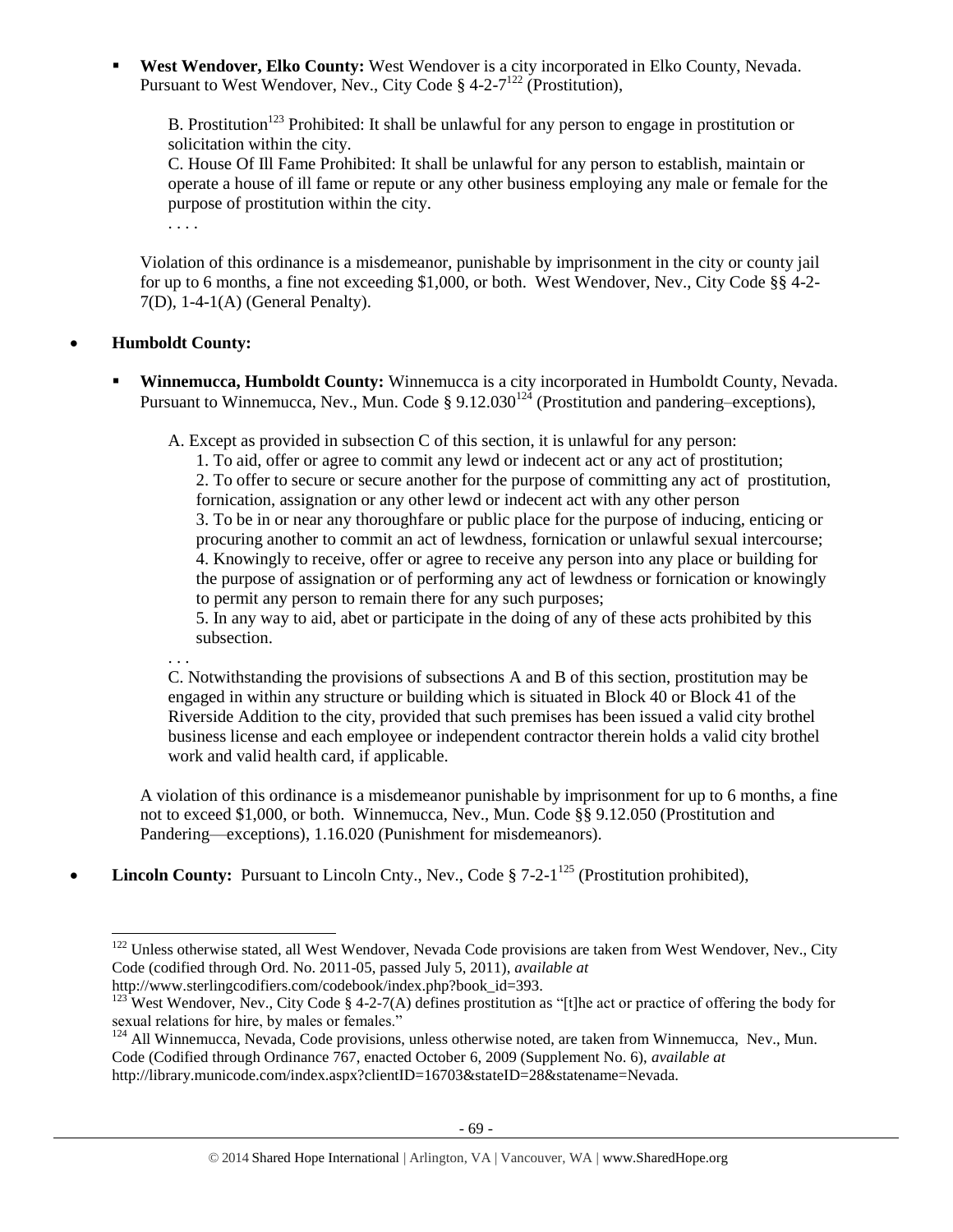It shall be unlawful, as an act of prostitution, for any person within the county to engage in sexual intercourse for any money or thing of value with a person to whom he or she is not married, or to solicit a person to whom he or she is not married to have sexual intercourse for any money or thing of value with the person so soliciting.

Under Lincoln Cnty., Nev., Code, § 7-2-2 (Sexual intercourse for hire and lewd acts),

It shall be unlawful for any person to:

A. Receive money or other thing of value in exchange for another person committing a lewd act or an act of sexual intercourse.

B. Pay or offer or agree to pay another person to commit a lewd act or an act of sexual intercourse.

C. Commit or offer or agree to commit any lewd act.

D. Secure or offer another person for the purpose of committing a lewd act or an act of sexual intercourse for hire.

E. Induce, entice or procure, or attempt to induce, entice or procure another person, in or near any place frequented by the public or any public place, to commit a lewd act or an act of sexual intercourse for hire.

F. Knowingly transport any person to any place for the purpose of committing a lewd act or any act of sexual intercourse for hire.

G. Knowingly transport any person to any place for the purpose of offering or agreeing to pay another person to commit a lewd act or an act of sexual intercourse.

H. Knowingly receive, or offer or agree to receive, any person into any place or building for the purpose of performing a lewd act, or an act of sexual intercourse for hire, or to knowingly permit any person to remain in any place or building for such purpose.

I. Aid, abet, allow, permit or participate in the commission of any of the acts prohibited in subsections A through H of this section.

A violation of any of these ordinances is a misdemeanor, punishable by imprisonment in the county jail for up to 6 months, a fine not to exceed \$1,000, or both. Lincoln Cnty., Nev., Code §§ 7-2-5 (Violation a misdemeanor), 1-4-1(B) (General penalty).

Lincoln Cnty., Nev., Code § 7-2-4 (Exception) creates an exception to these ordinances for activities "in a licensed house of prostitution pursuant to Nevada Revised Statutes section 201.354 et seq. (2003 Code).<br>
"<sup>126</sup> However, Lincoln County no longer licenses houses of prostitution.<sup>127</sup>

• Lyon County: Pursuant to Lyon Cnty. Nev., Code § 5.03.04<sup>128</sup> (Prostitution permitted; compliance with provisions),

 $\overline{a}$ 

http://www.sterlingcodifiers.com/codebook/index.php?book\_id=536.

<sup>&</sup>lt;sup>125</sup> All Lincoln County, Nevada, Code provisions, unless otherwise noted, are taken from Lincoln Cnty., Nev., Code (Codified through Ordinance 2010-03, enacted August 2, 2010), *available at* 

http://www.sterlingcodifiers.com/codebook/index.php?book\_id=612.

<sup>&</sup>lt;sup>126</sup> Nev. Rev. Stat. 201.354 (Engaging in prostitution or solicitation for prostitution: penalty; exception) (2003). 1. It is unlawful for any person to engage in prostitution or solicitation therefor, except in a licensed house of prostitution.

<sup>2.</sup> Any person who violates subsection 1 is guilty of a misdemeanor.

<sup>&</sup>lt;sup>127</sup> *See* Kuban v. McGinsey, 65 P.2d 623, 624 (Nev. 1980).

<sup>&</sup>lt;sup>128</sup> All Lyon County, Nevada, Code provisions, unless otherwise noted, are taken from Lyon Cnty., Nev., Code (Codified through Ordinance 551, enacted May 19, 2011), *available at*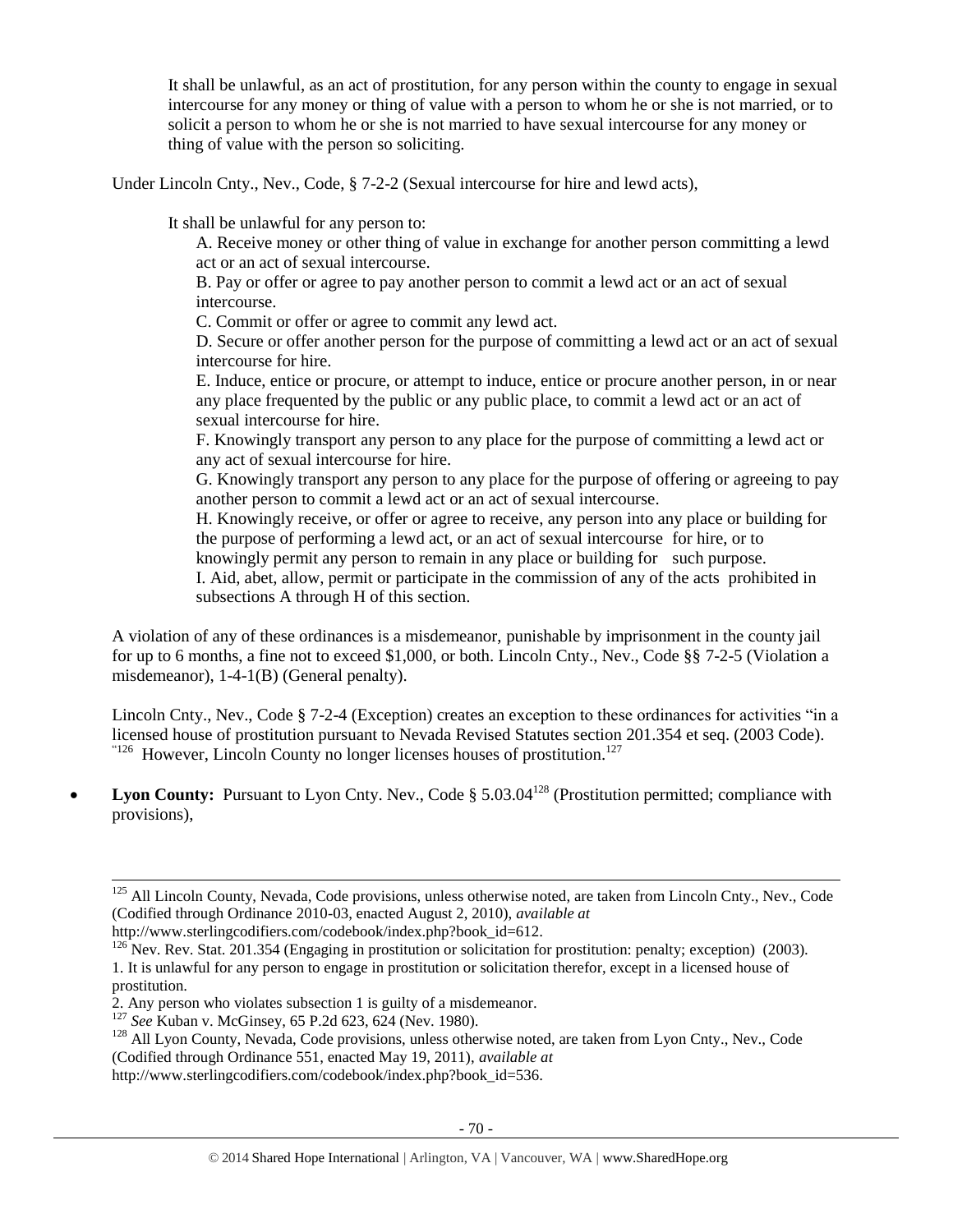A. Prostitution Permitted: The operation of a house of prostitution within the County in accordance with the provisions of this Chapter does not constitute a public nuisance or an offense to public decency.

B. Compliance with Provisions:

1. Chapter Provisions:

a. It is unlawful for any person to keep or operate any house of prostitution, house of ill fame or bawdy house of any description within the County except as provided in this Chapter.

b. It is unlawful for any person to practice prostitution, to solicit business for a prostitute or to procure any person for the purpose of prostitution within the County except as provided in this Chapter.

2. Zoning: No licenses shall be issued without the prospective licensee first obtaining proper zoning for the proposed operation.

Violation of this ordinance is a misdemeanor. Lyon Cnty. Nev., Code § 1.04.01 (General penalty). Pursuant to Lyon Cnty., Nev., Code § 1.04.01 (General Penalty), misdemeanors are "punishable as provided in the [Nevada Revised Statutes] for misdemeanor violations." The Nevada Revised Statutes punish misdemeanors by either imprisonment for not more than 6 months, a fine not exceeding \$1,000, or both or a period of community service. Nev. Rev. Stat. 193.150 (Punishment of misdemeanors).

**Nye County:** Pursuant to Nye Cnty., Nev., Code § 9.20.160<sup>129</sup> (General prohibitions),

It is unlawful:

 $\overline{a}$ 

A. For any person under the age of twenty one (21) years to enter or be a patron of any house of prostitution;

B. For a licensee of any licensed house of prostitution, or for any employee of such licensee, to compel, entice, encourage, permit or suffer any person under the age of twenty one (21) years to enter or be a patron of any licensed house of prostitution;

D. For any person to engage in prostitution<sup>130</sup> or solicitation<sup>131</sup> therefor, except in a house of prostitution<sup>132</sup> licensed under this chapter.

A violation of this ordinance is a misdemeanor, punishable by imprisonment for up to 6 months, a fine not to exceed \$1,000, or both. Nye Cnty., Nev., Code §§ 9.20.250 (Violation; penalty), 1.01.180 (General penalty).

<sup>&</sup>lt;sup>129</sup> All Nye County, Nevada, Code provisions, unless otherwise noted, are taken from Nye Cnty., Nev., Code (Codified through Ordinance 434, enacted 2012), *available at* 

http://www.sterlingcodifiers.com/codebook/index.php?book\_id=648

<sup>&</sup>lt;sup>130</sup> Nye Cnty., Nev., Code § 9.20.020 (Definitions) states prostitution occurs when a "male or female person who for a fee engages in sexual intercourse, oral-genital contact or any touching of the sexual organs or other intimate parts of a person for the purpose of arousing or gratifying the sexual desire of either person."

 $^{131}$  Nye Cnty., Nev., Code § 9.20.020 states that solicitation occurs when a person, "Induces, persuades, encourages, inveigles or compels a person to engage in 'sexual conduct' as defined in this section" or "Offers to engage in 'sexual conduct' as defined in this section." Nye Cnty., Nev., Code § 9.20.020 defines sexual conduct as "Any of the acts defined in the definition of prostitution in this section." The acts listed in the definition of prostitution are "sexual intercourse, oral-genital contact or any touching of the sexual organs or other intimate parts of a person for the purpose of arousing or gratifying the sexual desire of either person." Nye Cnty., Nev., Code § 9.20.020.

<sup>&</sup>lt;sup>132</sup> Nve Cnty., Nev., Code § 9.20.020 defines a house of prostitution as "Any house, building, trailer (with or without wheels), vehicle, tent or other structure or "premises" as defined in this section wherein or whereon acts of prostitution are committed, or offered to be committed."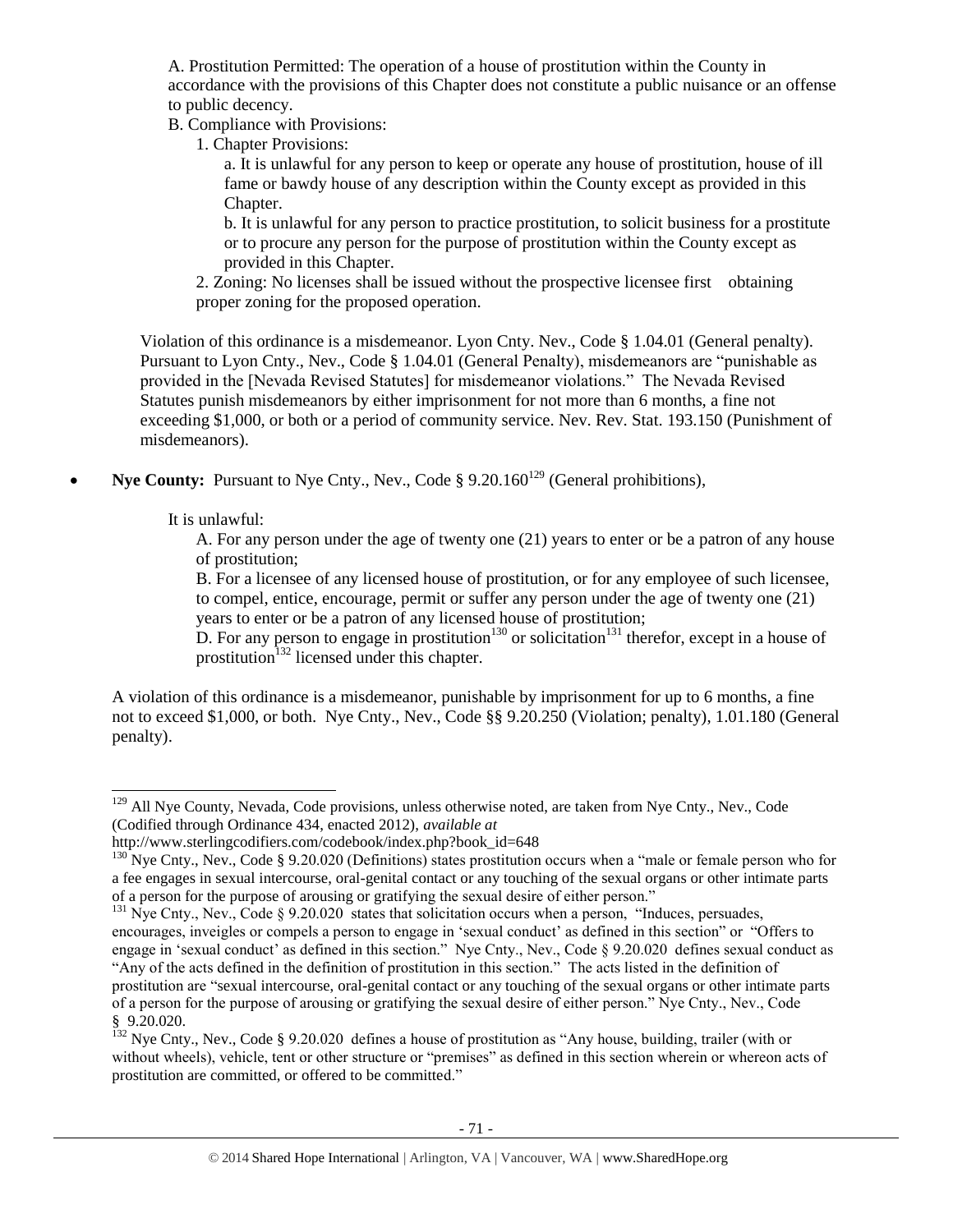**Pershing County:** Under Pershing Cnty., Nev., Code § 9.08.020<sup>133</sup> (Prostitution), "Any person who engages in or accepts an offer to engage in any act of prostitution shall be guilty of prostitution under this chapter."

Pursuant to Pershing Cnty., Nev., Code 9.08.030 (Solicitation),

A. Any person who solicits, engages in, or accepts an offer to engage in any act of prostitution shall be guilty of solicitation under the provisions of this Chapter.

B. Any person who solicits, engages in, or accepts an offer to engage in any lewd or dissolute conduct shall be guilty of solicitation under the provisions of this Chapter.

C. Any person who directs any person to any place for the purpose of committing any lewd or indecent act, or any act of prostitution or fornication shall be guilty of solicitation under the provisions of this Chapter.

D. Any peace officer while functioning in the scope of his duty shall be exempt from the provisions of this Section.

Pershing Cnty., Nev., Code § 9.08.010 (Pandering), makes it illegal for

A. Any person who shall induce, persuade, encourage, inveigle, entice, force, or cause another person, including a spouse, to become a prostitute or an inmate of a house of prostitution shall be guilty of pandering.

B. Any person who shall knowingly accept, receive, levy or appropriate any money or valuable thing without consideration from the proceeds of any person engaged in prostitution or detain any person for purposes of prostitution because of any debt, shall be guilty of pandering.

C. Any person who shall knowingly transport any other person for the purpose of prostitution shall be guilty of pandering.

D. Any person who is a pimp, panderer, or procurer or who commits any such acts or who lives in a house of prostitution shall be guilty of pandering.

Pursuant to Pershing Cnty., Nev., Code § 9.08.040 (Houses of ill fame),

A. Any person who shall keep or rent any house, trailer, vehicle, boat or other place for the purpose of carrying on prostitution shall be guilty of keeping a house of ill fame under the provisions of this Chapter.

B. In the trial of all cases arising under the provisions of subsection A of this Section, evidence of general reputation shall be deemed competent evidence as to the question of the ill fame of any house alleged to be so kept.

A violation of any of these ordinances is a misdemeanor, punishable by imprisonment in the County jail for up to 6 months, a fine not to exceed \$1,000, or both. Pershing Cnty., Nev., Code, §§ 9.080.050 (Criminal penalties), 1.08.010 (Violations; penalty).

• Washoe County: Pursuant to Washoe Cnty., Nev., Code, § 50.238<sup>134</sup> (Unlawful acts),

 $\overline{a}$ 

It is unlawful in any unincorporated area of the county for any person to:

<sup>&</sup>lt;sup>133</sup> All Pershing County, Nevada, Code provisions, unless otherwise noted, are taken from Pershing Cnty., Nev., Code (Codified through Ordinance 279 enacted February 3, 2011), *available at* http://www.sterlingcodifiers.com/codebook/index.php?book\_id=640.

<sup>&</sup>lt;sup>134</sup> All Washoe County, Nevada, Code provisions, unless otherwise noted, are taken from Washoe Cnty., Nev., Code *available at* http://cityofsparks.us/municode/index (last visited Aug. 31, 2011).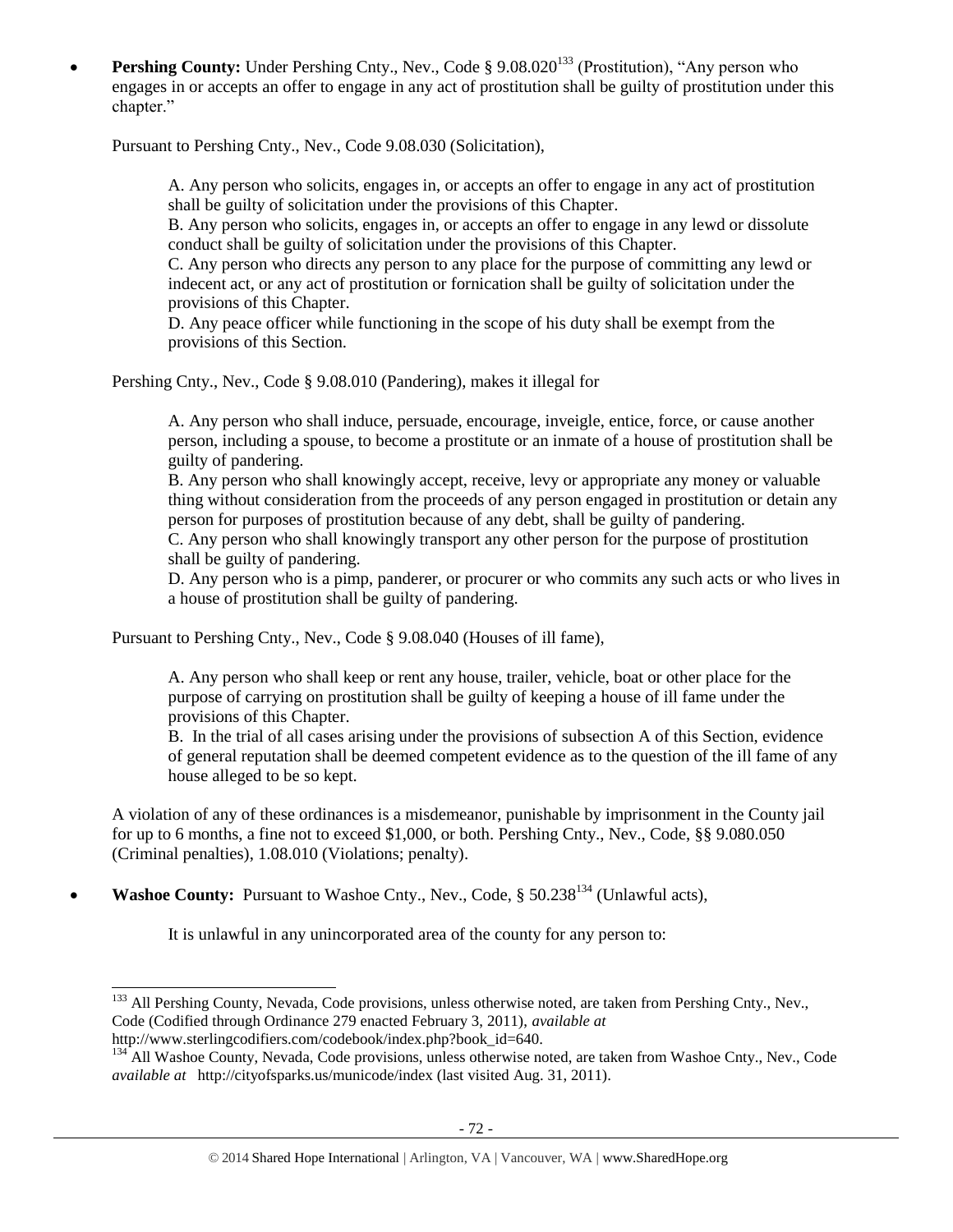1. Commit prostitution, or to offer to secure another for the purpose of prostitution or for any other lewd or indecent act, or to induce, entice or procure a person who is in any thoroughfare or public or private place to commit any such acts, or who in any way aids or abets or participates in the doing of any of the acts enumerated in sections  $50.238$  to  $50.242^{135}$ , inclusive.

2. Keep, set up, maintain or operate, lease or rent any place, structure, building or conveyance for the purpose of prostitution.

3. Occupy any place, structure, building or conveyance for the purpose of prostitution, or for any person to permit any place, structure, building or conveyance owned by him or under his control to be used for the purpose of prostitution, with the knowledge or reasonable cause to know that the same is, or is to be used for, such purpose, or for any person to lease or rent to another person any place, structure, building or room for the purpose of prostitution.

4. Receive or to offer or agree to receive any person into any place, structure, building or conveyance for the purpose of prostitution, or to permit any person to remain there for such purpose.

5. Transport or direct any other person to any place within the county, when the announced purpose of such person is to be transported or directed to any such place for the purpose of prostitution, or to offer or agree so to transport or direct any such other person.

A violation is a misdemeanor punishable by imprisonment in the county jail for up to 6 months, a fine between \$100 and \$1,000, or both. Washoe Cnty., Nev., Code § 50.242 (Penalty).

 **Sparks, Washoe County:** Sparks is a city incorporated in Washoe County, Nevada. Pursuant to Sparks, Nev., Mun. Code  $\S 9.24.030^{136}$  (Prostitution—solicitation),

A. It is unlawful for any person to loiter in or near any public place or thoroughfare in a manner and under circumstances manifesting the purpose of offering or soliciting to commit an act of prostitution<sup>137</sup>, or offering to procure another to commit an act of prostitution.

B. Among the circumstances which may be considered in determining whether such purpose is manifested are that such person repeatedly beckons to, stops, attempts to stop or engages persons passing by in conversation, repeatedly stops or attempts to stop motor vehicle operators by hailing, waving of arms, or any other bodily gesture.

C. No arrest shall be made for a violation of this section unless the arresting officer first affords such person an opportunity to explain such conduct, and no one shall be convicted of violating this section if it appears at trial that the explanation given was true and disclosed a lawful purpose.

Pursuant to Sparks, Nev., Mun. Code § 9.24.020 (Prostitution), "It is unlawful for any person in the city to commit, offer to commit, or agree to commit an act of prostitution. This section does not apply to the customer of a prostitute."

A violation of this ordinance is a misdemeanor, punishable by up to 6 months imprisonment, a \$1,000 fine, or both. Sparks, Nev., Mun. Code §§ 9.75.010 (Violation—penalty), 1.12.010 (Violation penalty).

 $\overline{\phantom{a}}$ 

<sup>&</sup>lt;sup>135</sup> Washoe Cnty., Nev., Code § 50.240 (Evidence) and Washoe Cnty., Nev., Code § 50.242 (Penalty) do not contain any criminal violations.

<sup>136</sup> All Sparks, Nevada, Code provisions, unless otherwise noted, are taken from Sparks, Nev., Mun. Code, *available at* http://cityofsparks.us/municode/index (last visited Sep. 8, 2011).

<sup>&</sup>lt;sup>137</sup>Sparks, Nev., Mun. Code § 9.24.010 defines prostitution as, "engaging in sexual intercourse, masturbation, fellatio, cunnilingus, sodomy, an infamous crime against nature, or other sexual activity for compensation of any kind."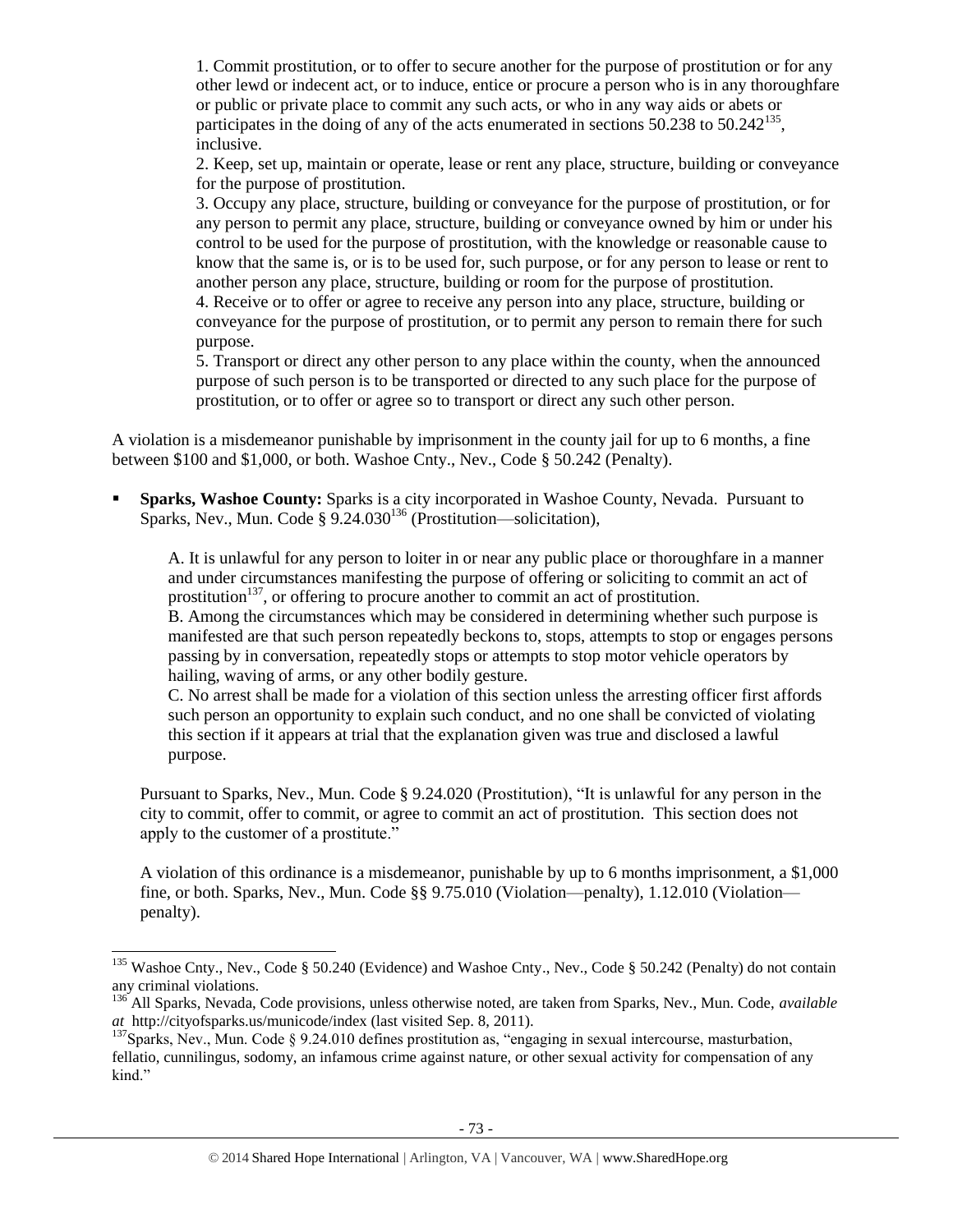## **White Pine County:** Pursuant to White Pine Cnty., Nev., Code § 10.36.010<sup>138</sup> (Prohibited),

It is unlawful, as an act of prostitution, for any person, within the unincorporated areas of the county of White Pine, state of Nevada, to engage in sexual intercourse, for any money or thing of value, with a person to whom he or she is not married, or to solicit a person, to whom he or she is not married, to have sexual intercourse, for any money or thing of value, with the person so soliciting.

Under White Pine Cnty., Nev., Code § 10.36.020 (Sexual intercourse for hire and lewd acts prohibited),

In the unincorporated areas of the county of White Pine, state of Nevada, it is unlawful for any person to:

(1) Receive money or other thing of value in exchange for another person committing an act of sexual intercourse or an act of moral perversion;

(2) Pay or offer or agree to pay another person to commit a lewd act or an act of sexual intercourse;

(3) Commit or offer or agree to commit any act of moral perversion;

(4) Secure or offer another person for the purpose of committing a lewd act or an act of sexual intercourse for hire or of moral perversion;

(5) Induce, entice or procure, or attempt to induce, entice or procure, another person, in or near any place frequented by the public or any public place, to commit a lewd act or an act of sexual intercourse for hire or of moral perversion;

(6) Knowingly transport any person to any place in the unincorporated areas of the county of White Pine, state of Nevada, for the purpose of committing a lewd act or an act of sexual intercourse for hire or moral perversion;

(7) Knowingly transport any person to any place in the unincorporated areas of the county of White Pine, state of Nevada, for the purpose of offering or agreeing to pay another person to commit a lewd act or an act of sexual intercourse;

(8) Knowingly receive, or offer to agree to receive, any person into any place or building in the unincorporated areas of the county of White Pine, state of Nevada, for the purpose of performing a lewd act, or an act of sexual intercourse for hire or of moral perversion, or to knowingly permit any person to remain in any place or building in the unincorporated areas of the county of White Pine, state of Nevada, for any such purpose;

(9) Aid, abet, allow, permit or participate in the commission of any of the acts prohibited in subsections (1) through (8) above.

White Pine Cnty., Nev., Code § 10.36.030 (Operation of a house of prostitution prohibited) makes it illegal for

a person in the unincorporated areas of the county of White Pine, state of Nevada, to keep, set up, maintain, operate, lease or rent any person or place, structure, building or conveyance for the purpose of having therein sexual intercourse for any money or thing of value between persons not married to each other, knowing that said persons are not married to each other.

A violation of any of these ordinances is a misdemeanor, punishable by imprisonment in the county jail for up to 6 months, a fine not to exceed \$1,000, or both. White Pine Cnty., Nev., Code §§ 10.36.040 (Penalty), 1.01.140 (Violations—penalty).

l

<sup>&</sup>lt;sup>138</sup> All White Pine County, Nevada, Code provisions, unless otherwise noted, are taken from White Pine Cnty., Nev., Code (Codified through Ordinance 437 enacted February 24, 2010), *available at* http://www.sterlingcodifiers.com/NV/White%20Pine%20County/index.htm.